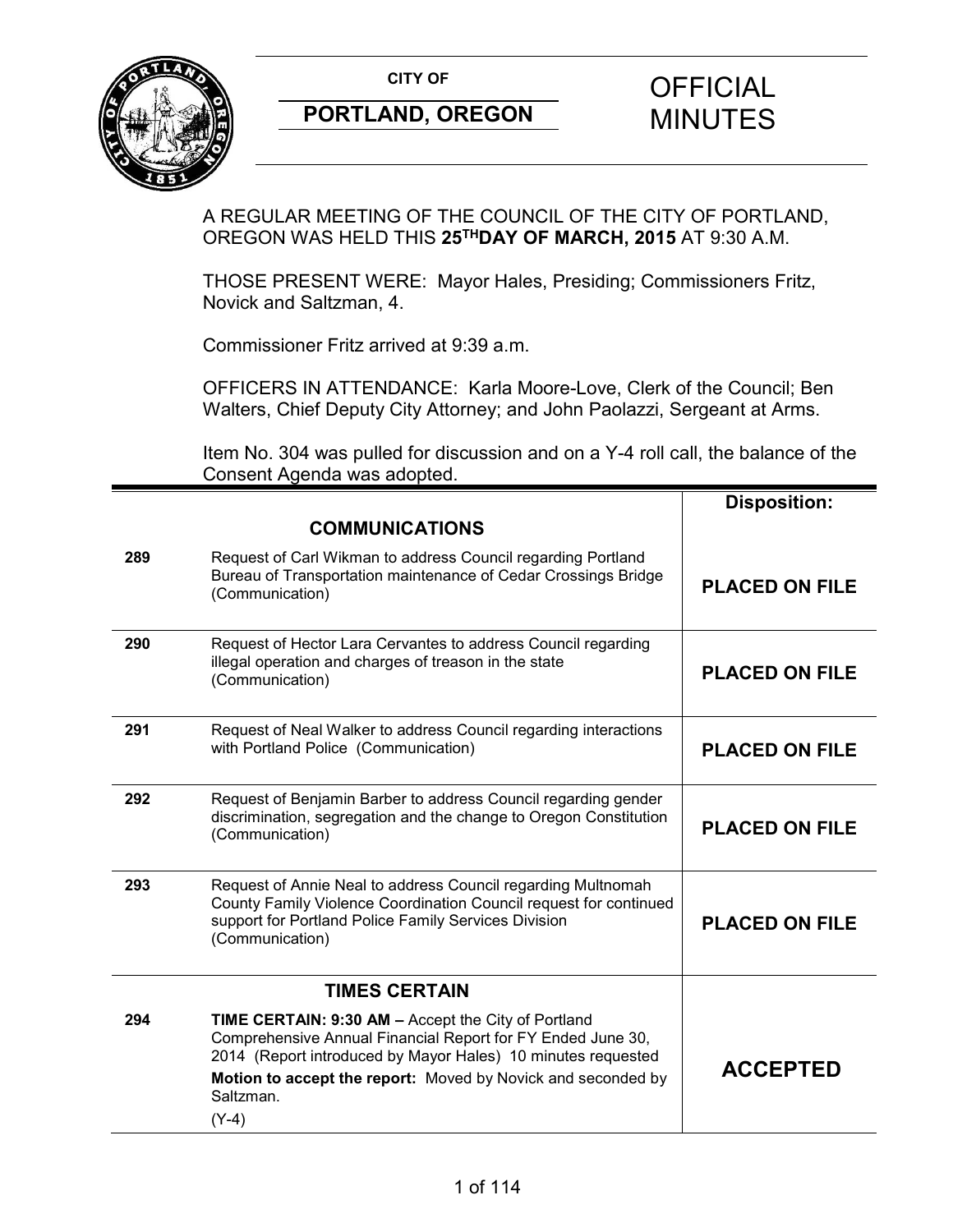| 295  | TIME CERTAIN: 10:00 AM - Accept the audit of the City<br>Comprehensive Annual Financial Report for FY 2013-2014 and the<br>related Communications with Those Charged with Governance,<br>and adopt the management response to correct the deficiency in<br>financial reporting controls disclosed in the audit (Resolution<br>introduced by Auditor Hull Caballero) 20 minutes requested<br>Motion to accept the report: Moved by Fritz and seconded by                               | 37116                                                                           |
|------|---------------------------------------------------------------------------------------------------------------------------------------------------------------------------------------------------------------------------------------------------------------------------------------------------------------------------------------------------------------------------------------------------------------------------------------------------------------------------------------|---------------------------------------------------------------------------------|
|      | Saltzman.<br>$(Y-4)$                                                                                                                                                                                                                                                                                                                                                                                                                                                                  |                                                                                 |
| *296 | TIME CERTAIN: 10:15 AM - Approve Innovation Funding for 17<br>micro-grant proposals for FY 2014-15 (Ordinance introduced by<br>Mayor Hales) 30 minutes requested<br>$(Y-4)$                                                                                                                                                                                                                                                                                                           | 187056                                                                          |
| 297  | TIME CERTAIN: 10:45 AM - Appeal of Northwest District<br>Association against Design Commission's decision to approve with<br>conditions the Tess O'Brien Apartments at 1953 NW Overton and<br>1950 NW Pettygrove Streets (Previous Agenda 250; Adopt<br>Findings; LU 14-220722 DZ AD) 5 minutes requested<br>Motion to deny appeal of Northwest District Association and<br>uphold the Design Commission's conditional approval:<br>Moved by Fritz and seconded by Novick.<br>$(Y-4)$ | <b>FINDINGS</b><br><b>ADOPTED</b>                                               |
| 298  | TIME CERTAIN: 11:00 AM - Approve the Eleventh Amendment to<br>the Central Eastside Urban Renewal Plan to add plan area and<br>projects, extend the duration of the Plan and increase the<br>maximum indebtedness (Second Reading Agenda 268; Ordinance<br>introduced by Mayor Hales) 1 hour requested for items 298-303                                                                                                                                                               | <b>PASSED TO</b><br><b>SECOND READING</b><br><b>APRIL 1, 2015</b><br>AT 9:30 AM |
| 299  | Approve the termination of the Education Urban Renewal Area<br>Plan (Second Reading Agenda 269; Ordinance introduced by<br>Mayor Hales)                                                                                                                                                                                                                                                                                                                                               | <b>PASSED TO</b><br><b>SECOND READING</b><br><b>APRIL 1, 2015</b><br>AT 9:30 AM |
| 300  | Adopt the Fourth Amendment to the North Macadam Urban<br>Renewal Plan to add to the plan area, add projects and extend the<br>time frame of the Plan (Second Reading Agenda 270; Ordinance<br>introduced by Mayor Hales)                                                                                                                                                                                                                                                              | <b>PASSED TO</b><br><b>SECOND READING</b><br><b>APRIL 1, 2015</b><br>AT 9:30 AM |
| 301  | Approve the Eleventh Amendment to the Airport Way Urban<br>Renewal Plan to reduce plan area by approximately 970.5 acres<br>(Second Reading Agenda 271; Ordinance introduced by Mayor<br>Hales)                                                                                                                                                                                                                                                                                       | <b>PASSED TO</b><br><b>SECOND READING</b><br><b>APRIL 1, 2015</b><br>AT 9:30 AM |
| 302  | Approve the Second Amendment to the Willamette Industrial<br>Urban Renewal Plan to cease collections of tax increment<br>(Second Reading Agenda 272; Ordinance introduced by Mayor<br>Hales)                                                                                                                                                                                                                                                                                          | <b>PASSED TO</b><br><b>SECOND READING</b><br><b>APRIL 1, 2015</b><br>AT 9:30 AM |
| 303  | Approve the Fourth Amendment to the Amended and Restated<br>River District Urban Renewal Plan to reduce plan area by<br>approximately 36.4 acres (Second Reading Agenda 273;<br>Ordinance introduced by Mayor Hales)                                                                                                                                                                                                                                                                  | <b>PASSED TO</b><br><b>SECOND READING</b><br><b>APRIL 1, 2015</b><br>AT 9:30 AM |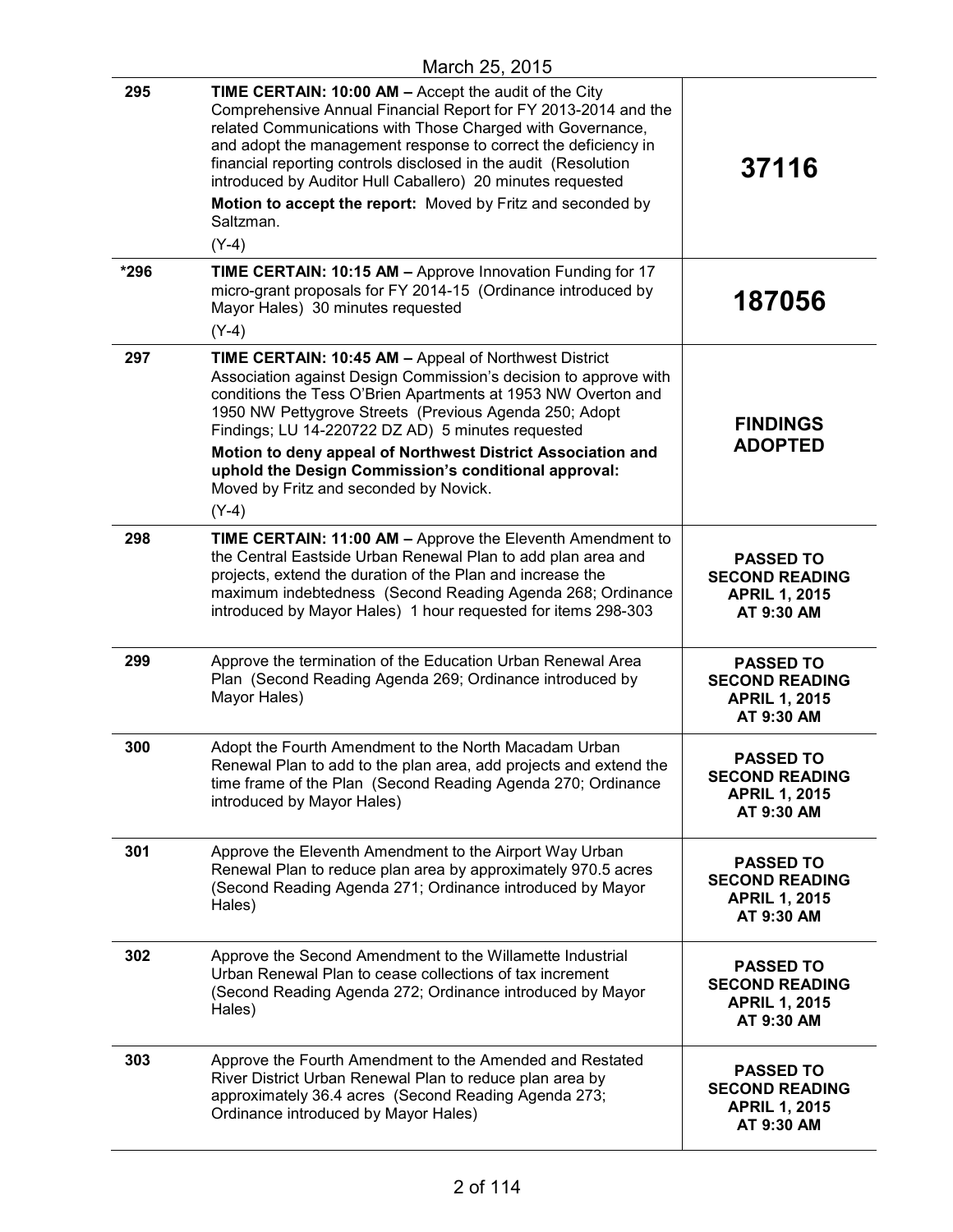|      | <b>CONSENT AGENDA – NO DISCUSSION</b>                                                                                                                                                                                                                                                                                  |                                                                                 |
|------|------------------------------------------------------------------------------------------------------------------------------------------------------------------------------------------------------------------------------------------------------------------------------------------------------------------------|---------------------------------------------------------------------------------|
|      | <b>Commissioner Amanda Fritz</b><br><b>Position No. 1</b>                                                                                                                                                                                                                                                              |                                                                                 |
|      | <b>Portland Parks &amp; Recreation</b>                                                                                                                                                                                                                                                                                 |                                                                                 |
| *304 | Authorize the acquisition of 2.92 acres of real property on N<br>Crawford for \$880,000 to be used for Park purposes (Ordinance)<br>Motion to replace directive e to comply with City financial<br>procedures regarding operations and maintenance costs:<br>Moved by Fritz and seconded by Saltzman. (Y-4)<br>$(Y-4)$ | 187057<br><b>AS AMENDED</b>                                                     |
| *305 | Authorize an agreement with American Healthways Services, LLC<br>to promote the use of Portland Parks and Recreation fitness<br>facilities to seniors (Ordinance)<br>$(Y-4)$                                                                                                                                           | 187053                                                                          |
|      | <b>Commissioner Nick Fish</b>                                                                                                                                                                                                                                                                                          |                                                                                 |
|      | <b>Position No. 2</b>                                                                                                                                                                                                                                                                                                  |                                                                                 |
|      | <b>Bureau of Environmental Services</b>                                                                                                                                                                                                                                                                                |                                                                                 |
| *306 | Authorize a Joint Funding Agreement with the U.S. Geological<br>Survey, U.S. Department of the Interior to update the 100-year<br>floodplain for Crystal Springs Creek in the amount of \$19,800<br>(Ordinance)<br>$(Y-4)$                                                                                             | 187054                                                                          |
|      |                                                                                                                                                                                                                                                                                                                        |                                                                                 |
|      | <b>Commissioner Dan Saltzman</b>                                                                                                                                                                                                                                                                                       |                                                                                 |
|      | <b>Position No. 3</b>                                                                                                                                                                                                                                                                                                  |                                                                                 |
| 307  | <b>Portland Housing Bureau</b><br>Authorize Intergovernmental Agreement with Multnomah County<br>for \$67,796 to share costs of a Home for Everyone Initiative<br>Director (Ordinance)                                                                                                                                 | <b>PASSED TO</b><br><b>SECOND READING</b><br><b>APRIL 1, 2015</b><br>AT 9:30 AM |
| 308  | Amend subrecipient contract with Cascade AIDS Project to add<br>\$5,000 to integrate health and housing data systems for People<br>Living with HIV/AIDS (Second Reading 285; amend Contract No.<br>32000664)<br>$(Y-4)$                                                                                                | 187055                                                                          |
|      | <b>REGULAR AGENDA</b>                                                                                                                                                                                                                                                                                                  |                                                                                 |
|      | <b>Mayor Charlie Hales</b>                                                                                                                                                                                                                                                                                             |                                                                                 |
|      | <b>Bureau of Police</b>                                                                                                                                                                                                                                                                                                |                                                                                 |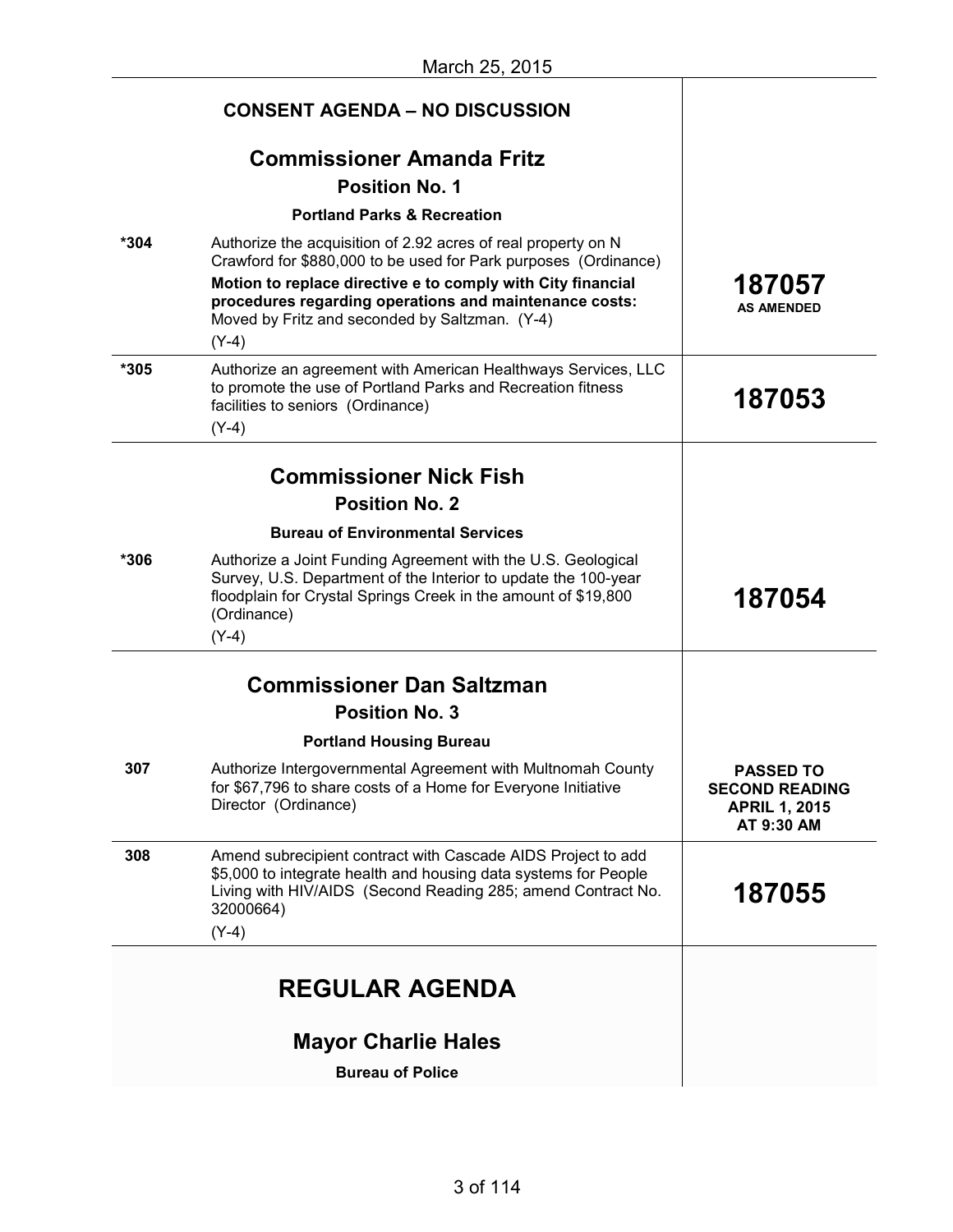| $*315$ | Authorize sale of land at 815 NW Naito Parkway to Union Station<br>B, LLC for approximately \$8.8 million to be credited to the<br>affordable housing set aside budget in the Downtown Waterfront<br>Urban Renewal Area (Ordinance)                                                                                                                  | 187063                                                                          |
|--------|------------------------------------------------------------------------------------------------------------------------------------------------------------------------------------------------------------------------------------------------------------------------------------------------------------------------------------------------------|---------------------------------------------------------------------------------|
|        | <b>Portland Housing Bureau</b>                                                                                                                                                                                                                                                                                                                       |                                                                                 |
|        | <b>Position No. 3</b>                                                                                                                                                                                                                                                                                                                                |                                                                                 |
|        | <b>Commissioner Dan Saltzman</b>                                                                                                                                                                                                                                                                                                                     |                                                                                 |
| 314    | Authorize a contract with the lowest responsible bidder for the<br>construction of the Balch Consolidated Conduit Support Project<br>No. E09017 for \$1,800,000 (Ordinance) 10 minutes requested                                                                                                                                                     | <b>PASSED TO</b><br><b>SECOND READING</b><br><b>APRIL 1, 2015</b><br>AT 9:30 AM |
|        | <b>Bureau of Environmental Services</b>                                                                                                                                                                                                                                                                                                              |                                                                                 |
|        | <b>Position No. 2</b>                                                                                                                                                                                                                                                                                                                                |                                                                                 |
|        | <b>Commissioner Nick Fish</b>                                                                                                                                                                                                                                                                                                                        |                                                                                 |
| $*313$ | Approve findings and authorize exemptions to competitive bidding<br>requirements, waive performance and payment bonds, authorize<br>an agreement with Rose City Baseball, LLC and authorize Portland<br>Parks and Recreation funding, all in connection with the Walker<br>Stadium at Lents Park Project (Ordinance) 10 minutes requested<br>$(Y-4)$ | 187062                                                                          |
|        | <b>Portland Parks &amp; Recreation</b>                                                                                                                                                                                                                                                                                                               |                                                                                 |
|        | <b>Position No. 1</b>                                                                                                                                                                                                                                                                                                                                |                                                                                 |
|        | <b>Commissioner Amanda Fritz</b>                                                                                                                                                                                                                                                                                                                     |                                                                                 |
| 312    | Authorize third issuance of general obligation bonds for fire<br>vehicles and emergency response infrastructure and general<br>obligation refunding bonds (Second Reading Agenda 287)<br>$(Y-4)$                                                                                                                                                     | 187061                                                                          |
|        | Management and Finance (Previous Agenda 286; amend Code<br>Sections 3.15.010, 3.15.020, 3.15.040, 3.15.070, 3.15.080)<br>$(Y-4)$                                                                                                                                                                                                                     |                                                                                 |
| $*311$ | Establish the authority of the Director of the Bureau of Internal<br>Business Services regarding the Portland Oregon ™ sign and<br>correctly reflect the organizational structure of the Office of                                                                                                                                                   | 187060                                                                          |
|        | <b>Office of Management and Finance</b>                                                                                                                                                                                                                                                                                                              |                                                                                 |
| *310   | Extend contract with Xerox State and Local Solutions, Inc. for the<br>Photo Radar System and increase the not to exceed amount by<br>\$3,500,000 (Ordinance; amend Contract No. 31000129) 10<br>minutes requested<br>$(Y-4)$                                                                                                                         | 187059                                                                          |
|        | $(Y-4)$                                                                                                                                                                                                                                                                                                                                              |                                                                                 |
| $*309$ | Extend contract with Xerox State and Local Solutions, Inc. for the<br>Red Light Camera System and increase the not to exceed amount<br>by \$1,000,000 (Ordinance; amend Contract No. 31000128) 10<br>minutes requested                                                                                                                               | 187058                                                                          |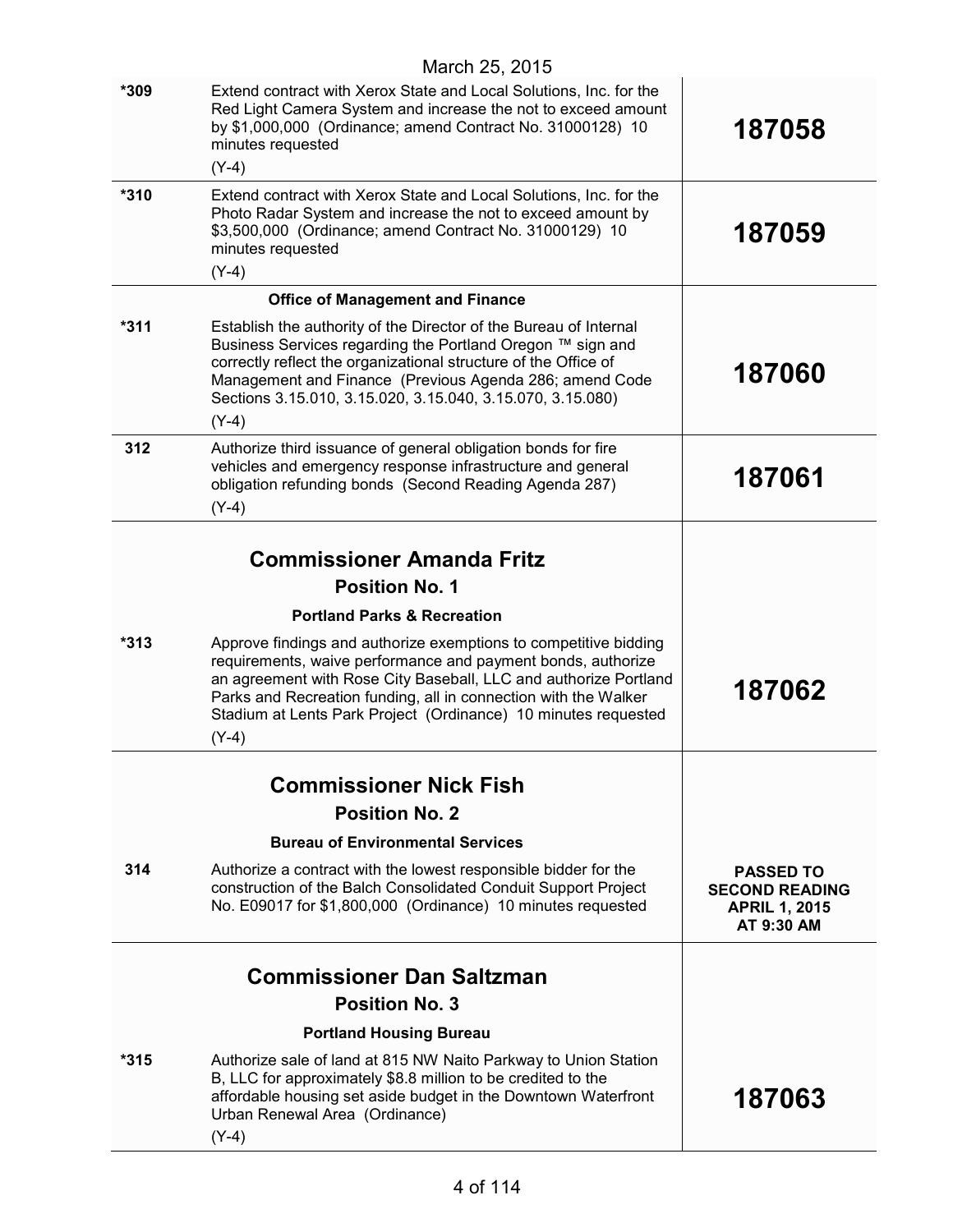|                                                                        | March 25, 2015                                                                                                                                                                                                                                                                                                                                                                                                          |                             |
|------------------------------------------------------------------------|-------------------------------------------------------------------------------------------------------------------------------------------------------------------------------------------------------------------------------------------------------------------------------------------------------------------------------------------------------------------------------------------------------------------------|-----------------------------|
|                                                                        | <b>Commissioner Steve Novick</b><br><b>Position No. 4</b>                                                                                                                                                                                                                                                                                                                                                               |                             |
| $*316$                                                                 | <b>Bureau of Transportation</b><br>Authorize grant applications to the Oregon Department of<br>Transportation All Roads Transportation Safety Program for \$2.8<br>million for the transportation safety projects (Ordinance) 10<br>minutes requested<br>$(Y-4)$                                                                                                                                                        | 187064                      |
| *317                                                                   | * Increase contract with Tice Electric, Inc. in the amount of \$85,251<br>to execute Change Order No. 1 for construction of a left turn signal<br>from N Fremont St westbound to N Vancouver Ave southbound<br>(Ordinance; amend Contract No. 30004358; C-10047) 10 minutes<br>requested<br>Motion to clarify change order amount and total authorized<br>contract amount as stated in Bureau of Transportation 3-23-15 | 187065<br><b>AS AMENDED</b> |
| $\begin{array}{ccccccccccccccccc}\nA & A & A & A & A & A\n\end{array}$ | memo: Moved by Novick and seconded by Fritz. (Y-4)<br>$(Y-4)$<br>$\sim$ -<br>المتحاج والمتحالة                                                                                                                                                                                                                                                                                                                          |                             |

At 1:04 p.m., Council recessed.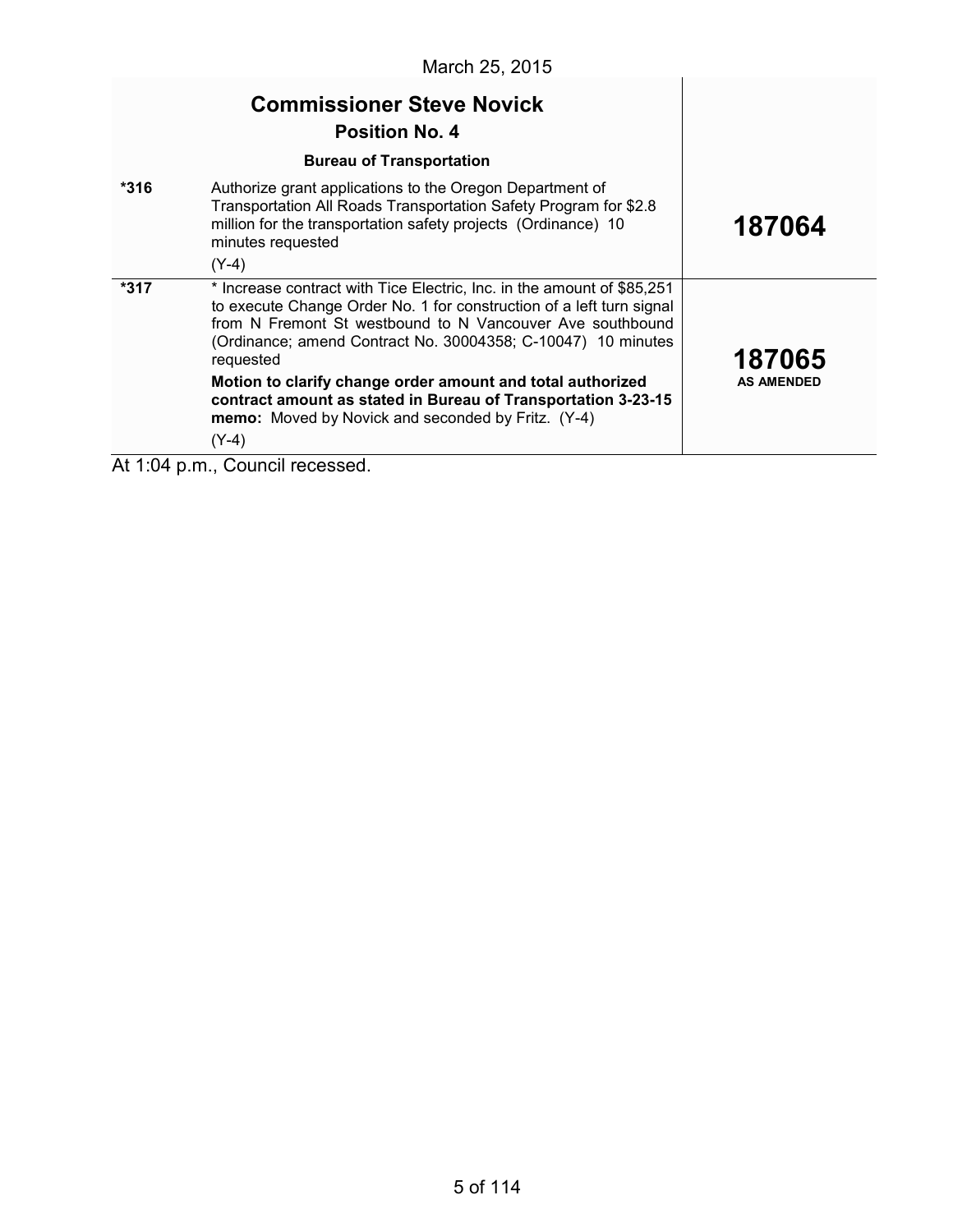A RECESSED MEETING OF THE COUNCIL OF THE CITY OF PORTLAND, OREGON WAS HELD THIS **25TH DAY OF MARCH, 2015** AT 2:00 P.M.

THOSE PRESENT WERE: Mayor Hales, Presiding; Commissioners Fritz, Novick and Saltzman, 4.

Commissioner Saltzman arrived at 2:04 p.m.

OFFICERS IN ATTENDANCE: Karla Moore-Love, Clerk of the Council; Lisa Gramp, Deputy City Attorney; and Mike Cohen, Sergeant at Arms.

The meeting recessed at 4:06 p.m. and reconvened at 4:09 p.m.

| 318 | <b>TIME CERTAIN: 2:00 PM - Prohibit the use and purchase of</b><br>neonicotinoid pesticides by the City of Portland; amend Integrated<br>Pest Management strategies; and urge retailers operating within<br>the City to label plants, seeds and products containing<br>neonicotinoid pesticides (Ordinance introduced by Commissioner<br>Fritz) 1 hour requested | <b>Disposition:</b><br><b>PASSED TO</b><br><b>SECOND READING</b><br><b>APRIL 1, 2015</b><br>AT 9:30 AM |
|-----|------------------------------------------------------------------------------------------------------------------------------------------------------------------------------------------------------------------------------------------------------------------------------------------------------------------------------------------------------------------|--------------------------------------------------------------------------------------------------------|
| 319 | <b>TIME CERTAIN: 3:00 PM - Add Code Removing Barriers to</b><br>Employment to establish procedures for the use of criminal history<br>information by employers within the City (Ordinance introduced by<br>Mayor Hales; add Code Chapter 23.10) 2 hours requested                                                                                                | <b>CONTINUED TO:</b><br>DATE TO BE<br><b>ANNOUNCED</b>                                                 |

At 6:13 p.m., Council adjourned.

# **MARY HULL CABALLERO**

Auditor of the City of Portland

all

By Karla Moore-Love Clerk of the Council

For a discussion of agenda items, please consult the following Closed Caption File.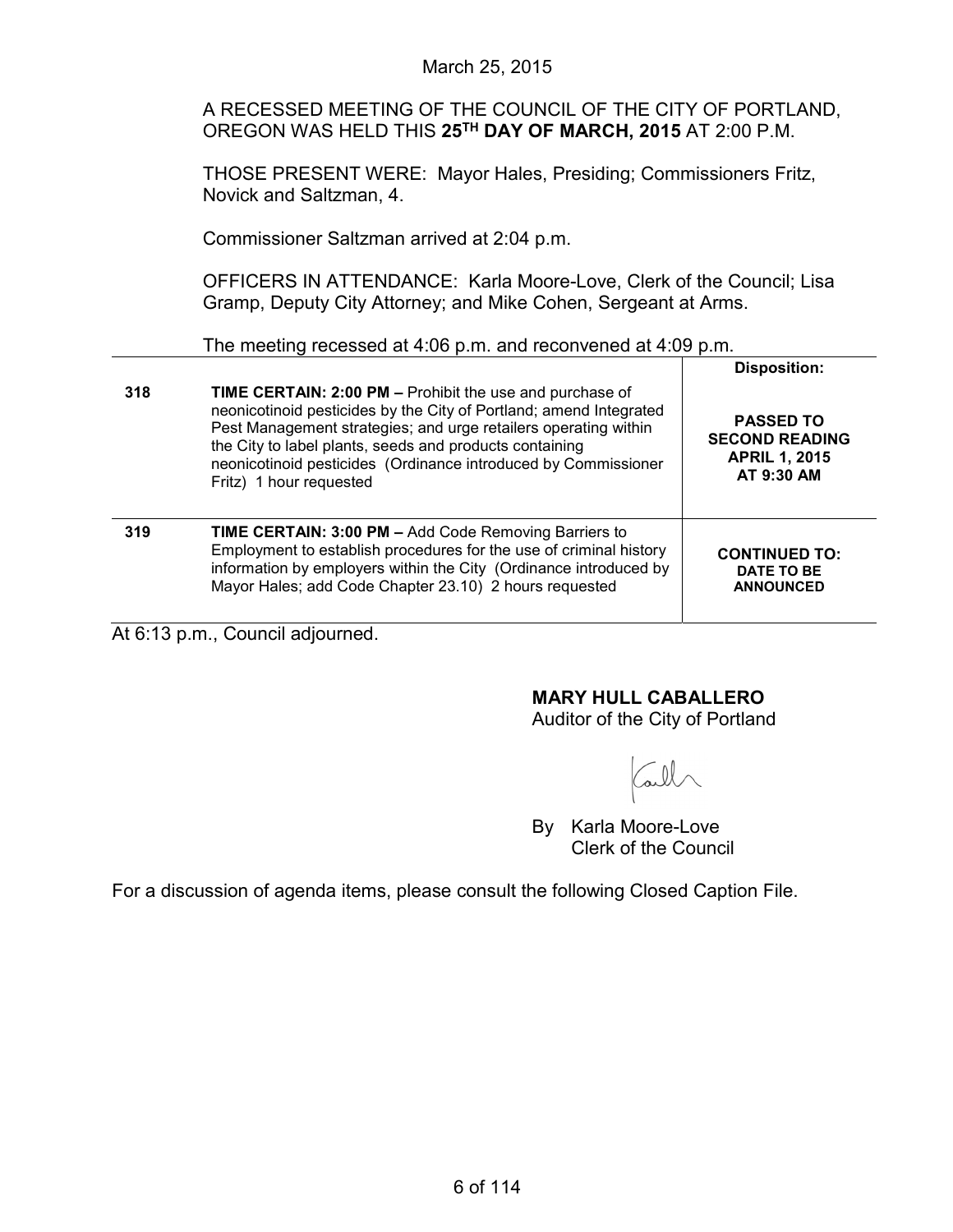### March 25, 2015 **Closed Caption File of Portland City Council Meeting**

This file was produced through the closed captioning process for the televised City Council broadcast and should not be considered a verbatim transcript. Key: **\*\*\*\*\*** means unidentified speaker.

### **MARCH 25, 2015 9:30 AM**

**Hales:** Good morning, everyone. Welcome to the March 25th meeting of the Portland City Council. Will you please call the roll?

**Saltzman:** Here. **Novick:** Here. **Hales:** Here.

**Hales:** Commissioner Fish is away. I expect Commissioner Fritz will be joining us. So, we have some time certain items up fairly shortly, but first, we'll do communications and then we'll talk about the rest of the agenda.

#### **Item 289.**

**Hales:** Good morning, welcome.

**Carl Wikman:** Good morning, Mr. Mayor. Good morning, Commissioners. I'm going to switch to the PowerPoint.

This is Oregon's equivalent to the National Historic Register. Since opening, Cedar Crossings has been a gathering place. I met a woman who'd often go to the bridge with her grandpa for a science fair project -- they created a popsicle bridge model. Now that woman is a highway engineer. Tourists make it a must-stop on covered bridge tours.

Last week, Portland police advised me to be careful, as the bridge has become a battle turf for gangs. Drive-by shooting shootings are common. Bullet holes are now claim markers for gang turf areas. This is what the view looks like through a bullet hole.

Just two years ago, graffiti was chalk and sharpies. Today, you'll find a Nazi swastika and a target range. But the historic marker remains respected. Under the bridge is a no-go area by the Portland police, and here's some of the tools that the graffiti artists are using. Almost the entire 1930's WPA stonework is now covered with graffiti many layers deep.

A lack of regular street cleaning creates dangers. Where's the shoulder? Traffic goes into oncoming lanes to avoid it. Clogged bases create flooding. Even Portland's finest take evasive action. Potholes reveal the wood deck below. On the lower left is what the under-structure of the bridge looks like, on top of that is the asphalt covering.

Sidewalk flooding causes severe wood rot and mold. The interior walls are disappearing -- you can see that in the middle left. Railing disintegrating, failing abutment patches, and shattered guardrails. The footings in the water are scour critical and failing.

Since Mayor Clark's "whoop, whoop!" days and Mayor Hales' term as a Commissioner, many plans and promises have been kept. Goal five states programs shall be provided that will protect historic areas for future generations. I have not been able to find a plan for this area. Located at site 20, Cedar Crossings is a goal five designated resource. A citywide civic plan includes Cedar Crossing.

Mr. Mayor, with Cedar Crossings' proximity to three parks and Metro open spaces, please consider making Cedar Crossings a park area. Our 2015 plans include former Sheriff Don Clark's suggestion becoming a part of the policing conference. Today's presentation will be part of the video documentary. Awaiting word from Commissioner Novick on how to replace the wood rail. Chet Orloff suggests an interpretive display at Leach Gardens, and our 18th annual cleanup is the first weekend of May. Thank you for your time.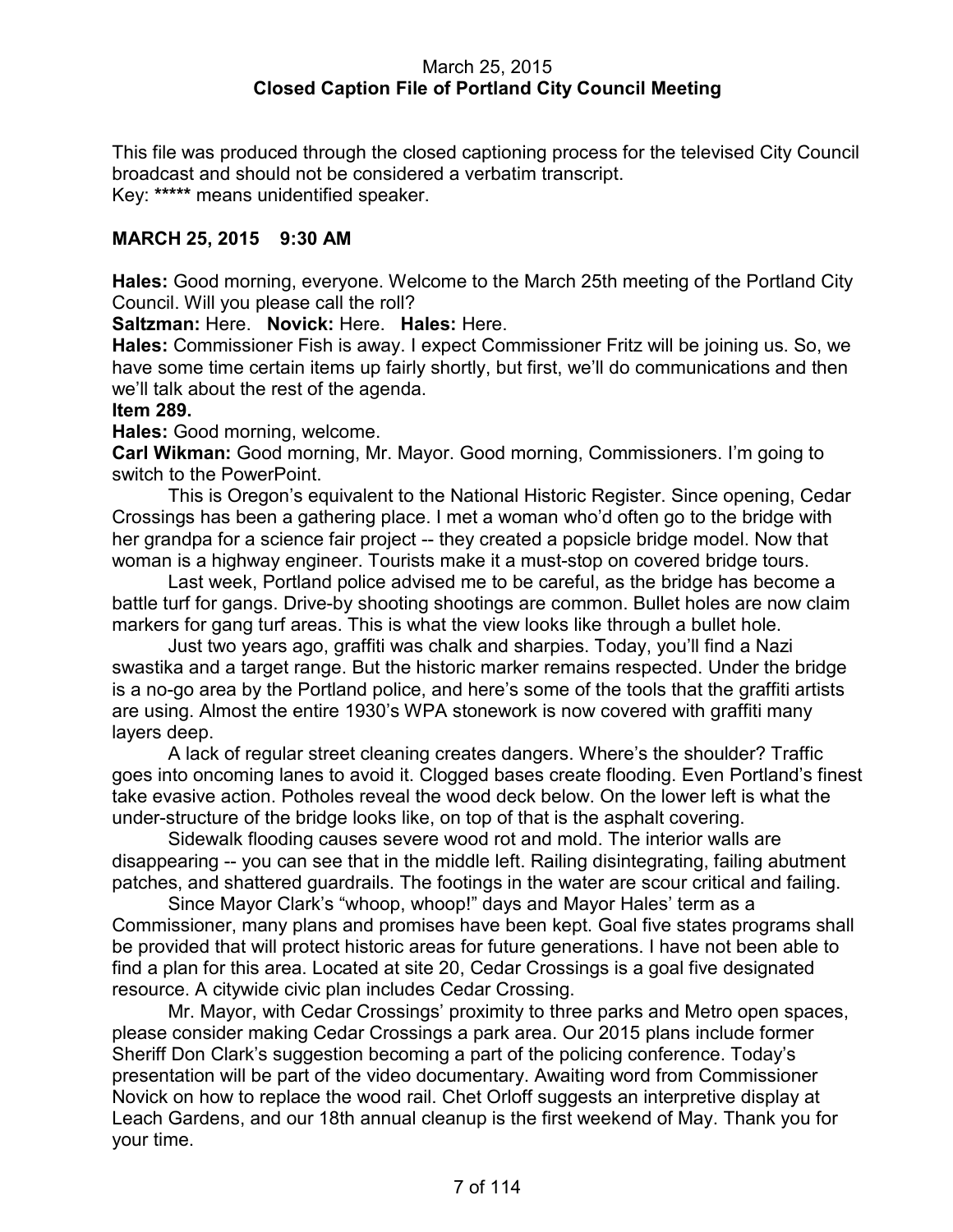**Hales:** Thanks for the update. There's obviously some pretty serious problems to be addressed, so thanks for calling them to our attention.

**Wikman:** You're welcome.

**Novick:** Mr. Wikman, Laura Hanson -- my constituent services coordinator -- has been talking to PBOT about the issues you've raised, so feel free to drop in and talk with her about it.

**Wikman:** Is that the lady I talked with last year?

**Novick:** I don't know.

**Wikman:** She was the lady that went to Hawaii to get married, right?

**Novick:** No, that was Erika.

**Wikman:** Thank you.

**Item 290.**

**Hales:** OK, Mr. Cervantes? Not here. Let's move onto the next one, please.

**Item 291.**

**Hales:** Good morning, welcome.

**Neal Walker:** Good morning, sir. Good morning, Mayor Hales, Commissioner Novick, and Commissioner Saltzman. My name is Neal Walker, and I appreciate you giving me a chance to share my experience. I've been struggling to come in somewhat formal, and Maya said that I could show up authentically.

So, I wanted to share my story with the emotional balance and housing. You had discussed a need to also hear affirmations for my interactions with the police force. So, I wanted to comment on or where I was, where I am, and where I'm going.

So, where I was -- February 9th had had an emotional dam break and went through a fairly unregulated emotional experience. Project Respond and Portland Police had discussed with me how I had been out in the NW 23rd and Burnside area for four hours and had showed concern that I was not fully present. So, I wanted to share that experience that Project Respond and Portland police have been very supportive in my sometimes emotional un-regulation.

### **Hales:** Good.

**Walker:** So with that, I wanted to mention that Wendi Hamm -- Officer Wendi Hamm -- last spring had done an outstanding job with sensitivity, professionalism, and support, as well as Project Respond and the Portland Police as I discussed where I was.

Where I am today -- very humbly saying that I'm houseless. And as far as emotional regulation goes, I'm in counseling for complex PTSD with EMDR therapy in mind and trauma recovery exercises.

Where I'm going is I'm hoping to reduce my hypervigilance and inner critic to increase myself compassion. And housing -- I'm anticipating getting some acute employment in the food and beverage industry, and then Cascadia is sponsoring a housing opportunity and an apartment for one month's paid rent to the best of my knowledge.

And then I want to say that the town of Stevenson, Washington -- and specifically, a cashier named Charlie -- had been very supportive in my journey throughout the years, and so I thought that I would say thank you for the opportunity again. Commissioner Fritz. **Fritz:** I apologize for being late, I was talking with Senator Betsy Johnson at the State level.

**Walker:** Dana had made a great quote about keeping your mouth [inaudible], so I'll finish with that. Thank you, appreciate it.

**Hales:** We're glad to hear you are doing well, and I'm glad to hear that folks like Project Respond and Cascadia and Officer Hamm have been reaching out and giving you a hand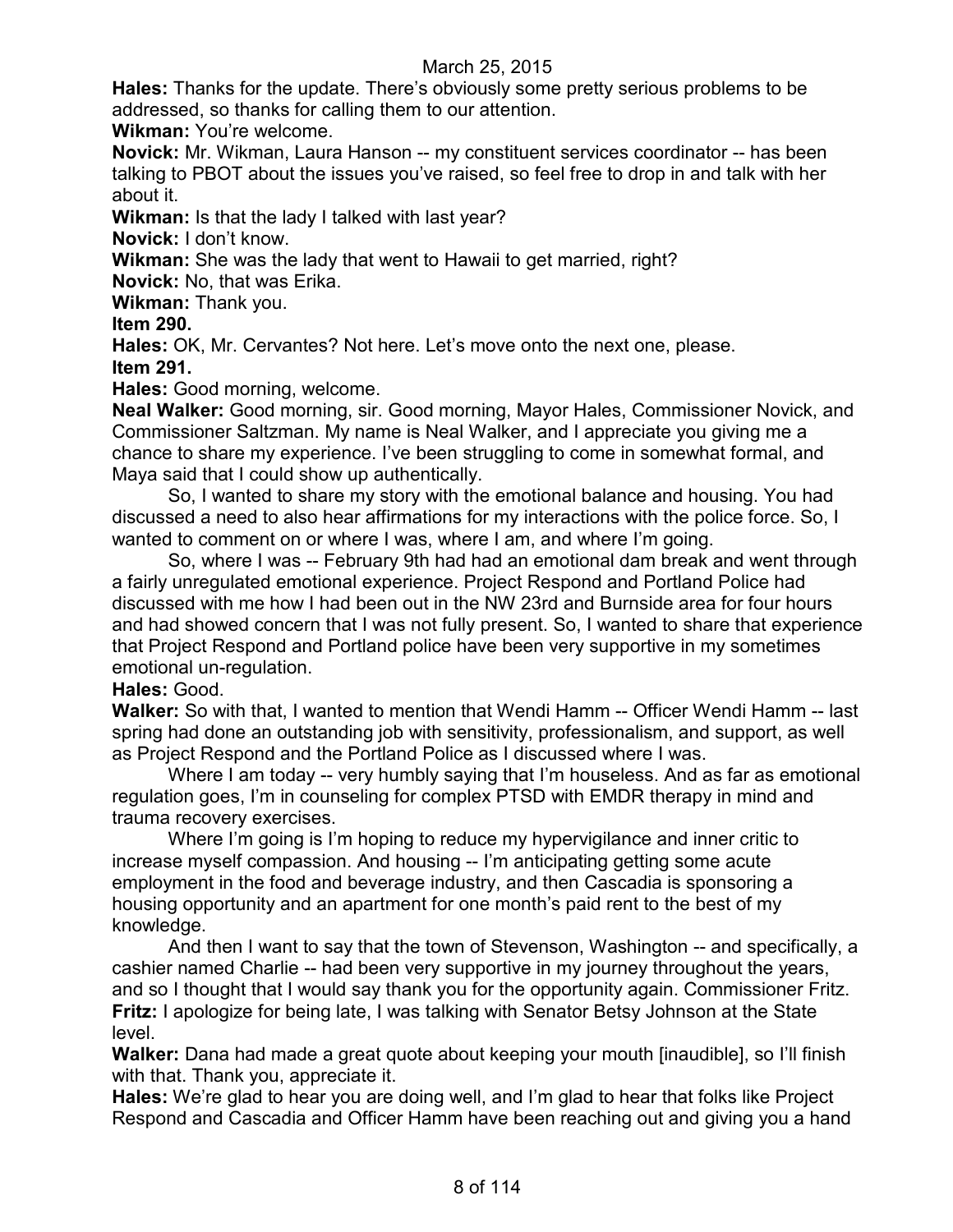when you need one. So, we appreciate both you sharing your progress and the folks that have been doing their jobs.

**Walker:** I think sometimes that the police and Project Response I think give me a lot more leeway sometimes than is necessary. However, because of that support time, I've been able to take an inventory of my growth.

**Hales:** Good to hear. Well, you take care, and we appreciate hearing from you. And whenever you do need help from those folks, you know how to reach help now, and that's good.

**Walker:** I'm coming back in May and wanting to share a possible link between PTSD and housing. [inaudible] community concerning housing which I hear is an aspiration of yours. **Hales:** Thank you. As it happens, right now Commissioner Saltzman's staff and my staff are meeting upstairs with folks from Project Respond and Central City Concern, and looking at ways to provide more housing options for folks that have had mental health crises and need to get stabilized. So, your experience is informative to that good work. **Walker:** Appreciate it. And also, I had a really grounding conversation with Mr. Mubarak from R2DToo, and I think that he struggles with that issue also. Thank you.

**Hales:** Thank you, you take care. Good to see you.

**Walker:** Thanks for not asking any questions.

**Hales:** [laughs] Thank you.

#### **Item 282.**

**Hales:** Good morning.

**Benjamin Barber:** Good morning. Thank you for giving me a little bit of your time. **Hales:** Sure, thanks for coming.

**Barber:** So, I'm not sure if you know there was like an amendment to the Oregon Constitution that passed in November, and it basically says that there's not supposed to be any sort of discrimination, even for benevolent reasons. It's basically strict, right?

Well, the tech community and Portland in general seems to have a lot of this sort of extreme feminism, and it's even to the extent that they have fights against each other in public and on the internet, and it's really quite embarrassing. But I've noticed that it's gone to absurd extremes where people have been -- including myself -- retaliated against for simply questioning the scientific basis of their belief, and have actually started having segregated women-only events in the tech community. And you know, I see things like chick tech and Girls, Incorporated, and I say to some of the members in the community, you know, this is really sort of not fair to exclude maybe extremely poor Black children because they're not girls but they need access to services. And ultimately, it's about poverty and alleviating poverty, not targeting people because of their race, sex, gender or whatever.

And I generally find this whole identity politics to be toxic in its entirety for both parties -- both sides involved. And I've seen this kind of boil over in Portland, this town that I've grown up in.

And you know, I'm not going to waste a bunch of your time. I have basically some papers I'm just going to collate and turn into your office. I know that there's some laws in the City. I hope that this is an awakening to people that we shouldn't be discriminating, and we should just be providing equal opportunities to people regardless of their background.

Incidentally, I also talked to some people from the PDC who are doing some fiveyear plan -- I go to these plan meetings and talk to them and stuff. And nowhere in the list of metrics was the actual core performance statistics, like how many dollars are spent per jobs created, what's the average revenue of the businesses afterwards -- all of their metrics seem to touch on the emotional keel and the emotional levels and not so much on the core problem of like -- for instance, I would say providing the ability for people to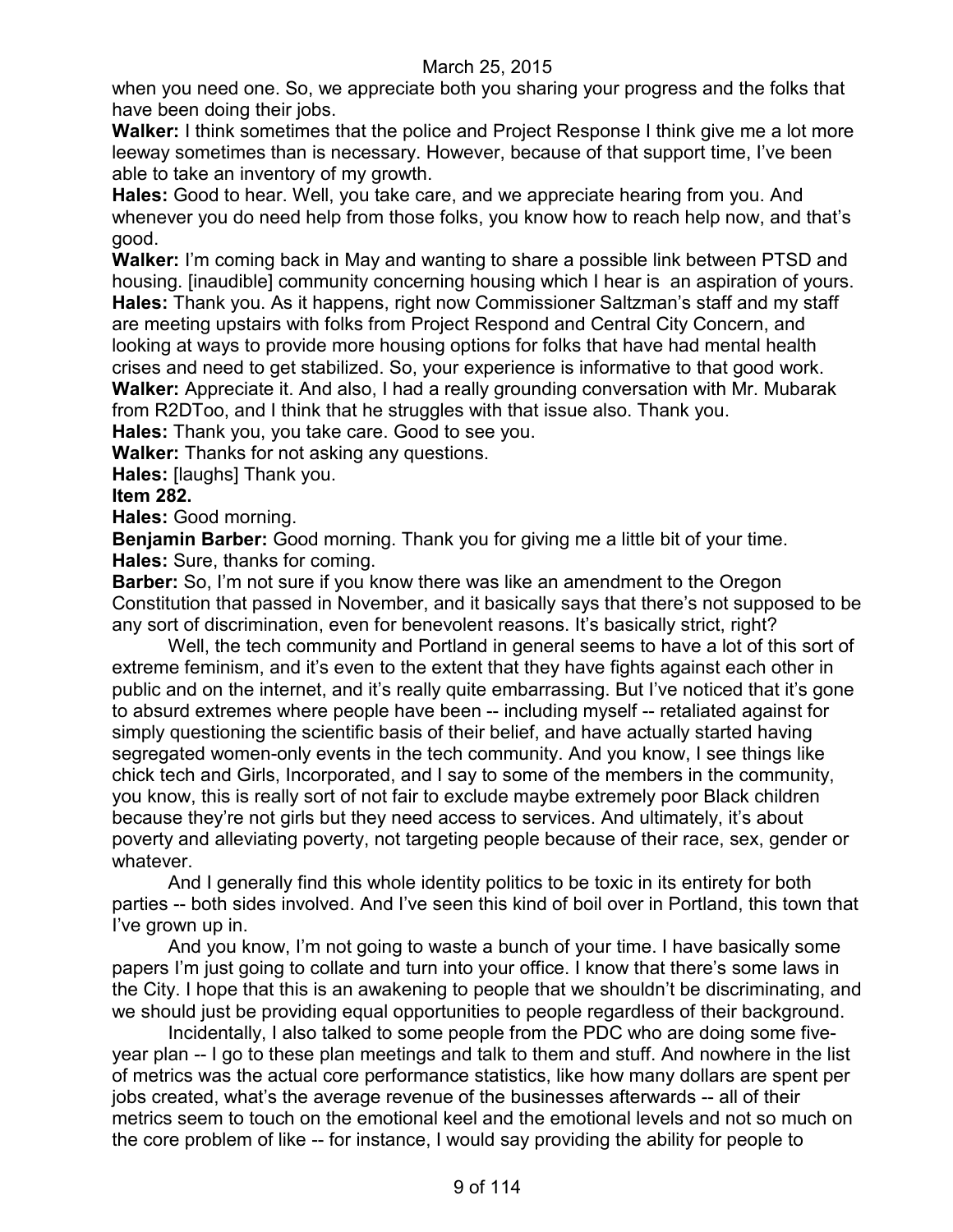produce value and work even if they don't have a job. So, like that, for instance, would help members -- people of color and women who don't necessarily have years of experience to get apprenticeships or skills in an agnostic way. But PDC seems to think that is being more politically correct than scientifically correct is more important. I don't get it. Thanks for your time, I'll collate these and provide them to the clerk.

**Hales:** Thank you. Take care.

#### **Item 293.**

**Hales:** Good morning.

**Annie Neal:** Good morning, Mayor and Commissioners. Thank you for making the time for us today. My name is Annie Neal, and I'm here on behalf of the Multnomah County Family Violence Coordinating Council. I am joined by Haley Pursell, she's the program manager for Portland Women's Crisis Line, one of the victim service agencies that's a member of the Council.

One of the Council's key roles is to identify issues and provide input on policy and resource needs. Today, I want to talk to you about the need for the ongoing support for the Portland Police Bureau's Family Services Division.

This past fall, you approved the Mayor's supplemental budget. That included funding for two officers and a sergeant to focus on enforcing domestic violence restraining orders, including some gun dispossession orders. Thank you for that support -- and especially thank you, Commissioner Saltzman, for bringing that need forward. On behalf of the Council, we're asking you to make this a permanent ongoing investment in Family Services Division.

Domestic violence is the most prevalent form of violent crime in the city of Portland, it makes up more than 40% of all reported violent crime and more than one-third of all aggravated assaults. It's also unfortunately the cause of more than one in four homicides in Portland. National data also tells us that domestic violence is the most common type of repeat victimization, and that there are specific risk factors that we can recognize and address to reduce these incidents of repeat violence.

Two of the biggest risk factors for further violence and for potentially lethal domestic violence are violations of restraining orders and access to guns. In fact, when the domestic violence perpetrators have access to guns, the risk of domestic violence homicides goes up 600%. In communities where enforcement of restraining orders and gun dispossession laws are in place, domestic violence homicides decrease 12% to 13%.

This specific funding has allowed Family Service Division officers to provide additional intervention and follow-up investigation in the cases with these risk factors, in addition to the great work that they're already doing in other cases involving serious domestic violence crimes.

Since this project started this fall and through early March, the sergeant has reviewed 560 additional police reports for violations of restraining orders, and 112 restraining orders for noncompliance with gun dispossession requirements. At least 136 cases have been referred specifically for the gun dispossession noncompliance, and the officers were able to identify and work with other public safety partners. There were 24 cases where offenders were already under supervision with the probation department, and 29 other cases where charges were already pending in the District Attorney's Office. They have made at least 12 arrests and seized a handful of weapons. So, the work is really doing great stuff.

This funding supports a strategy to identify the cases that we really need to pay attention to. By identifying these specific cases and providing the resources needed to intervene as soon as possible, we are reducing repeat violence and preventing serious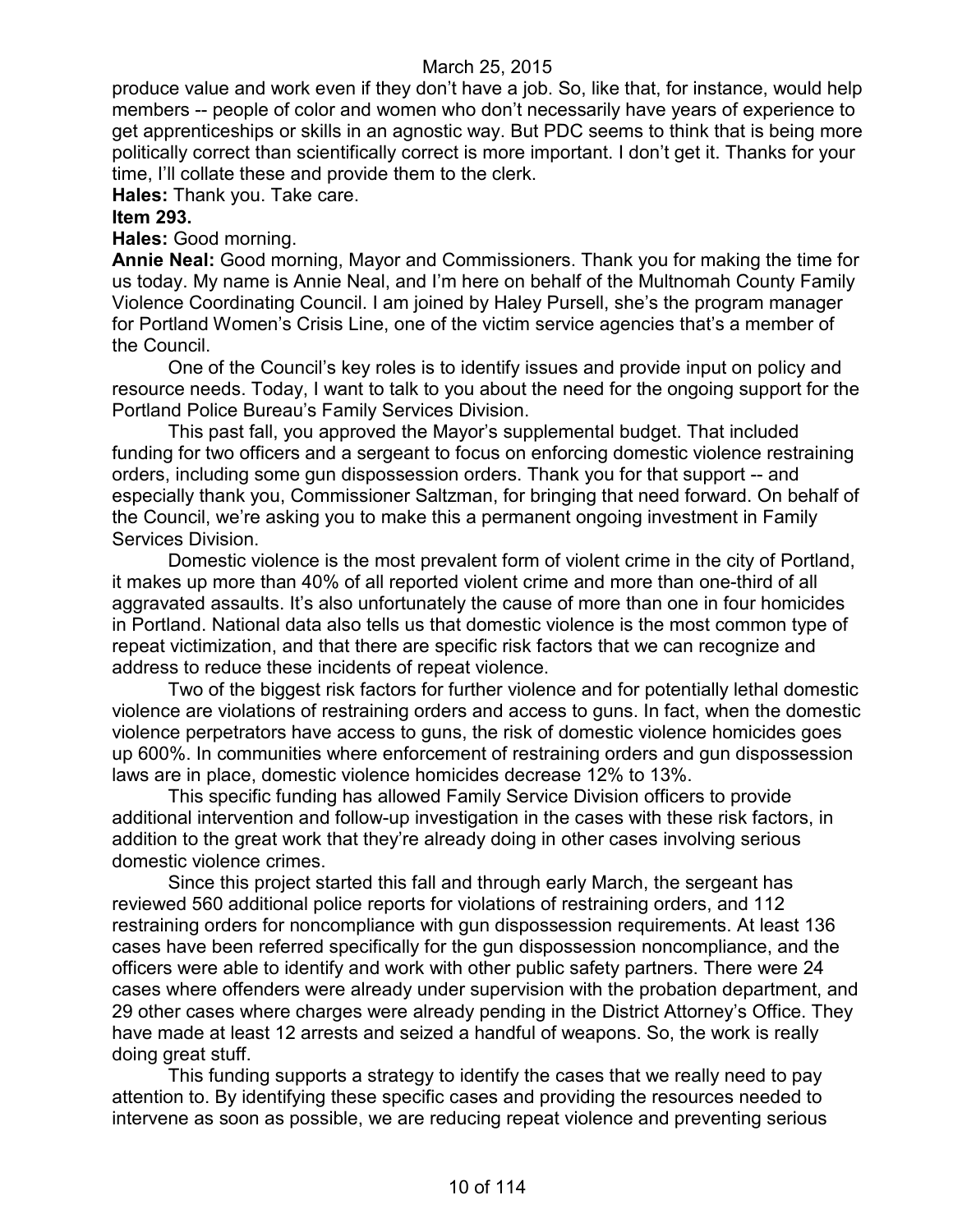violence and death. In fact, the Sheriff's Office has been really interested in this model and is making a program request to also fund a sheriff's deputy to do this same work.

The Family Services Division is a unit you should be really proud of. Over the past 20 years, they've learned a lot about high-risk domestic violence and they've been on the leading edge of developing expertise to recognize and respond to high-risk cases.

A couple of weeks ago, the U.S. Department of Justice office on violence against women was in town to celebrate our community's successes in reducing domestic violence, and they were especially interested in the work that Family Services has done and have requested some follow-up information. So, please continue to support them, please expand their capacity so they can continue to do this meaningful work, and thank you for your time.

**Hales:** It's timely to have you and Ms. Pursell here, because obviously we made that investment last year. I appreciate hearing the numbers. Obviously, Captain Rodrigues and others from the Police Bureau will be letting us know how it's working from their standpoint. I appreciate the kudos from the U.S. DOJ, but actually -- you know these numbers -- in terms of part one crimes, we're down in almost every category except for sexual assault and domestic violence.

### **Neal:** Right.

**Hales:** And lately, gang violence incidents are way up as well, and those three tend to have some correlation with each other.

**Neal:** Yes, they do.

**Hales:** So, if you look at where the problems are in the public safety in the city, we've had 30 gang violence callouts, over 250 shots fired, we've had an unfortunate -- again, all the other part one crimes are declining, but not rape. And then domestic violence is still pretty serious, so I think that focusing on this -- as you urged us to do, Commissioner Saltzman - turned out to be exactly where we ought to be putting extra effort.

**Saltzman:** I just want to thank you for being here and I also want to thank Captain Rodrigues for his tenure at Family Services Division. He's done some great things and he's moving onto the head of the Professional Standards office. So, we appreciate all your service, and thank you both for being here today, I appreciate it. **Neal:** Thank you.

**Hales:** Are there other questions while we've got these two? Thank you both very much. Thank you.

OK, we're going to be moving onto the regular calendar. We have a crowded Council agenda today, both morning and afternoon. We have a series of time certain items this morning and a relatively brief consent calendar in which one item has already been pulled to regular, which is number 304. There's only one left, so anyone want to pull 305? If not, let's vote on the remainder of the consent calendar -- oh no, actually it's longer than that, it's five items. So, the remainder of the consent calendar. Unless there are any withdrawals, let's take a roll call on that, please.

### **Roll on consent agenda.**

**Fritz:** Aye. **Saltzman:** Aye. **Novick:** Aye. **Hales:** Aye.

**Hales:** Now, let's move to item 294.

### **Item 294.**

**Hales:** Mr. Rust. Good morning.

**Ken Rust, Chief Financial Officer, Director, Bureau of Revenue and Financial** 

**Services:** Good morning, Mayor Hales and members of the City Council. For the record, I'm Ken Rust, I'm the City's Chief Financial Officer and I'm the Director of the Bureau of Revenue and Financial Services. Today, we're presenting to you for your acceptance the City's Comprehensive Annual Financial Report -- or CAFR -- for the fiscal year ended June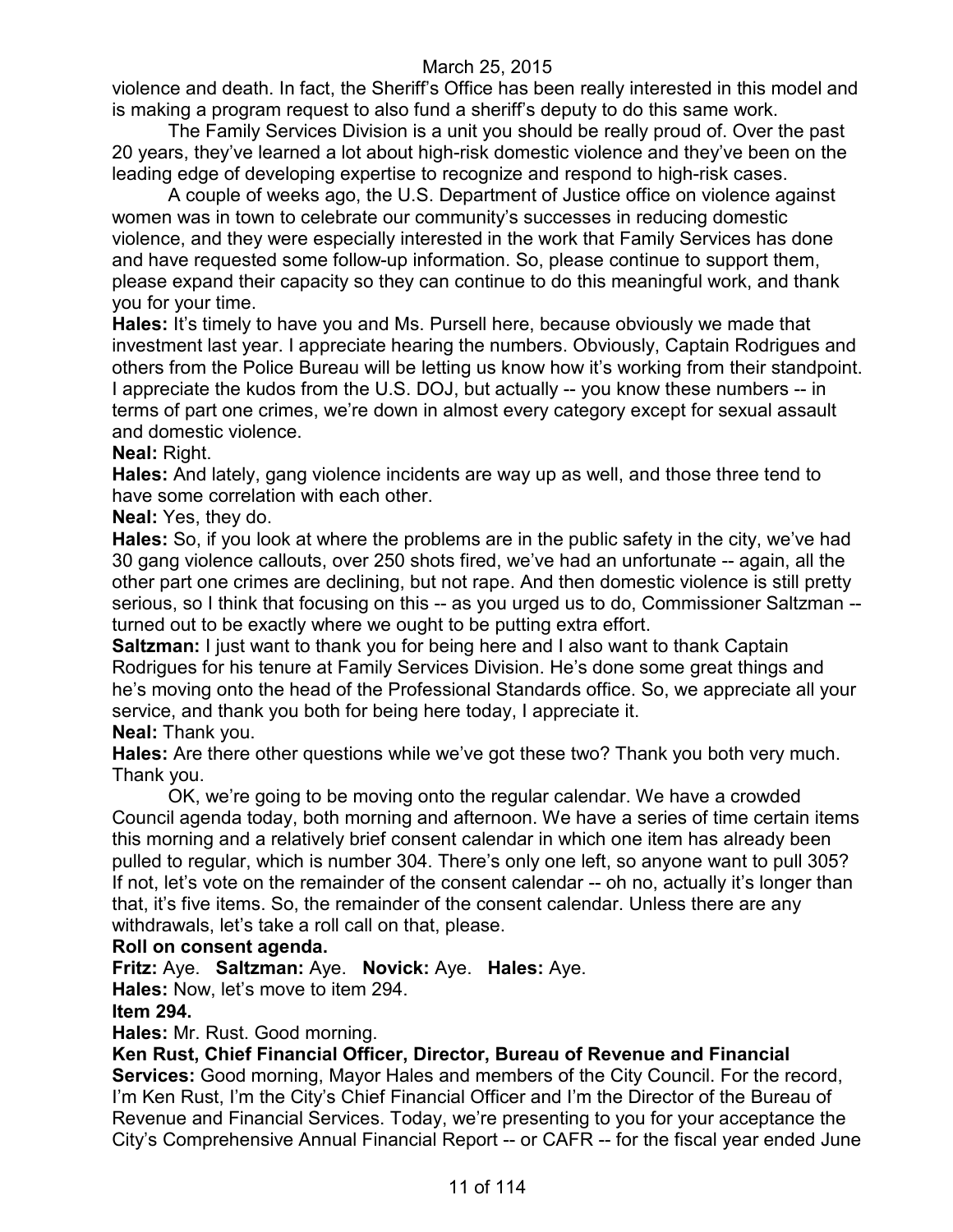30, 2014. We've distributed copies of the printed CAFR to you, which looks like this. It's also available to citizens on our website for their review.

Before I get started with the presentation of the document, I'd like to acknowledge the fact that we now have a new City Controller and accounting division manager who is joining me this morning, Michelle Kirby. Michelle is a certified public accountant and has more than 25 years of governmental accounting, auditing, and financial management experience. Prior to coming to the City of Portland, Michelle worked for the City of Phoenix, Arizona in different capacities but the most recent being deputy finance director and city controller. So, we're really happy to have Michelle here to lead the accounting division team. We have lots of work for her, and she's very happy to be out of the sun, she tells us. [laughter]

In terms of other acknowledgments -- as you can imagine, putting together the City's CAFR is a pretty big undertaking each and every year, and it involves many different individuals. I want to recognize the hard work that goes into the publication and preparation of this document. Certainly, we have City bureaus that are involved, bringing in accounting information into the document. The City Auditor's Office is responsible for managing a lot of the work and the contract with Moss Adams -- our independent auditor - and the work that they do, and that's a critical part of the preparation process. And of course, the accounting division staff within my bureau plays an integral role in putting the document together.

This most recent CAFR preparation was more challenging for a couple of reasons. First, this year, we actually implemented some new software called CaseWare, which will help in the publication of the document. And any time that you implement new software, it takes a little bit more of an effort. We also had some turnover in the leadership positions of the accounting division that made it further challenging.

So, this is a difficult year but we got the CAFR done sooner than expected and with great results, and I want to give some special accolades to the folks that really helped to make that happen. First, Satish Nath, the director of the City's enterprise business solution team, really helped in the management of this CaseWare project and the production of the CAFR itself. We got a lot of help from OMF's business operations group. Certainly, the accounting division's technical accounting team played an integral role in this. And I'd ask the Council to acknowledge the hard work of those individuals and we have folks here today that I would like to stand to be recognized.

**Hales:** Thank you very much, good work. [applause]

**Rust:** Thank you. So, what is the CAFR? The CAFR represents one of the two key financial reports that the Council either adopts or accepts. Right now, you're working on the budget process leading up to the adopted budget, and the budget tells the Council where we plan to go with the expenditure of public funds. The financial information in the document is primarily produced on a cash basis, or how much money that we have available in the bank to fund the different programs each and every year. The CAFR, to contrast, tells the citizens and the Council where we have been in terms of the expenditures that we've made and how those expenditures and funds work affect the City's financial condition.

The CAFR presents financial statements for the City's various funds easing Generally Accepted Accounting Principles, or GAAP, that are promulgated by the Governmental Accounting Standards Board, or GASB. So, the information is often prepared on a modified accrual or full accrual basis, which is a little different view than the cash-basis of the budget document.

Included in the CAFR document itself is a discussion by management -- the management's discussion and analysis of the City's financial condition, which, if there's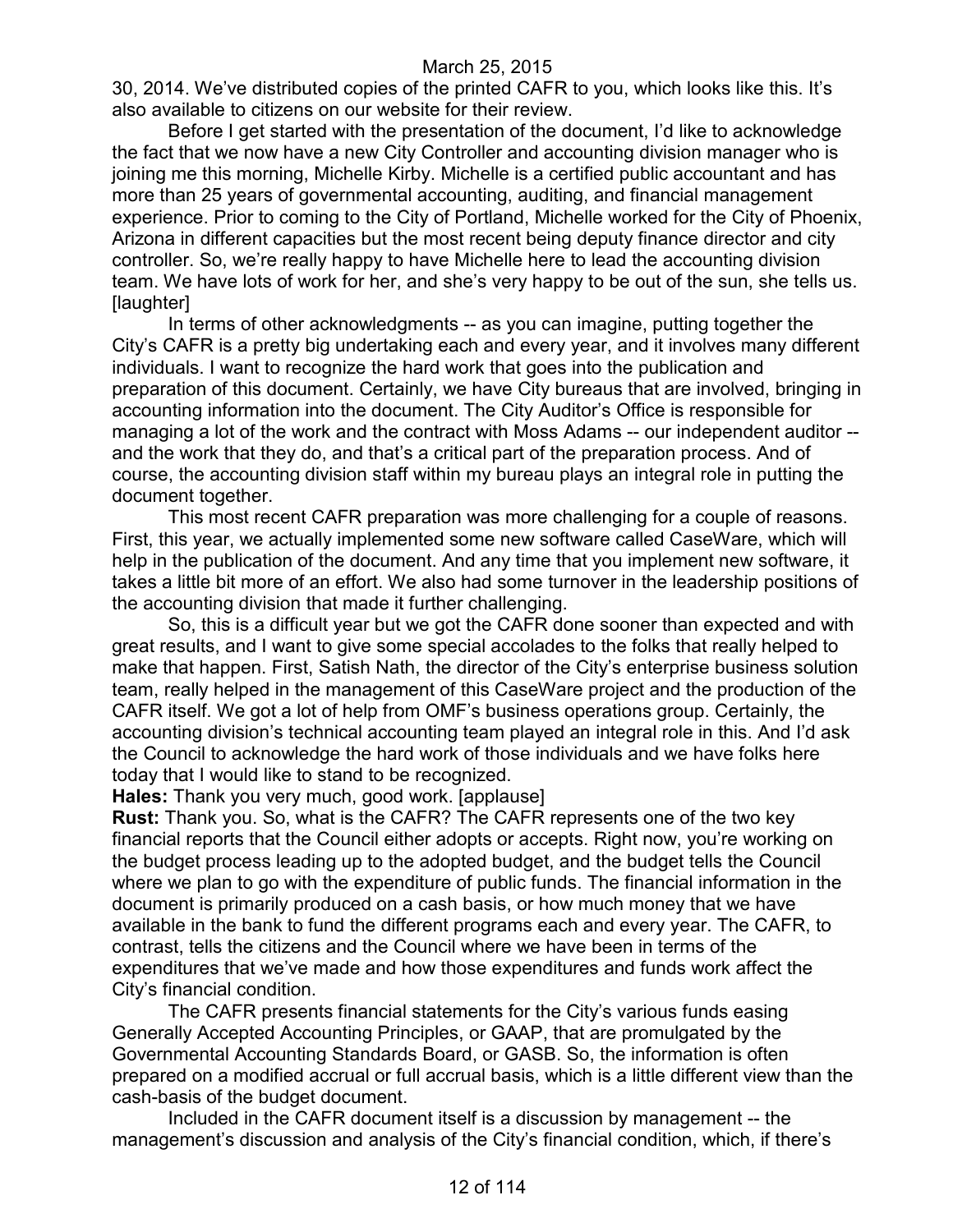one section of the CAFR to read, that probably gives you the best summary of all of the financial information, the changes year over year, and the key things that are going on with respect to the City's financial operations that help you to understand really what the document is telling you. It also includes statistical information and trends that are helpful for readers of the document to get a sense of where the City has been in the recent past.

So, let's talk about good news first. The City's external auditors, Moss Adams, have offered an unqualified opinion as to the fairness and accuracy of the City's financial statements that have been prepared in accordance with GAAP. And that unqualified opinion is integral to the City's AAA bond rating, and in fact for all the bond ratings of the City. The City's CAFR complies with state law. City fund balances continue to grow. In fact, for governmental funds, we've increased the fund balances by \$69 million, and the general fund itself year over year has increased about \$18 million.

The City's CAFR has received the GFOA's certificate of achievement for excellence in financial reporting, and we have received this award from the GFOA continuously for more than 30 years.

And the CAFR continues to feature beautiful photographic scenes of Portland, as seen through the camera lens of the accounting division's Lois Summers. And if you haven't looked at the CAFR, the pictures are beautiful.

The not so good news. Through the audit process, Moss Adams has identified several weaknesses and deficiencies in the City's accounting processes and practices that we will need to address going forward. There have been some compliance findings and there have been some best practice observations that we will be addressing, but none of these audit findings were significant enough to affect their ability to offer the unqualified opinion as to the fairness and accuracy of the financial information presented in our CAFR.

I would like to turn my attention and time to the more perplexing news -- and I know there was a discussion about this last year when the CAFR was presented. It really deals around the City's net position and what's going on with that particular measurement.

When you look at the City's net position -- which includes citywide view, governmental activities, and business type of activities like water and sewer and things like that -- our net position totals about \$2.3 billion or so. However, the City's net position for governmental activities -- which includes the general fund, the transportation operating fund and the grants fund -- continues to decline, and it's been declining for a number of years.

In the fiscal year ending 2014, the net position for governmental activities declined by \$142 million, and right now, the net position of the governmental activity view has decreased to \$212 million total. Next year at this time, I fully expect to tell you that the net position for the governmental-wide view has turned negative.

In simple terms, net position declines when expenses exceed revenues on a GAAP basis -- we mentioned how we measure and report our financial information. And this can be caused by several different factors, including increases in pension and other similar liabilities as measured under GAAP, increases in bonds payable with no offsetting increase in assets, and then recognition of non-cash expenses such as depreciation that contribute to expenses exceeding revenues on a GAAP basis.

So, I want to talk a bit about those three areas to give you some information about what's really driving that and to help you understand what you need to worry about versus what you just need to be watching. Let's first talk about the pension piece -- and I know that you understand and have heard quite a bit about the City's unique Fire and Police Disability and Retirement Fund program, which is funded on a cash basis. This is a program created by voters in 1948 and reformed under the leadership of Dan Saltzman in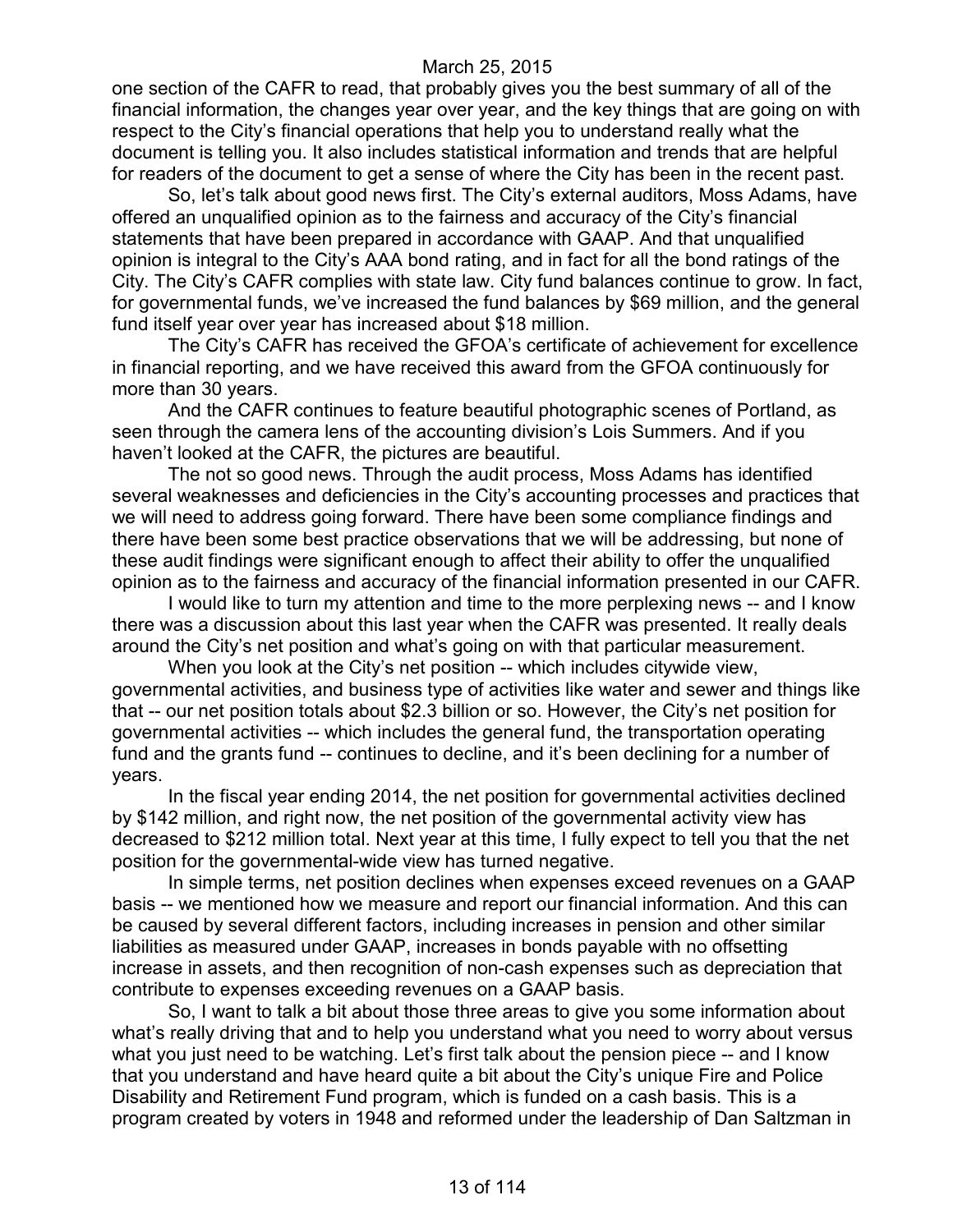2006. It's always been an interesting anomaly in terms of pension funding and pension plans in the United States.

Currently, the unfunded liability for FPD&R -- which is reported in the CAFR document -- is \$2.7 billion. The amount that we are actually placing on our balance sheet today is about \$1.4 billion. So, not all of it has been recognized and on our financial statements as of yet, but that will change. The value of the City's dedicated property tax levy that funds the liability -- because we have voter-approved property tax levy that pays pension and disability costs each year -- the value of that on our financial statements is shown as zero. So, we get zero credit for the receivable that we have to pay the liability of the pension fund under a GAAP GASB view.

### **Fritz:** Why?

**Rust:** They don't recognize the future receivable and tax collection as an asset. And so, from an accounting point of view under GAAP GASB, that simply is not -- the revenues are recognized when we receive them, but the value of that over a period of time into the future is not recognized as an asset. That's something that maybe we would have a conversation with the GASB folks about, because this is clearly an outlier and I'll talk a little bit more about how that will affect us going forward.

I mentioned that we reformed fire and police pension system in 2006. And all new hires are in the Oregon PERS system and the officer program. We're funding their benefits when earned, as opposed to when they need to be paid. So, over a period of time -- a long period of time -- the system will convert to a fully-funded system, but it's going to take a long time until that happens, and it's -- I'm happy to report that the plan and the reforms are performing exactly as we expected that they would. In fact, the most recent levy capacity study -- which I think you've received -- shows that there's a near 100% probably over the period of time that they looked at that the FPD&R levy will always be sufficient to pay pension and disability benefits when due. So, we made some huge strides in reforming that system and making sure the cost of the FDP&R system does not bleed over into the general fund itself.

**Hales:** Yeah, Sam's here, and we were in this room a month ago getting that report as the pension board. And you know, you and I both have been around this issue a while, and it was the first time that we have heard that forecast that we're going to have sufficient resources under the levy almost with no risk -- that that scenario is the likely one to pay the responsibilities of the pension system. And what other city can say that? It was one of those technical reports that flow through here, but pretty significant given the risks in the past and the reason why you, Dan, mounted that effort to change some of the fundamentals of this pension system, but it's now really starting to pay dividends. **Rust:** So, I really -- at this point in time, even though we don't get value for that receivable -- because if we were to measure the present value of that revenue stream going forward - - we have a \$2.7 billion liability. We probably have a \$3.5 billion asset in terms of the receivable, but we just don't get to book that. But that's why when people ask me, "what do you lose sleep at night over, Ken?" I don't lose sleep over FPD&R right now. In fact, I'm much more concerned about the PERS program than I am about FPD&R, because I believe it to be more volatile in terms of its reliance on investment earnings to stay funded, and also for some of the reforms that have been passed by the legislature -- whether in fact they will sustain a legal challenge. But there are issues that we have to continue to monitor about FPD&R, but right now, it's in about the best position that it has been in my lifetime here working at the City, and I'm very proud to be able to say that. I think that we're in a position now -- we're in a monitor mode and we're not in a worrying mode. So, that's one piece of the puzzle about the declining net position, and it's a very significant piece.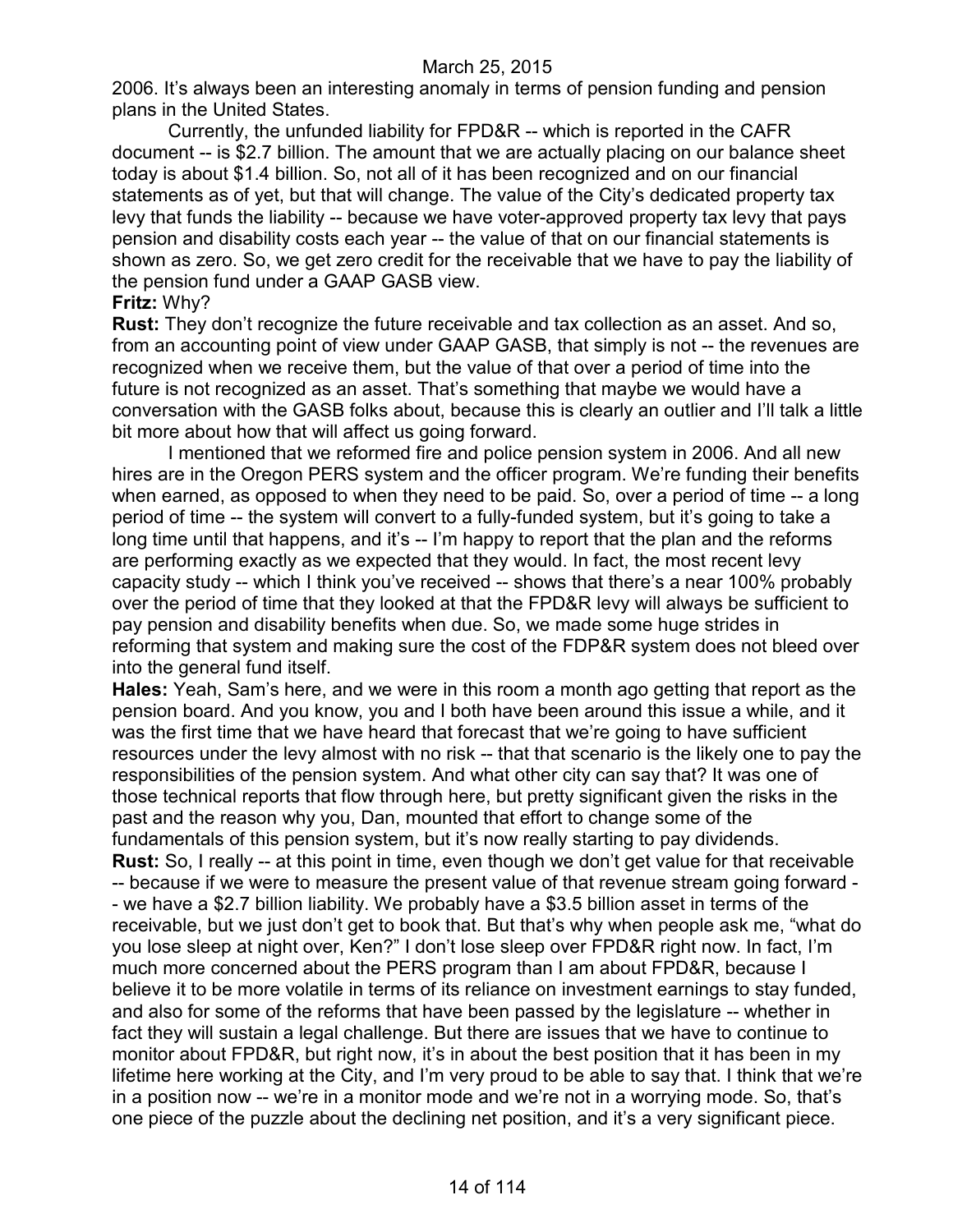The other piece is dealing with when we issue bonds that are backed by the general fund and placed on our balance sheet where we don't have an offsetting asset that we receive with those bond proceeds. So, a really good example is how we fund the urban renewal program. For urban renewal and all the various tax increment districts, all we can do is incur debt. That's what's we're required to do under state law in the constitution is incur indebtedness. The indebtedness can be as short as a day or it can be as long as 20 years, but when we create indebtedness, it sits on the City's balance sheet.

The bond proceeds that we receive are given to PDC, and PDC then runs the programs that are part of the adopted urban renewal districts. So, what do they do with the money? Spend it and investment on business development, in housing programs, in public infrastructure like parks and transaction and other public facilities, property redevelopment, and then administrative costs. I've talked with PDC about, "well, when we give you that money, how much of it might turn back to the City in the form of an asset on our books and records?" And they estimate that looking over the last 10 years or so that maybe 25% might come back to us in the form of an asset. So, we incur 100% of the liability, we get 25% of the value back on our books and records. It affects our net position in a negative way.

However, the creation of the urban renewal district also gives us access to tax increment revenues based on the value incremental -- of assessed value in those districts. So, we're creating a revenue stream that fully pays the debt service on those bonds. That does not impair our ability to have the general fund pay all the other at this times associated with it. So again, kind of an unusual situation. Not everybody -- not all urban renewal programs work the same way, but that's the way that ours work and it affects our net position.

The last piece of the puzzle is depreciation of capital assets. Depreciation is a noncash expense that affects the calculation of the City's net position. For fiscal year ending 2013, on the governmental-wide view or governmental activity's piece of our CAFR presentation, depreciation totaled \$192 million. And transportation was about \$159 million of that. During that same time period, in terms of the new capital assets put onto the books and records of the City, it totaled \$110 million. So, we invested \$82 million less than what was depreciated off of our books and records. And if that was the only thing that happened, our net position would have declined by that \$82 million.

So, those are the three major things that are affecting this net position, and this net position trend.

So, what should we do about it? That's the most important thing that we can now start thinking about. How can we -- is this a problem? How concerned should we be and what should we be doing? Well, I think that we need to continue to monitor the City's financial condition and health and provide you more information about what this all means.

Part of my bureau's mission -- in fact, one of the reasons why Council I think reestablished the CFO position -- was to do exactly that, was to bring you financial information and to advise you about long-term fiscal health and sustainability. I plan on bringing back the future presentations to you to help you better understand and sort of dissect this net position conversation and what's in and out, and what the view really looks like if we were to take in account for some of the things that we don't get credit for.

**Novick:** Mr. Rust, it sounds to me from what you said in the last five minutes that the thing that should really keep all of us up at night is the transportation system is falling apart. Is that right?

**Rust:** You beat me to the punch line. But yes, I think our biggest challenge when you take apart these -- and that's really what's important, what's really the thing that we have to worry about? The thing that we have to worry about is the infrastructure funding.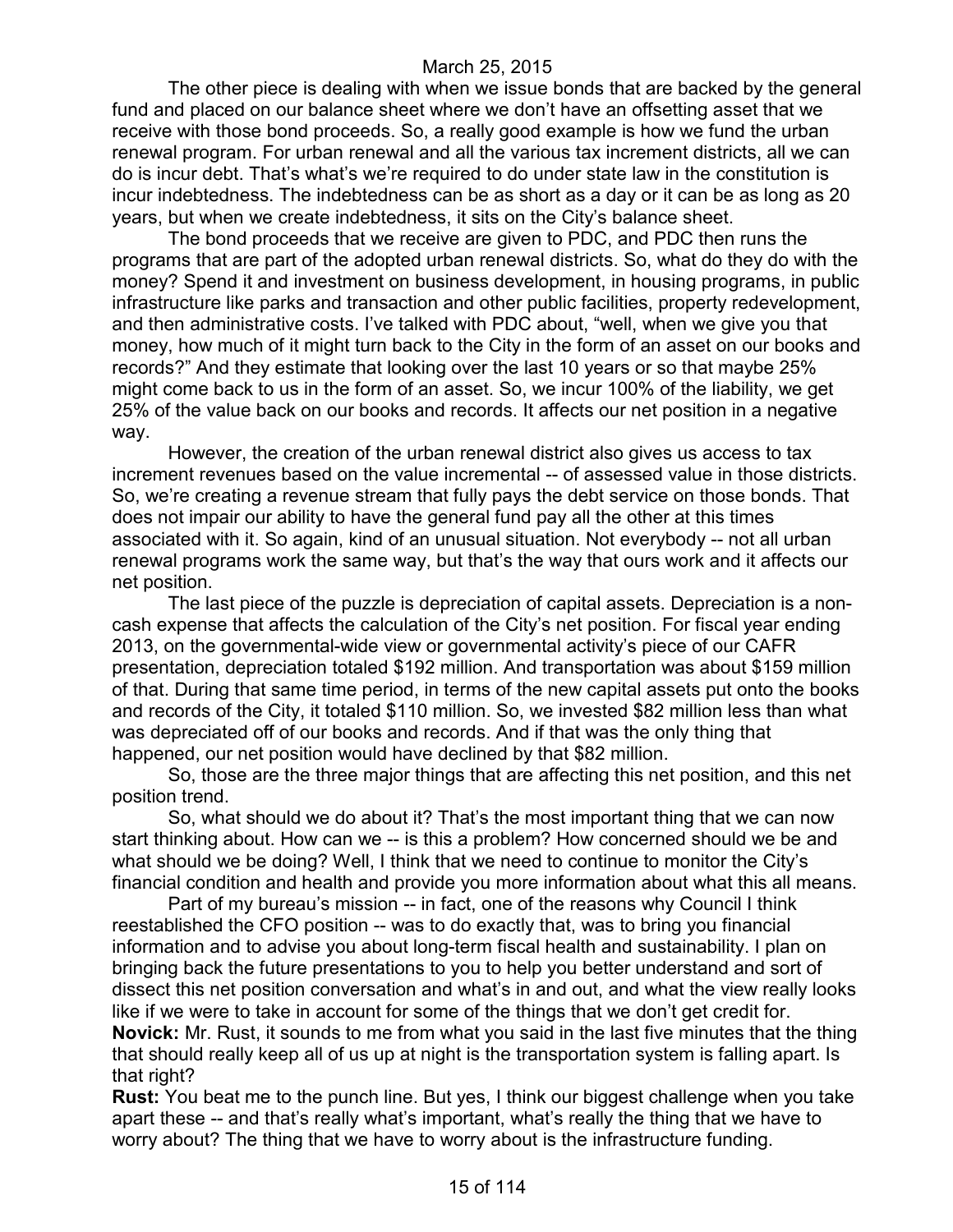We've had success in the past without geo bond measures both for public safety and for parks, and we have an episodic approach to funding those capital needs -- we kind wait for a few years and then we do a bond measure. And maybe we need to think about that strategy and how we perpetuate that so we have a more reliable access to that funding tool with the right kinds of projects.

We've had Council action recently that I think has been positive -- the dedication of 50% of one-time money to capital infrastructure. Very important. The Council budget -- the Budget Office during their presentation with the capital asset program mentioned that they would like to see a reinstitution of the capital set-aside, which we had -- I know Mayor Hales is aware of that -- as a way to help dedicate more funds to infrastructure.

But obviously, we need to develop and implement is a funding model for PBOT. That's where we are significantly underinvesting, and that's where if we don't solve that problem, we're really not going to get a handle on our ability to help address the declining of the position that's associated with the underinvestment in infrastructure.

The last part that I think that we need to pay attention to is how can we develop some sustainability metrics that will help you to understand how well we're doing or not? And how do we make sure that as we develop these programs and plans, that we pay attention to equity impacts? How we pay for capital does create impacts on current customers and users and citizens, and those in the future. And the one thing that we don't want to do is further exacerbate that if we can avoid it. I think it's that kind of information and thinking that I would like to share with you and spend more time with in the future to help us to figure out what our plans and strategies and policies should be around this particular issue.

Setting that aside, there are some other challenges I just want to make you aware of. One of the things that I have mentioned to Michelle and her team and also in working with Moss Adams is that I believe that we need to shorten the time it takes to publish our CAFR. Right now for the City of Portland, we typically publish the CAFR in mid-December or so -- sometimes it's been later than that. There's an increasing drum beating going on with the Securities and Exchange Commission with investors that buy municipal securities like what the City of Portland issues and that's way too long of a time period. The information is stale, we need more timely information. The private sector turns out a CAFR in 30 days or so. They put out quarterly financial reports. We don't look that way at all. And we know that at some point in time, we're going to be under an increased burden to bring back that publication date.

So, I've told our team for this next year -- the CAFR that we'll present to you next year -- I want to have a publication date of December 1. And in 2016, I want to see that date as November 1. That's still longer than what we see in the private sector, but I know that we have to move that direction and we have rethink how we go there because I know that that's where we are going to be headed, and it's very important for us and our borrowing programs to make sure that we're going to be in compliance before we have to get there. I like to do things on our terms, not on someone else's terms, and that's a goal and objective that's going to take an effort for us to get there that will involve all of the City accounting folks and the different bureaus as well.

We will also be implementing this year GASB 68, it's their latest pronouncement affecting pensions. I mentioned earlier that, for example on FPD&R, we have a \$2.7 billion liability, 1.4 of which is on our balance sheet now. Under GASB 68, all the liability will be placed on our balance sheet.

So, what does that mean? You can do the math. We have \$212 million surplus right now in the government-wide view. You add another billion three on top of it, we're going to be negative. So, we're going to have this interesting situation where we're a AAA-rated city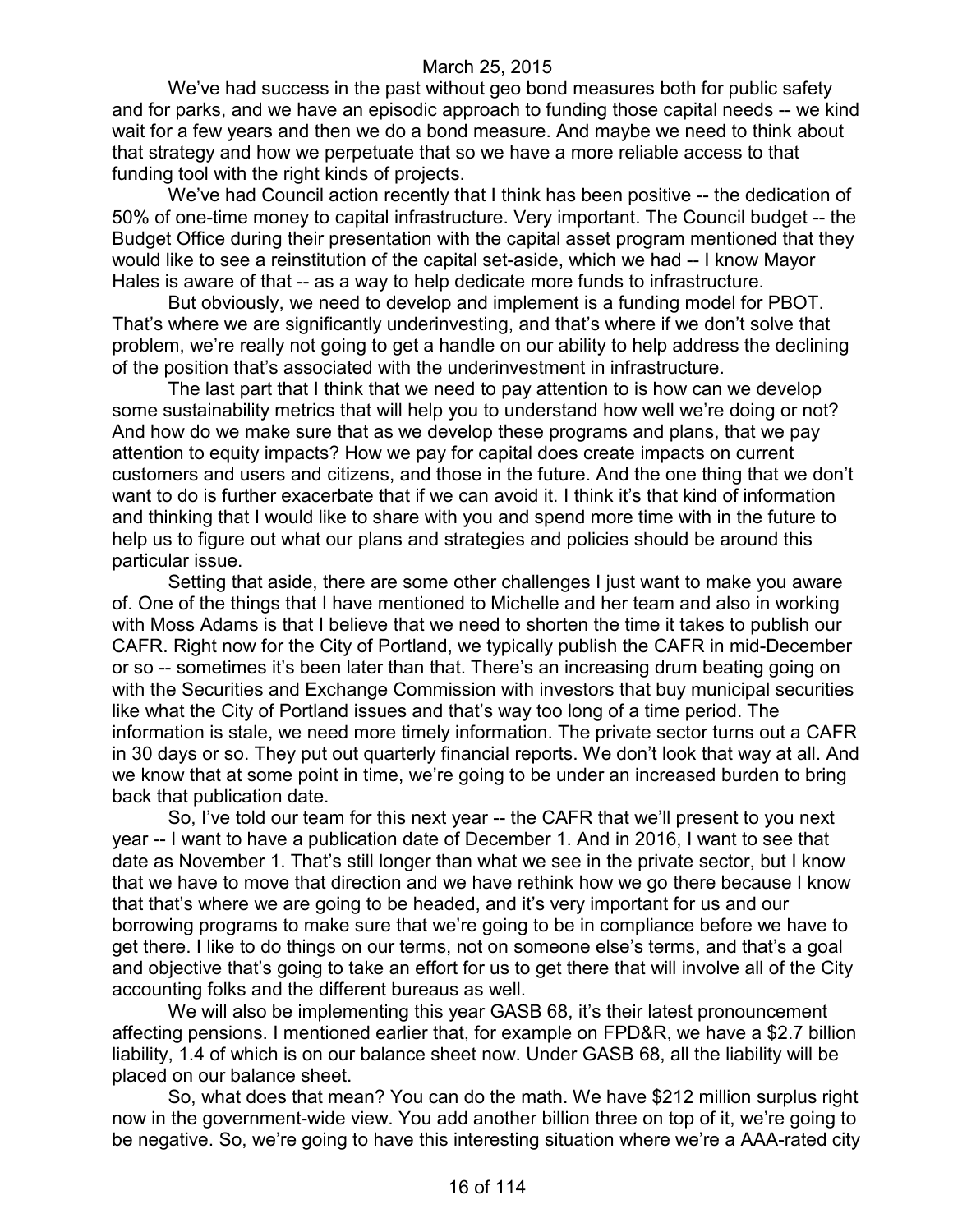-- and have been since 1974 -- with a negative net position on a governmental-wide view of over a billion dollars. And it's all being driven by our implementation of GASB standards that don't really take into account very well the unique positive associated with this anomalous pension system. And that's a challenge for us to talk to about investors and make sure that they fully understand.

**Hales:** And that's not just the 64,000-dollar question -- a lot more than that. Do you believe and does our financial team believe that the bond market will continue to recognize our fiscal integrity despite that peculiar effect of following the GASB standards? Because we're fiscally sound, paying our bills, we have enough money coming in from the tax levy for the pension program to pay its obligations. We operate on a cash basis, our funds are in surplus -- you know, there are reasons for that AAA bond rating, and you've recounted them in this report. So, the question is, well, once that top line view goes negative in an accounting sense, do you believe that the bond market will continue to recognize that Portland is a sound financial organization?

**Rust:** Yes, I do. And the reason why I do is because we've had this discussion with them for many years. The FPD&R liability is not new. We knew exactly was it was, we explained it to them for years. They fully understand that we have a unique system. We also have a unique way to pay for it that does not impair our ability to fund governmental services. We have strong financial management policies and practices. We have decades of experience managing those liabilities. They know how we approach these kinds of problems. And when we implement GASB 68, nothing has changed other than what we present in the financial report about those things that underpin the credit rating. So, I think it's an education process, but these who grade our bonds fully understand that. **Hales:** Good to know.

**Rust:** That concludes my remarks. If there's any questions, I'd be happy to try to answer them.

**Hales:** Commissioner Saltzman?

**Saltzman:** I was interested in your discussion about the urban renewal and assets. So, if urban renewal pays for a park or a paved road in East Portland, does that get booked as an asset?

**Rust:** If it's ultimately transferred back to the City, it's a City asset, yes, that portion does come back to us. And that's the approximate 25% of the estimated bond proceeds that we send to PDC -- that's what we get back, but it does not match one-to-one. That's correct. **Hales:** But if PDC invests in a commercial project, it's privately owned and that goes off our books and onto a private property owner's. And if the 30% set-aside goes out into a housing project, that's privately owned and doesn't show up on the books, either. Now, we collect tax revenue for the rest of time from that property, but it isn't book as an asset to the City, right? It's owned by this housing provider or that employer or developer, but it's not owned by the City. Have I got that right?

**Rust:** That's correct, Mayor Hales. And I think that when we stand back from the CAFR view, it sounds kind of odd and maybe we shouldn't be doing that. But why do we create the urban renewal districts? We create urban renewal districts to deal with blight and issues associated with parts of the city that we would like to see changed, with the promise being by making those investment and changes that growth and value in terms of the property values, jobs, and other indicators of wealth are going to be greater than they would have otherwise been. And in fact, I believe the Auditor's Office has done that kind of analysis and has shown that to be precisely the case, and that's the reason that we do that. It's an example of where we're going to use our balance sheet to do right, smart things, even if it doesn't necessarily give us the best view from is a financial reporting point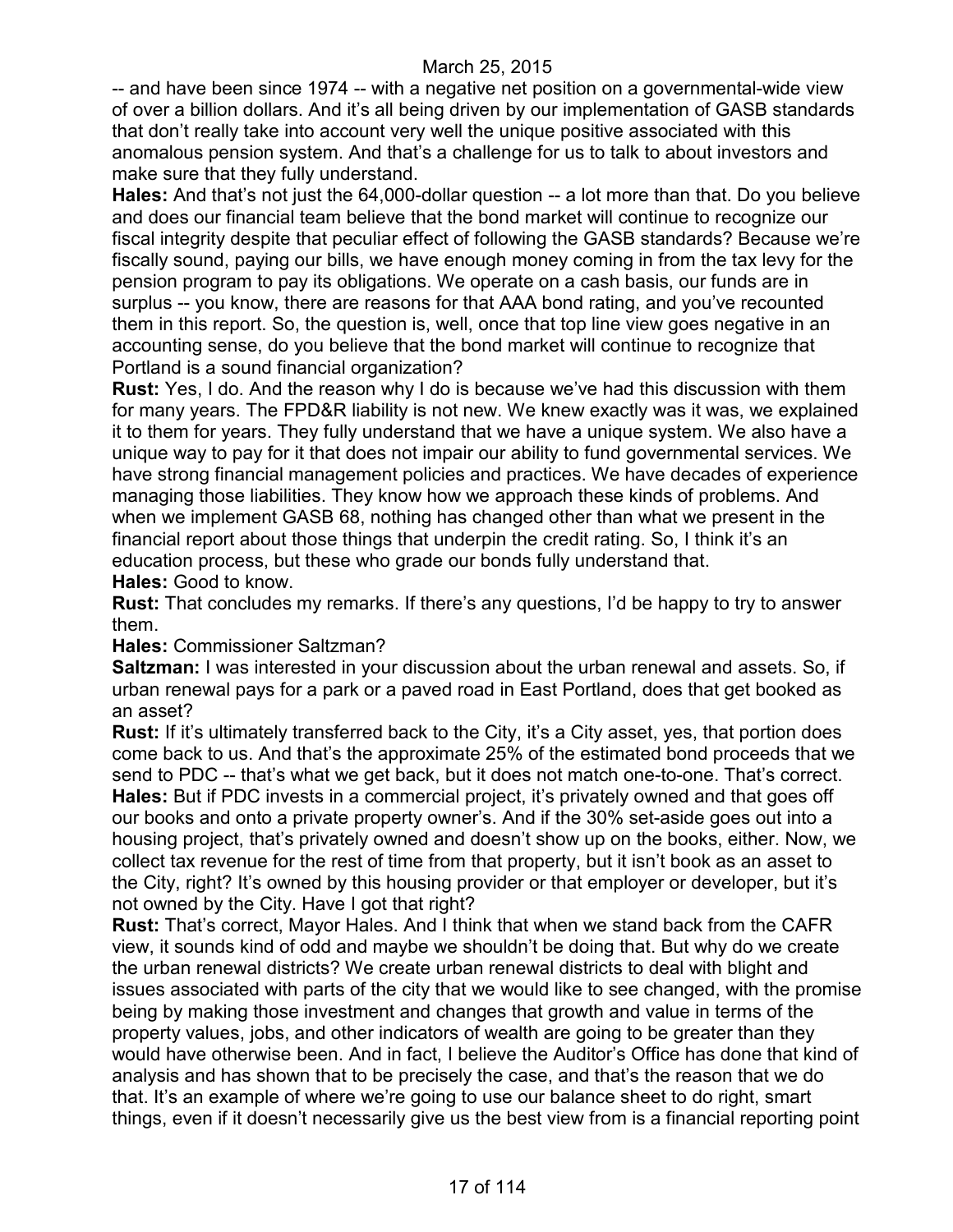of view because those are the things that create value for us today and tomorrow and grow this community and make Portland a better place to live.

**Hales:** Right. Other questions?

**Fritz:** I'm interested in which assets are considered saleable and which are not. I noticed that Forest Park is not considered a saleable asset because we're not going to sell it. That seems appropriate. How do you -- how does the CAFR decide which things are assets that have value because they could potentially be sold and which ones are not? **Rust:** I don't know if I can answer the question specific, I'll talk in general. I don't know whether Michelle has a specific response, but if we can't, we'll get back to you on that.

We typically assume that we're not going to be selling and monetizing our assets because they provide particular service to us now and going forward. If we decide that an asset is no longer needed, then we have a Council practice and policy of how we dispose of what we call surplus property. At first it has to be concluded that in fact, the property is surplus and can be sold, and that takes Council action to do that. And then, we go through the process of selling the property.

So, generally speaking, you know, we're operating under the assumption the assets on our books and records aren't going to be sold unless we determine that they are no longer needed and it follows a Council decision that it is in fact a surplus property. **Fritz:** What about some of the assets like police cars, for example? That we know we're going to be selling it in a few years and we get a certain amount of money for that. Does that go into the books to factor against the cost of a new police car?

**Rust:** On the fleet side, for example -- and we've been doing this probably for 25 years -we take the cost of the fleet vehicles like police cars, and bureaus like the Police Bureau are charged for the placement of the vehicles each and every year. And a fund is established to make sure that when the police car is worn out -- as we have determined it to be based on how much maintenance it takes or the useful life of the vehicle -- that vehicle is surplused out, it's sold for whatever value we can, that money comes back into the fund. But during that time period, the Police Bureau is receiving an inner agency agreement with OMF to pay into a fund to replenish and buy new police vehicles when needed. So, we've been doing that for a long period of time. It's a very routine kind of business operation with respect to fleet vehicles.

**Fritz:** Why don't we do that for all of our capital assets -- for example, roofs on community centers? We don't have a fund that we pay into that then can replace it.

**Rust:** That's a very good question. It's one of those things -- what more can we do to address the timely replacement of our capital infrastructure? We do have reserves on certain buildings -- they're probably not where they need to be -- and having more money in the reserves would be a benefit. It would help us make sure that when needed, we have the ability to do that.

It gets more complicated when we start taking larger projects and go, wouldn't it be nice if we say, we just spent a billion four on the Big Pipe, and we borrowed a lot of money to pay for that and we are going to pay those bonds off over a period of time. That helped us to lower the cost of the project and make sure that the people who used the project are actually paying for it through our rates and charges. Well, wouldn't it be nice -- you could argue -- let's take that billion four and divide it into 20-year segments and every year put \$70 million aside so coming in, we have money to replace it. That would have a significant increase in sewer rates to do that. It may avoid the need to borrow, but it would have a tremendous equity impact at the same time for those people who are currently using the water and sewer system -- particularly the lowest income people -- to be asked to pay twice for the same system. So, there's a balancing act between how much money we should put away, the prudence of putting it away, the equity impacts associated with that.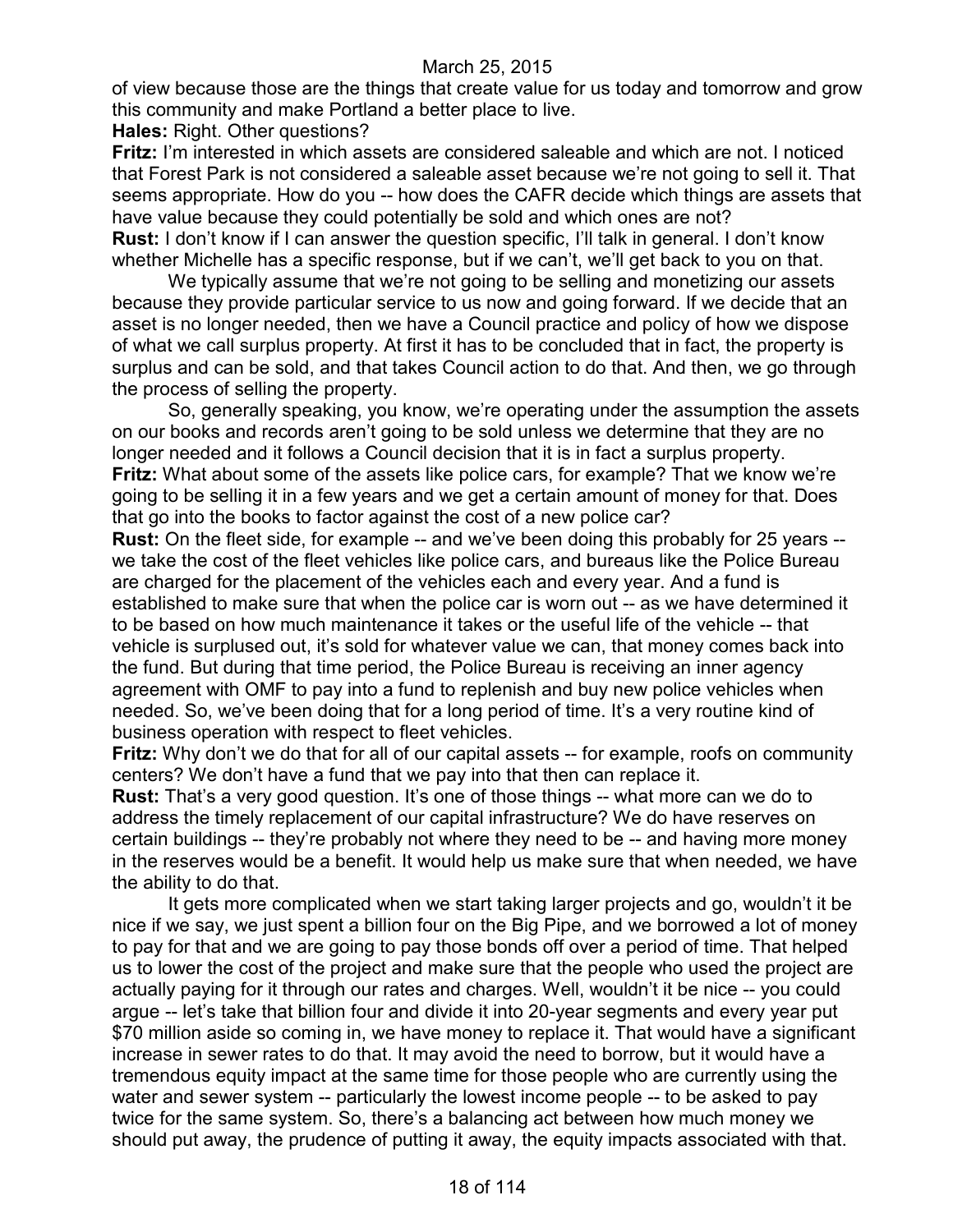There's not an easy answer in reaching a conclusion. I do know one thing -- we need to do more.

**Fritz:** You said some facilities have reserves and some don't. What's the rule for which ones do and which ones don't?

**Rust:** I don't know that it's a rule, per se, I think that we have some financial management policies that lay out what we would like to do and it's always kind of aspirational. I think on a lot of facilities that are managed by OMF we've tried to establish reserves, and we do have reserves to some degree. Some bureaus have chosen that that's not where they have the resources to be able to do that, so we have inconsistent practice in terms of setting moneys aside for that. And it really becomes a resource question, Commissioner, for folks.

**Fritz:** I think that we had that discussion with OMF in a work session last year that may be the answer is to transfer all facilities to OMF and then they would all have reserves, but it seems like we should have a consistent policy. In Parks, for example, it's not that we don't want to have is a reserve to replace the roofs on the community centers, we just don't have the money. We can't provide the same level of service with the people that take up the majority of the Parks budget and put aside money, whereas OMF has that authority to charge overhead that then can be put into a reserve.

Is there any discussion of having a committee or something to continue the work of those discussions and look at the how could we -- it doesn't really matter to the public whether the Portland Building is owned by OMF or managed by OMF versus the Charles Jordan Community Center being managed by Portland Parks, they're City assets to the public. Is there work being done to propose a more consistent policy?

**Rust:** I'm not sure what the status of those discussions are, Commissioner, but I can certainly find that out. I know that we continue to do a lot of work with the capital assets management group and if this is part of that discussion about how we might make some headway, I think it dovetails nicely into the need to do more on infrastructure funding - taking care of the civic assets and the other kinds of things. That's part of the discussion that I think is worth having as we move forward about what work should we be doing, what might that look like, and what are the consequences of doing that.

**Fritz:** Thank you.

**Hales:** Other questions for Mr. Rust or Ms. Kirby? Great report, thank you very much. Is there anyone else signed up to speak on this item?

**Moore-Love:** Mr. Walsh requested to speak.

**Hales:** OK, come on up. Good morning.

**Joe Walsh:** Good morning. My name is Joe Walsh, I represent individuals for justice. Commissioner Fritz took a lot of steam out of my sails on questioning and I appreciate that, I really do. I like Commissioners that question reports.

I want to give you an evaluation from a citizen's position. Listening to this report, I don't think that your staff understands that there are people watching this on TV that do not have the report in front of them, that cannot flip through and try to figure out exactly what they're talking about. And that's unfortunate.

I'll give you an example. When I left this morning, my wife borrowed \$7 from me. When I go home tonight, she will return that \$7. That's a financial transaction. It's very simple. I know where we are. My wife, patty, knows where she is. Everybody understands what's involved. Listening to that report, I asked a few people in the audience if they understood what was going on, and they agree with me -- they didn't understand this because there is so much that the report is putting out.

And I'm always suspicious. If you want to hide stuff, you just send out all kinds of information, and people just glass over and then it's over and you guys vote on it and then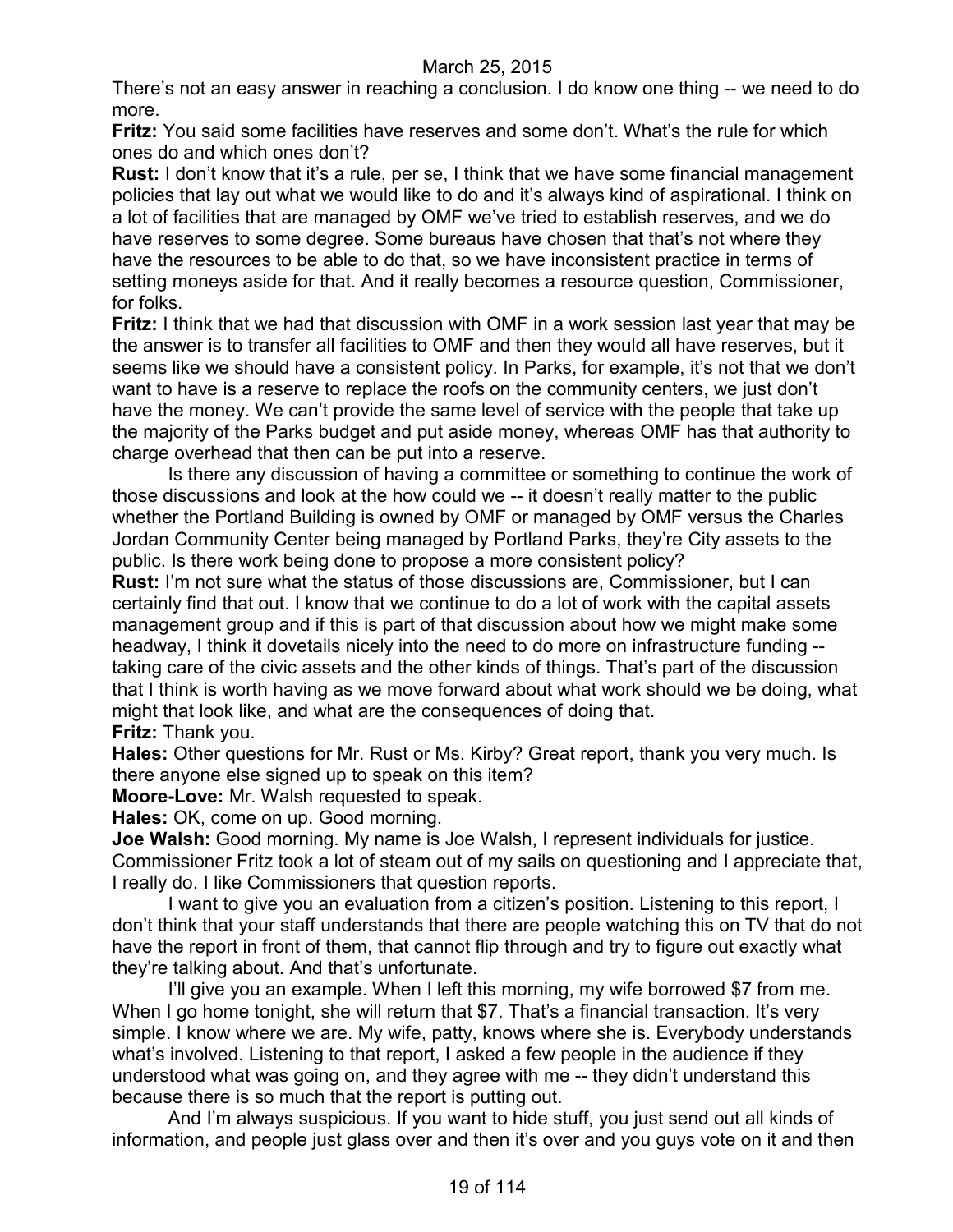it's finished. You need to figure out a way so that person watching it on TV that doesn't have access to what you have -- the briefings, the report, all of that -- you have that, they don't. We're sitting here listening to this verbatim and we're trying to figure out where a couple of billion dollars is going. That report did not fulfill that from a citizen's point of view. Because if I walked out this door right now, I could not explain what that man just said. And that's a problem because I'm an activist. I've been here for a while. I'm a little bit more knowledgeable than most people watching this on TV. And if I can't do it, that means that they can't do it either, and that's the way that I evaluate this stuff. If I don't understand it - and that's a little arrogant, I know -- if I don't understand it, I assume that a lot of other people don't.

You need to have reports that are simple, that say this is what we're doing and this is our credit rating, this is where we are, this is how we fund this, this is how we fund that, and it's got to be very easy, and easy to understand because we're not accountants. Thank you very much for your time and patience.

**Hales:** Thank you. Good morning.

**Lightning:** Good morning. My name is Lightning, I represent Lightning Watchdog X. As I've stated in the past, I've had concerns on the retirement funds. And I understand, Commissioner Saltzman, you did a reform in 2006, but there was still a large outstanding debt -- my understanding, over a billion dollars -- and that was always my concern on how that was being looked at. It appears though that debt will come back, and maybe have an effect on the bond rating, but it's been stated it won't. I do question that at this time.

One of the issues that I have is also on the surplus properties. I would like to have a moratorium on any surplus properties pertaining to any real estate until we begin to buy down the debt and have ample funding for transportation, which has been neglected over the last 10 years.

In my opinion, when people were doing special allotments of that funding and neglecting the transportation maintenance, there were certain laws in place that they should have not been doing that, and I think that needs to be looked at very close. You need to maintain the current assets and the infrastructure. That should be a top priority, and that was neglected in transportation and Commissioner Novick unfortunately has this on top of his shoulders on trying to create a way to solve that -- and also Mayor Hales. That is a big concern to me.

Again on the real estate being sold, I do not want to see any real estate assets of the City donated to any nonprofits. I want to have a moratorium set on that, that we have full appraisal values on these properties and we get the full appraisal value for these properties. And if the nonprofit wants to acquire these properties, they go to a foundation and submit applications and try to receive a grant -- not from the City of Portland.

We have too much debt on the books this time. We cannot be giving these assets away at low values under the current market appraisals -- not estimate of values and not appraisals that are seven years old and not certain people thinking that they understand the values without having an independent, qualified appraiser doing that, which a bank will look at that appraisal and say yes, we would even loan money on that based upon that value.

We are giving too much money away and we need to stop that on the surplus properties, and the surplus properties needs to be reformed. It needs to be reformed and have an understanding and have the right information on where this money is going to, especially on the fleet. We want to know how these cars are being sold after the fact, and we want to know how much money is being brought in and where that money is going. I want to follow this very close and plan on doing that in the future. Thank you. **Hales:** Thank you. Anyone else? Come on up.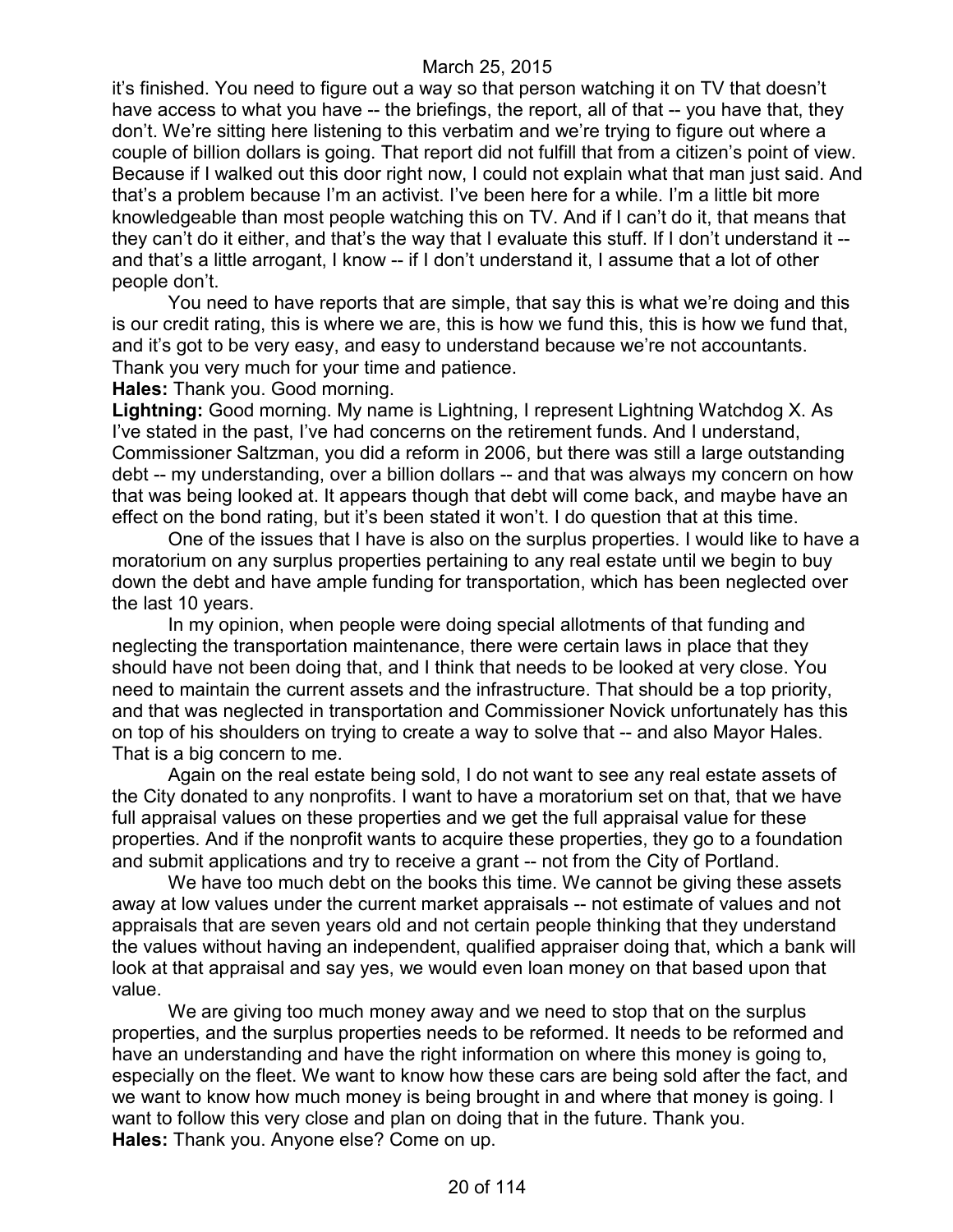**Barry Sutton:** Thank you very much, sir.

**Hales:** Just put your name in the record.

**Sutton:** Barry Sutton, and I'm almost myself -- I guess that doesn't matter. I guess that there are people -- a couple looking at me and a couple looking down. But I know that I brought up the area in the back of Washington High School --

**Hales:** That's not what we're about today.

**Sutton:** Yes, but it's a possibility then that that is being sold to someone to build houses on.

**Hales:** Not at the moment.

**Sutton:** This was my understanding, possibly it's wrong. And if you want to tell me, that's fine.

**Hales:** We can give you some information about that.

**Sutton:** Yes -- but here is the place to talk about this. It should be you -- it should be -could be used as an encampment for homeless people and take care of all the people that are living on the sidewalks and stuff like that. And when it isn't and there's that much land available, that makes me feel bad about my city -- the city I live in.

**Hales:** We appreciate you bringing that point. We'll make sure you get information about that property.

**Sutton:** Yes -- this happened before with Dignity Village there, but the people that owned that land were not the City of Portland. It was a transportation department, and they had the people moved off of it.

Here is a place -- three blocks for all of the homeless people in Portland, and please don't turn that down. That's a wonderful opportunity. Josh Alpert was a part of an article last week about homelessness. He said he looked all over Portland and he couldn't find a place to move the homeless people into. Well, that is right in our face, you see. It's right in front of us, it's right in the city of Portland that all these homeless people can be moved to.

And I'm very sorry -- I can't do anything myself -- jump up and down or something - but the last time I spoke before the City Council, nobody, nobody -- Commissioner Fish isn't here, including Commissioner Fish -- asked me questions about this, or said, oh, no, we cannot do that because -- please, will you talk with me, converse in this moment? In this moment right now.

**Hales:** We've got to adopt this report, Barry, so we can get you information about that property at another time but not today.

**Sutton: If I could talk with Josh Alpert --**

**Hales:** You call my office --

**Sutton:** But that is a valid place for all the homeless --

**Hales:** We hear you --

**Sutton:** I understand that that is until I am explained different.

**Hales:** We appreciate your point. Thank you.

**Sutton:** Please don't overlook that, you mustn't.

**Hales:** We won't, thank you very much.

**Sutton: OK, I hope so.** 

**Hales:** You take care.

**Sutton: Alright.** 

**Hales:** Anyone else on this item then? Then I believe the motion -- Barry, we've got to move on. We know where you're talking about. OK. Any further Council discussion before we take a motion to approve the report? A motion to approve the report, please.

**Novick:** So moved.

**Saltzman:** Second.

**Hales:** Roll call.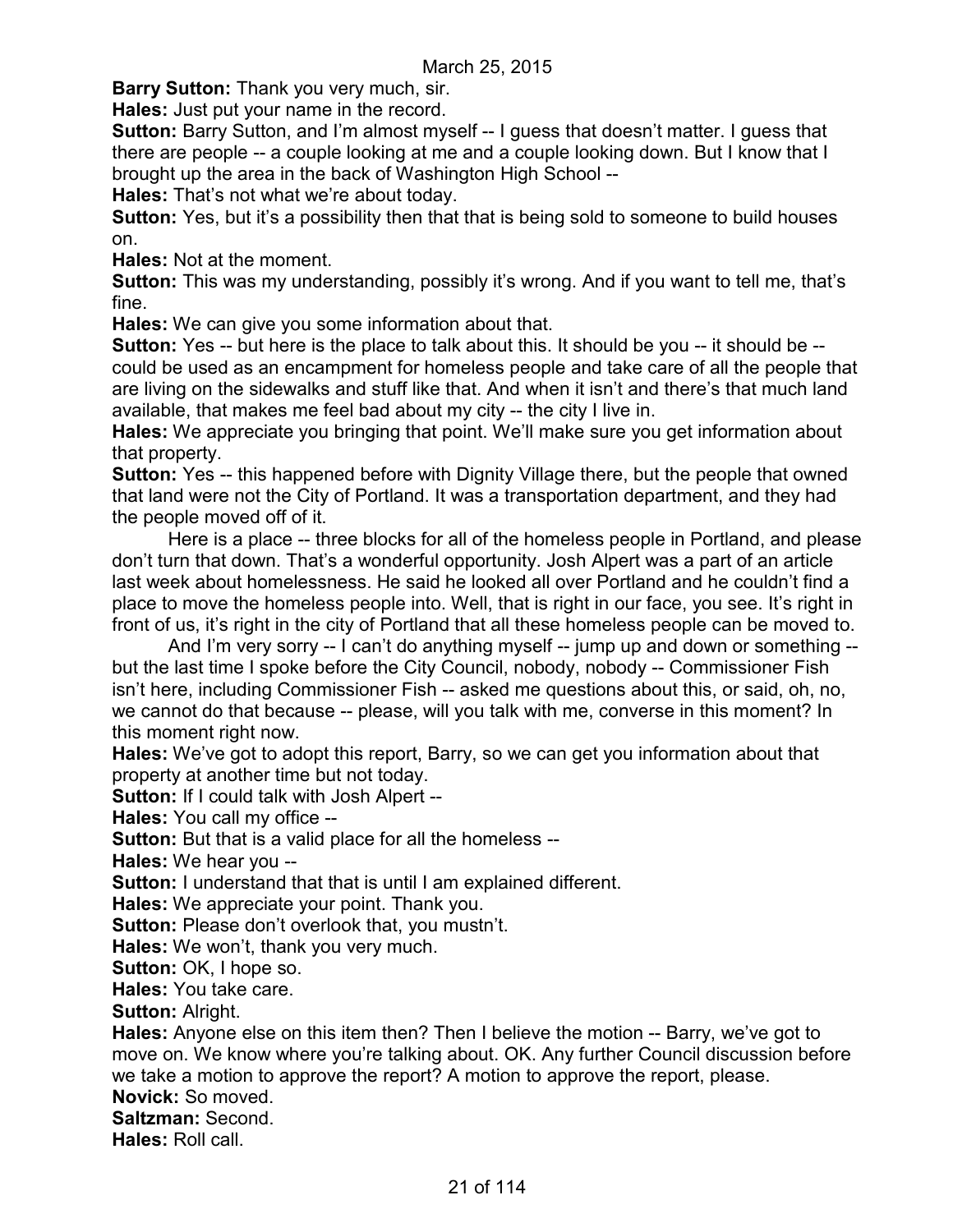### **Item 294 Roll.**

**Fritz:** Welcome to Ms. Kirby and welcome back Mr. Rust. It's good to know you both are here, and I certainly appreciate all the work of the staff because this is tremendously complex. I remember making a speech very much like Mr. Walsh's when I was a citizen activist, and I'm really -- now that I'm a part of the Council, I especially appreciate all of the diligence and all the people who worked so hard to work with -- to get the CAFR out. I also appreciate former Controller Jane Kingston for her work on this. Aye.

**Saltzman:** Thank you for this report. It certainly is dense stuff, but it's important, and it has a lot of ramifications on how we continue to operate as a City -- and on a sound basis, despite some of the numbers. So, thank you. Aye.

**Novick:** I really appreciate the clarity of the report and your spelling out, you know, what numbers look bad and what we should really be worried about and shouldn't. And I say that not only because you confirmed my view that all we should be worrying about is the state of our transportation system. Aye.

**Hales:** Thank you all for an important piece of work, and we have more to discuss on this subject this morning but the fact that we have this kind of bill of health in terms of our financial condition as a City is amazing and wonderful, and sometimes we take it for granted.

I think it's also great that the Council engages -- as we have here today and otherwise -- with our financial staff. Not just about the important details, like what is our asset management approach to police vehicles or parks -- those are important details - but also in the big picture of how are we dealing with these big trends of assessed value growth or the change in the accounting procedures that affects how our pension system is treated?

And on the effect of Council policy changes that have been turned out to have pretty significant improvements in our financial positions. So again, Commissioner Saltzman, the work you did on the pension system is paying dividends not just at the pension board itself but now to the City's overall financial position.

So, I appreciate both the quality of the work and the quality of the discussion that it engenders here. It's always difficult to translate government accounting into English, and I think that Mr. Rust and his team do well given the difficulty of the subject and the rules that we operate under. But I think that if you look at this report and if you hear the summary that we've heard this morning, I think it does give our citizens a good picture of how the City is being managed and what our opportunities, assets, threats actually are. Thank you for good work. Aye. Let's move onto 295.

### **Item 295.**

**Hales:** Auditor Caballero, good morning.

**Mary Hull Caballero, City Auditor:** Good morning, Mayor and Commissioners. I am City Auditor Mary Hull Caballero. It is my pleasure today to introduce Jim Lanzarotta, a partner in the accounting firm of Moss Adams which conducted the audit of the City's fiscal year 2014 financial statements.

The City's financial statements are important resources for community members, taxpayers, investors, and decision-makers to understand what fiscal shape the City is in at a moment in time. Once management has prepared the statements, Oregon law and City Charter require an independent audit be conducted to determine if the public can reasonably be assured that they fairly represent the financial position of the City.

The City entered into a contract with Moss Adams, a licensed municipal firm, to conduct this assessment, and my office oversees that contract. This arrangement ensures that the outside auditors have an extra measure of independence from the managers whose work is being audited.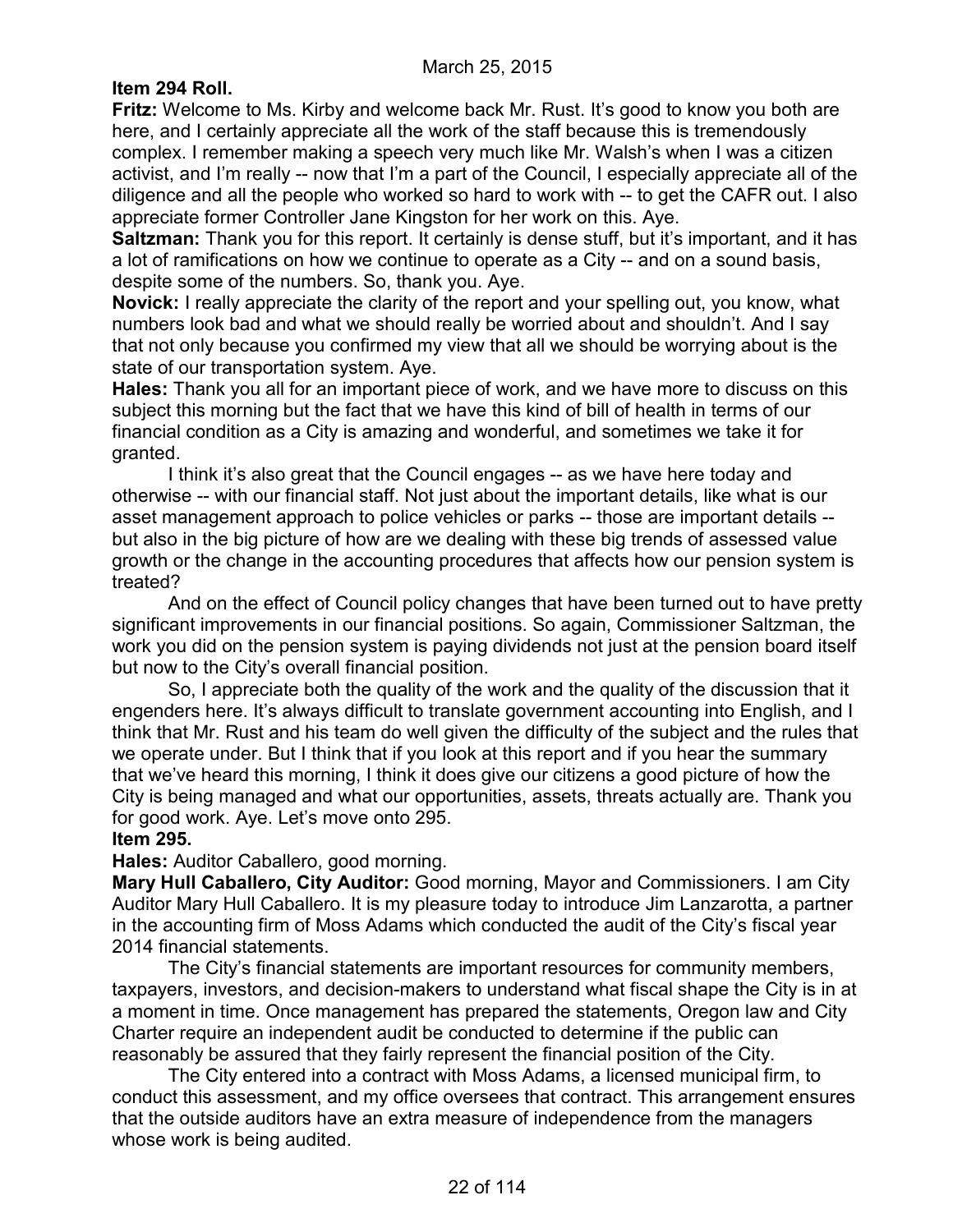I'd like to acknowledge the Director of Audit Services Drummond Kahn and Principal Auditor Fiona Earl for administering the contract and acting as liaisons between the bureaus and Moss Adams. I will now turn it over to Mr. Lanzarotta to walk you through the results.

#### **Hales:** Good morning.

**Jim Lanzarotta:** Good morning, Mayor Hales and Commissioners. Thanks for the opportunity to come before you. This kind of completes the audit process, so it allows us to follow through with the applicable audit standards that were to apply, which is hey, we better report to those that are required to govern this fine cit. So, this enables me to do that. I'll talk about what it was that you hired Moss Adams to do and then obviously, what were the results.

So, when we think of an audit, I like to put it in about five phases to it. The first phase I think you really have a great understanding of. So, we're required to come in and kind of verify whether these numbers are accurate and the disclosures are accurate, so you look at source documents, we talk to third parties, the bank that holds the funds, verify -- so that's pretty commonly understood.

A second phase is to look at the internal controls or those checks and balances that management uses to make sure that they can put this document together accurately. So, we have an obligation to look at those controls and tell you if there are significant deficiencies in those.

Mary mentioned that since you are an Oregon municipal corporation, you're required to follow quite a few state laws that are unique to cities and governmental entities. And as your auditor, I'm required by state law to then test your compliance with about seven or eight specific areas, like legal and budget -- your whole budget process and how you do that, public purchasing, and the types of accounts that you put cash and investments in -- those kinds of things. And I have an obligation to report to you if there were any findings of noncompliance. So, that's a third phase.

A fourth phase -- since you get federal grants -- you do very well at obtaining federal dollars to help you provide services here at the City. So, that's a big part of your operating budget. When you get federal grants, you also are saying that you have to comply -- you agree to comply with certain requirements. And as your auditor, I have to test whether in fact you're meeting some of those additional compliance requirements that are unique to those grants and report that to you.

And then the last area -- as Ken mentioned, you're able to produce this document. It's pretty surprising -- there's probably between 80,000 and 90,000 entities that are required to follow these standards and put this document together, and a majority of them are unable to produce this document with the expertise that they have in-house. So, you're very fortunate that you've got quite a cadre of individuals in accounting and finance that have the skills and knowledge to do this. So, our job can really be focused on the audit work behind it -- verifying that it's accurate, and not in the preparation or production of it. So, that technical review and assistance to your staff and meeting those requirements.

Ken also mentioned the certificate of excellence that you submit under the Government Finance Officers Association. There's additional bells and whistles that are pretty significant that you have to incorporate in your financials to achieve that award. So, it's a great honor to now be 30 plus years -- I think Ken mentioned -- in achieving that award. Our review in addition to GAAP requirements looks to make sure you are meeting the additional GFOA requirements. But your staff does a phenomenal job in meeting the basics, plus the additional requirements.

So, that's what we do kind in a way of looking at it. So, what were the results? And Ken already took the punch line out. I mean, the best news is, on page 21 of this document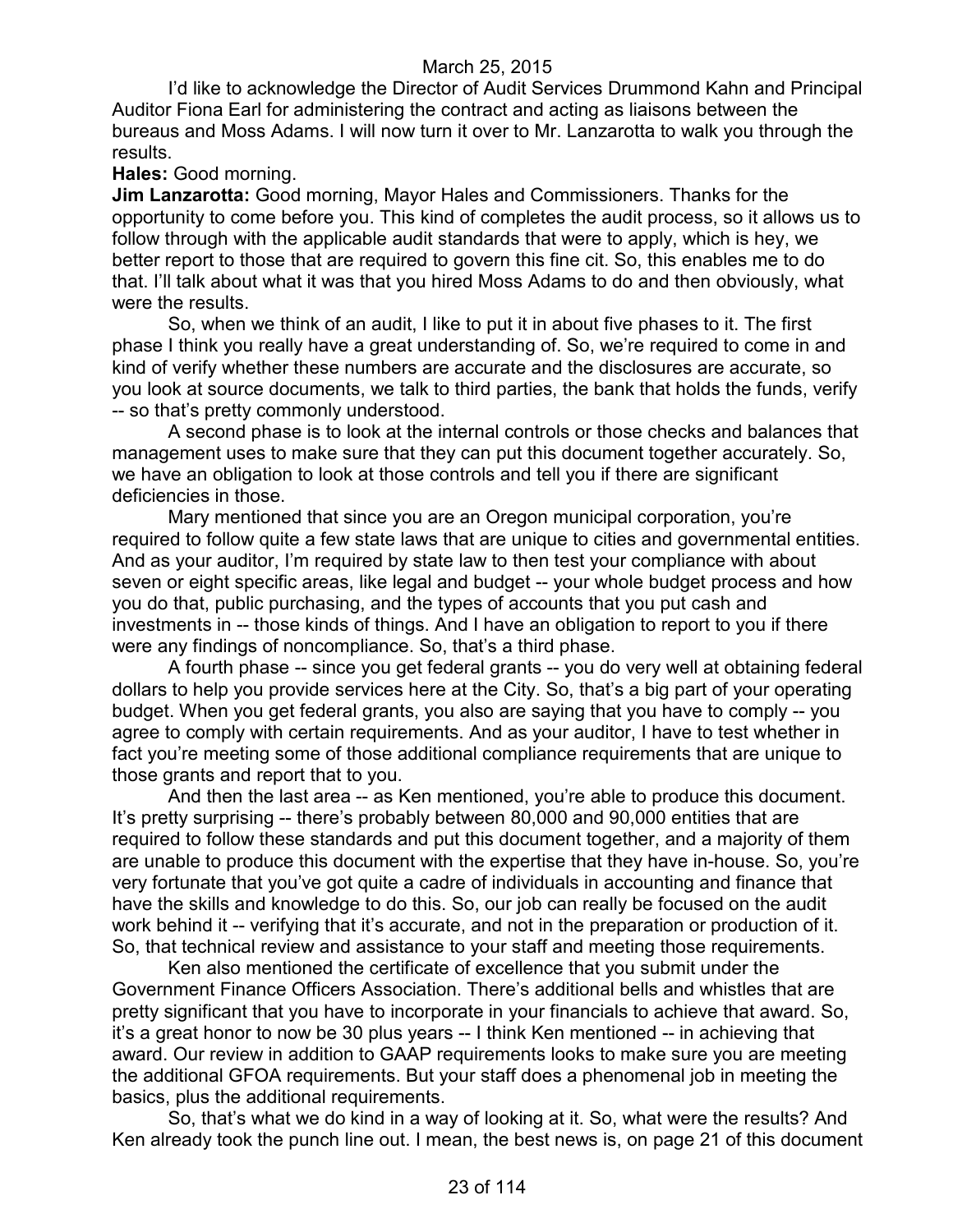is our opinion on the financial statements, and Ken mentioned it's an unmodified position. We did not have to modify it for any exceptions to Generally Accepted Accounting Principles. So, that's a great achievement. You probably take it for granted here now because you've achieved that milestone for many years in a row now, but that's not an easy milestone to maintain and so very appreciative of the expertise that you have in house and the policies that you've set and the controls you have in place that enable you to put together this document accurately year in and year out. So, that's that piece.

I mentioned that we have to look at your internal controls and were there any deficiencies. And you might remember that we have had a number of deficiencies we brought to your attention in prior years. Most of the time, it seems to be entered around capital assets -- that's a very tricky area with our governmental clients. And again this year, we had just one significant deficiency regarding the Bureau of Transportation. It really has to do with a timing issue of when they recognize a project in process -- a project that takes time to complete. So, they start a project, and they are incurring costs. When the project is done, it needs to be transferred to a final capital asset position. In the meantime, it's in a special account where costs get accumulated.

And we identified that there are times when there is a lack of communication between the folks that manage these projects and those that have to do the accounting for your financial reporting to know when a project is done, and all the costs need to come out of this holding account and into a final capital asset account. So, it's a matter of just getting it recognized, and then it's placed in the service and you begin recording the depreciation or the wear and tear through depreciation deductions. So, it's important to know when an asset is in fact placed in service so you can begin recognizing the cost of its use in your operations.

And then there were a few projects where you get started but for whatever reason, they don't get completed, and those costs need to come out of the construction and progress account. And there were a few instances where for whatever reason, projects were not completed but the costs remained in there as if they were still ongoing projects. So, there's just some communication and some work that might be done in that area. So, that was this year's control finding.

All issues we brought to your attention in the past have been resolved, and so, that was -- that's the only one. So again, I think that shows improvement, and so that's good news.

I mentioned the state laws that we're required to test the compliance with. And this year, we had no findings. This may be the first year. Probably one of the most common types of findings that we have with budgets specifically is over expenditures. It's very hard with all the funds that you manage -- invariably there's somewhere where you overspend the appropriated budget for a particular line item within one of your funds. And this year, you didn't have any of those.

It's also common to trip up in certain other areas of budget law amongst our governmental clients here in Oregon, and there were none there for you. So, really good news on a number of fronts. The deposit of public money -- you have met all the requirements there. Public purchasing -- we didn't find any noncompliance there. The budget, as I mentioned; insurance elements.

And then finally the grants area was the other, and this year -- again, probably maybe the first time in many years -- we had absolutely no findings with your compliance with grant programs. So, great news there. The administration of the federal grants is done very well. As you know, you're decentralized, you have many bureaus, there's many individuals involved in the administration of your federal grants. To have compliance throughout the City for the various programs that we test idea is a great milestone for you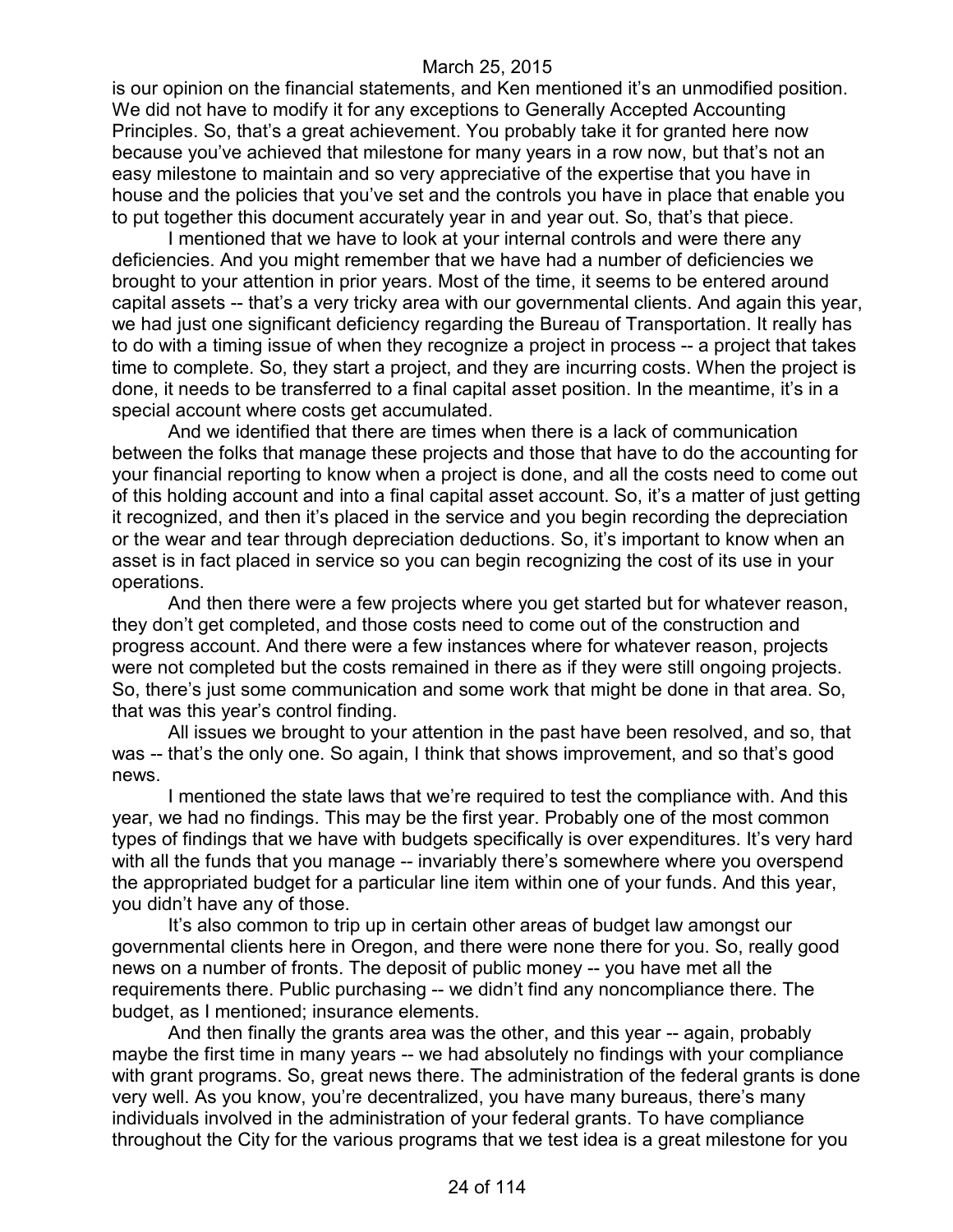to achieve, especially after prior years where we have had a few findings relative to your compliance requirements.

Finally, we did issue a letter to you which I think is in your packet -- we call it a communication to those charged with governance. I'm not going to go over all of it. Most of that has the elements in it, and hopefully you've had a chance to read it. There are just a couple of areas that I might highlight in there.

Most of our governing boards want to know maybe a couple of things. One is, jeez, did we have any audit adjustments? Were there any particular issues? And we did not propose any audit adjustments. So, any corrections that were determined to be necessary in closing the books and preparing this document your staff identified already through their fiscal year end processes. So, we had no audit adjustments.

There were a few errors that were immaterial or minor to your financial statements which were not corrected, and those are listed in the letter to you. And again, they relate primarily to capital assets. You might remember that in prior years, we noted a deficiency in controls over certain capital assets the City owns that were not recognized in your books. And in the past, that generally stemmed from properties that were donated to you, and they just didn't get picked up. So, Parks, for example, has a number of properties that they've received over the years that sometimes don't get picked up and reflected in your financial statements. So, they still have a few properties that they're working on getting recorded, but that's what's noted in there. There's a few more properties that they know that they own and they are not yet booked, and I believe hopefully the rest of that will get on the books in this fiscal year that you're in right now.

We don't note that as a control deficiency -- we have in the past -- because they changed their processes, and the process is working. So, that will correct itself.

Another area that governing boards like to know is, jeez, did we have any difficulties if working with management or others in the performance of our work? We are very pleased to tell you that we did not have any of that. If for example, we are asking questions and we're not getting the responses or if it feels like, you know, we're being directed or misdirected -- you know, you would want to know that. And we've never experienced that. Your accounting staff -- to me, they are very anxious to kind of learn best practices or to work well with us. It's a nice team environment to get through the audit process, and very much appreciate the dedication and the effort that they put into that. We've never had difficulties there.

We also like to tell you if we had any disagreements. Are there disagreements over the application of accounting standards or any of that? And again, we're happy to tell you that we had no such disagreements working with your staff.

The last item I had mentioned is over this -- Ken did a phenomenal job I think of talking with you about the declining net position, and you'll remember that we brought that issue up and included it in this letter last year. And this year, it's in there but primarily for the purpose to tell you what actions management has taken. And Ken probably did a good job of that. I think with the pension issue, your biggest weapon is to go out and look at the sufficiency of that property tax on a periodic basis. So, it's really good news that the latest round of evaluating that shows a very slim chance that your property tax revenue would be insufficient to cover the benefit payments in the future. So, that's phenomenal. And doing that monitoring work is exactly the kind of thing that seems like would address that risk, so appreciative of management's effort to monitor that and look for that.

The capital assets is the other piece. As Ken mentioned and you know, it looks like you are on your way. I know you've been working on a dedicated revenue stream for this infrastructure, and just being aware of the issue and being supportive of management as they work with you to address -- continue to address that issue is a great start on that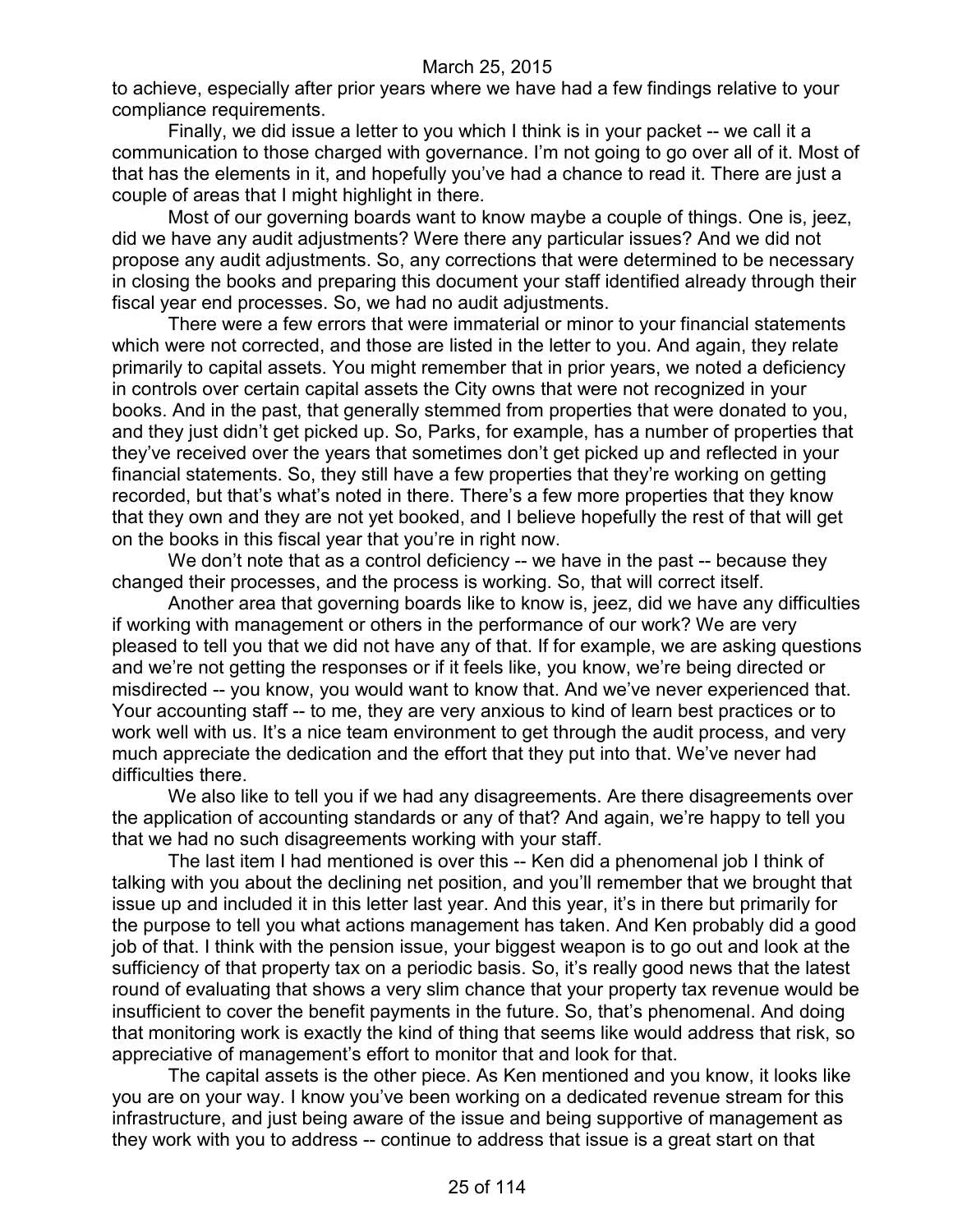problem. So, the particular issues there -- I think you've got some good direction, and it looks like you're well on our way to trying to address that problem.

So, really, those are my remarks. I guess that the one last piece that I would say - again, it talks to Ken's comment about the timeliness of getting the financial statement prepared. For various reasons, when we were out in September talking to management, I think that at that time they were probably about four weeks behind where they wanted to be to be able to issue the financials by mid-December, which was the plan. And they implemented that new CaseWare software that Ken mentioned and they made up those four weeks, and we were still able to issue by December 19 or somewhere around there. So, your crew did a phenomenal job of kind of re-engineering the financial close process and producing this document and making up all of that time. It's a testament to the level of dedication of your accounting staff to get there, and so we certainly acknowledge their efforts. Just wanted to report that to you. With that, I guess that I'd be open to whatever questions you might have.

**Hales:** Questions? Dan, please.

**Saltzman:** You talk about risk to the financial position of the City and you talk about the provision of discounts of the City's accounts receivable. What --

**Lanzarotta:** I'm sorry, was document are you looking at?

**Saltzman:** It's on page three of the letter. It talks about the most sensitive estimates affecting the financial statements, the provision for discounts and allowances on the City's accounts and loans receivable.

**Lanzarotta:** Sure. So, you're commenting on this letter -- the communication of those charged with governance -- and the various topics here that we are required to cover with you. One of them is the financial statement closures. So, we're telling you here, these are some of the more sensitive financial statement closures that you may want to look at, and one of those is just to remind you, you do have estimates. There are estimates in the financial statements. And in the area of your accounts receivable, one of the estimates is, what is the portion that you won't collect? The appropriate accounting principles are that you may be owed a certain amount but history tells you not everyone will pay the bill. So, the amount you reflect in the financials needs to be net of that estimate of that amount you won't collect. So, this is just telling you, hey, there are estimates in there that receivable and the uncollectible portion is an estimate. And so, we're just pointing out that.

And then there are other things we're pointing out, like the long-term debt. That's an area that is sometimes a very significant disclosure in the financials. The pension, and the OPEB programs are significant disclosures. There's nothing positive or negative about this other than telling you where there might be some significant disclosures that you might want to look at in the financials.

**Saltzman:** OK, thank you.

**Hales:** Other questions?

**Fritz:** I wondered if either Auditor Caballero or Drummond Kahn has further comments? **Hull Caballero:** No, I do not have further comments. Drummond, do you have any? OK. **Fritz:** And is the final "be it resolved" where the City adopts and endorses the City's management response that's referencing exhibit d -- it says, that singular issue with transportation, and that's corrected with --

**Lanzarotta:** I should have mentioned that. I think that is the intent, for you look at PBOT's response. So, any time that we have a findings generally -- and it might be actually in the City's Code, that you put together a management response to that. What's the plan? So PBOT has done that, and I think that City staff is looking for your approval of the plan that they've put in place.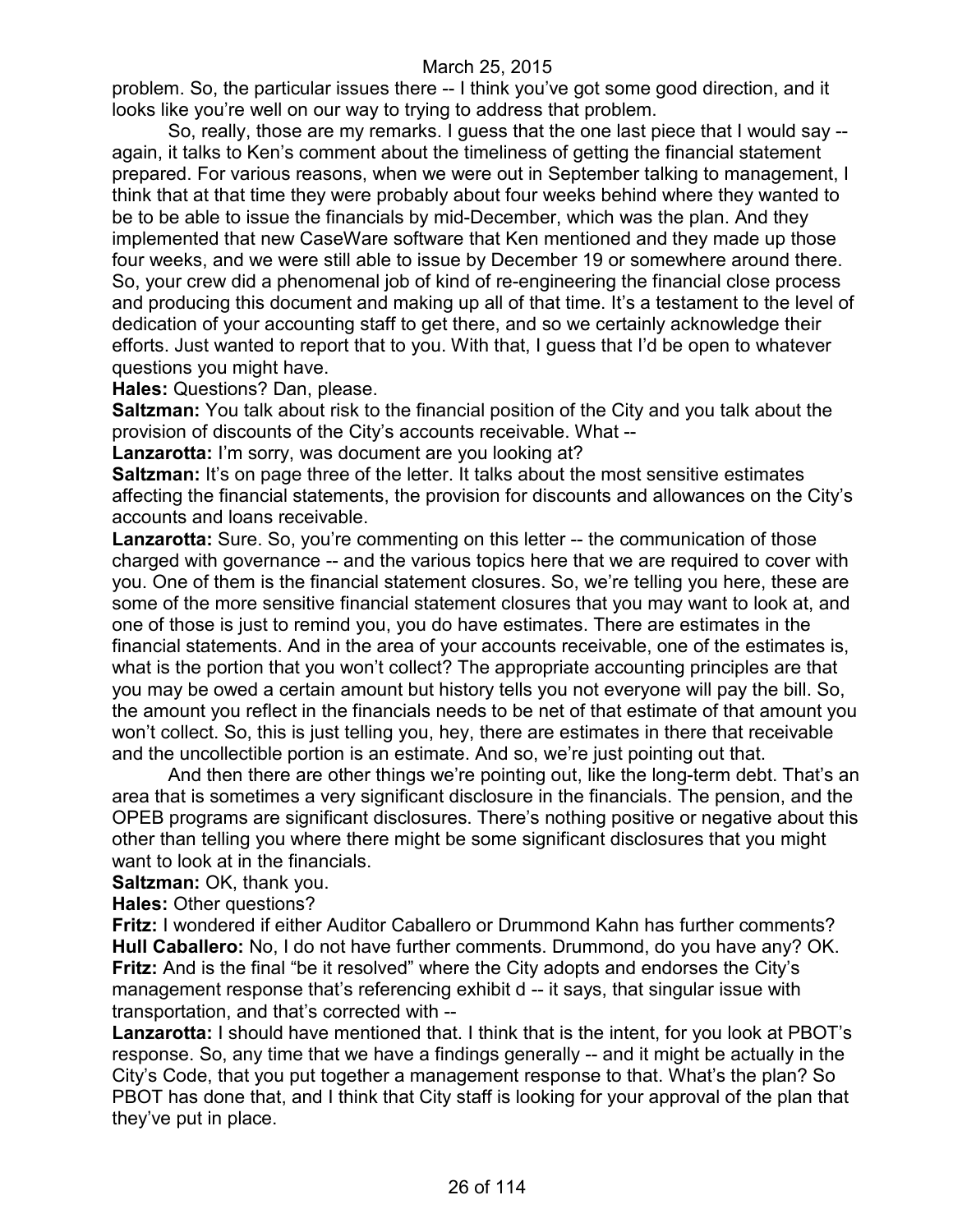**Hales:** My reaction to that would be that the PBOT Director has done what's required, the rest is up to us. Thank you. Any other questions? Thank you all. Anyone want to testify on this report? OK. Thanks very much.

**Joe Walsh:** For the record, my name is Joe Walsh, I represent individuals for justice. That's the kind of report that I was speaking about when I was doing item 294. That report was a conversation. It's very difficult to have a one-way conversation, but when they gave the report, it was a conversation that we all -- at least I understood. I could explain that to you when I was outside this door. So, that's what I was trying to point out in 294. And although we criticize, we also have to acknowledge -- that was an excellent report. And I think that the people watching it at home -- without the benefit of all the stuff that you have in front of you -- could sit there and say, you know what? The auditor's report, seems to indicate -- whether you believe the report or not is another question -- but it seems to indicate that we are doing pretty good. We've got some minor issues that we have to tweak. That's the kind of report that I think that the citizens would like to have, instead of all of that other stuff that 294 gave you that just confused the issue. So, it's a conversation. It's very difficult to have it one-way when you are given a report, but that's the way that it should be. And people should be able to understand that, Mayor. You have a lot more stuff in front of you than somebody sitting home having coffee trying to figure out what everybody is saying. And I indicate a lot of times, I quote Patty. But when I go home, I ask her, did you understand 294? Do you understand what they were saying? And I'll bet you is a mocha, that she would say, I don't know, I don't have a clue what they were talking about. And that -- your transparency record is not good. That's one of the reasons, because you sit there and say this is a good report but I have all this stuff in front of me, so I understand it -- who cares about the other people? If that's your attitude, Mayor, you're in trouble. Thank you. But again, that's the kind of report that we would like to see. I congratulate that auditor.

**Hales:** Good morning.

**Lightning:** My name is Lightning, I represent Lightning Watchdog X. One of the concerns that I have on these reports and on the auditing process is that when we're talking the assets of the City and we're allowing certain assets to accrue.

Deferred maintenance -- that's an interesting area to look at on just how much do we have to come up with to cover those costs, because that's an area that can have this happen and then we have to come up with this dollar amount. Talking about, say, the Portland Building, and coming up with, say, 50 to 100 million to do some 00 what I would consider deferred maintenance or maintenance that needs to be done. And I've always questioned that on these assets that we have within the City.

Have the auditors or the accountants ever looked at is there an advantage to take such projects like this and maybe do a sale lease back to where we receive a tremendous amount of money up front from say large private investors with also a buy-back clause where we can buy it back in 20 years at say fair market value? Is there any advantage on looking at that on a lot of the assets that we have within the City? We have no debt, obviously, on a lot of the assets, and is there any advantage to do a sale lease back to private investors?

As we know, the real estate market right now is very good. There tends to be a lot of money out there looking for investments. So, I do question that when we -- and this is past administration, I want to make this very clear so that when we run up deferred maintenance on a lot of these assets, is there a way that we can correct the problems that were created in the past through a sale lease back on some of these properties and have the potential new private investors covering a lot of this deferred maintenance within the purchase or the sale lease back agreements? So, I would like to maybe have that looked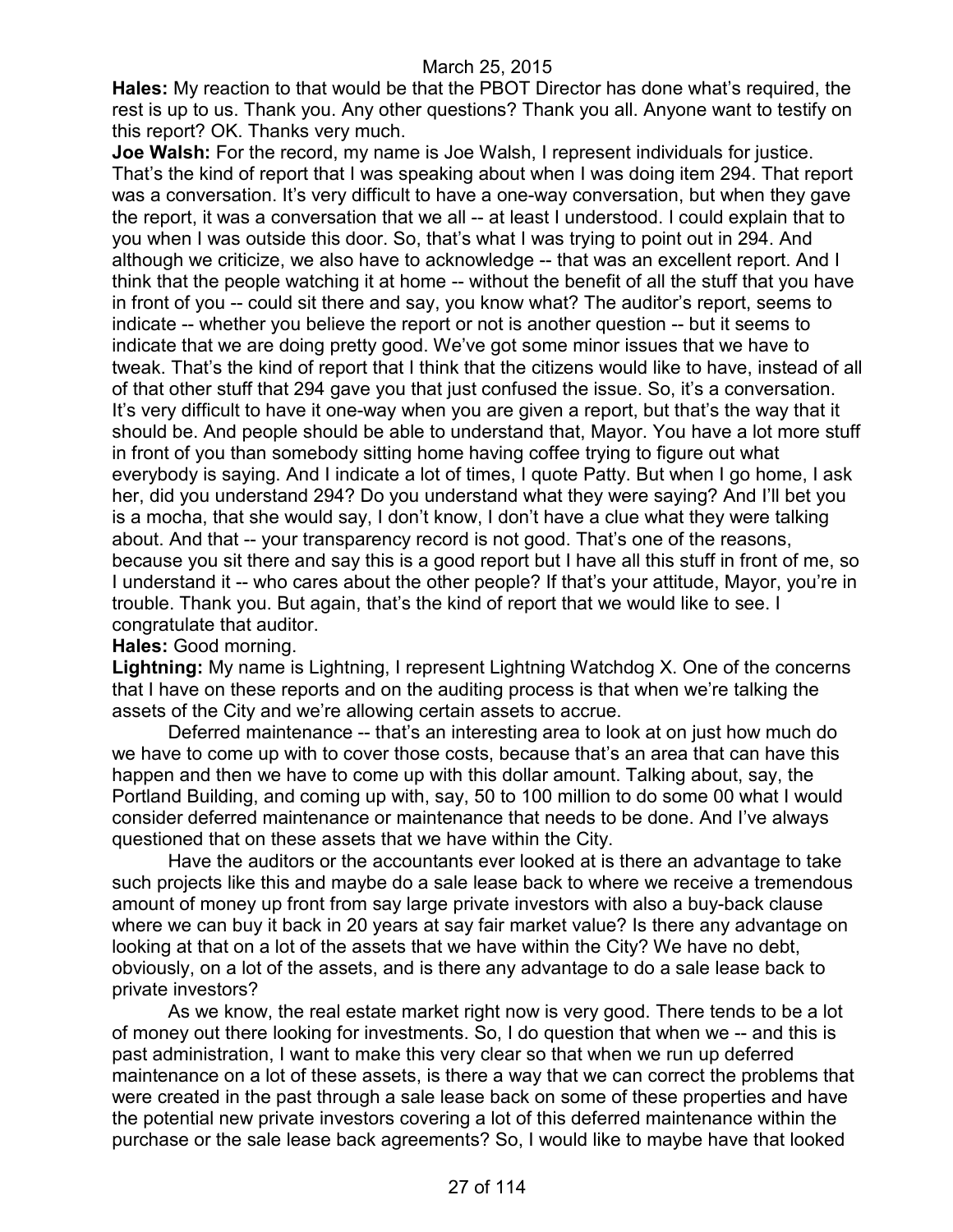at a bit closer and have your opinions on that, and maybe that might be an opportunity again.

My concern always is to cut the debt down. Do not give away things when you have a tremendous amount of debt in front of you and let the outside foundations pick up the slack with individuals that want to come back to the City and pay fair market value for these properties. The City has too much debt to give anything away. Thank you. **Hales:** Thank you. Anyone else want to speak? So, we'll need a motion to accept the auditor's report.

### **Fritz:** So moved.

# **Saltzman:** Second.

**Hales:** Further discussion? Roll call, please.

### **Item 295 Roll.**

**Fritz:** Thank you. It's very nice to have both these together, and I appreciate the outside audit as well as our own City Auditor's oversight of this whole process. Aye.

**Saltzman:** Thank you very much. Aye.

**Novick:** Thank you very much. Aye.

**Hales:** Well, I want to appreciate the good work of the Auditor and her team and our outside reviewers have done. Again, for me seeing three reports in a row -- first the outside audit of our pension system; then the CAFR, comprehensive annual financial review; and now, this audit by an independent firm hired by our independent Auditor, all saying essentially the same thing, which is that the City of Portland is in a sound financial basis and that without exception, our managers are managing an accounting for public funds correctly. There are not very many places in the United States of America where you can say all those things. So, we should celebrate this good work.

And in fact, I was thinking as Jim was talking that a lot of the credit for the fact that there were no over expenditures and that there were no compliance issues really does need to be -- we need to note that as chief executives of our portfolios of bureaus, that our bureau managers and their staffs have been doing an excellent job of following complex procedures. You know, I wish we could make state law and GASB simpler but we can't, we have to follow these arcane requirements. And it proves that we're doing that.

Finally, I just want to appreciate especially that the letter from Moss Adams noted the change that you led, Commissioner Fritz, to dedicate a larger percentage of our onetime ending fund balance revenues to capital expenditure, and that that was called our as improvement in our position from last year to this. So, some progress that I think we should celebrate as good Council policy as well. So, bravo all around. Thank you for great work, and we look forward to having three similarly tame reports in the future. Aye. Thank you all.

### **Item 296.**

**Hales:** This is our innovation fund at work trying to find new ways to do things, trying out experiments that might or might not work. Again, you know, rubber sidewalks are not the normal way to deal with the provision of sidewalks, but we're going to try it and see if it works. Trying to make our Summer Free for All program more culturally responsive -- we know we want to do it, we're not sure if the ways we're selecting here will actually work, but the whole point of the innovation fund is for public managers to be able to try things and to prototype things and to understand there's risk and to accept the probability that some of them will fail, and that no one will be punished for innovating and failing. So, we've sequestered a little bit of money in the City's budget to do just that, and our team is here to report on some of those projects that are now here before us. Good morning.

**Jane Braaten, Business Operations, Office of Management and Finance:** Thank you, Mayor and members of Council. Jane Braaten, I manage the OMF Business Operations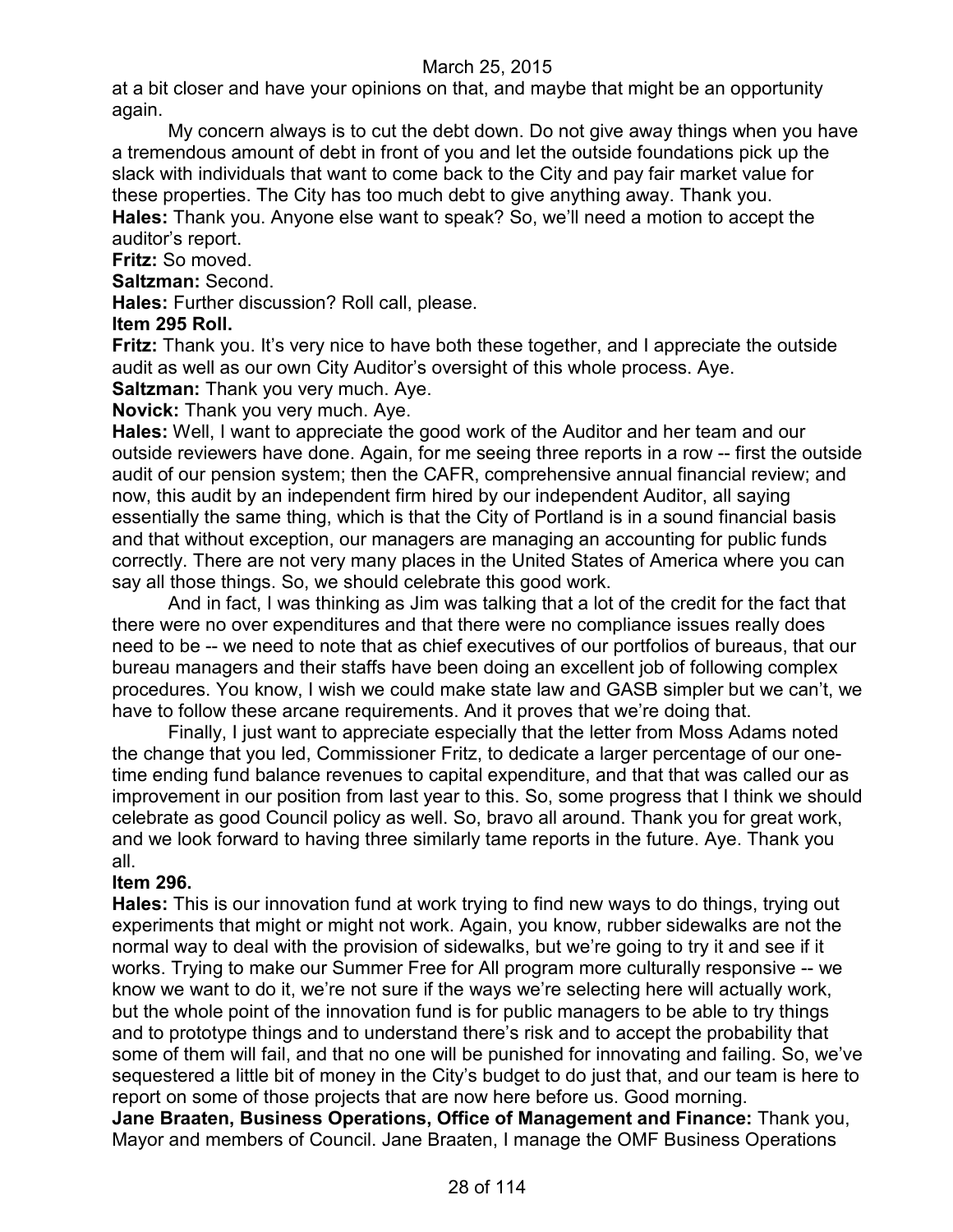division and I'm here this morning on behalf of Fred Miller. We're here to ask you to approve this ordinance authorizing funding for 17 micro-grants through the City innovation fund. I'm sorry that Fred is on a rare day off out of the office, because I think that the micro-grant process was actually one of his favorites both because we heard when we met with small bureaus "please streamline processes to make them easier for us and more accessible" and because he really liked the idea of building a culture innovation. He said often, "we don't have to wait a year to come up with a good idea, let's figure out a way we can have a rolling process." So, I'm pleased to represent him today.

We're now in the second year, and so the City innovation fund continues to support innovative ideas with an emphasis on equity, opportunity, and again promoting that culture innovation. On behalf of our proposers and the review panel, we want to thank the Mayor and the Council for supporting this effort. Even in tough economic times and budget crunch, you supported this concept that people could make things better and we could do this through small investments to make those improvements. Many of our proposers have commented that they could not have moved their project forward if it hadn't had been for the support. So, please let us convey thanks to you.

We also want to thank our proposers and our review panel, and I'm going to ask them to wave from the audience so you know who they are. Our proposers are the people in the bureaus who've worked with community members and other bureaus to make things happen. Our review panel -- we had community members Warren Chan and Emily Rice; and City representatives Sam Hutchinson -- and I know he's here today as well -- and Robert Walker. They volunteered their time to help make this process a good one and a meaningful one in providing feedback.

I want to give a brief introduction and then really turn this over to the main focus, which is the people who brought these projects forward and are really making things happen. And I'll come up at the end to answer any questions.

Just to let you know a little background, the innovation micro-grants as we're calling them are for those projects. Under \$10,000 was the general guideline, although we said they could go up to \$20,000 to be considered. We started in February with a call for ideas and we got 46 proposals from 13 bureaus. You may recall when we were back here in January when we did the big fall call for ideas for both large and micro-grants, we got 45 proposals from 16 bureaus. So all in all, we've generated almost 100 interesting ideas on how to improve City services and make them work better, and we've received these ideas from almost every bureau. So, that's part of our marketing and outreach challenge in the future.

Our review panel had a tough job because they had to look at all of these good ideas and really look at those that promoted equity and opportunity, improved customer service, made our processes more efficient or more effective. We invited all of our proposers into a facilitated meeting with our review panel where they could answer questions and receive feedback firsthand. The review panel narrowed down that list to 17 micro-grant proposals that they're recommending to you today.

I'd now like to introduce Janet Storm from OMF Business Operations. She has served as the primary contact for proposers and the review panel, and she'll be bringing up -- we have a sampling of five of them to share with you today, and we're really pleased this gives them an avenue to get recognized for taking that risk to bring forward a new idea and asking for your support. And then I'll be back around for any questions. So, Janet. **Janet Storm, Business Operations, Office of Management and Finance:** Good morning. My name is Janet Storm, I'm a management analyst with OMF Business Operations and I coordinate the grant proposal process. We wanted to share a little bit with you about that process.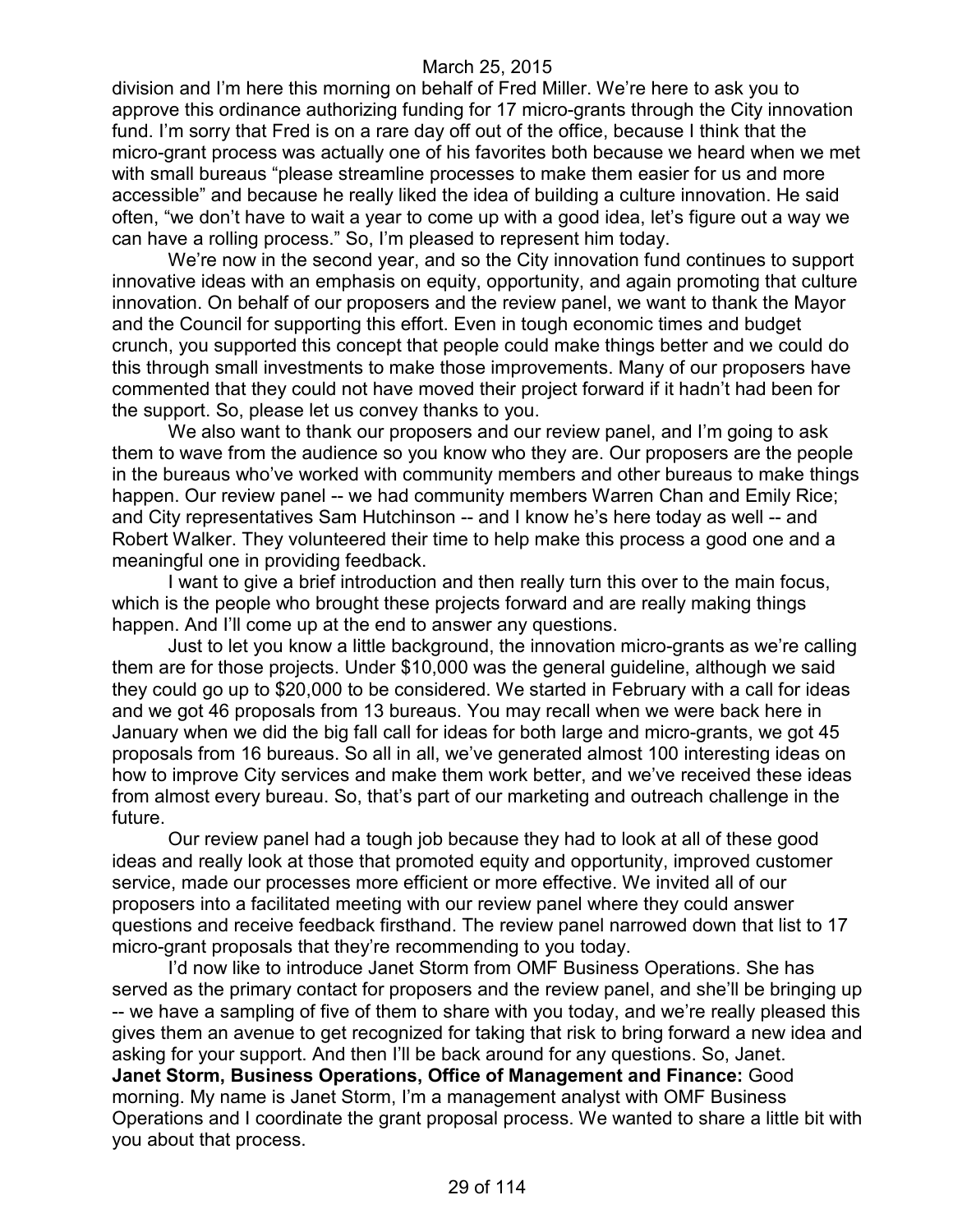On February 11th, OMF Business Operations put out a call for micro-grant ideas Citywide. All City employees were notified that the City was looking for creative micro-grant proposals that accomplished one or more of the following. Promote equity and opportunity in City government and our community; improve customer service to the community and/or City customers; create more effective and efficient City process; and make things better in general. Interested employees submitted one-page micro-grant proposals, and the onepage proposals were then sent to all bureau directors so that they could provide input on proposals from their own bureaus, as well as possibly identify cross-bureau partnership opportunities.

We then forwarded 46 micro-grant proposals submitted by 13 bureaus to the innovation review panel. The panel was asked to evaluate the proposals based on their ability to pass the following five filters. Number one: do you think the proposal is innovative? Is it original and does it show strategic creativity? Number two: taking other funding sources into consideration, such as the sponsor bureau's operating budget. Is it the innovation fund the most logical funding source for this particular proposal? Number three: can this project actually be carried out? Do you believe that the proposed project can be achieved within the estimated budget provided? Four: are all of the key partners confirmed to be on board with this effort? And five: are there benefits to the proposed project? Does it advance equity? Does it provide opportunity, and is there a potential for greater benefits with broader applications?

On March 9th, our panel met and through an interactive facilitated discussion with the project proposers, they agreed upon funding recommendations for the 17 project proposals that you have before you. And now, we've invited six proposers to share a minute or two with you today about five of the recommended proposals in a little more detail. First, I'd like to introduce Laura Niemi, who is from Portland Parks and Recreation. Laura?

**Hales:** Come on up, Laura. Good morning.

**Laura Niemi, Portland Parks and Recreation:** Good morning. My name is Laura Niemi, I am the program manager for Portland Parks and Recreation's community gardens program. We operate 50 gardens covering 21 acres throughout the city, provide land to people who want to grow their own food, and over the past few years, we've seen an increased demand from people who are living in poverty and people who are from immigrant and refugee communities. We currently have 16 languages represented in our program.

We've discovered that some of our policies unfortunately inadvertently prohibit practices that are widely used by different cultures. We've also realized that there are certain policies that don't take into account the resources available to people that are living with limited incomes. So with this micro-grant, we propose to conduct a culturally-inclusive policy review process. This will involve the Office of Equity and Human Rights' senior policy analyst and Parks' equity and inclusion manager to assist me and community garden staff with designing an inclusive process. Then, community garden and Parks' public involvement staff will implement this over a series of community meetings with representatives from our diverse gardeners.

The grant we're seeking is \$14,000 which will be used for interpretation and translation, child care, and food for these community meetings. And we hope the end result is that we'll have culturally-inclusive policies and procedure and that will reduce barriers and increase participation for people that are historically underserved by our program. We're also hoping to through this process cultivate cultural leaders who can help be managers at their gardens and advocate for gardeners in their community and help us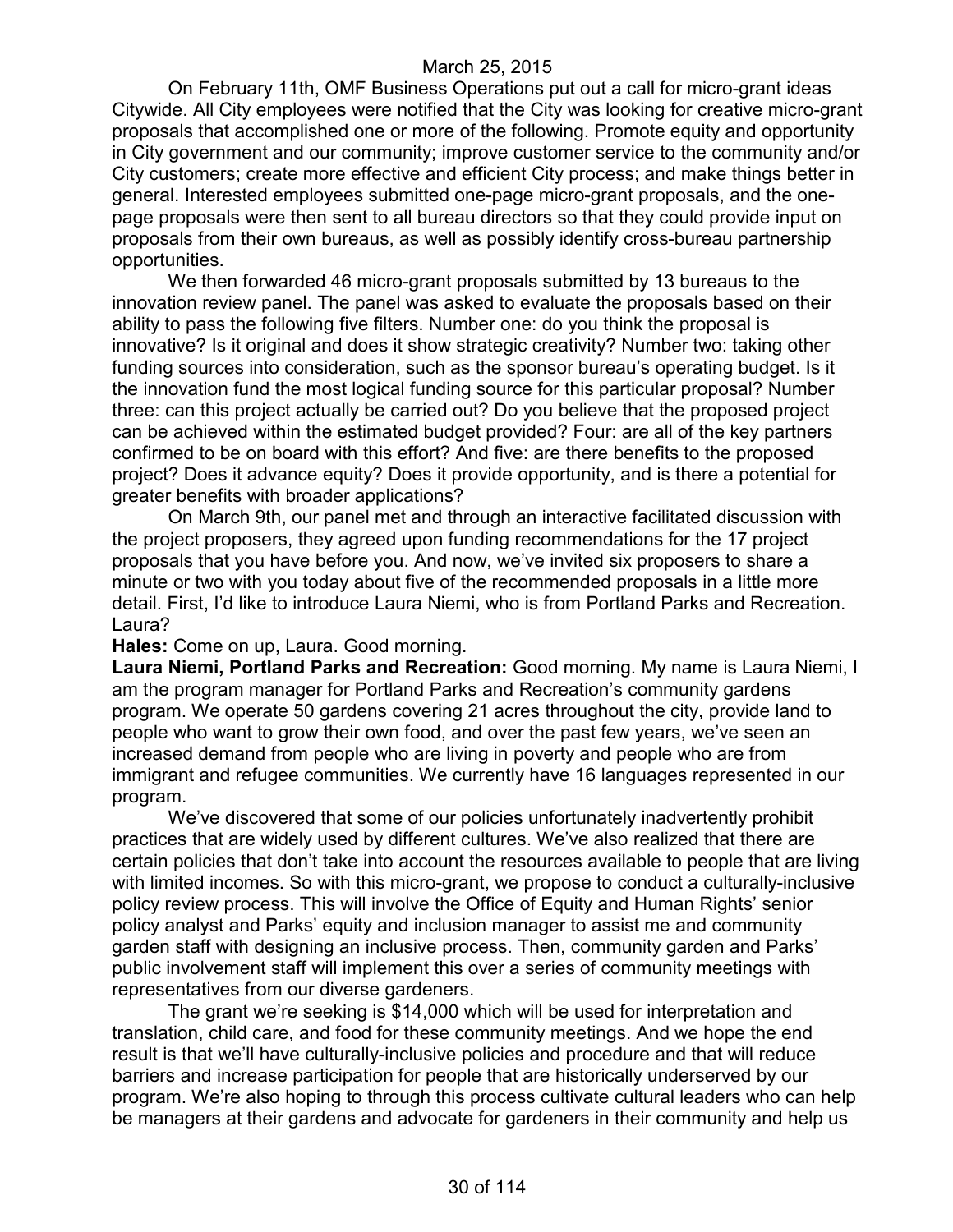to understand the needs of the community and be responsive to that and lastly further Parks' equity and inclusion goals. Thank you for your time and consideration. **Hales:** Thank you.

**Storm:** Next up, we have Antoinette Pietka and Uma Krishnan from the Portland Housing Bureau.

**Hales:** Good morning.

**Uma Krishnan, Bureau of Planning and Sustainability:** Good morning. It's a tag team today. Honorable Commissioners, Mayor Hales, good morning. I'm Uma Krishnan, analyst and demographer with the City's Bureau of Planning and Sustainability. And in this valuable minute that I have, I just want to provide the context for the project funded -- \$5000 -- our gratitude for the same.

As you may know, we the Planning Bureau and the Housing Bureau are constantly looking at public real estate websites like the Zillow or the Redfin to truly understand what's going on currently in the market. And this is partly to understand what's going on in the market and also to be able to evaluate our planning programs, our housing programs - how well are they working? Do we need to do anything more? Can we see an impact?

This is a really time-intensive process and during one of our meetings with my colleagues at the Housing Bureau, I was simply lamenting. I said, "you know, I'm constantly looking at these free websites to understand what's going on in the market" - and Antoinette picks up the story from there.

**Antoinette Pietka, Portland Housing Bureau:** Good morning, I'm Antoinette Pietka from the Portland Housing Bureau. Our innovation fund proposal would fund the development of a housing data web scraper, or basically a software robot that would be used by both bureaus to collect information from the web, to download it, and transform it into a structured data that we can then analyze over time.

The scraper would be automated to visit sites and collect information such as real estate listings, vacancies, unit types -- all of the data that's out there right now. It would save staff in both bureaus a considerable amount of time.

**Hales:** Question about that -- would it ultimately, like Portland Maps, be able to be turned around and revealed to the public, folks that wanted to see that collected data? **Krishnan:** We could, that's one of the intents.

**Hales:** Yeah, good -- next year's proposal!

**Krishnan:** Yes. Thank you.

**Storm:** Next, we have John Holtrop from the Bureau of Environmental Services. **John Holtrop, Bureau of Environmental Services:** Hello. I'm John Holtrop with BES. I'm the manager of the extra strength sewer charge program. My proposal is -- or our proposal, I should say -- is essentially to do multilingual educational videos for food service facilities. Our Cut Through the FOG program impacts about 3000 or more food facilities, restaurants, and there's a financial impact to those businesses, both through potential compliance issues and for the sewer rates. We want to make sure they're cleaning the grease traps, maintaining grease traps in the adequate fashion, and the rates themselves have best management components to them -- so, there are rate discounts depending on what things they do. So, we want to get that information out to those customers.

A pretty big percentage of food facilities have English as a second language, and so want to make sure they are getting that information so they can get the full rate discounts they are entitled to and that they are in compliance at all times.

**Hales:** So if this works, then the customers will void extra charges, right? **Holtrop:** It potentially could lower their sewer charges and hopefully avoid compliance issues. And we have clusters of restaurants, and some of them are demographically related, so we want to make sure we're not getting grease blockages in those areas. If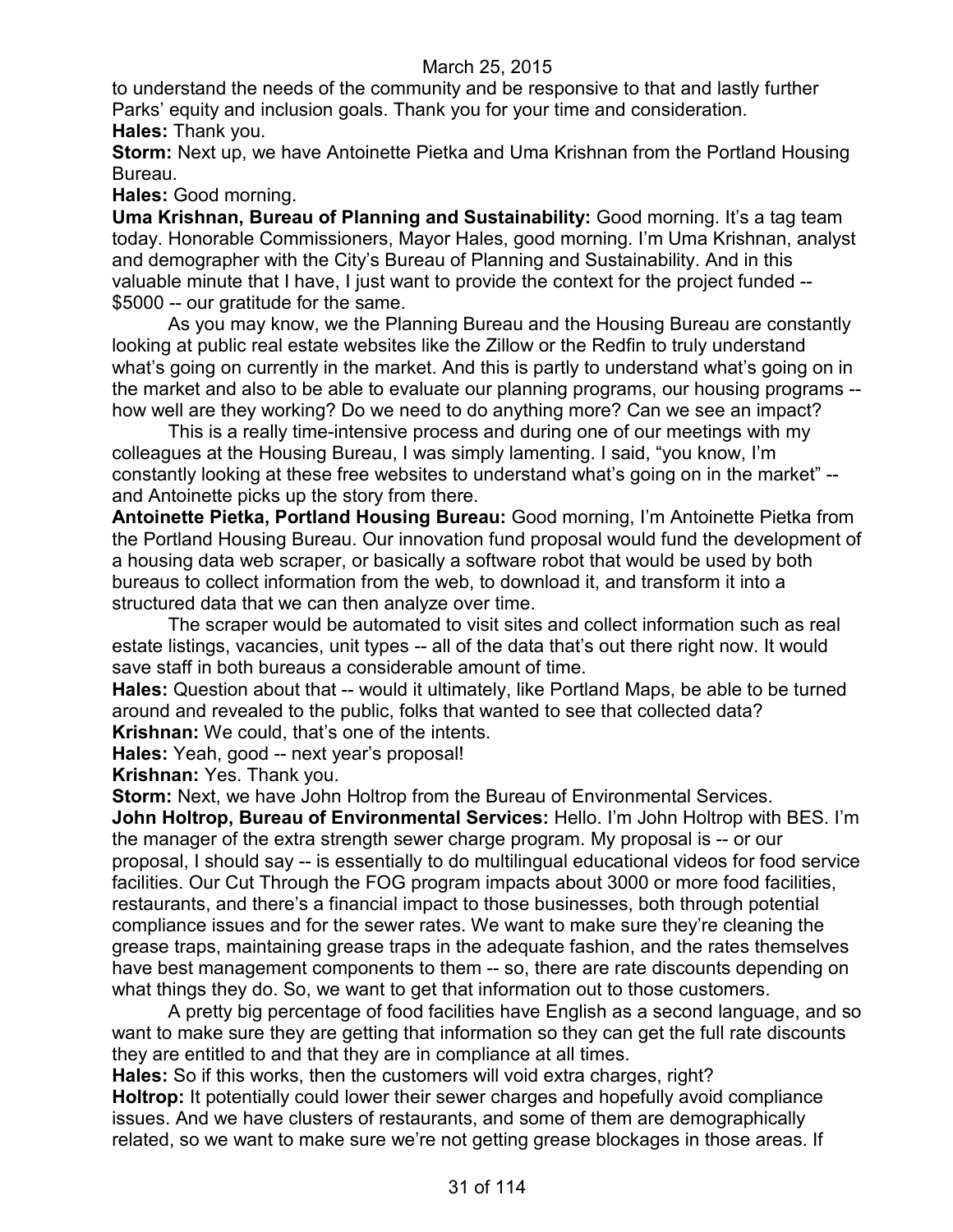we're not getting information out to people about what's desired, required, and beneficial, then that could be a negative effect to the sewer system.

**Hales:** Great, thank you.

**Storm:** Next, we have Julia Thompson from the Bureau of Planning and Sustainability. **Julie Thompson, Bureau of Planning and Sustainability:** Thank you. Hi, my name's Julia Thompson and I'm from the Bureau of Planning and Sustainability. I want to tell you about the neighborhood anti-litter campaign toolkit that we've applied for a micro-grant for.

As we've all experienced, Portland is experiencing a growth spurt with thousands of new residents moving here every month. Lots of new construction is filling in our neighborhoods and business districts and making them even more walkable and vibrant. This pace of change and growth is exciting, but it also adds wear and tear on our neighborhoods and business districts.

Increased litter, like cigarettes and fast food containers, pollute the urban environment and affect livability. BPS is looking at ways to improve access to garbage and recycling containers in our business districts. However, we believe that garbage cans alone are not enough to create the behavior change to keep our districts clean.

The neighborhood pride anti-litter campaign toolkit will provide a practical and efficient way to reduce litter throughout the City. Through a collaboration with Venture Portland, we aim to make the anti-litter campaign toolkit available to the approximately 50 business districts. And this low-cost, customizable resource for them will be developed with input from business district and neighborhood association leaders and participants, and will include templates for outdoor ads and store front signage, as well as a social media component that districts could promote.

We believe this free customizable resource will empower businesses and neighborhood leaders to do something about the litter in front of businesses and their neighborhoods. It will benefit longtime residents and newcomers, shoppers, and diners in districts throughout the city by building neighborhood pride and drawing attention to garbage cans that make it easier to keep walkable districts litter-free. And it will provide an equitable resource, allowing all business districts to implement the campaign toolkit easily with minimal costs. So, thank you for considering this innovation micro-grant. **Hales** Thank you.

**Janet Storm:** Our final presenter today is Jody Yates from the Portland Bureau of Transportation.

**Hales:** Speaking of rubber sidewalks. [laughs] Good morning.

**Jody Yates, Portland Bureau of Transportation:** Good morning, Commissioners and Mayor. My name is Jody Yates, I'm here representing the Bureau of Transportation. I work in the maintenance operations group.

One of my programs administers the sidewalk repair program. As a reminder, City Charter requires that property owners maintain their sidewalks in the city, and my program is the one that tells them when their sidewalk needs repair. To put it in context, in 2014, the program required 1900 repairs and the average cost per repair is \$1200. So, that equates to two million annually. We estimate that 90% of those repairs are a result of mature tree roots pushing on the sidewalk, creating a tripping hazard.

PBOT engineers have researched materials for several years and are recommending a product for testing. The product is called Rubberway. It is a pervious flexible surface system made from recycled tire rubber. The literature is suggesting that this will allow tree roots to expand into the sidewalk without creating a tripping hazard.

The micro-grant request is to install a pilot project and to monitor it for several years. The pilot project is sidewalk that is currently maintained by PBOT and it has mature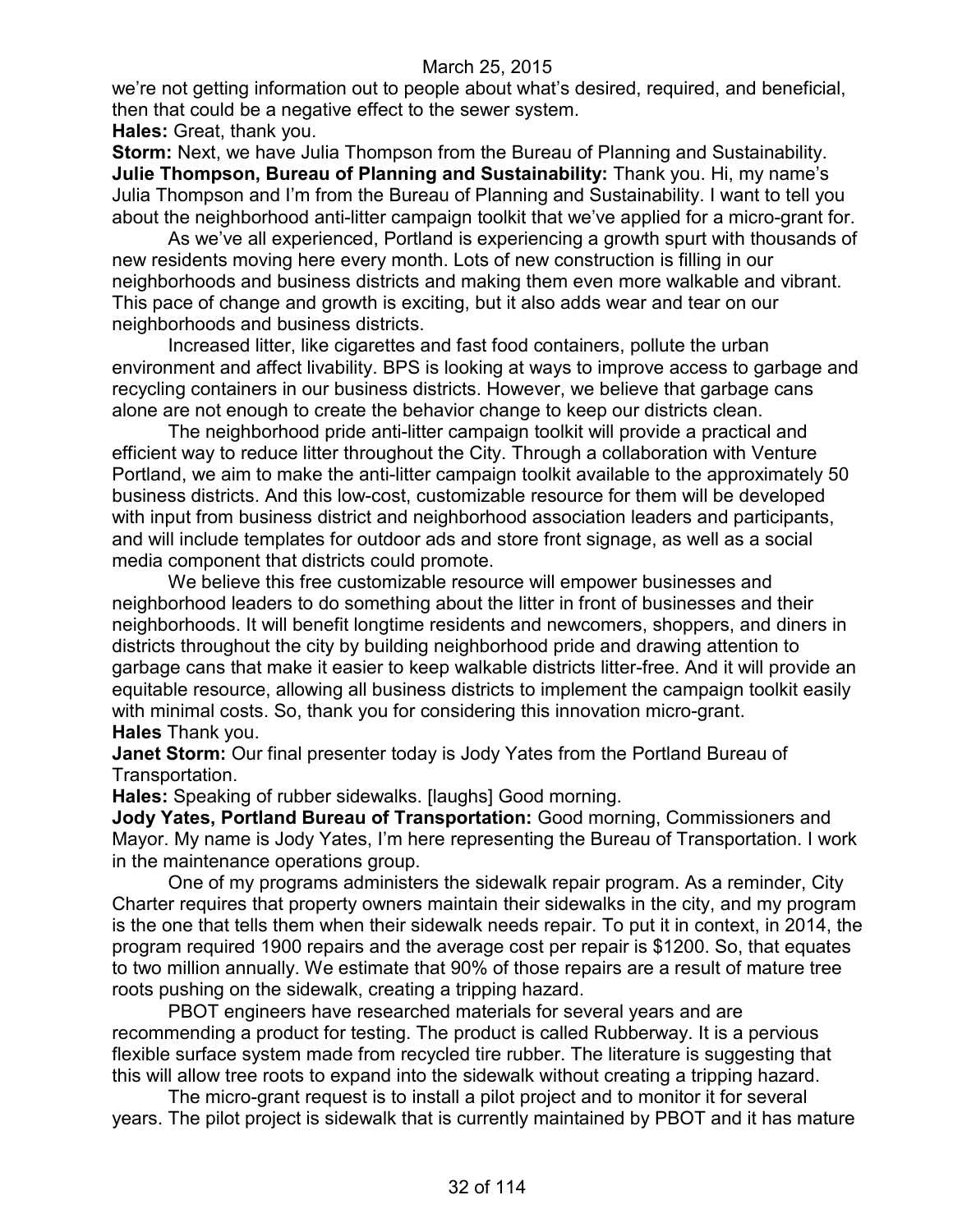tree roots requiring the sidewalk repair. The sidewalk was last repaired seven years ago for the same reason.

If the product is successful, PBOT will either install other test sites and/or write specifications allowing the product to be used throughout the city. This could result in a savings to citizens of the city of Portland of two million dollars annually. Thank you for considering the project.

**Novick:** Jody, I have to say, that's a very exciting project. The idea that we could use a new product and an innovation to save many people money each year would be terrific. **Hales:** Thank you.

**Storm:** Many thanks to all of our presenters today. I'd like to invite Jane Braaten back up for questions.

**Hales:** Questions for Jane or Janet?

**Fritz:** I have a couple of questions. You read the criteria that they were evaluated for - and by the way, thank you to all the committee members and thanks to all the staff who proposed great projects. It's good to be able to encourage innovation among staff. The criteria for evaluation didn't include saving money. And I'm wondering about that, because initially it was set up with a view of investing now to make savings later.

**Braaten:** Our criteria I believe from the 13-14 ordinance had a series of criteria that they wanted them all met. This time around, after some discussions, we sort of broadened that to include efficiencies. Because when the bureau customers heard "saving money," I think they were equating that with potentially a budget cut that would come later, and it was a little bit harder to assess where those savings might occur.

So, last time around in January you heard from Leslie Goodlow about sharing information with the faith-based community and the Housing Bureau. And the tool they wanted to implement would save a lot of time in data entry, but it would save it some on the City side and also some on the nonprofit side. So, the City is getting a better investment in helping their housing programs meet the homeless community needs, but there isn't necessarily -- we could do an estimate of that efficiency, but it wouldn't necessarily relate to a cost savings that would be as great just within the Housing Bureau just within the City. But happy to explore that with you further so we can be sure that that meets your needs about how we best express that overall. We think this idea from the Housing Bureau would make a really good investment and saves a lot of time in working with the problem, and maybe broaden that to say it could reflect something that's not just City savings.

**Fritz:** I agree. The rubber sidewalk is a great example. That could save property owners a lot of money, too, as well as there's not all that much sidewalk we maintain, but some. I'd like to see a return to that in future iterations.

The way many of these projects are now -- I appreciate seeing the emphasis on equity. And it's fitting that the Mayor is leading the Office of Equity and Human Rights that they've been involved in many of these grants as partners and such.

I understand there's going to be another funding round in May, is that correct? **Braaten:** We will be asking to take some of the funds not spent this year. You will see a spring BMP request to move funds into the innovation fund for next year, and that would help fund a May call for ideas in terms of our small grants.

**Fritz:** And that would come with the spring BMP?

**Braaten:** Mm-hmm.

**Fritz:** Because there's still money left from this year, right?

**Braaten:** There is about 10,000 that's left from this year's allocation. In addition, OMF is asking to return some funds that we did not use for program management and ask the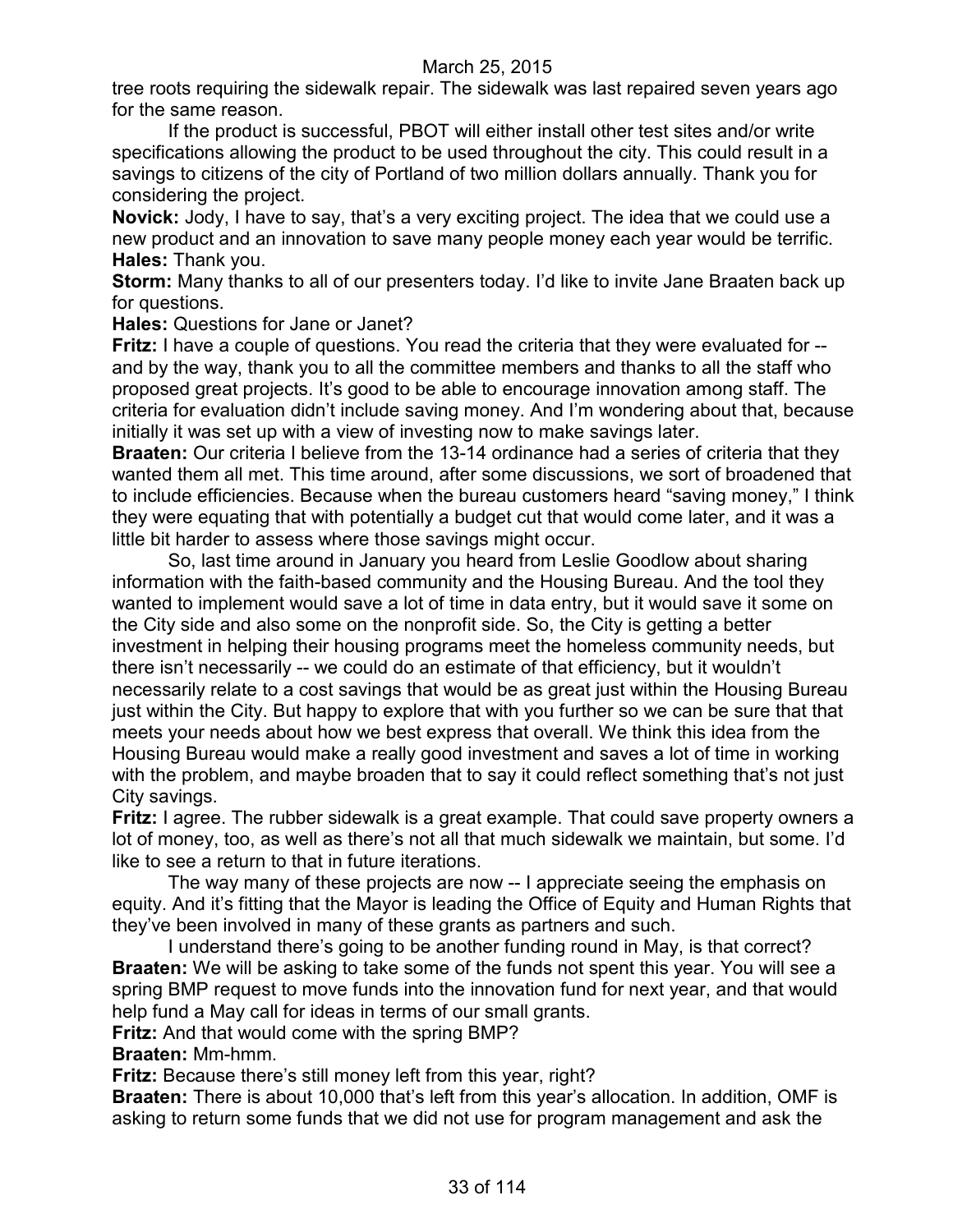Council -- we just briefed the Mayor's Office on this this week -- and so we're asking if that could be applied for the innovation fund that would help do a May call for ideas. **Fritz:** So, there's an issue, Mayor, that I just want to flag for you. I think the top-rated suggestion is not part of this package and it was partly because of a glitch email communication with Parks. It's a great project, it's just that -- so I have a suggestion that in the future you ask for an affirmative response from bureaus to "is this project fine with you?" Because we all get so many hundreds of emails a week that even the most diligent director -- and I would say that Mike Abbaté is one of the most diligent directors - sometimes things just get missed. That I think would be a process improvement. But I would hate for the project that didn't get funded, which is the kiosks in community centers to help people apply for employment -- there's some issues we need to work out between Parks and HR -- Human Resources -- that I know Mike Abbaté and Anna Kanwit are working on. I just want to make sure we don't miss out on the opportunity of funding that project in this fiscal year.

**Braaten:** Thank you.

**Hales:** Thank you.

**Fritz:** Thank you very much.

**Hales:** Other questions for our team? Thank you both very much, and to all the presenters, thank you. Does anybody want to speak on this item?

**Moore:** We have Joe Walsh and Lightning.

**Hales:** Come on up.

**Joe Walsh:** For the record, my name is Joe Walsh, I represent individuals for justice. We love this. Thank you.

**Hales:** Thank you. Good morning.

**Lightning:** Good morning. My name is Lightning, I represent Lightning Watchdog X. Of a lot of things I've seen in the Council chambers on different ordinances, this is to me the most impressive in my opinion. I highly recommend and applaud the bureaus for coming up with these great innovative ideas.

One of the things I like about this is that a lot of these ideas will be built upon and used in other areas and even other states, possibly. So, this is the forefront of some really great things to happen and that's what I look at this as. You cannot teach or be taught what is yet to be created, and that's what I like about this whole micro-grant proposal.

We're seeing a lot of this innovation coming in from Silicon Valley at a much higher level on some of the thinking but what's interesting is a lot of these things can grow into some great areas, and other people are going notice this. This is really positive, because to show this type of creativity and come forward with these ideas and be presented these grants I think is really a great thing to build upon.

Now, getting back to my watchdog issue, I have a few concerns. It's nothing against Commissioner Fritz, but when you look at this on the grants that have been received, nine grants went to Parks and Recreation. And then every -- a few of these other ones got two or one. So, out of the total grants received you received 59.27%. Now, that's a concern to me. I'd almost like to have maybe a cap put on the different bureaus like maybe two grants to each bureau and make sure we don't have one bureau receiving a tremendous amount of grants.

If we're going talk equity and being equitable, we have to also look at that too on this type of grant funding process. That there's a lot of other bureaus that need these types of grants such as transportation and to have that innovation and the opportunity to step forward and present ideas to the public. Thank you.

**Hales:** Thank you. Come on up, please.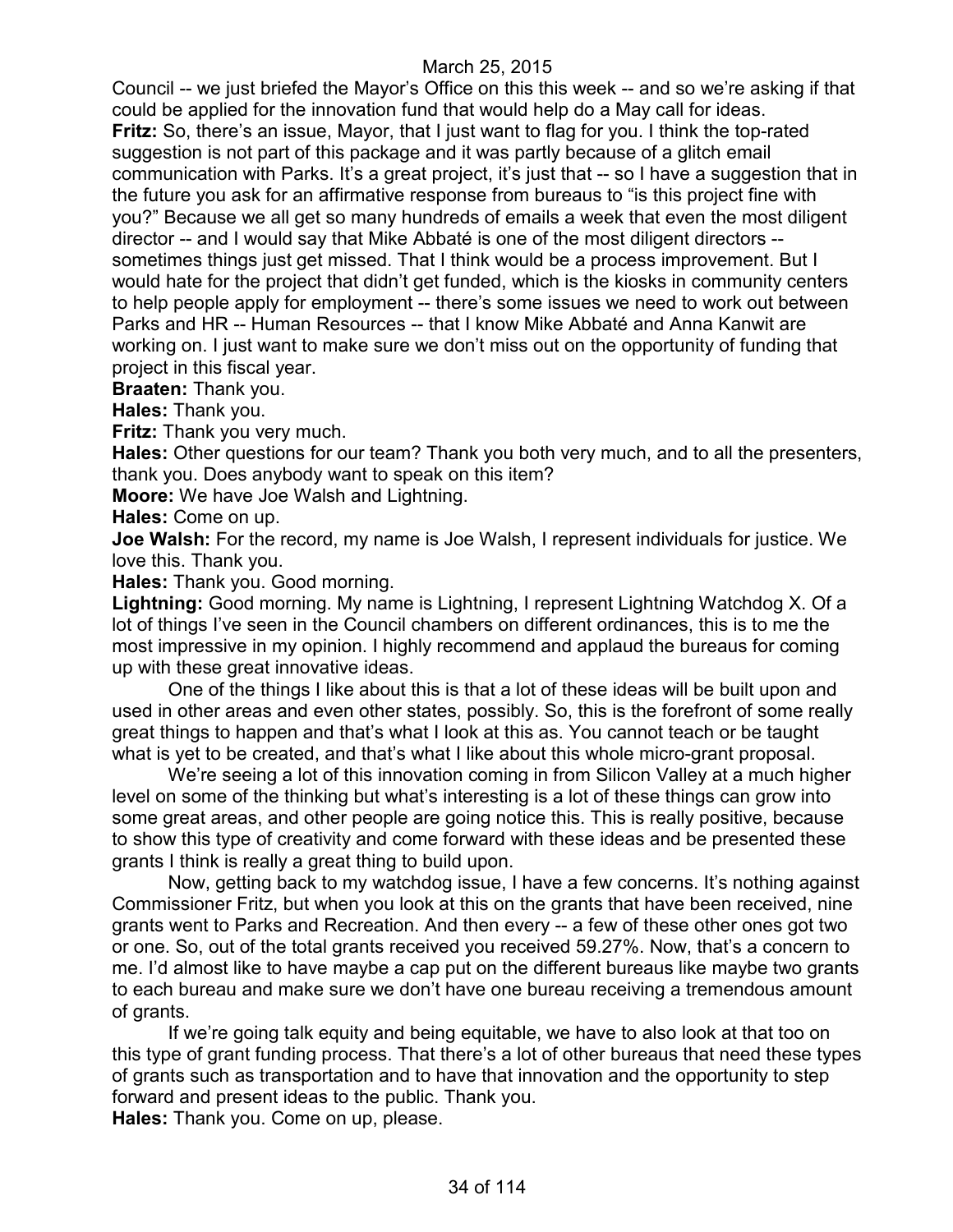**Benjamin Barber:** Hello, this is Benjamin Barber. I think a small grant to build these smart bike locks from the open bike initiative would do a lot to kind of bring Uber-like services to bicycles with could be done with the remaining amount of budget that's left over.

**Hales:** Thanks very much. Anyone else want to speak on this item? We'll have to wait for a moment for Commissioner Saltzman to come back, because this is an emergency ordinance. We might need to set this over for a little while.

**Fritz:** Or talk for a while. [laughter]

**Hales:** Or one of us could make a speech, or Rachel could see if he's available. So, give us a moment and then we'll decide whether we need to move on and come back to this act. We can certainly make some comments, and I want to make some -- we don't have to wait until we vote.

First of all, I think the work being done -- Fred, Jane, Janet -- those that are leading this effort -- is right on track with encouraging a pretty broad variety. Granted, maybe a bunch of them came from one bureau, but a variety is even more impressive than I expected, frankly. The creativity seems to me to be bubbling up in the way that one would hope would happen.

In my private sector career very early in that chapter of my life, I went to my boss and I had an idea. I said, "we should try this." And he said, "OK. Charlie's got a good idea, let's go for it." And I'll tell you, that was so empowering. And I hope -- it seems to me that's what's happening in our bureaus, that people are coming up with good ideas, the leadership in the bureaus is encouraging that, OMF managing this fund is supplying the resources to make this happen, and we're getting exactly what I think all of us hoped for in terms of not just creative and not just the opportunity to save money or be more effective as an organization, but to empower people in the bureaus that know what they're doing to come forward with things that will work -- or not. And that we all understand some of them will not work and we'll try something else.

Again, I want to keep repeating that -- failure is an option in this case. It's not the one anyone seeks, but it's OK for some of these experiments not to work. That's why we've measured the amount of funds that we're setting aside for this and keep reiterating the expectation that people should be creative and that creativity is going to be supported by us as a Council and by the bureau the managers and by our finance and administration team that oversees this effort.

I'm really happy with the way this is going and I appreciate particularly hearing some of the project leadership come forward today with both the ideas and the enthusiasm. With that, maybe I'll move to a roll call vote and allow my colleagues to comment as well.

#### **Item 296 Roll.**

**Fritz:** I was going to celebrate the fact that nine of the 17 are from Parks and I don't apologize for having the most innovative staff in the City. For a small fee, I will allow them to come and teach your staff. [laughter] Really, there's such a broad range of services that Portland Parks and Recreation provides, and as such, dismal funding for a lot of them. It's not surprising many of these are from Parks. And as I said, there's one more coming forward hopefully in May.

Thank you for all of the staff and citizen volunteers who evaluated these grants and who are going to be working diligently on them. I know my own first start it was getting a \$3500 Bureau of Environmental Services education grant as a mom at Markham Elementary School. And I thought it was so cool that the City of Portland was investing in my concept. It ended up being a boatload of work, so I would caution staff to make sure things are vetted thoroughly through the system as you're developing the concept because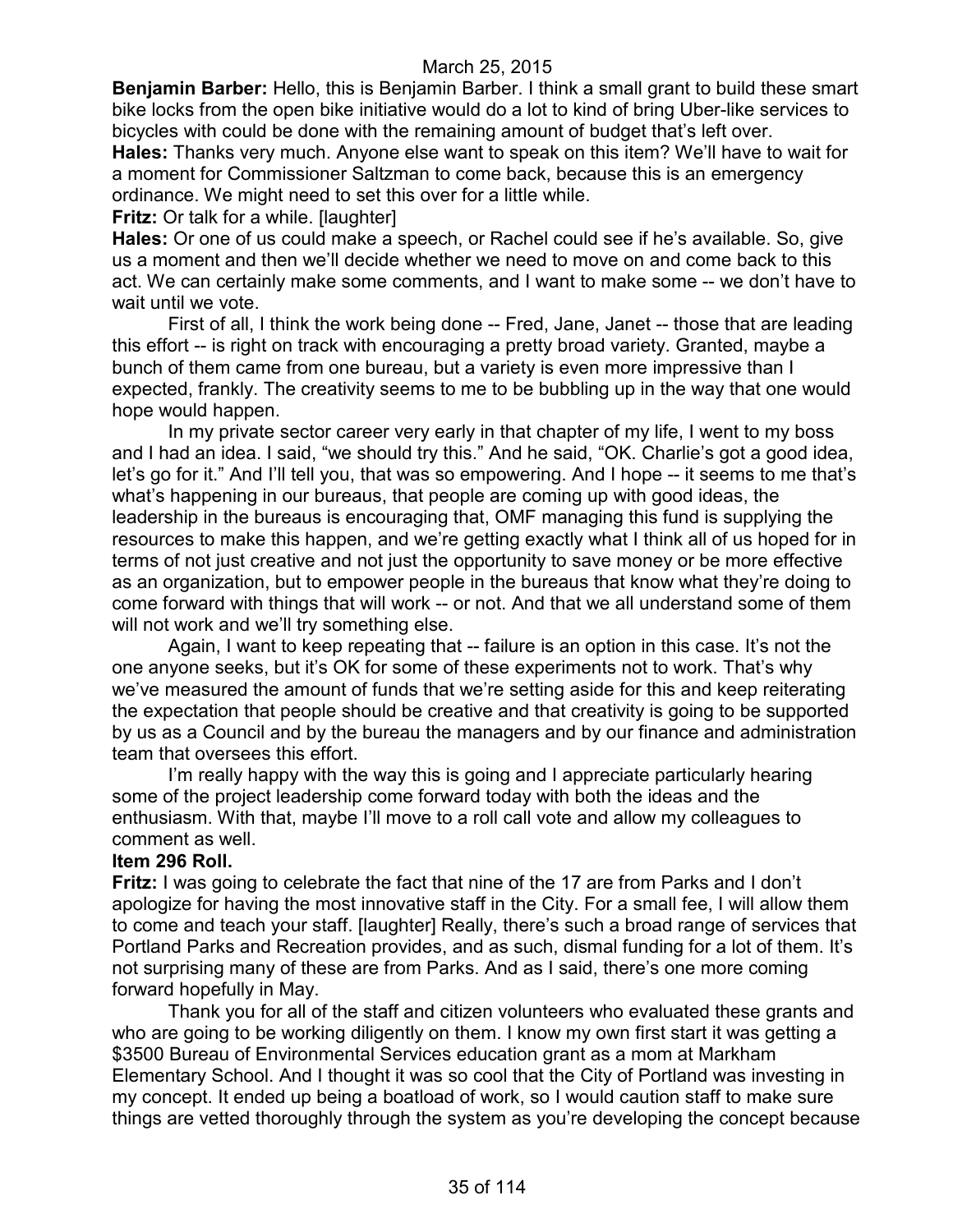we want to make sure as many projects as possible are successful because that then does empower and you keep going. Thank you all for doing this great work. Aye.

**Saltzman:** I appreciate the Mayor creating this innovation fund a couple of years ago, and looks like there's been a lot of good creative thinking going on here. And hopefully, a lot of these projects will prove to be successful. Although as the Mayor said, failure is an option too. That's what innovation is all about. Aye.

**Novick:** I think Commissioner Fritz has an unfair advantage because her folks are out there communing with nature, and we all know that's conducive to creativity. So, I think they should have a handicap.

I think this is a tremendous initiative, I really appreciate Fred and Jane and Janet's work and all of the bureaus' work. And one thing I think people should be aware of is that -- I mean, people might be asking, "why do we need to set aside specific pots of money for this stuff? Why can't bureaus just do innovative things whenever they see an innovative thing to do?" And the truth is that government budgets tend to be pretty proscriptive, and the bureaus generally don't have big pots of money set aside for just doing cool stuff. So, that's one of the reasons it was important to create a pot of money that's specifically designated for cool stuff. And gosh darn it, we're seeing some cool stuff. Thank you all so much. Aye.

**Hales:** One more anecdote. Early in my term as Mayor, I went to my first U.S. Conference of Mayors meeting, and one of the people I met I value as a mentor is Greg Fischer, who's the Mayor of Louisville. He had a very successful private sector career and came back into government. I was sort of agonizing out loud, I'm not sure how much time to spend in extracurricular activities as a Mayor. I have to be in Council and present and helping to lead the City, but I also value this kind of learning, and I'm trying to strike that balance for how much time. Do I get involved in the C40 organization? Do I get involved in the U.S. Conference of Mayors or National League of Cities? And each of us that do some of that kind of work outside of the formal boundaries of our responsibilities here have to kind of weigh that allocation of our time. Again, remember, this is a private sector person. And he looked at me and said, "well, how many people are working for the City of Portland?" "Oh, about 5500, 5600." And he said, "how many of them are charged with cross-pollinating ideas in research and development?" And I said, "oh, I guess not that many of us. Thank you, I understand that I should be here now."

But actually, I would be happy to report back to Greg or any other mayor that now there are a lot of people involved in research and development and cross-pollinating ideas and that that was the hope of this program. I'm very happy to see that hope being realized. Keep up the good work, keep producing wild new ideas -- some of which will work -- and keep competing against each other for creativity. Very well done, thank you. Aye. Good work. Let's hear it for our bureaus. [applause] Alright. Item 297 is the adoption of findings. **Item 297.**

**Hales:** The findings are before us. Any reasons having concerns about adopting them today? If not, I'd like to hear a motion for the adoption of findings.

**Fritz:** Move to adopt the findings.

### **Novick:** Second.

**Hales:** Further discussion? Anyone want to speak -- we don't take testimony on adopting the findings, right? Never mind. Blame the cold for that. Roll call, please. **Item 297 Roll.**

**Fritz:** Thanks very much to BDS staff and to the citizens and the developers on this project. Once again, it was a very constructive and illuminating hearing. Aye. **Saltzman:** Aye. **Novick:** Aye. **Hales:** Aye. **Item 298.**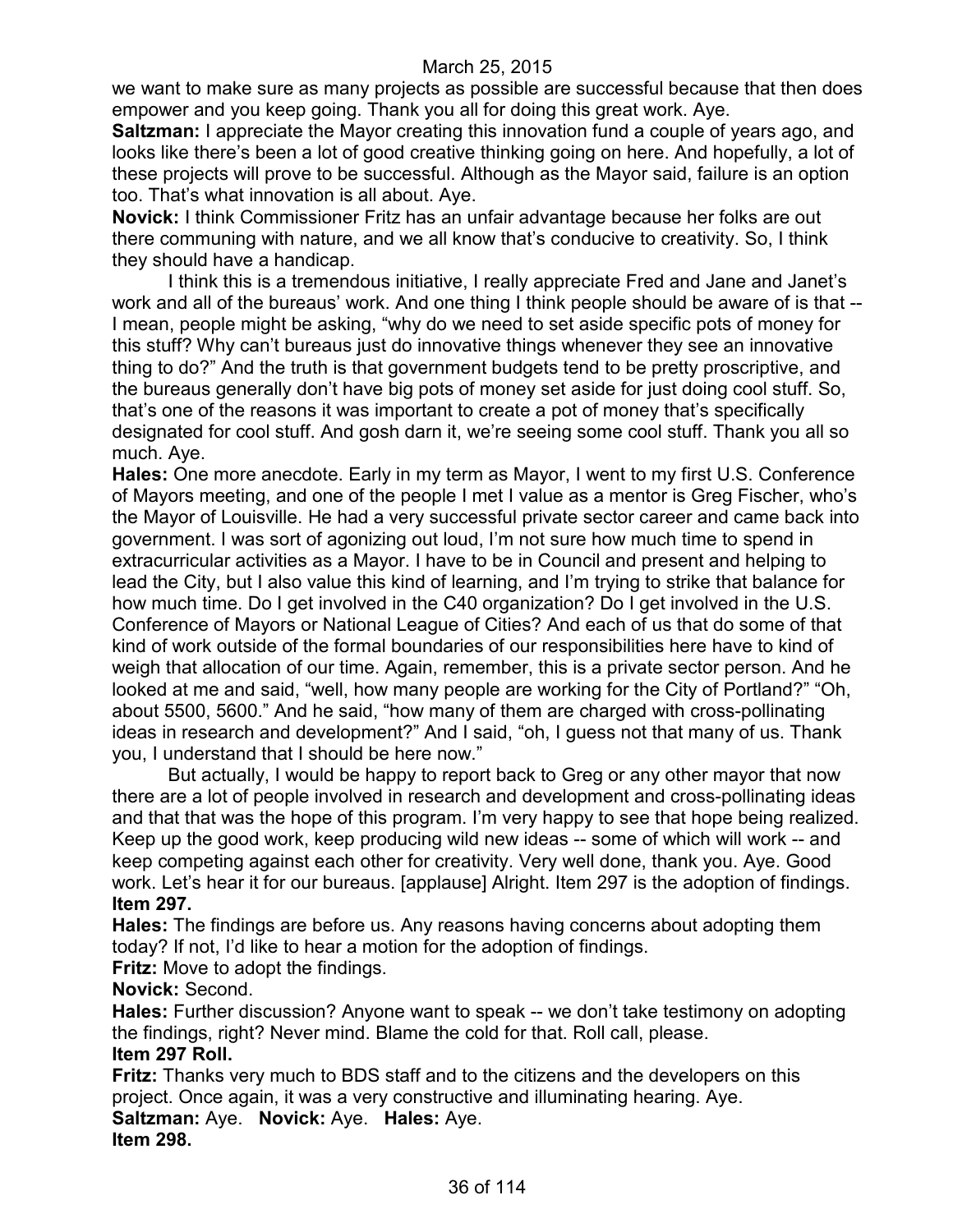# **Item 299. Item 300. Item 301. Item 302. Item 303.**

**Hales:** Let me make some opening comments in terms of how we're going to proceed, and then I'll turn it over to Patrick. Two weeks ago, we had two proposed amendments. Commissioner Novick requested that we collapse the infrastructure open space and targeted industry line items in the estimated expenditures for the North Macadam Urban Renewal Area. Commissioner Fritz suggested to Commissioner Saltzman that he memorialize his intent requiring housing on the property owned by the Fire Bureau through an amendment should it be offered for redevelopment.

So now, today PDC will present how they incorporated those amendments into the respective URA reports in front of us. We will take testimony because we're required to do so on the amendments -- only on the amendments, because we've closed the hearing on the remainder of these reports.

In the last two weeks, PDC, Housing Bureau, Commissioner Saltzman's Office, Commissioner Fritz's Office, and my office have continued to develop -- to prepare a development solicitation for Parcel 3. PDC is preparing a resolution that reflects that work. And I think Commissioner Fish would like to be here and has filed that resolution for consideration next week. So, for all those reasons -- because we're going take testimony on the amendments today, because Commissioner Fish wants to be here and he had a resolution to back up the Council's discussion and intent on affordable housing in that district, I want to continue all these items for final adoption, second reading and roll call next week. But again, we'll hear from Patrick and take testimony on the amendments today. Patrick?

**Patrick Quinton, Executive Director, Portland Development Commission:** Thank you, Mayor Hales. Good morning, Commissioners. As Mayor Hales mentioned, I just wanted to quickly do an overview of the two amendments and then I can move on and then we can take testimony on those amendments. I just want to make sure we're all on the same page.

Those two amendments -- one, as the Mayor mentioned, was to update the table that appears -- there's two tables actually, tables 10 and 10B in the report to the North Macadam URA plan. And then the second update is actually once again a change to language in the report to the Central Eastside Urban Renewal Area plan that refers to a desire for affordable housing in the Clinton Triangle. So, I'll just quickly run through those so everybody has the same information, and then we can take testimony.

The first one. As we talked about last week, we wanted to update this table. Table 10A is the summary table, 10B has the detail behind it. Basically, this was collapsing three different categories of expenditures into one line. So, it takes -- it adds the commercial redevelopment loans and grants and target industry work and moves that into one kind of super category of infrastructure, open space, and redevelopment. The number ends up being about \$13.5 million in that line. And you can see on the slide the lines that have been impacted by that. So, we've eliminated the commercial redevelopment loans and grants line that was up in the top section that was \$4.5 million, we've removed the target industry line that was \$2 million, and added the sums to the industry and open space and line. That's now infrastructure, open space, and redevelopment.

Once again, this table refers to the current resource projections for the expansion of the urban renewal area, it does not assume any development agreements or whatnot. It's simply the current projections as we have them. With the ZRZ development agreement, we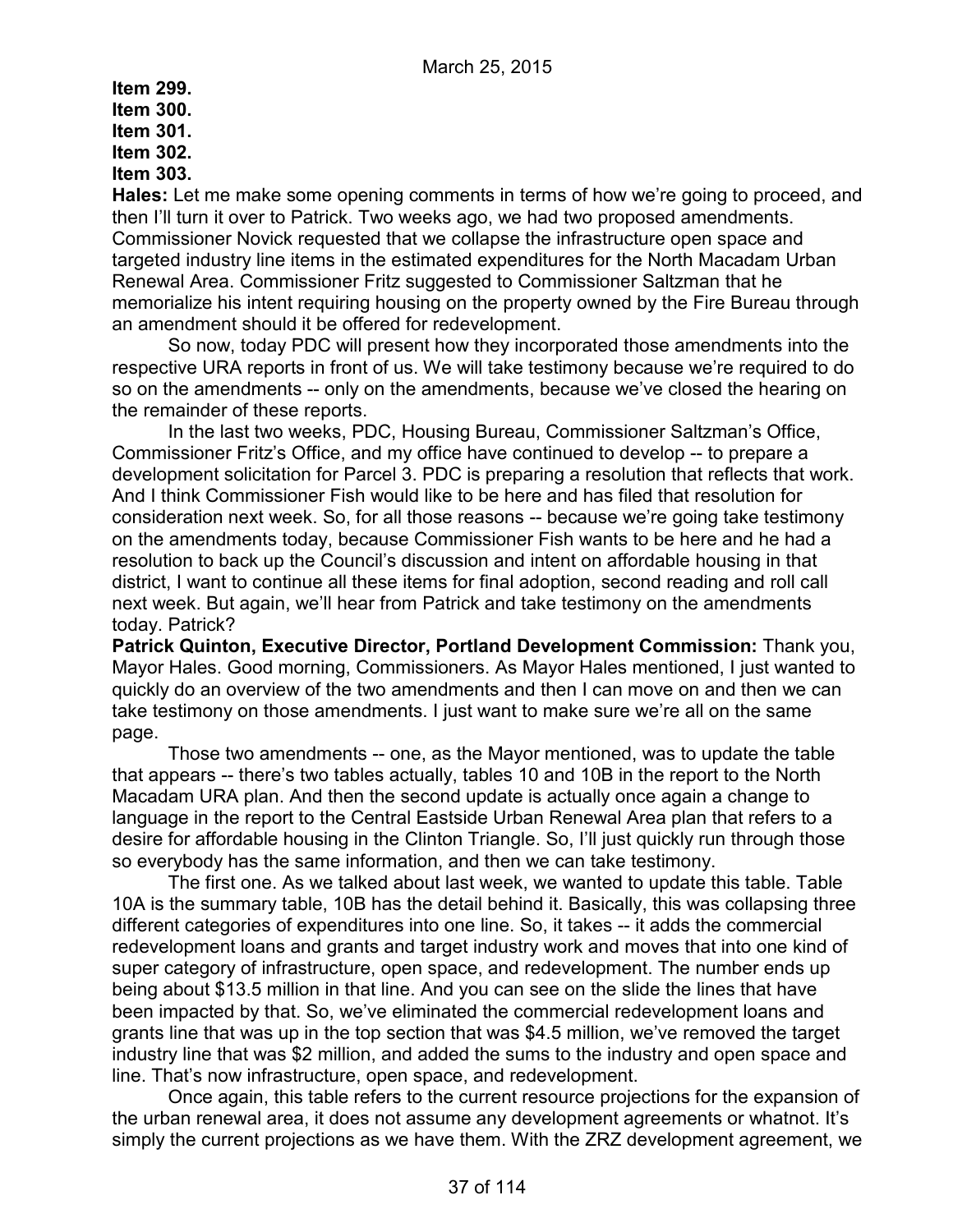could revisit the projections at a later date, but these are the projections we are using for the purpose of the URA amendment. Commissioner Fritz is studying it, I just want to make sure we --

**Fritz:** I don't know that I have paper copies of this.

**Quinton:** Of the updated reports?

**Fritz:** Right, of the new table.

**Quinton:** These are pages 32 and 33.

**Fritz:** OK, yes. Thank you.

**Quinton:** And then the next one -- this is the paragraph that appears in page 26 of the report that relates to the update to the Central Eastside urban renewal plan and it relates specifically to bringing affordable housing to the Clinton Triangle.

The language in red is the language that we've added. I mean, I can read it out loud and then I'll just give a little context. Should the Fire Bureau dispose of its property in the area, it shall include a requirement for affordable housing or shall be included in a larger development site that will be developed for affordable housing. This requirement may be implemented through a covenant to the need requiring affordable housing upon the sale or transfer of the City property.

This simply allows for two different scenarios. One is that the development will occur on the Fire Bureau site and therefore we meet the requirement there, but it also accounts for what I think is the more likely scenario, which is when the parcels -- because it's not just the Fire Bureau parcel, there's a Water Bureau parcel, there's other parcels - when they are sold to private or maybe not-for-profit development interests depending on the scenario, it may be that projects cut across existing property lines and we want to account for affordable housing being built in that triangle as opposed to making it required just within a somewhat arbitrary boundary of the Fire Bureau property. And we shared this with the Commissioner in advance, and he was fine that.

So, that's what I have. If you have questions, I can take them now or I'll step away and we can allow for testimony.

**Hales:** Questions at the moment? OK, stand by for more, and I'll see who wants to speak on the amendments.

**Moore-Love:** I have five people signed up. The first three, please come on up. **Hales:** OK, come on up. Good morning.

**Kathy Orton:** Good morning. I'm Kathy Orton of Brooklyn neighborhood. Thank you for allowing some additional testimony today on the amendments.

Brooklyn obviously has a range of affordable housing currently and encourages that concept, but Clinton Triangle should not be the only place affordable housing is specified. Council should be enforcing its affordable housing quotas in the Pearl District and in all the URAs.

Also asking the Council consider additional amendments which would be adding portions to Central Eastside -- a Brooklyn portion, SE 17th and McLaughlin. If you're serious about development against the PMLR line -- because there are many vacant lots there already -- or adding south of Powell if you desire continuity in development along both sides of Powell.

If look at some of the acreages in question, SE 17th is roughly 36 acres, public and private, and has two of the light-rail stations. And south of Powell is a very small area with some private industry that would allow a continuity in planned development and the light rail line.

We still have a problem in Brooklyn with the Clinton Triangle, feeling there is some sort of quote "insider trading" in knowledge and ownership of that lot beyond the Fire Bureau. Thank you.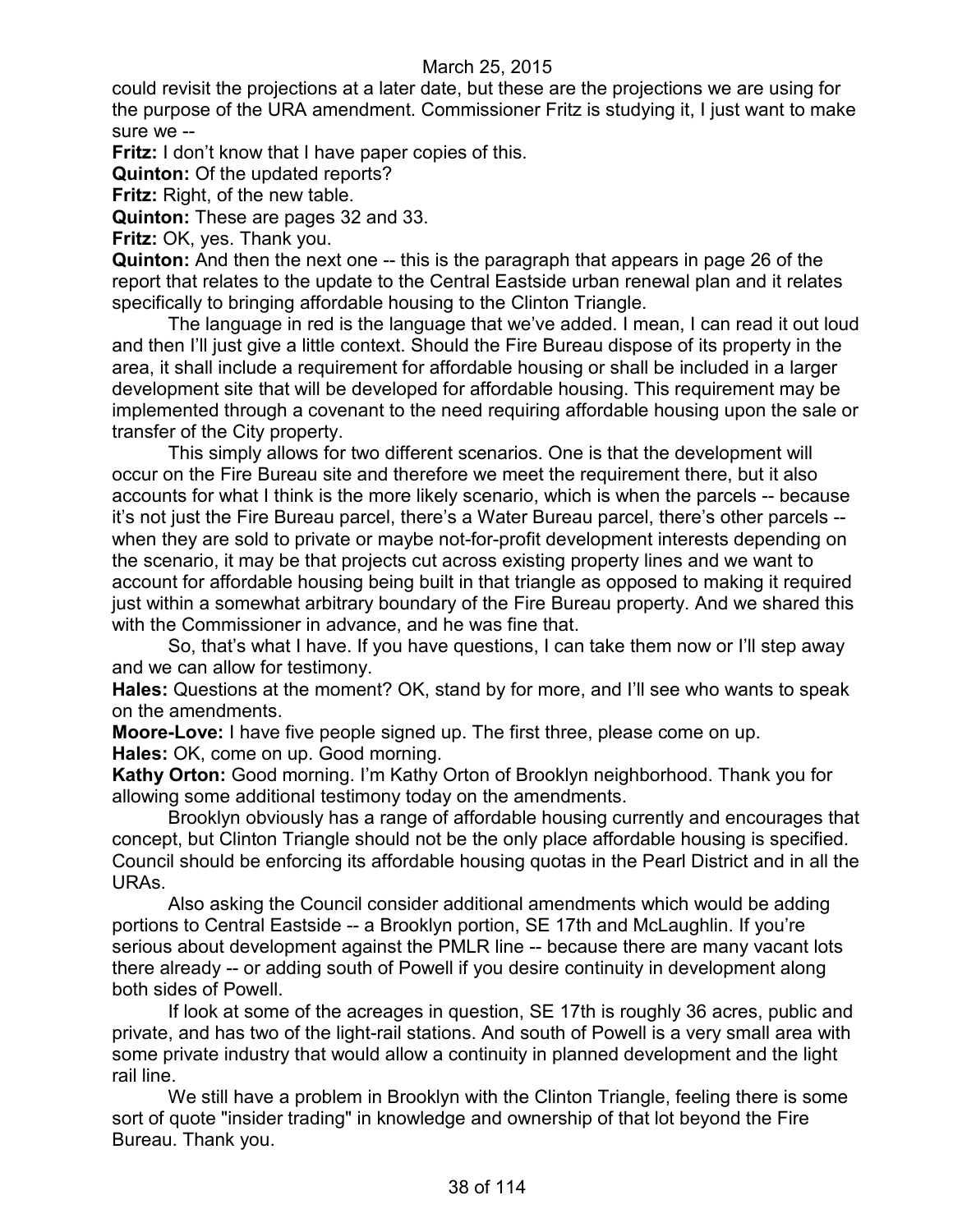**Hales:** Thank you. Mr. Walsh?

**Joe Walsh:** My name is Joe Walsh, I represent individuals for justice. We request that we would send in written submissions for you on this. We would like to study the amendment a little bit longer on this. Are you going vote on this today? **Hales:** No.

**Walsh:** I didn't think so. So, it's an unusual request. Usually, we run our mouths and tell you what our opinions are but we would like some more time to look at this amendment. We're a little confused on this and we would just request that. I'll sending something in writing one two or three days. That is reasonable?

**Hales:** You bet. Thank you. Anyone else? You had some others signed up. Good morning. **Debbie Aiona:** I'm Debbie Aiona representing the League of Women Voters of Portland. The League supports the amendment that relates to South Waterfront open space. Parks are critical to the district's livability. The West Quadrant Plan anticipates close to 6000 residential units in south waterfront. Families living in those homes will not have backyards where they can recreate. OHSU students will want some place to shoot baskets or kick around a soccer ball. Children living there will need playgrounds. They should not have to leave the neighborhood to find these facilities.

Recreation standards for a community of this size recommend facilities such as tennis and basketball courts, playgrounds, and picnic areas. In addition to the existing Caruthers Park which does not accommodate these types of activities, the Counciladopted South Waterfront plan calls for a 4.5 acre Ross island Bridge Park. This park is planned as the district's largest, with space for active recreational facilities. The City should stay firm on its requirements and Zidell must commit to making land available for the bridge park and to greenway improvements in exchange for urban renewal dollars.

Recently, a more complete summary of the Block 33 transactions between PDC and OHSU became available. The \$6 million committed to the now-abandoned Block 33 affordable housing development came from City housing resources. OHSU still owes the City \$2 million. It appears that if they do not sell the land by 2017, the housing funds will never be paid back. This simply is not acceptable.

Should a sale not take place, OHSU should transfer ownership of at least half of the site to the City in lieu of the \$2 million repayment. This would provide OHSU the opportunity to contribute to the vision of the district by making land available for housing affordable to OHSU nurses, aides, and janitors -- not to mention returning the two million of City housing money that OHSU owes.

The River District has been held up as a textbook example of urban renewal done right. In that case, the development agreement and urban renewal plan were approved simultaneously. All of the planned parks and most of the affordable housing have been successfully developed. This Council should take a page from that experience and make adoption of the North Macadam amendment contingent upon agreements with Zidell and OHSU for parks and affordable housing sites. Short of that, will you commit to the public that as the City negotiates development agreements, these items will be required in exchange for the millions of dollars that will be invested in the district to the benefit of these property owners? Thank you.

### **Hales:** Thank you.

**Fritz:** I just have a question for you, Debbie. I know -- and it's evident that this process has been a little iterative. So, the amendment that's on the table from Commissioner Novick actually could reduce the amount of money for parks. There was previously that money in the line item and it was specified for parks and now it's specified for parks and generally for infrastructure, including transportation. Does that alter your comments?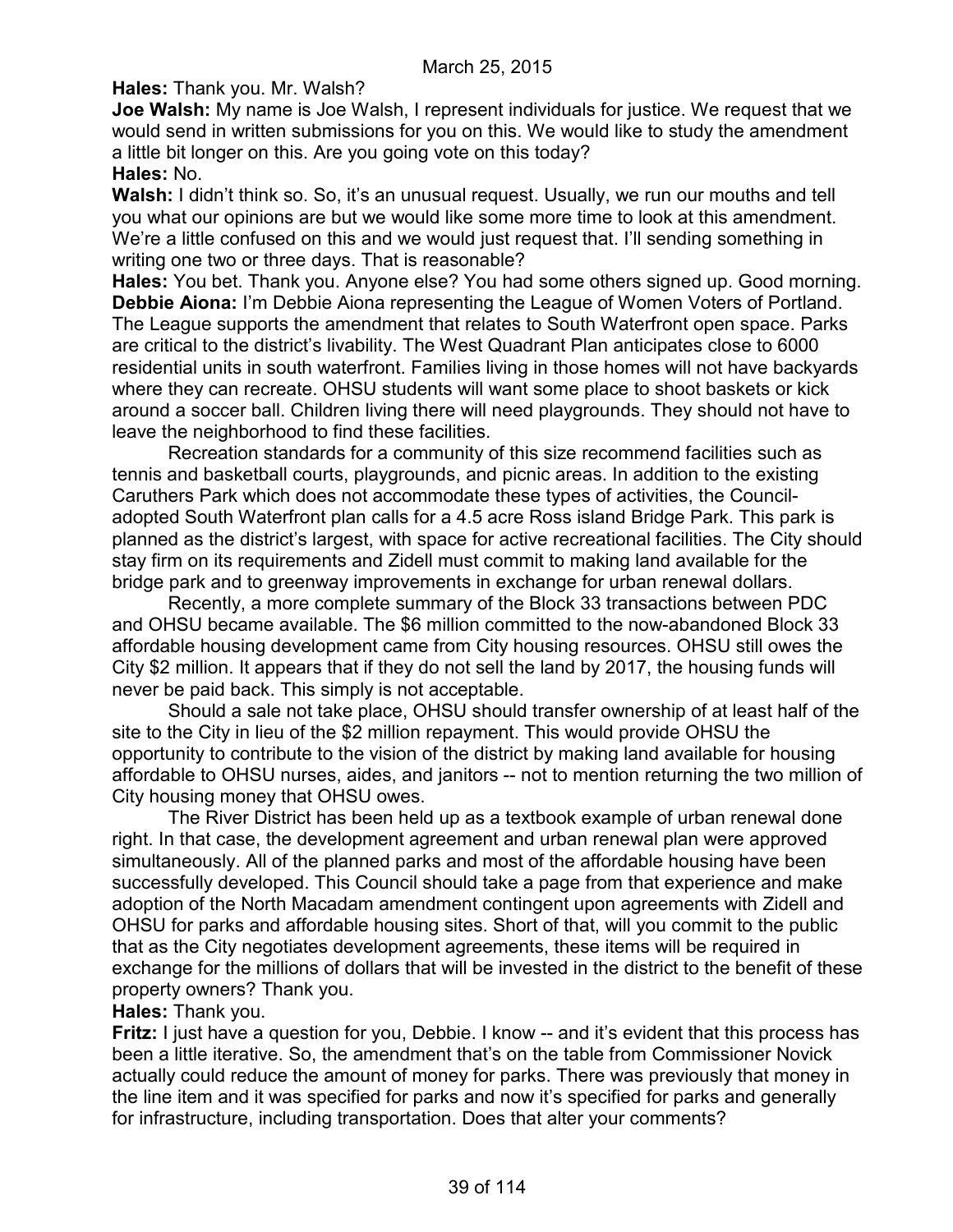**Aiona:** Then it does alter -- I'll change my first sentence. We do not support. And you understand all the reasons are still the same about the parks being important to this district, and we need the money.

I guess I took away from that -- when the discussion came up at I guess it was the last one -- that this would sort of allow parks and infrastructure to tap into some of the resources that were in the commercial redevelopment line.

**Fritz:** That's part of it, too -- [speaking simultaneously] -- that's transportation and parks. **Aiona:** Yeah, I thought it might open up more resources possibly for parks -- but it's a gamble, I also realize. Yeah. We wanted to make sure there's parks, how about that? [applause]

**Hales:** Good morning.

**Susan Peace:** I'm Susan Pearce, chair of the Hosford-Abernethy Neighborhood Association which houses the Clinton Triangle. We haven't really discussed this amendment among the board members, I can't speak for the board as a whole, but I can say that I've had multiple conversations recently with board members and with other residents within the neighborhood who expressed concern about the loss of affordable housing in our neighborhood. It seems to be really popular, we're already seeing \$700,000 homes. So, we would very much support an opportunity to regain some of that affordable housing.

Obviously, there are many advantages to affordable housing in a place that is at the nexus of multiple modes of transit and transportation. One of the often-stated disadvantages is the presence of heavy rail right along the district, but some of the noise has been recently resolved with a quiet zone -- our neighbors are happy about that.

There's a concern I've heard recently about, what does affordable housing mean? Does it mean those people zero to 60% of MFI as opposed to young people needing to find housing on their way up within their careers? I would hope this is intended for the latter, from my experience on the urban renewal area advisory committees -- that's my understanding.

We actually have the option for a park or an open space in that area that I mentioned during my last meeting with you from the money that came to PDC from the sale of property back to OMSI.

I would say that many of us within HAND would want to see something that is mixed income housing, not just affordable or low-income housing, because we think it's better to everybody concerned. I think that's everything I wanted to say.

**Fritz:** Could I just clarify from Commissioner Saltzman -- I know that Commissioner Fish has also been working on this -- but the intent is affordable housing at 60% and less, is that correct?

**Saltzman:** Yes.

**Hales:** But that wouldn't --

**Saltzman:** That wouldn't preclude --

**Hales:** That wouldn't preclude having a mixed income project.

**Saltzman:** No, it wouldn't preclude by any means mixed income.

**Pearce:** But it doesn't mean providing affordable housing necessarily for someone who's a recent college graduate and going to be moving up.

**Hales:** They might very well be at 60%.

**Saltzman:** Yeah, we can't select certain kinds of people that otherwise might meet income guidelines and say they can't be eligible.

**Fritz:** And is the intent of the amendment to say that it will just be affordable housing on that site? And if not, how much of any potential housing on that site would have to be affordable in order to comply with the proposed amendment?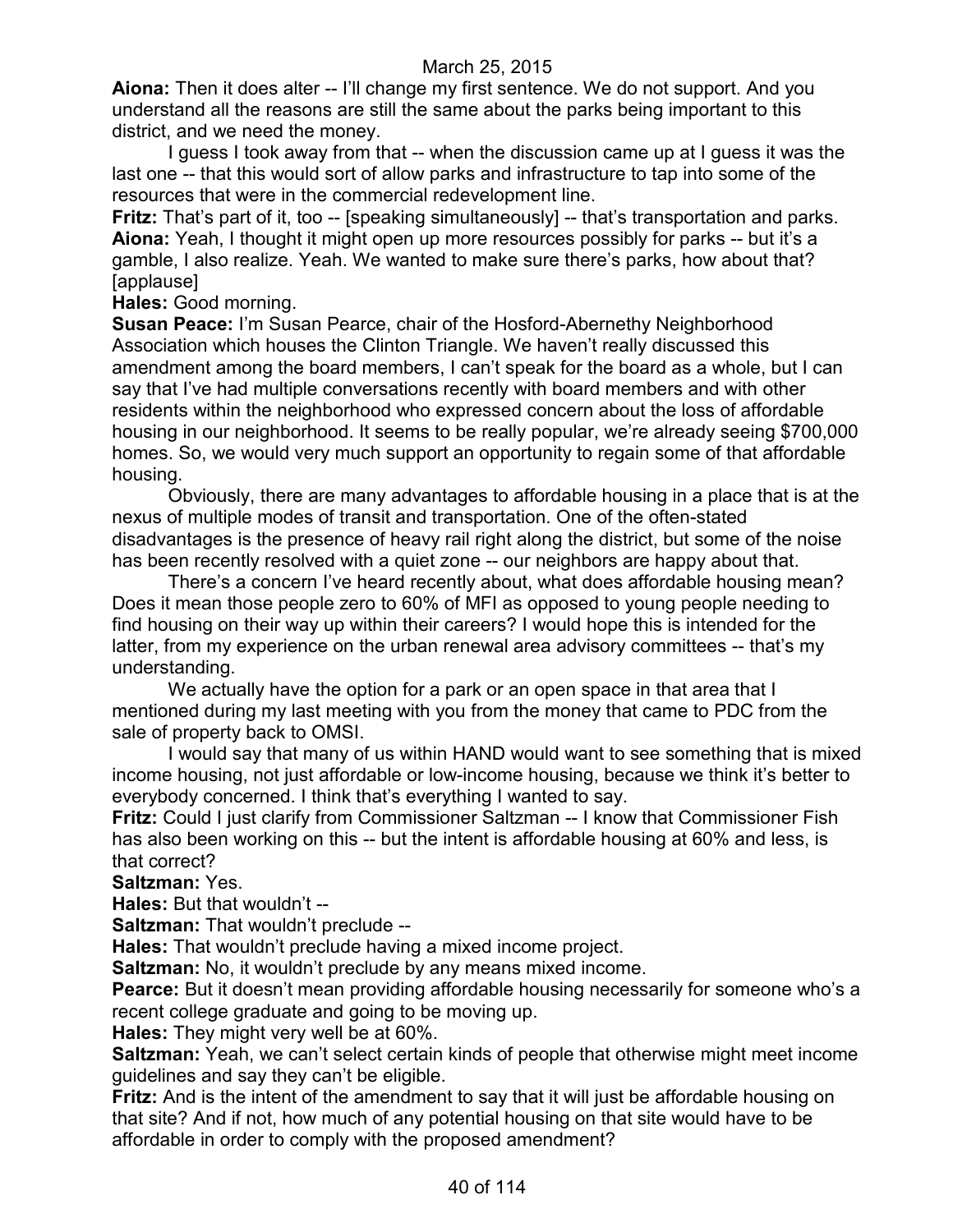**Saltzman:** That's a very good question. I don't think we have fully assessed what the opportunities are with this site, but we do think there is a substantial opportunity with the property itself. We also think with the pending height bonuses for affordable housing that will further incent development of affordable housing, but we don't have a specific project in front of us that we're scoping out at this point.

**Fritz:** I appreciate Ms. Pearce bringing this issue up. And perhaps between now and next week, there could be a little more specificity added to the amendment. Because the way it reads now it just affordable housing, and it doesn't specify -- is that all of it, half of it, does that mean there are two units that's affordable and the rest is market rate?

**Saltzman:** I don't think we're going know --

**Hales:** Patrick may want to comment on that, too. Again remember, this is an you are want renewal plan and projected revenues and expenditures, not a budget, not a project plan. And we have so many milestones to pass. Right now, this is a Fire Bureau maintenance facility.

**Fritz:** Right, but --

**Hales:** That's what it is, you can go there today. We have a long way to go from that being a Fire Bureau maintenance facility to having it be a housing project of any character. And what has happened here is the Commissioner in charge of the Housing Bureau has laid down a marker and said there's going to be affordable housing there. And we cannot -- we can guess at a number, but that's all we can do today.

**Fritz:** Could we amend -- it's a policy statement, so we're not going say there's going to be 200 units of zero to 60 or whatever, but could we amend it to say there's a substantial component of affordable housing?

**Hales:** Let's let Patrick come up and comment on that in a bit, he looks like he has a thought or two on that question.

**Fritz:** OK, great. Thank you.

**Hales:** Good morning.

**Mary Ann Schwab:** Good morning, Mayor and Commissioners. For the record, my name is Mary Ann Schwab, a community advocate. I've come to bury the number 298 eleventh amendment to the Central Eastside urban renewal plan to add a plan area and projects and extend the duration of the plan, increase the maximum indebtedness. I'm not here to honor the proposed extension.

Granted, urban renewal under the leadership of the Portland Development Commission has been Portland's principal redevelopment and revitalization tool since 1953. There rests the controversy today with continued use of tax increment financing as a basic funding mechanism for urban renewal. For this property owner, TIF has come to mean an open ATM for turnkey developers who are here today and gone tomorrow. I believe the time has come to pull the ATM plug financing on the proposed Clinton Triangle.

I believe the broadest range of government activities must first contribute to the stability of the six Portland school districts, Portland Parks and Recreation programs and maintenance, police, fire, Multnomah County Human Services within the city's 95 neighborhoods.

I trust you are all aware of the pending Multnomah County Home for Everyone's initiative. For us to sit here and plan to put housing that close to an interstate railroad with toxic coal, crude oil -- the Amtrak is not a safe environment for kids. Need I remind you roughly six, seven years ago, a little nine-year-old with Parkrose School got too close to a railroad and lost four toes? That's four toes too many.

It's not a safe environment. We talk about CO2s, we talk about the clean environment, clean water. Therefore, I'm asking each of you to vote no to the PDC Clinton Triangle 16-acre expansion, thereby increasing long term indebtedness payable by the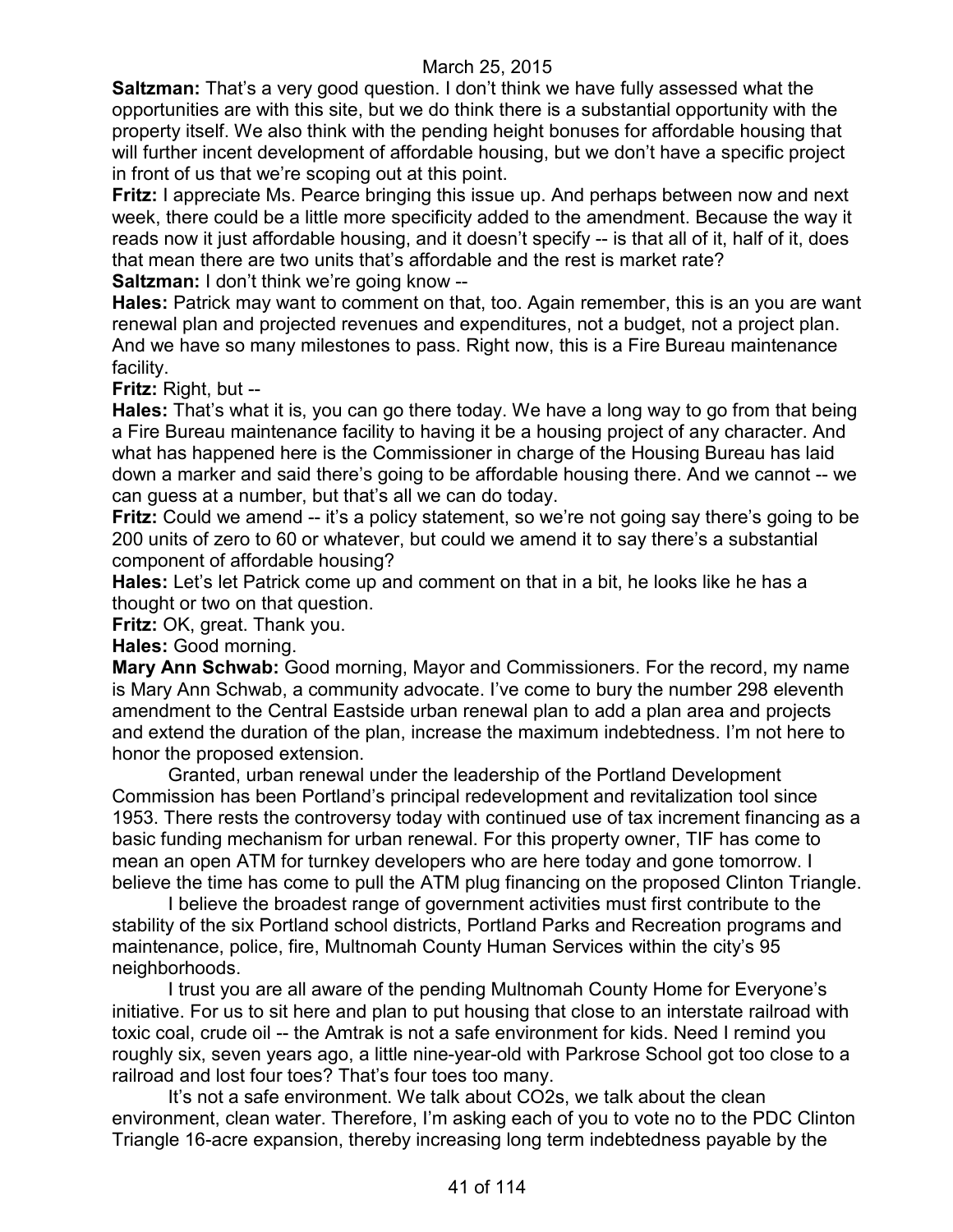next generations until 2052. Where are we gonna be in 2052? We can't keep putting these debts on the next kids. And with tax compression, we've learned a lot about what happens to our dollars.

Yours is not an easy job. You win a few, you lose a few, and I don't know where we stand on this, but kids come first, parks come first, and safe living for them. That's my feeling on this. Thank you, and I appreciate you for listening. We are all in tatters. We do not need any more "oops" from poor planning. Thank you.

**Hales:** Thank you. Anyone else that we have signed up? Come on up, please. **Benjamin Barber:** Hi there. So, I was at the Zidell urban hack-a-thon and I actually got word from them by having the innovative concept of reducing the cost by having integrative schooling and start-up space. But I digress.

I really would like to see some affordable housing. Right now in Salem, they're having a work session on the inclusionary zoning bill, so it's good that you guys aren't going to be voting on that today.

I also noticed that PSU wants the University Place hotel renovated, but I think the market could probably solve that a lot better and have seen PSU just not really handle their finances really well. They've recently fired a bunch of their bookkeepers and gone through a bunch of their auditing. And in the past with their University Place, there's kind of some eminent domain taking stuff happening. At this point in time, much of that burden is going to fall on the students to pay for that debt service over time, and they're spending more money in real estate than in instructional hours.

Ultimately, I do agree that we have to pull the plug on the urban renewal. When it makes sense, by all means, use it. I would love to have it be used for inclusionary housing or low income housing or for making community makers spaces, hacker space, training facilities -- that sort of things. Anyways, thanks for your time.

**Hales:** Thank you, thanks very much. Patrick, could you come back up and address a couple of questions? So one -- just become it came up in testimony again -- could you perhaps reiterate why there's not a recommendation to increase the area of Central Eastside district to encompass more of Brooklyn?

**Quinton:** So, the issue comes down to really the pool of resources. So, you can draw the lines any way you want, the dollar amount is the same and so it's a matter of where priorities for the district are and what this Council believes should be the priorities for the remaining life of the Central Eastside. I think we've clearly laid out what we've heard in terms of those priorities. So, you can pull in other blocks but you're simply drawing on resources that I think we have other priorities identified. So, that's why we kept the boundaries as kind of tightly drawn as they are -- just to not create expectations.

You could pull in those additional blocks and say, "maybe five years from now we'll have a better understanding of priorities and we might make investments" but then those are blocks that are actually taken off the tax rolls as well. So, you're expanding the scope of urban renewal without a specific promise of resources and creating additional competition for resources. That was the view of the urban renewal area amendment advisory committee when they came back as well.

**Hales:** Is it also possible or permissible that the Council and the PDC board could choose to amend that district later after we get done with the comp plan?

**Quinton:** I think this is the one shot we have to amend to do it -- [speaking simultaneously] -- I guess we can come back. But we're out of acreage -- we used the maximum expansion of acreage? I'll ask Kimberly Branam to come up.

**Hales:** Is there any more wiggle room ever if we wanted to use it? I guess that's the question.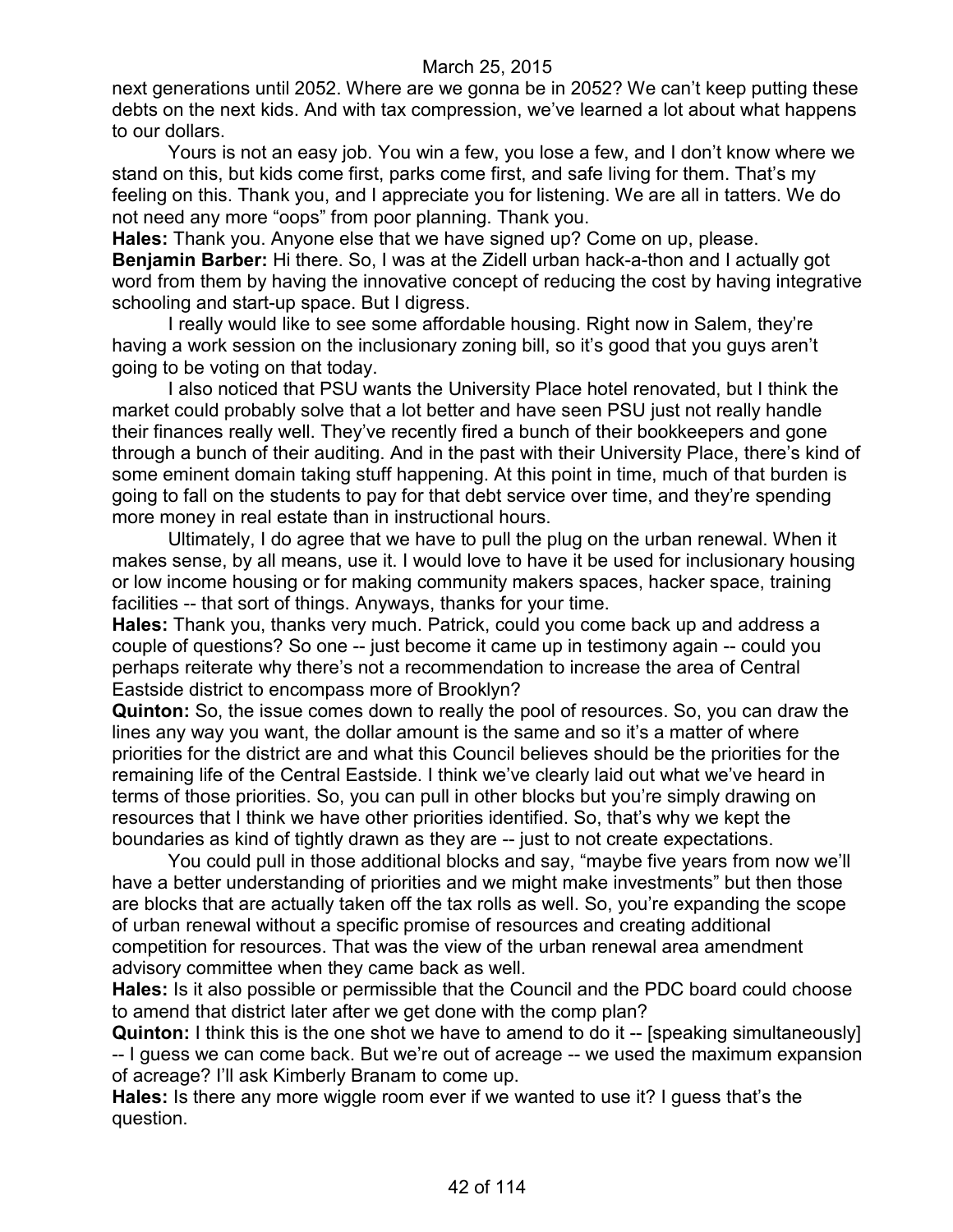**Kimberly Branam, Portland Development Commission:** Good morning. So, the cap is both 20% on acreage and maximum indebtedness. With this amendment, we are increasing it up to the maximum indebtedness cap, so we cannot add any more maximum indebtedness. But if we wanted to add any additional acreage up to that 20% cap, we still have a few acres. So, we do have a little flexibility.

**Hales:** Not necessarily the whole area that we saw on the map from Brooklyn --

**Branam:** No, that would exceed the 20% cap.

**Hales:** So, we could at some future point say, "oh, yeah, this is a station area, it's going to change and we ought to include this too"?

**Branam:** Yes.

**Quinton:** But it's contiguous. You only get to a move a little bit around, but you can't leapfrog down to the next station area.

**Hales:** Right.

**Quinton:** We don't have the acreage to do that.

**Hales:** OK. So, it would be this station area only, just a question of what other parcels. **Quinton:** Yeah, just drawing from the boundary we have now.

**Hales:** Right, OK.

**Saltzman:** Are you talking about the citywide acreage cap or the Central Eastside acreage?

**Branam:** Central Eastside has a 20% cap.

**Hales:** Now with these changes, we're well under the citywide cap.

**Quinton:** Yes. Each specific urban renewal area has a limited amount of expansion you can do --

**Branam:** For the life of the district.

**Hales:** We're taking 1800 acres -- I think if I remember the number right -- we're taking 1800 acres out of the cap with this package. So, we've created some head room overall but not in this district.

The other question I had -- before I let others chime in -- that is the Block 33 OHSU chronology. Can you walk us through that again, please?

**Quinton:** Yeah. We won't go through the details again, but there were \$6 million that was paid. It was actually -- \$3 million was the down payment on paying for parking and we got that money back. Three million we paid OHSU for the air rights to develop on the site. We got a million back in transportation SDC credits which we're in the process of selling and realizing 100% of the value of that. And then there is two million that remains in the property that we will get back from OHSU if they were to sell the property. There's a 2017 date on it. We're actually in conversation with OHSU right now about extending that. It wasn't the idea to create a narrow window for us to get our money back. At the time, it seemed like the right window.

But the bigger point I want to make is that is completely out of the set-aside calculation as we speak. So, the \$6 million is not counted against the set-aside. If the two million comes back to us, then that's two million that can be used for another purpose. But the number that we're using to calculate the set-aside and to get to 42% of overall resources does not include that \$6 million.

**Hales:** OK. Thank you. Other questions?

**Quinton:** The other thing I want to just -- because Ben was explaining this to me -- if there's a desire to amend the language that we propose for the Central Eastside report - and in order to avoid reopening it next week and delaying the vote, we would need to amend it right now.

**Hales:** OK.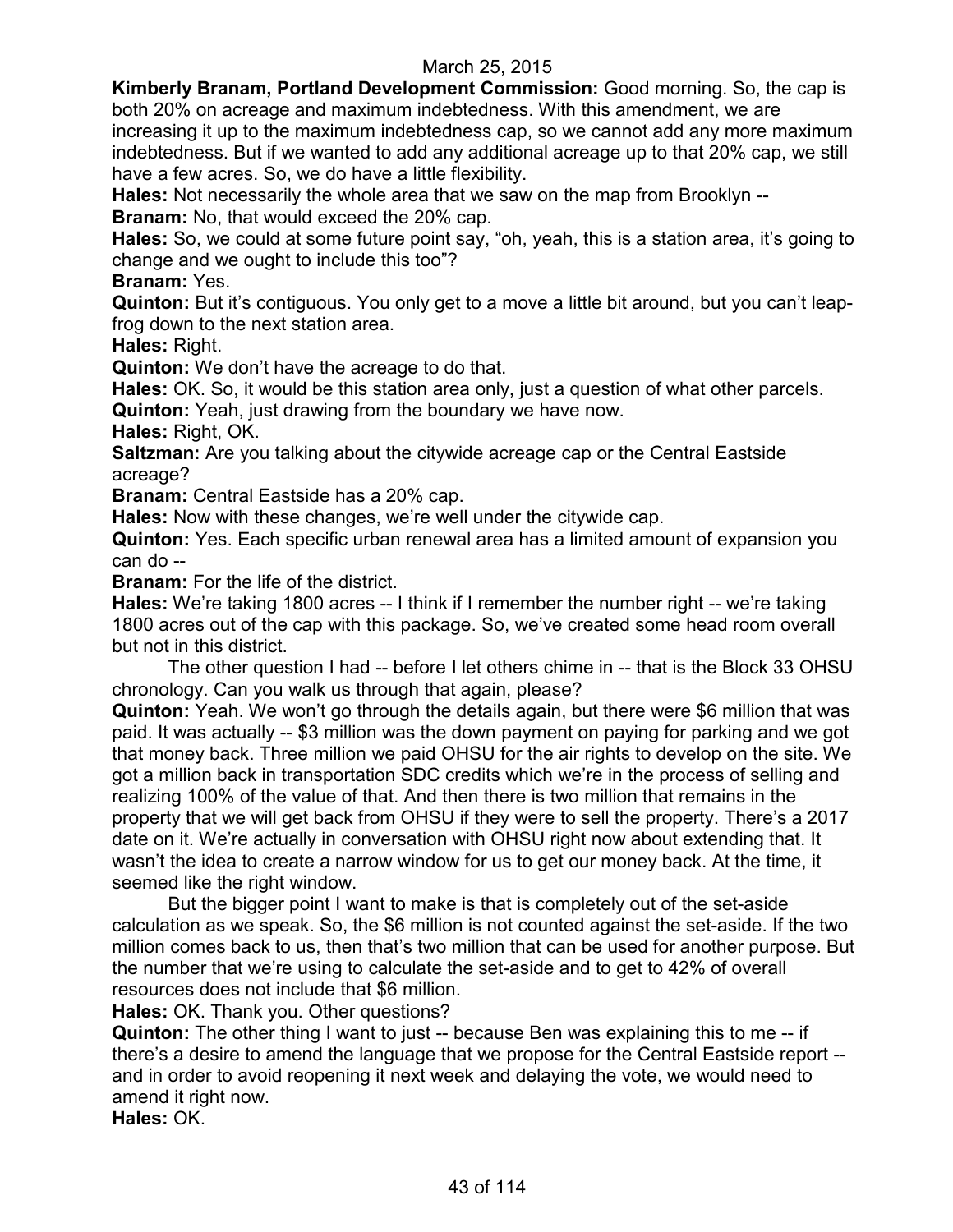**Quinton:** So if there's more specificity we want in the language, then that should happen today. And we did -- I do think these are legitimate questions, it's just -- as Commissioner Saltzman said -- we don't really know. It's actually less predictable than what we actually know in South Waterfront. In South Waterfront, we know that we're talking about new projects and so there's a lot of experience around new construction affordable housing projects, what you can get for your dollars. In this Clinton Triangle, I think it's more likely that it'll be a customized mixed use development, and so how affordable housing appears in the triangle I think will be different from what we're talking about in North Macadam.

That being said, there are probably ways to craft some minimum. We have to keep in mind the dollars are a lot smaller in Central Eastside. The simple math on that would suggest that under the City's current formula of subsidizing units -- you know, we can do the math quickly, but you're talking about something on the order of 25, 30, 35 units. What we've talked about -- as Commissioner Saltzman highlighted -- is this is a place where we might be able to get more affordable housing based on different bonuses and that might be the formula that gets us to a bigger number. But we don't know any of that right now, and affordable housing alone is not going to maximize the development potential of the triangle. So I do think that we should anticipate that we're going to want to attract other forms of housing in the triangle in addition to affordable housing. There just isn't enough money to make affordable housing happen there without some corresponding market development, whether it's commercial or residential or some other institutional use. **Fritz:** Could you point me to where I have the language written down as to what the amendment is?

**Quinton:** That's page 26 of the report.

**Saltzman:** You could put it back up on the screen.

**Quinton:** I put it back up on the screen.

**Fritz:** I don't have it on page 26.

**Hales:** There it is, right there. 26 of the report, right? **Quinton:** Yeah.

**Hales:** Not of the ordinance document. We could hear from you, Commissioner Saltzman, if you want to further amend your amendment. Frankly, I'm content with it. I'll once more try to soldier back to the big picture here.

I believe this area ought to come into the urban renewal area because it's a light rail station area, it's zoned industrial. We're building a billion-dollar light rail line and we were behind the curve when I arrived here on both the urban renewal question there but even more on the planning process, and we've changed the order in the Planning and Sustainability bureau to get the planning and zoning work done around the station areas, not just the one that now might be in an urban renewal area. But this is all still futuristic thinking.

I take Ms. Schwab's point and Ms. Pearce's point about -- I believe a modicum of affordable housing on this site is appropriate, but how do you do that will matter. Because it's a difficult site. It is next to a freight rail line and a light rail line and a truck corridor and what's now a state highway. So, it's not an easy site to figure out. Oh, and by the way, we have a Fire Bureau maintenance facility that's still there. So, there's a lot of work to do to figure out exactly how this station area turns into a station area where people live and work rather than only a few of them doing essentially industrial work today.

I'm comfortable with making a commitment that there's going to be affordable housing there but not trying to quantify that because that's trying to see around three or four corners at once, and I don't think we can do that.

**Quinton:** Can I just clarify -- from a process standpoint, there will be in addition to annual budgets the fact that these properties are City-owned. So, the disposition will go through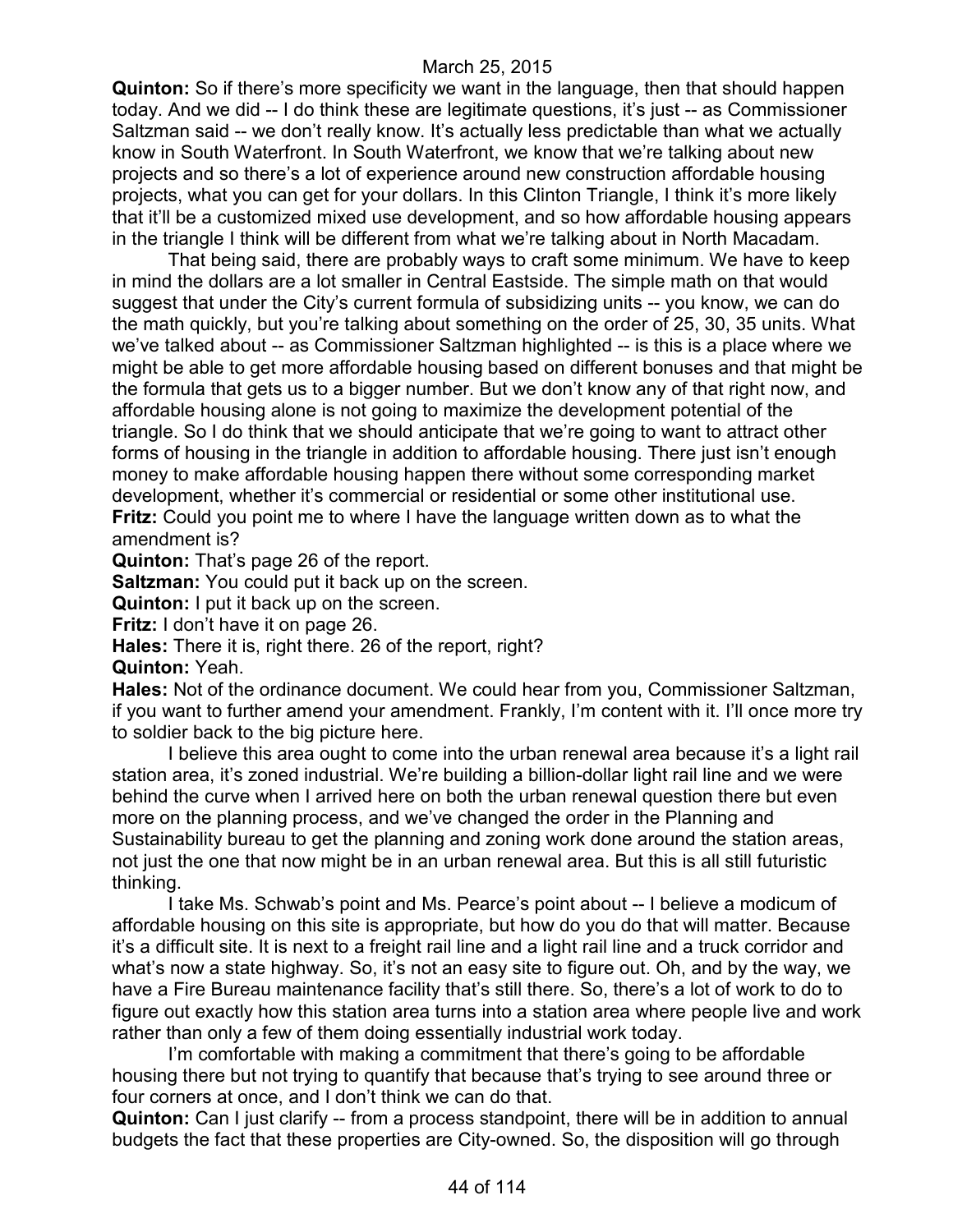City Council -- the disposition of the Fire Bureau property, the disposition of the Water Bureau property. And you have multiple IGAs that are going to come before Council with regard to any infrastructure investments. And if there happens to be a development agreement, that'll come through Council. So, there's going to be probably another half a dozen different actions that this body will take with regard to the Clinton Triangle. **Saltzman:** Yeah, I'm comfortable with this language. I think that there is -- I'm leery of trying to qualify the unknown at this point. And I think as you just pointed out, there's going to be several bites at this apple that Council's going to have as this site -- the Clinton Triangle -- redevelops. This is a pretty substantial commitment to say affordable housing is going to be a part of this deal.

**Fritz:** I'm probably not going vote for the expansion. I just would like to point out that the language that you have in one instance directs that it will all be affordable housing. The second half of the first second says "shall be included in a larger development site that will be developed as affordable housing." Boom, that's it. The first half says there will be a requirement for affordable housing. So, if that's OK with you -- I just want to make that clear.

## **Saltzman:** I'm fine.

**Hales:** We've got it for now. Any other questions or requests of Patrick and Kimberly while we have them? OK, so I'll close the hearing on the amendments and we'll set all these for second reading and Council vote next week, regular calendar.

**Quinton:** Thank you.

**Hales:** Thank you. Let's move to the consent item we pulled, which is 304.

### **Item 304.**

**Hales:** Commissioner Fritz.

**Fritz:** Thank you, Mayor Hales. And I apologize, colleagues, it was my error we put this on consent because obviously it's a splendid something that I want to celebrate.

Before we get started, I have a minor amendment which I'm handing out. It's a language amendment directed by City Budget Office, and I certainly appreciate their point that the intent is to say we're going to request operations and maintenance costs for the property rather than we are doing so at this time. And that's a very proper request from the City Budget Office. So in the directives in the ordinance, we would be striking "in accepting responsibility for the property, the Council acknowledges the need to fund the ongoing operations and maintenance cost of this property and directs the Budget Office to add 43,400 to the Parks FY 2015-16 budget" and instead inserting "Portland Parks and Recreation has identified 43,400 in ongoing operations and maintenance costs for the property which will be requested as part of the FY 2015-16 budget process."

**Hales:** OK. Commissioner Fritz moves that amendment.

**Saltzman:** Second.

**Hales:** Further discussion? Roll call to include the amendment.

## **Roll on amendment.**

## **Fritz:** Aye. **Saltzman:** Aye. **Novick:** Aye. **Hales:** Aye.

**Fritz:** Thank you, colleagues. There's also a scrivener's error which we are asking to be corrected, that the system development fund is 14,600 not 4,000 on closing. That doesn't need an amendment.

## **Hales:** So noted.

**Fritz:** Thank you. With that out of the way, yay! This is really a wonderful acquisition in North Portland in a very parks-deficient area, and it's going to provide new service to 477 households in an area of the city that's not particularly affluent and very diverse. This is an absolutely spectacular property. So thanks to Zalane Nunn and your team for all of their work on this, and please tell my colleagues and the public about it.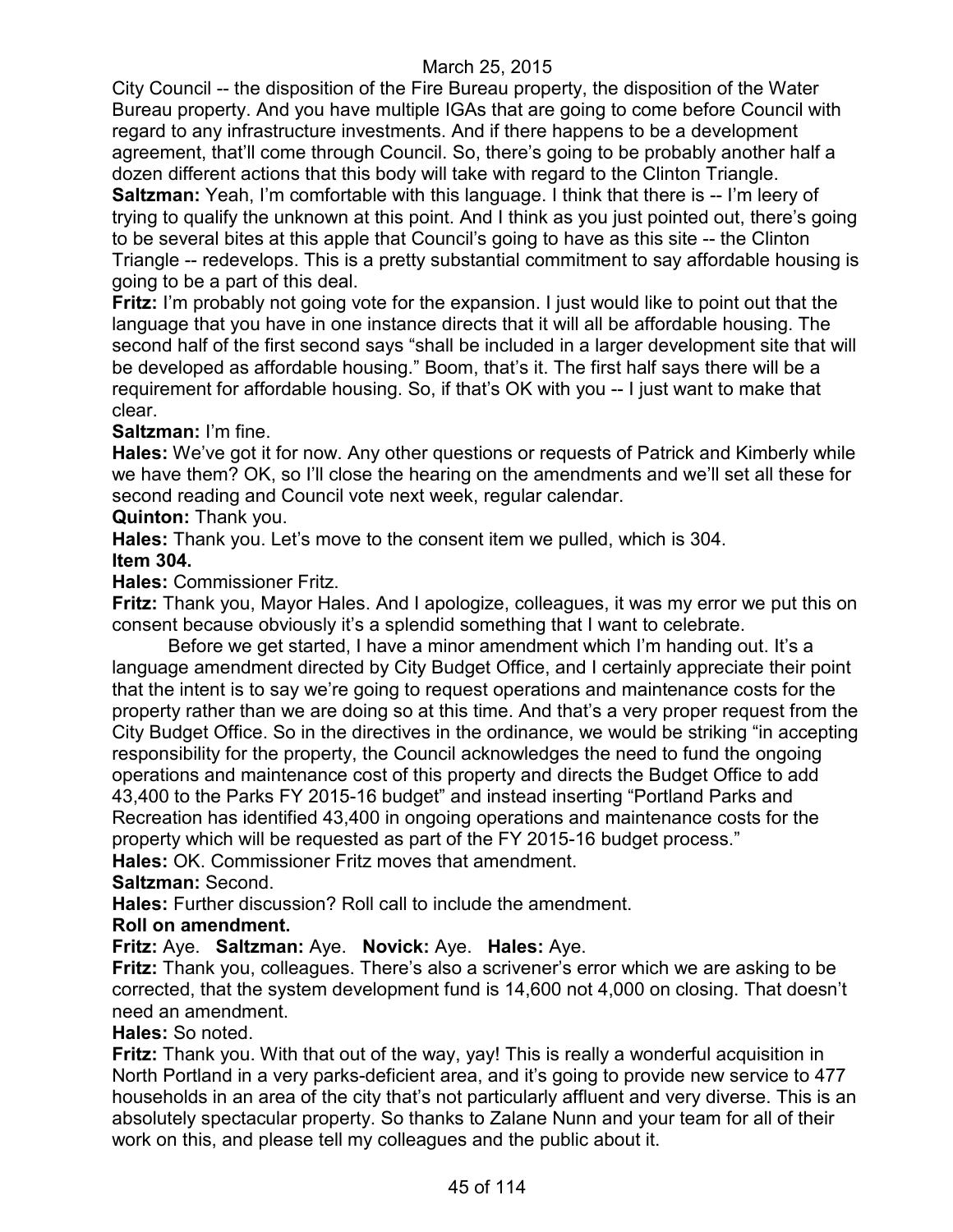**Zalane Nunn, Portland Parks and Recreation:** I'm Zalane Nunn with Parks, and we're here today to seek your authorization to buy a 2.92 acre parcel that's on the bluff in North Portland just south of St. Johns Bridge. It's got really amazing views of the city. There's a nice, large flat area that will be great for passive recreation use until some future planning is done. There's also some steep banks to be for managed by City nature. There's also a couple of large old heritage oak trees that are beautiful.

But really, our biggest reason for buying this beautiful property is that it fills the service gap. We knew that we had a gap in this area and like Commissioner Fritz said, this will meet our goal of having everyone in Portland live within a half-mile walk of a park. And like she said, 477 new households will be served, and a total of 798 households are within a half mile. So, that's a pretty big fill, actually -- it's hard to get that with one property. Anyway, we're excited about this property. It should close in a month or so, and we appreciate your support. I'm happy to answer any questions you may have. **Hales:** I'm trying to remember this property. I've seen it -- it's the one where Depave was

doing their work last summer?

**Fritz:** No, that's a different property. This is currently the Open Meadow High School. They're selling it, so it also helps with the public purpose of providing alternative education.

Just to note, it has the historic Amos Benson house but that's located on its own tax lot and we're not purchasing that. In fact, I think that's currently up for sale. That's another wonderful asset, but we feel we have enough historic houses in the Portland Parks inventory and so we are not purchasing that. Did a line adjustment to get the park area. **Hales:** OK, great. Thank you. Other questions for staff? Thank you. Public testimony - which is why I assume you're here.

**Steven Entwisle:** Yes, sir. Good afternoon, Council and Mayor. My name is Steven Entwisle. I am a member of individuals for justice, healing man's sanctuary, and a whistleblower for the less fortunate. My concern here is the future of the parks, but before I get to that I just want to mention, Mayor, that I would recommend diglyceride licorice for your cough.

### **Hales:** Ah, OK. Thank you.

**Entwisle:** It's a natural remedy you can get at the health food store that works really well. Anyway, I don't know if you're familiar with KBOO radio, if you're familiar with Dennis Bernstein's Flashpoints program. He did an article on the radio last Monday about homeless folks that were in the park smoking and how the latitude of the law in San Francisco and areas of California -- which we are about to adopt -- the latitude that the security and the police have for going after people that are smoking is absolutely atrocious and horrible. We've got a gal that had bad fibromyalgia, and the officers there took her down to the ground and tore her up really bad. It's on radio, you can hear it all -- it's on video and such.

My caution is that that's coming here. We don't have a lot of shootings in the parks right now, we don't have a lot of really bad situations. But I'll tell you what, after this July 1st issue comes out, we will. The only shootings I want in the parks are photographs.

Based on this he and what's coming down the pike -- very concerning, very concerning, especially to the folks that you, you, you and you utterly despise. That's what this is about. It's about getting people out of the park. What I want to do is give the parks back to the Native American Indians, OK? Let them manage, let them control the parks. This is a revolutionary idea, this will be the first in the United States, but I think this is long overdue and this is a good faith move. Because what's coming down is not good right now. Thank you.

**Hales:** OK. Anyone else? It's an emergency ordinance, let's take a roll call vote. **Item 304 Roll.**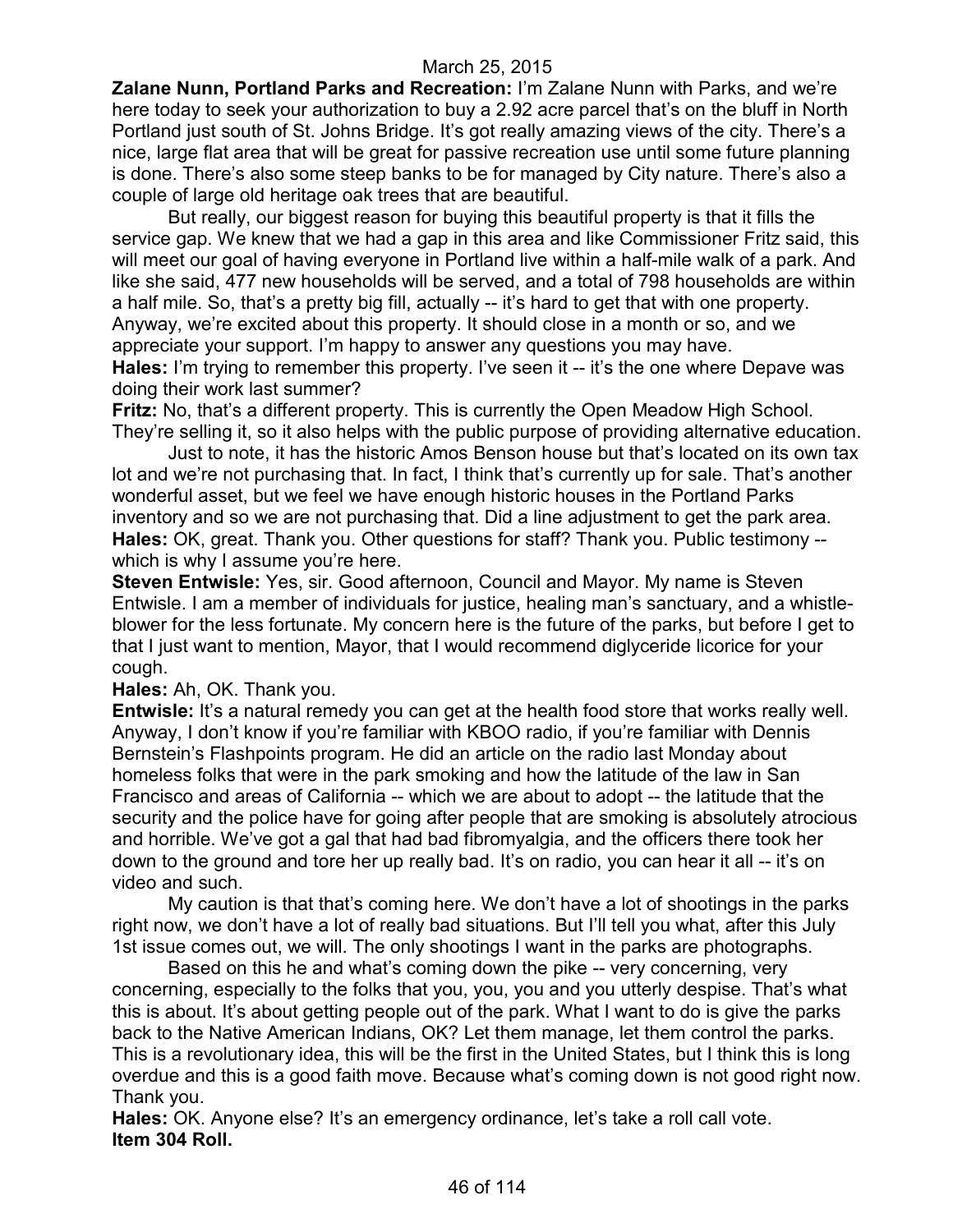**Fritz:** The money for this purchase is from the system development charges, which is fees paid by developers for new construction. We're not allowed to use that money for maintenance of existing parks, we're only allowed to use it for expanding the system. And this does indeed provide a new park for -- there's a lot of housing construction going on in the St. Johns area, so this is an excellent acquisition and I comment my team at Parks for continuing being on the lookout for properties like this, and also the taxpayers of Portland who are then willing to provide operations and maintenance for them. So, thank you very much, Zalane and your team. Aye.

**Saltzman:** Yes, excellent addition to our parks system. Aye.

## **Novick:** Aye.

**Hales:** Great addition, that's a really nice piece of work. Well done. Aye.

**Fritz:** Just before you gavel, I forgot to say thank you to the citizens and the neighbors around there who were instrumental in bringing it to our attention.

**Hales:** Great work, thank you. Let's move on to the remaining regular agenda, starting with item 309.

**Item 309.**

**Item 310.**

**Hales:** Captain Sheffer is here, along with others from the bureau to tell us what we're about here. Good afternoon.

**Kelli Sheffer, Portland Police Bureau:** Good afternoon. Kelli Sheffer, Captain with the Portland Police Bureau traffic division.

**Bob Del Gizzi, Portland Police Bureau:** Bob Del Gizzi, Portland Police fiscal services. **David Abrahamson, Portland Police Bureau:** Sergeant David Abrahamson, traffic division.

**Sheffer:** And I'm going to defer to Sergeant Abrahamson.

**Abrahamson:** Mayor and Council, we are here to renew our contract with Xerox State and Local Solutions who has managed for years our photo enforcement program in Portland. Currently, this not-to-exceed amount is \$1 million, which the ordinance amends in the contract. Additionally, photo radar system an increase in not-to-exceed the amount by \$3.5 million. There is absolutely no change in our contract, and this increase is covering the cost that were in place in the previous contract, which our business manager Bob Del Gizzi can address better than I can.

This has been an effective program. We have addressed community issues from neighborhood associations from school zones and from areas where we were receiving calls, both the traffic division and department of transportation, to meet and provide a service which has been beneficial to the public.

**Hales:** It's important to note this is continuing what we do now, it's unrelated to the legislature's discussion about potentially changing the rules about photo radar. This is to continue our currently program under current law.

**Abrahamson:** This is correct, yes.

**Saltzman:** Was there a new request for proposal issued for both of these programs and Xerox scored well -- what's the basis under which we're renewing it?

**Del Gizzi:** Good question. This contract is being extended in the amount increased within the programs that procurement services has to set up on contracts, so it has an extension -- there's a capacity to do an extension and to increase the dollar amount. And it is at this point necessary to increase the dollar amount in order to maintain the operations to the future. When we get to the end of the contract, it would normally be part of a competitive process but that's a few years out.

**Saltzman:** OK, thank you.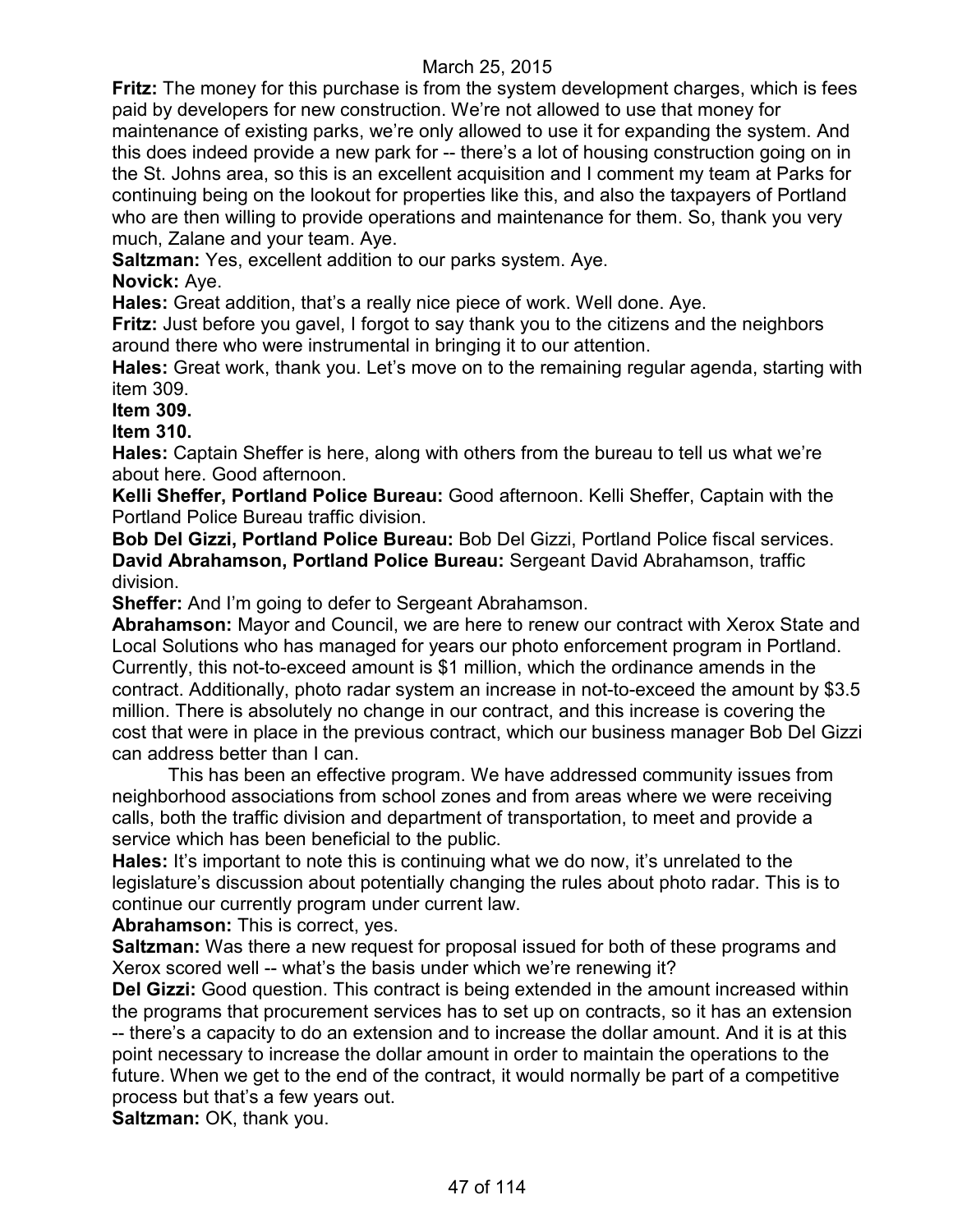**Fritz:** I have some questions. On the first ordinance, what kinds of infractions are [indistinguishable] and fined with the red light cameras? Is it just running a red light or is it turning right on red, being too far into the crosswalk?

**Abrahamson:** This is actually a red light, so if somebody's blowing through a red light and it's set for time. It's captured over a 12-second video, so it's in still format, the vehicle is approaching, you see the violation at the intersection, and then you see a final still after they complete and are proceeding through the intersection. So, this is specifically for red lights, it's not for speed or other infractions.

**Fritz:** Thank you. What's the difference between the wet film camera and the digital technology, and why do we need to change?

**Abrahamson:** That's just as things have developed -- no pun intended -- as they progress in the technology, they've gone from the old wet film -- which is traditionally how film was developed and processed in hard form -- and now it's in digital format. So, it can be online, it can be viewed via computers instead of actually having to look at a photo in hand.

**Fritz:** Are these public records? Could somebody request to get the photographs? Abrahamson: They could -- these are public records. Sure, these are available to any violators. That's actually mailed out with a pamphlet and a copy of the violation. So, they could actually go online and actually observe this and view it for themselves, too. **Fritz:** How long do the records get kept for?

**Abrahamson:** I believe at least five years.

**Fritz:** And can they be used for other purposes other than the red light blowing? **Abrahamson:** At this time, we don't. We've really established good parameters. Even my predecessor before me and currently what we have in place -- we don't use these for not even any other -- not even investigations. If an officer wants to call and say, "hey, I think we have a crime in this location" -- even hit-runs which I oversee too, -- we go through a subpoena process in order to get those. So, we aren't using those for other issues at this time.

**Fritz:** Even your own staff are not allowed to use them for investigations? **Abrahamson:** At this point, we haven't, no.

**Fritz:** Good. I'm told this is cost-neutral. Does this mean we collect \$1 million from these tickets?

**Del Gizzi:** Yes. Over time, the cost of the program is roughly reimbursed by revenue received. One of the things that I think is important to understand is how the revenue actually flows. Under Oregon state law, the first \$60 of revenue that comes in from a citation that's paid is kept by the state. If there's any fund past that \$60, it's split 50-50 between the jurisdiction where the officer has issued the citation and the state. So if there's a \$100 citation paid, the state takes the first 60, the remaining 40 is split 50-50. The City would get 20.

**Fritz:** Wow. But we're still going make \$1 million over five years to repay for us this? **Del Gizzi:** If it was \$100 ticket and we received \$20 for every one of them, we would not break even. It would cost money to issue this citation.

**Fritz:** So then where does the money come from?

**Del Gizzi:** What happens is citations are written for higher dollar amounts. They can be bargained down, so to speak, in traffic court. That can happen. And the fines occur across the spectrum, from a presumptive fine -- which is what you would see when you receive a ticket. There's a maximum that it can be raised to and there's a minimum below which it cannot be dropped.

**Fritz:** Since this is a renewal, could you get me the information about -- did we make money on this, did we lose money on this over the previous contract?

**Del Gizzi:** Sure, I have a summary I can provide you.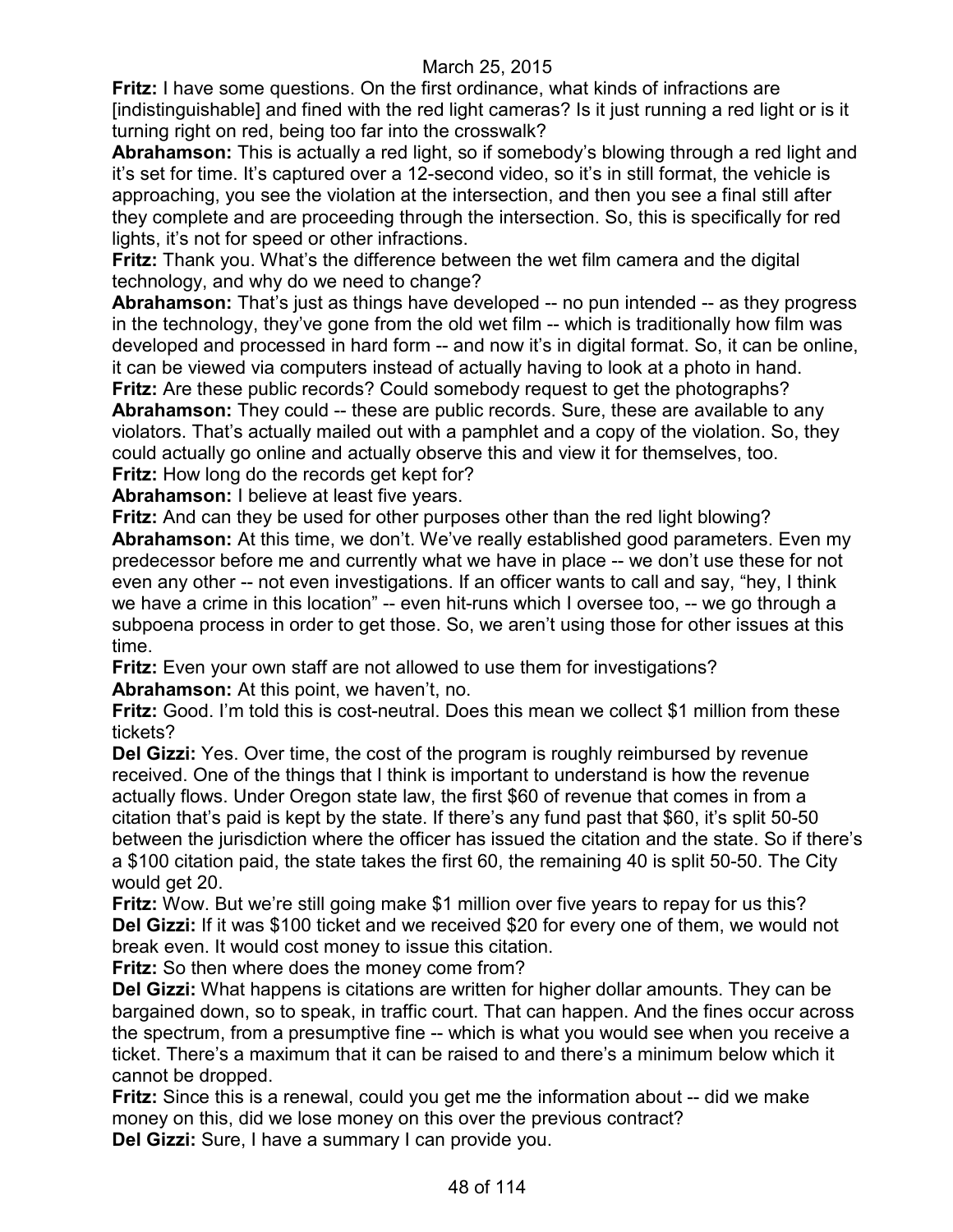**Fritz:** Thank you. And on the second ordinance 310, again, what does the record identifying information do? Is there a standard report for what goes into this record collection?

**Abrahamson:** Maybe you could rephrase that so I understand properly. Are you asking as far as video or as far as if it's a photo that's --

**Fritz:** This is again to detect speeding violations, right?

**Abrahamson:** This is correct.

**Fritz:** So, this is a machine that's driving around and somebody whips past the machine and it takes the pictures, right?

**Abrahamson:** Right.

**Fritz:** How does that -- in the speeding violation, what's the record that is kept?

**Abrahamson:** It's actually -- again, you have video and you actually have photos on this. The photos are kept. Again, these records are kept for many years. Vince, are you here? Or actually [indistinguishable] is here if you want to ask him questions.

**Fritz:** Is there a standard report that's given to Portland Police or to OMF or somebody about --

**Abrahamson:** Yes, and we meet weekly with the vender and so we look at citations. There's a process that is lengthy. We could go into greater detail, but every single week we meet. If people have an issue with a ticket, then that goes through a process where it's viewed and reviewed. And so I can't -- I don't know how many years they keep the records so I can't tell you how many years they keep the records.

**Fritz:** So they keep the records, OK. So do we get -- again, I'm --

**Abrahamson:** We have access to all of these to go online and observe the offenses. **Fritz:** And is it the same regulation for this camera that they're sealed off from all other investigations?

**Abrahamson:** That is correct.

**Fritz:** Thank you.

**Saltzman:** So, you review the violations, right?

**Abrahamson:** Officers or myself, yes. Correct.

**Saltzman:** What percentage of the violations that are issued are people texting or talking on the cell phone in the pictures?

**Abrahamson:** You know, I see a handful that come through every single week, but I wouldn't say it's a large amount.

**Saltzman:** We can't cite for that?

**Abrahamson:** Not currently, no.

**Hales:** Oh, really? I didn't know that.

**Abrahamson:** It's just speed.

**Hales:** Now, if an officer sees them doing it as opposed to a camera seeing them do it, we can site for both violations, correct?

**Abrahamson:** Correct.

**Hales:** So if a traffic officer sees somebody going through a red light talking on their phone or texting, we can cite for both violations. But if it's caught on a red light camera, we can only cite for the red light violation.

**Saltzman:** Is that a matter of state law or bureau policy.

**Abrahamson:** You would have to inject new legislation law for that, yeah.

**Hales:** It's state law.

**Abrahamson:** Currently, we aren't able to do that.

**Saltzman:** OK.

**Hales:** Good point. One might think it would be reasonable to cite for both. **Saltzman:** Right.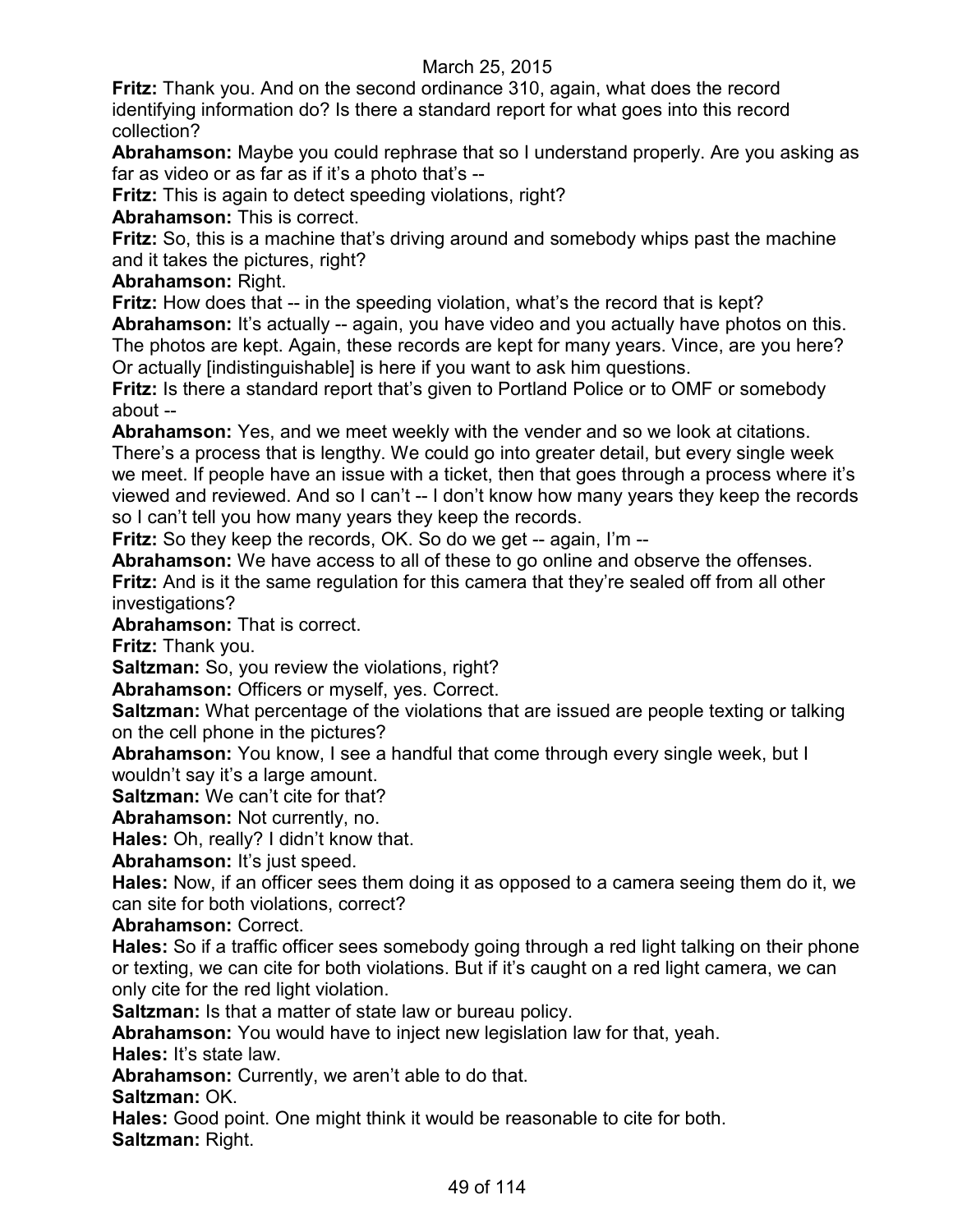**Hales:** Maybe the legislature can look at that issue, too.

**Abrahamson:** Definitely not to say distracted driving isn't an issue, because it is. **Hales:** OK, any other questions for the bureau? Some follow-up needed later. Great. Thank you all very much.

**Sheffer:** Thank you.

**Hales:** Does anyone else want to speak on these items?

**Joe Walsh:** For the record, my name is Joe Walsh, I represent individuals for justice. We hate these red light cameras. We just hate them because they're revenue-based, so the cost to run this operation costs about a million dollars, apparently, because it's a neutral level of taking in moneys. If that's true, then it's very expensive to operate.

You create this system where, when you look at this, if you're losing money you're more apt to say, "OK, maybe we should be a little more strict in doing this because we need to save money." Every time we have a protest in this city, we have 10 times the number of police that you should have. We have them all lined up. Why not use the police for what the police are supposed to do? And that's to do traffic control. That's what police can do, they do that really well.

There's something very wrong with a civilization that does this -- and every city does this, I know that. Doesn't make it right. Somewhere along the line, you have to say, "look, if this is revenue-neutral, than why are we doing it?" And we're not even making a profit off this thing. Then why are we doing it?

**Novick:** We're doing it to save lives, Mr. Walsh.

**Walsh:** Pardon, sir?

**Novick:** We're doing it to save lives, making people obey --

**Walsh:** Save lives -- no you're not.

**Novick:** Yes, we are.

**Walsh:** Then you could put a policeman on those areas that have people running red lights.

**Novick:** We can't afford to put a policeman on every single intersection --

**Walsh:** Let me finish. You know where they're running red lights. You could put a policeman there. And I'm telling you right now, if a policeman is standing there, nobody is going to run a red light -- or very few, or very stupid people. So, that's what police officers do. They do traffic control. To do cameras is to do spy in the sky and there's no way to get around it there, Commissioner Novick. Thank you.

**Hales:** Thank you. Anyone else? Roll call vote on 309, please.

## **Item 309 Roll.**

**Fritz:** I appreciate the answers to my questions. I look forward to seeing the financial reports. To me, the fact that it is revenue neutral means that we're not just trying to get money -- especially now that I learned we're getting money for the state, that's very nice of us. I do think that these help to promote safety and saving lives in a more cost effective way than having police officers on every corner. Aye.

## **Saltzman:** Aye.

**Novick:** This is a very important investment in safety. Aye.

**Hales:** Well, we've had entirely too much agreement in this chamber lately, Joe, so I have to tell you I completely disagree with you. I love these cameras because they do save lives. We have killed twice as many people every year over the past couple of years with cars as we have through homicides in this city. That's a typical year for us. So, what the traffic division does is really important.

And something we have to always remind people, which is that driving a motor vehicle is a privilege, it is not a right. Supervising people in the operation of a privilege - driving a motor vehicle on a public street -- it's completely reasonable that we use cameras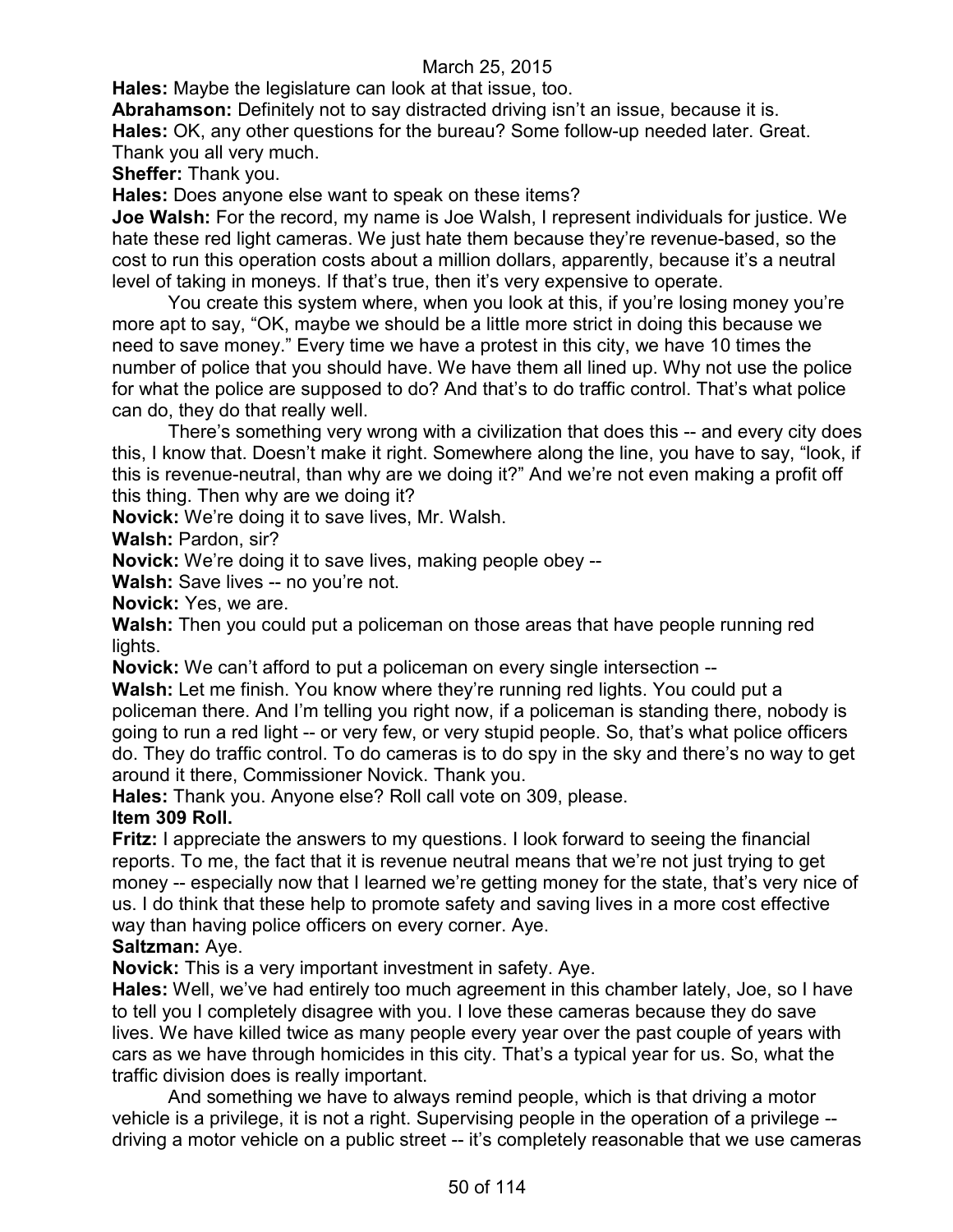and radars and other means besides the most expensive and difficult one, which is a police officer trying to supervise traffic operations, is completely reasonable. So, this is a privilege that needs to be regulated. This is a good way to do it. Thank you for good work in continuing this program. Aye.

**Item 310 Roll.**

**Fritz:** Aye. **Saltzman:** Aye. **Novick:** Aye. **Hales:** Aye.

**Item 311.**

**Hales:** Good afternoon.

**Celia Heron, Office of Management and Finance:** Good afternoon. Celia Heron with Office of Management and Finance. This was heard last week and was delayed so if there were questions, we're available to answer.

**Hales:** Further questions about this? I know there were some last week.

**Fritz:** The question I raised last week was about the proposed lease transactions being reviewed -- no longer being reviewed and approved by the City's debt manager. Could you tell the public why?

Heron: It's not correct to say they will not be reviewed by the City debt manager. They will. The City's debt management policies -- FIN 212, which were adopted by Council last August -- includes a lot of provisions, including a requirement that bureau directors confer and get the approval of the City debt manager on things, including the lease. The proposed -- the recommendation I made to delete it here is it didn't really belong here and it's incomplete. This section talks about the directors of BIBS' authorities, so I was just trying to clean up and complete code. But the requirements are there, in fact, in much more detail in the City's investment policy.

**Fritz:** Terrific, thank you.

**Hales:** Other questions?

**Novick:** Just wanted to note that the Feral Cat Coalition uses a mockup of the sign with a play on the old language of the sign that says "spayed in Oregon" on the website. I hope you'll continue to allow them to do that, it's very cute.

**Hales:** Throw the book at them. [laughs] Roll call, please.

## **Item 311 Roll.**

**Fritz:** Thank you for your good work on this. Aye.

**Saltzman:** Thank you. Aye.

**Novick:** Thank you. Aye.

**Hales:** Aye. Thank you.

## **Item 312.**

**Hales:** Roll call, please.

## **Item 312 Roll.**

**Fritz:** I continue to be pleased that we made these 15-year bonds which saved the taxpayers two million dollars. Aye.

**Saltzman:** Aye.

**Novick:** Aye.

**Hales:** Two million here, two million there -- eventually you've got real money. Aye. **Item 313.**

**Hales:** Another great Parks project. Commissioner Fritz?

**Fritz:** Again, we are very excited with this. This brings some private investment as well as public money in Lents Park. And so, I will turn it over to Zalane Nunn and also our honored guest, Ken Wilson of Rose City Baseball.

**Zalane Nunn, Portland Parks and Recreation:** Again, I'm Zalane Nunn from Parks. We are excited that we are bringing baseball back to Portland with the help of Ken Wilson from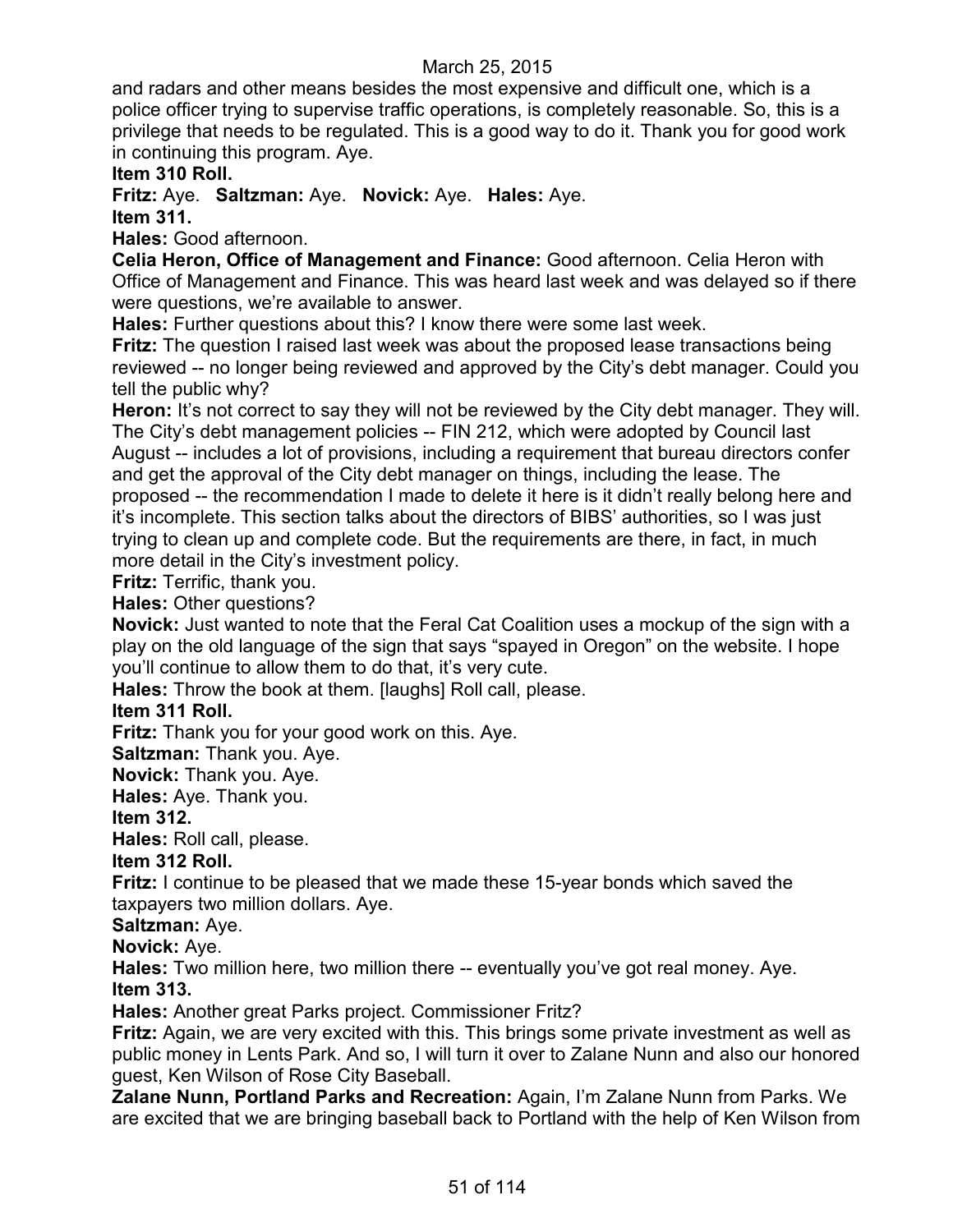Rose City Baseball. He will be the president of the new team and he has a brief presentation for you, so I'll let him take over.

**Hales:** Welcome.

**Ken Wilson:** Thank you very much. Nice to see you all again. Commissioner Novick and Commissioner Saltzman -- first time around. What we're doing is -- as was pointed out - bringing baseball back to Portland, professional style baseball. Teal baseball. Seats. Fans. Families. Yelling. Cheering. Coca-Cola, Pepsi cola. Maybe a cold beer, some hot dogs. Some brats. Smoke. Barbecue. Games. Fun. It's great baseball and it's going to be in the middle of East Portland in Lents Park at Walker Stadium.

We're really happy after a number of years working on this that we've been able to put a lot of things together working with the neighborhood association, working with the Parks department, and working with our organization. It's a terrific plus for everybody. We're really happy that it's coming together and we look forward to playing ball in June of 2016.

**Hales:** Great, thank you.

**Nunn:** I'll just add this also makes improvements to Walker Stadium. They will be putting about \$400,000 worth of improvements in, plus there will be additional assistance to redo the field through Parks and PDC. And also the field and those improvements will be used by others when they're not using them.

**Hales:** This is an urban renewal area, and PDC is going to make an investment in this project for a better neighborhood.

**Kevin Cronin, Portland Development Commission:** Absolutely. We're happy to partner, Mayor --

**Hales:** Just put your name in the record, Kevin.

**Cronin:** Yes, sorry – Kevin Cronin, PDC staff. Tardy to a City Council meeting trying to time my MAX ride up to City Council.

Yes, so PDC is very excited about this opportunity. Obviously, there's an investment in a park, but even more importantly -- as you know, Mayor -- we're working diligently trying to establish partnerships with four development partners in the town center. It's another reason to come to the town center, spend a few hours and spend a few bucks. It makes mixed use development that much easier to do in the town center. With that, I'll give it back to you, Mayor.

**Hales:** Thank you. This is going to be catalytic I think for everything you've been working on for quite a while.

**Cronin:** Absolutely.

**Hales:** Other questions for our team?

**Novick:** Mr. Wilson, I don't eat pork because saw the movie Babe too many times 20 years ago. Can you promise me there will be all-beef hot dogs? [laughter]

**Wilson:** Whatever promise you need, I'm happy to make. [laughter]

**Hales:** If you cook it, he will buy. Any other questions for our team? Thank you very much. This is a very exciting project.

**Wilson:** Thank you.

**Hales:** Anyone want to speak?

**Moore-Love:** No one signed up.

**Hales:** Alright. It's an emergency ordinance, so let's take a roll call.

### **Item 313 Roll.**

**Fritz:** This is an exemption to competitive bidding because Rose City Baseball is investing and nobody else has offered to come and make these kinds of improvements including concession stands, chair back seating behind home plate, a new scoreboard, a new press box, new concession services, new dugouts, new team offices, a new irrigated grass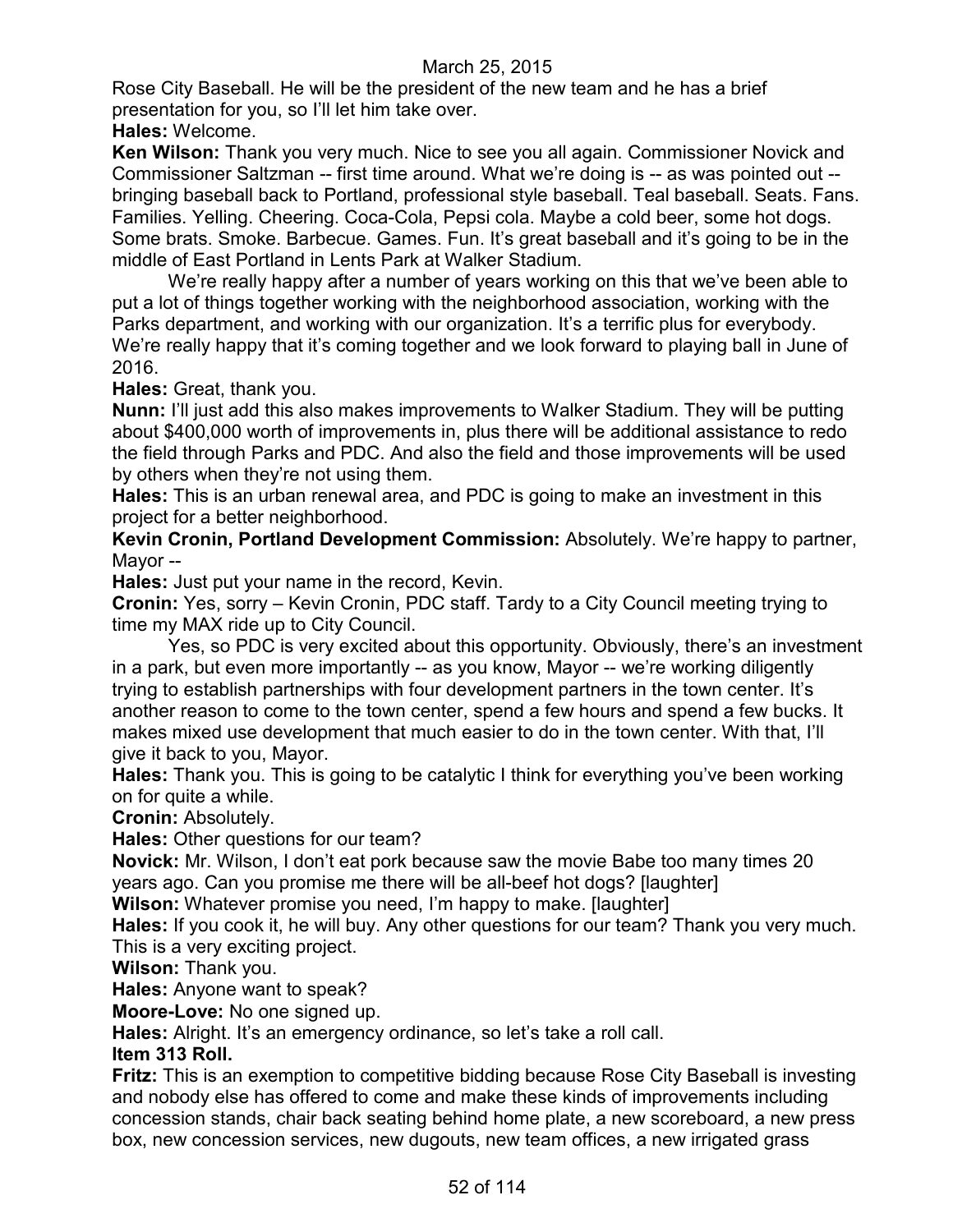playing field, and a new playground including an events area. It's going to be [indistinguishable] baseball with college athletes, 30 home games over the summer and then the rest of the time little leagues and adult recreational leagues and everyone else will use the new facilities. So, it's absolutely the right baseball development for the park.

It's been very much welcomed. When the Mayor and I presented this idea with our partners, Rose City Baseball, a couple of weeks ago at the Rotary Club a couple of weeks ago, Lents neighbors were there. Also, nate christianson [spelling?] has been huge on this, [indistinguishable] has also been a great community partner. Todd Lofgren on our Parks staff has done a lot of the work in the back and forward, so I appreciate his work as well as Zalane and the team's.

It's really exciting, and it's happening in a wonderful area of the city that deserves really nice facilities. Thank you for your partnership, Mr. Wilson. Aye.

**Saltzman:** Yes, this is very exciting. Thank you, Mr. Wilson, for bringing Rose City Baseball to Portland, to Lents, and look forward to taking in a game or two. Aye. **Novick:** Play ball! Aye.

**Hales:** Can't wait, thank you very much. Aye. OK, good work. Move some dirt out there this summer.

### **Item 314.**

**Hales:** Good afternoon. Welcome.

**Tammy Cleys, Bureau of Environmental Services:** Hello. Good morning, Mr. Mayor and Commissioners. My name is Tammy Cleys with the Bureau of Environmental Services. I'm here with Kurt Robinson -- he's our engineer and project manager on this project -- and we are here asking for authorization to approve the ordinance to advertise the \$1.8 million Balch Consolidated Conduit Support contract. This project is part of the BES maintenance and reliability program, which is approved in a current CIP program. And Kurt has some information to share with you on the project.

#### **Hales:** Great, thank you.

**Kurt Robinson, Bureau of Environmental Services:** Good morning, Council. I'll show you a few slides illustrating the major elements of the project and then we'll field questions.

This map shown before you is the location map for the project. It's shown it's in Northwest Portland, located entirely within the college lake industrial area between Nicolai Street and Yeon Boulevard. The extent of the project between Nicolai and Yeon is along NW 30th Avenue, a portion of the industrial street extending to NW 29th and ending at the Yeon pump station.

The principal purpose of the project is to abandon a large diameter outfall sewer in very poor condition and to construct new pipelines to collect and convey combined sewage to the Balch consolidated conduit completed just a few years ago. This image shown before you is the top of the project looking east along NW 30th Avenue.

The outfall sewer lying under this industrial area was constructed in 1920 under Balch Creek or along the Balch Creek bed in an area known as Guilds Lake. This lake was filled in 1906 with clay-gravel conglomerate overlay with silt. After sewer construction, additional fill was placed over the sewer which resulted in significant settlement. This illustration is of the inside of the gulch sewer. As you see, the floor of the sewer has given away and the piles supporting the original sewer construction poked through. This entire area has seen extensive settlement, but we feel we've a solution for it. One is to abandon the sewer in place and construct a new sewer.

The [indistinguishable] includes crossing under a BNSF switch -- actually three switches located at NW 30th and Industrial. Two of the switches are obsolete, one switch remains in service providing service to customers along Industrial Street. At this location, two methods were considered. One is tunneling, which is typical near railroads to protect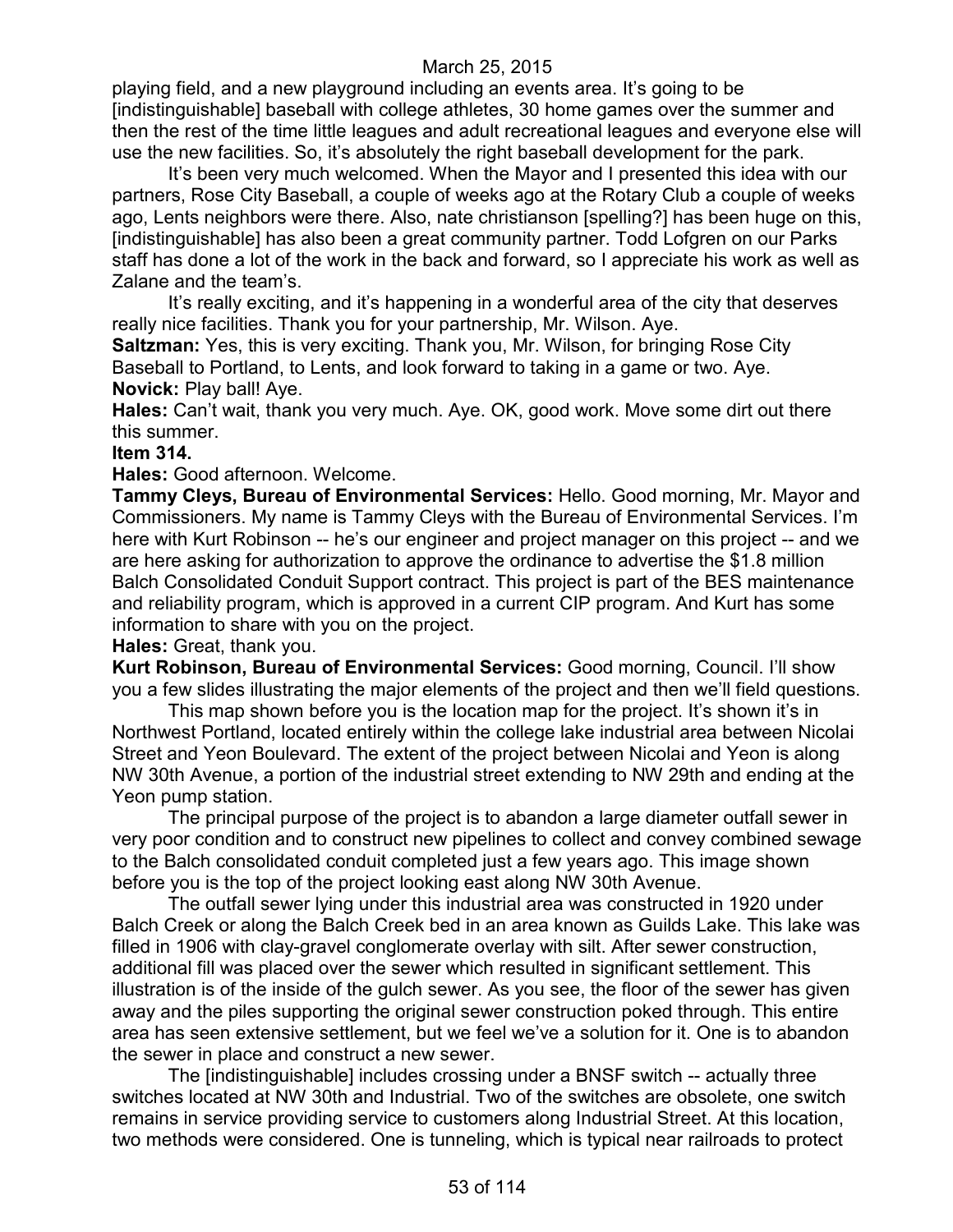the railroad. In this case, the sewer is shallow, so tunneling proved to be very risky. So, a second alternative of open cut was explored. This lower-risk option required a restoration agreement with BNSF and was deemed the better solution. The open cut method was selected.

The benefits of the open cut include lower sewer construction risk and cost; a railroad grade crossing update, including full restoration of pavement; removal of two substandard railroad switches; improved pedestrian access across the railroad with sidewalks; and in general, fewer impacts to local businesses. That is, a shorter duration of construction and no work along easements in front of existing buildings.

BNSF is covering approximately 20% of the cost of the restoration work, and that equates to between \$37,000 and \$50,000. BES is covering the balance of the crossing restoration work. That agreement between BNSF and the City was approved under Ordinance 186418 January of last year for \$185,000.

Another element of this project which is very important is to protect the CSO tunnel system from flooding in event of a high stage in the Willamette River. What's happened near the Yeon pump station is that this duckbill style flap gate has failed in its relaxed position shown on the right, and the proposal is to replace that with a steel flap gate. Just to illustrate the severity of the problem, shown before you is the elevation for GLI -- that's a drop shaft into Balch conduit. At the [indistinguishable] elevation of 24, the tunnel system is exposed to the Willamette River. That is, if the Willamette River reaches a stage above 24 feet, the tunnel will begin to flood with the existing duckbill style gate. So, the flap gate shown will protect the system from flood events.

The business impacts would be minimal on this project, although they will be felt in the form of minor traffic delays. We are requesting and specifying the contractor work during normal business hours, so we don't foresee a noise ordinance or night work to complete this project. The improvements that the local businesses will realize will be improved stormwater collection; improvements of a substandard rail crossing, which is in very poor condition; and improved pedestrian access through the area.

As a project summary, this project abandons that failing outfall sewer, which speaks for itself -- it is at risk and a liability for the City. The construction rehabilitates approximately 1300 feet of sewer along 30th and 29th Avenues. It works as a partner with BNSF to reduce risk while providing value-added pavement restoration and improved pedestrian access. And finally, protects the tunnel system from river flooding.

My estimate of construction is \$1.8 million. My level of confidence is optimal. We've done quite a bit of research on the cost. We have good empirical data on what this type of work typically costs. A contract, if awarded this next month, would be -- sorry, if the contract is advertised and successfully bid this month, it would be awarded in July of this year with construction commencing in August. The duration of construction is specified at eight months. So with that, I'll be open to questions.

**Hales:** Looks like a very necessary project.

**Robinson:** Yes, sir.

**Hales:** Other questions, comments for the team?

**Fritz:** Ms. Cleys, I would just like you to tell the folks at home what your job is.

**Cleys:** My job is a supervising engineer for the Bureau of Environmental Services.

**Fritz:** That is awesome, and I hope there's lots of little girls in STEM education at home watching at home thinking, "I want to be Tammy Cleys in the future."

**Cleys:** Thank you. And it is interesting projects like this -- when you see entire pilings -- **Hales:** Yeah, that's weird.

**Cleys:** There's a lot of challenges out there and room for a lot of little girls and little boys to take our places.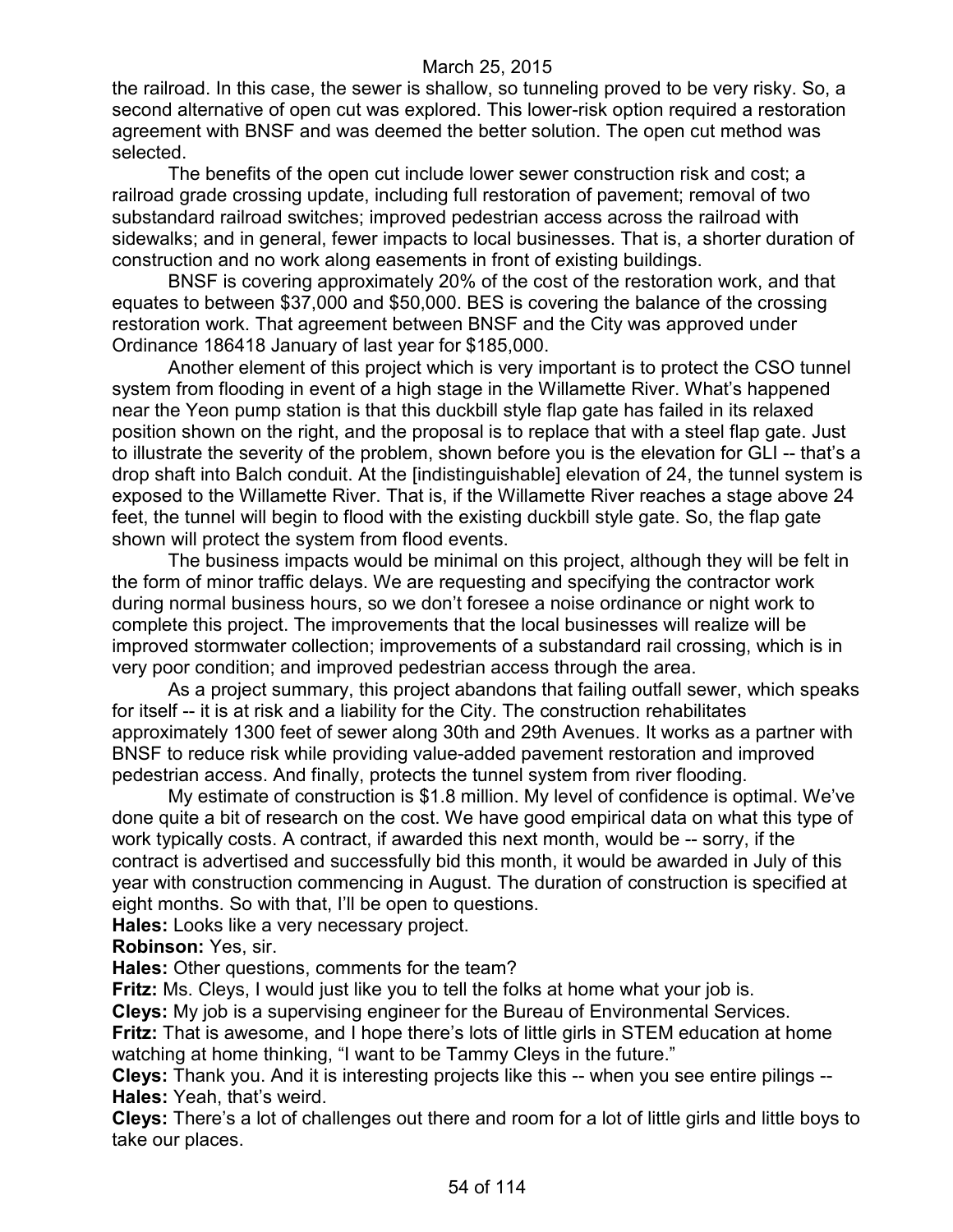**Hales:** So, you can abandon that old sewer even in that obviously deteriorated condition and not have to worry about the street later having collapse problems?

**Robinson:** That's exactly the point, sir. The point is to drain the sewer of the standing water and fill with concrete.

**Hales:** Oh, you will fill the old sewer? OK.

**Robinson:** Yes, we will. The abandonment process through our standard construction practices is to fill the sewer with a controlled low-strength material, such as concrete.

**Hales:** Basically a sandy contract that can be pumped --

**Robinson:** That's right -- CLSM is what we use for this.

**Hales:** Yeah, I was worried about that. There's not much structure left there.

**Robinson:** That's correct. If unaddressed, it would eventually reach the surface and could result in collapse.

**Hales:** Yeah, OK. Good. It will be the strongest street in that part of town.

**Robinson:** [laughs] That's right.

**Hales:** Thank you very much. Anyone want to speak on this item? If not, it moves to second reading and adoption next week. Thank you very much.

# **Item 315.**

**Hales:** Commissioner Saltzman.

**Saltzman:** Thank you, Mayor. This item completes a transaction on an agreement made in the 1990s between the Portland Development Commission and GSL Investors, the developers of the Yards at Union Station. With this action, the affordable housing set-aside budget for the downtown waterfront urban renewal area will receive almost \$9 million from the pre-agreed land sale and associated loan payoff. We have Barbara Shaw from PHB to answer any questions if Council members have them.

**Hales:** Questions for Barbara?

**Fritz:** How many units are currently in this project that are currently affordable?

**Barbara Shaw, Portland Housing Bureau:** Well, the entire Yards at Union Station is a seven acre parcel, and there's actually four projects on that parcel. In total, there's 621 units with 370 affordable in the overall. The action today is on one of those four projects, Yards B. And Yards B has 321 units with 61% affordable at 60% MFI.

**Fritz:** And my understanding is with this -- this is part of the agreement, so we pretty much have to do it, I understand that -- but those units will no longer be affordable, is that correct?

**Shaw:** No, that's not correct. The City's affordable regulatory agreement survives this transaction. It actually expires in 2027.

**Fritz:** So, there'll continue to be affordable --

**Shaw:** Yes.

**Hales:** Until then, OK. Great. That's good to know. Thanks very much. Anyone want to speak on this item? If not, it's an emergency ordinance. Roll call, please.

## **Item 315 Roll.**

**Fritz:** Thank you for being here to explain that. Aye.

**Saltzman:** Thank you. This is \$9 million more for the downtown waterfront that can be spent on affordable housing. Aye.

**Novick:** Thank you very much. Aye.

**Hales:** Thank you. We can use that money. Aye.

## **Item 316.**

**Hales:** Commissioner Novick.

**Novick:** The purpose of this ordinance is to authorize submitting grant applications to ODOT's All Roads Transportation Safety Program, totaling \$2.8 million for competitive transportation safety infrastructure projects. ODOT is receiving increased federal funding --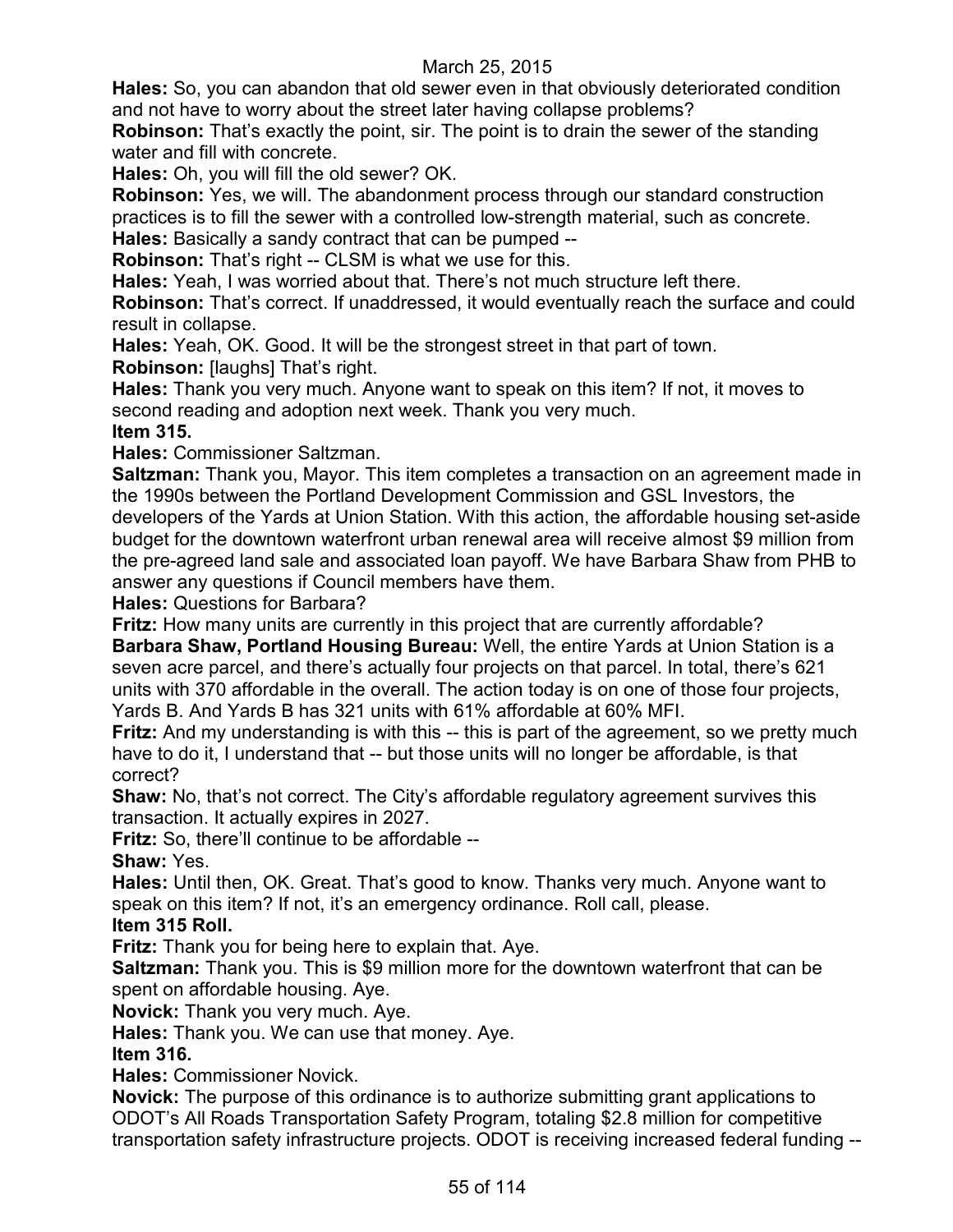imagine that -- for the Highway Safety Improvements Program, HSIP, which funds safety infrastructure projects, and has created a new All Roads Transportation Safety Program for FY 2016 through '21 to focus these additional resources on reducing fatal and serious crashes across the state, regardless of whether they are on local roads or state highways. And this is seriously an emergency ordinance, because the application deadline is March 27th. [laughter]

**Hales:** We better not have a long Council meeting --

**Saltzman:** Yeah, waiting until the last minute there -- [laughter]

**Margi Bradway, Portland Bureau of Transportation:** Hi, my name's Margi Bradway and I'm the safety and active transportation division manager. With me is Wendy Cawley, our lead engineer -- another talented female engineer with me at the table today. And yes, it was a very compressed timeline. We had just a little over a month in the way that ODOT set the process up to apply for the funds. And I think Commissioner Novick covered it, but I'll just give you a little more background.

When MAP-21 -- the federal bill – passed, they created a new Highway Safety Improvement Program, which we call HSIP funds. Those HSIP funds are federal funding that flows through the state. And the state DOT -- in our case, ODOT -- has the authority to allocate those funds as they see fit. And so, the ARTS program is the program set up by ODOT, and they then sub allocate to the region. So, region one has 10 million available. As a reminder, ODOT region one includes Multnomah County, Washington County, parts of Clackamas County, and Hood River.

Within the ARTS program -- I know there's a lot of acronyms here -- but there's an opportunity for systemic funding. And systemic is really what ODOT is describing - opportunity to do low-cost safety improvements on systemic roadways where we know there's fatalities and serious injuries. Five million of that is available, and we're asking for your permission to apply for 2.8.

A couple things to note here also. This funding is spread out over five year period, so they have bundled it 2016 to 2021. So, if we were to get the amount that we're asking for, we're really only getting about \$560,000 a year. That's assuming we're successful.

I just want to make the distinction between these types of improvements that we're applying for, which are low cost operational improvements -- things like rumble strips, striping, signal timing. It's very different than capital projects that are really -- would improve the entire street. This is probably the most constrained funding pot that we have.

So, I just wanted to give you some good examples of the types of things we're applying for because we do believe even though low cost, there's going to be good safety benefits. Marine Drive -- in the past five years we have seen nine fatals and serious injuries. That's between 33rd and 185th. We're asking for only \$80,000 to do rumble strips for roadway departure along the center line and the fog line. We see quite a bit of road around Marine Drive. This is a low cost improvement that could save lives. Another example I'd like to use is SE Division between 119th and 136th. We've seen seven fatalities and serious injuries in the past five years. We're asking for \$250,000 to improve street lighting at pedestrian crossings to make those more visible. I've got Wendy here who knows the ins and outs of our applications if you have any more specific questions. **Saltzman:** I just want to clarify because of the acronym, this is not money for the arts --[laughter] -- it's money for transportation.

**Bradway:** Yes. Absolutely. All Roads Transportation Safety program.

**Hales:** Even though it spells that.

**Bradway:** Yes.

**Hales:** No, it's great. You look at the list of projects here and boy, they are much needed safety improvements.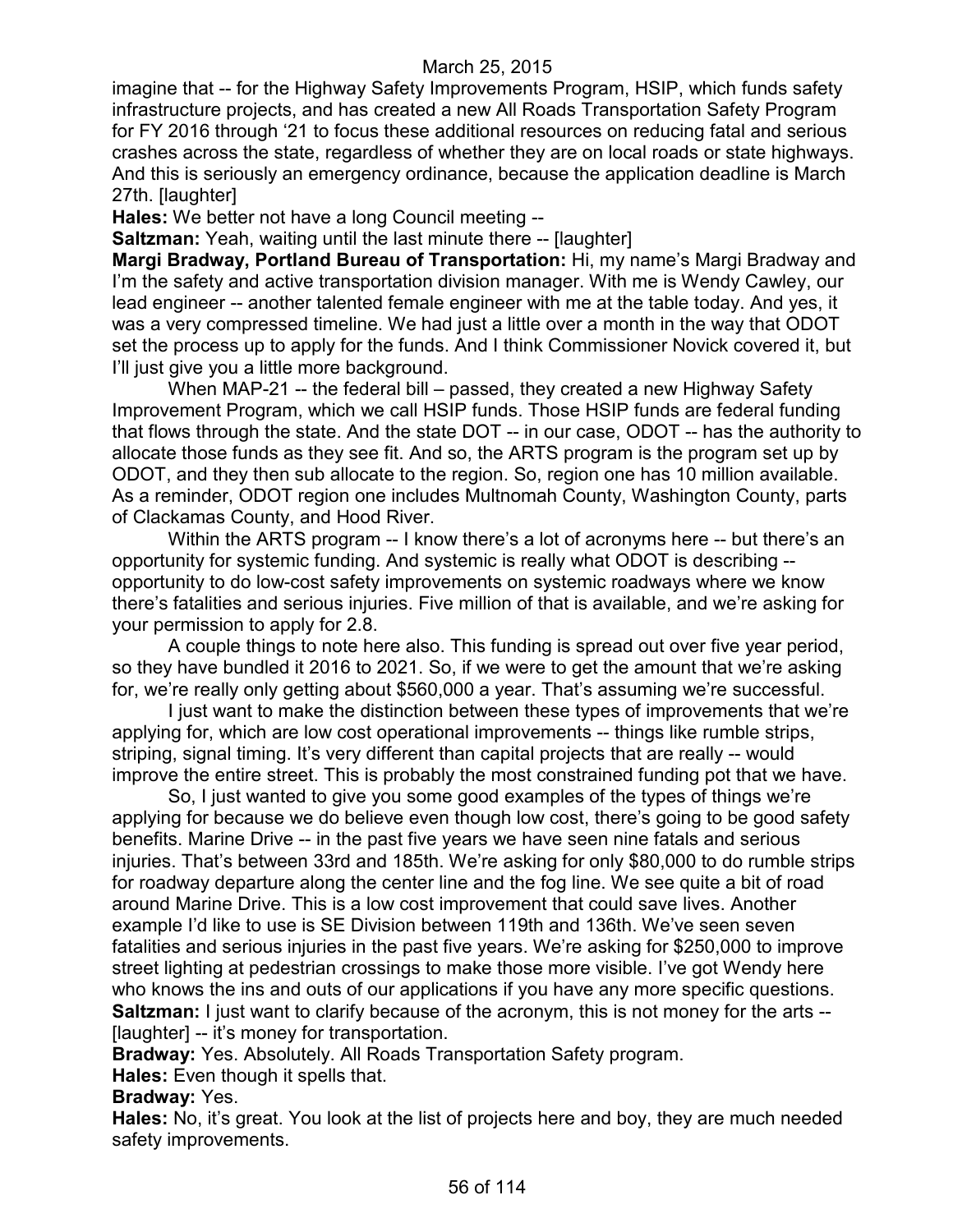**Bradway:** Absolutely. There's a lot of overlap between what we call our high crash corridor program and our 10 top high crash programs and the projects that we're applying for here today.

**Fritz:** And on that roadway departure safety -- I think that is an innovative approach that ODOT itself is looking at as well. You probably have already talked to the staff there, but they have experienced some challenges with retrofitting the center line rumble strips -- you already know about that.

# **Bradway:** Well aware.

**Fritz:** That's good. So, you'll address that and make sure they know you know about that in the grant application.

**Bradway:** Yeah, we've spent a fair amount of time talking about centerline rumble strips with ODOT.

**Fritz:** And just for my colleagues -- I learned this past week that where you retrofit the rumble strips there's a danger that it could allow seepage into the street and thereby make it less safe. And so it's really great that you're on top of that and will address that in your grant. Thank you.

**Hales:** Good work. Further questions for staff? Thank you both. Anyone want to speak on this item? If not, roll call, please.

### **Item 316 Roll.**

**Fritz:** It's great to see a wide variety of projects, including many in East Portland and in Northwest and Southwest -- just all over the City. It's nice that you're sharing the opportunities. Aye.

**Saltzman:** Good work. I hope we're successful. Aye.

**Novick:** Thank you, Margi and Wendy. Aye.

**Hales:** Because I get the police reports unfortunately on my phone, I know some of these streets -- I see them often. And I look forward to seeing them less often after we get these safety improvements are done. Thank you. Aye.

# **Item 317.**

**Hales:** Commissioner Novick.

**Novick:** Colleagues, I've always found it unfortunate that we normally wait until after political leaders have passed away to name public structures after them. It's with great pleasure that this afternoon I recommend to you what will forever be known as the Nick Fish left turn signal. [laughter] And I turned it over to Andrew Aebi.

**Andrew Aebi, Portland Bureau of Transportation:** Thank you, Commissioner. While we're talking about women engineers, I might add that Wendy Cawley was instrumental in working on this project. This is yet one more of her accomplishments.

Good afternoon, I'm Andrew Aebi, project manager for the Vancouver and Cook project. Just to give you kind of an overview of what you're looking at today, the need for left turn signal at Fremont Street westbound to Vancouver Avenue southbound is something that's been on PBOT's radar screen for quite a few years -- at least as far back as April 2011 where even then, looking back at the traffic counts, we knew we had a signal warrant to justify a left turn signal.

In 2011, our measurements showed 85% of the over 20,000 vehicles per day entering the Vancouver and Fremont intersection were making a left turn. So, that's a pretty dramatic proportion of only 15% of the trip continuing through the intersection.

As you know, last year, Commissioner Fish expressed interest in a left turn signal being added and we checked out all of his concerns regarding traffic safety, and they definitely all checked out. One of the things that we were grappling with is we didn't have the funding at the time for PBOT to partner to fund the left turn signal.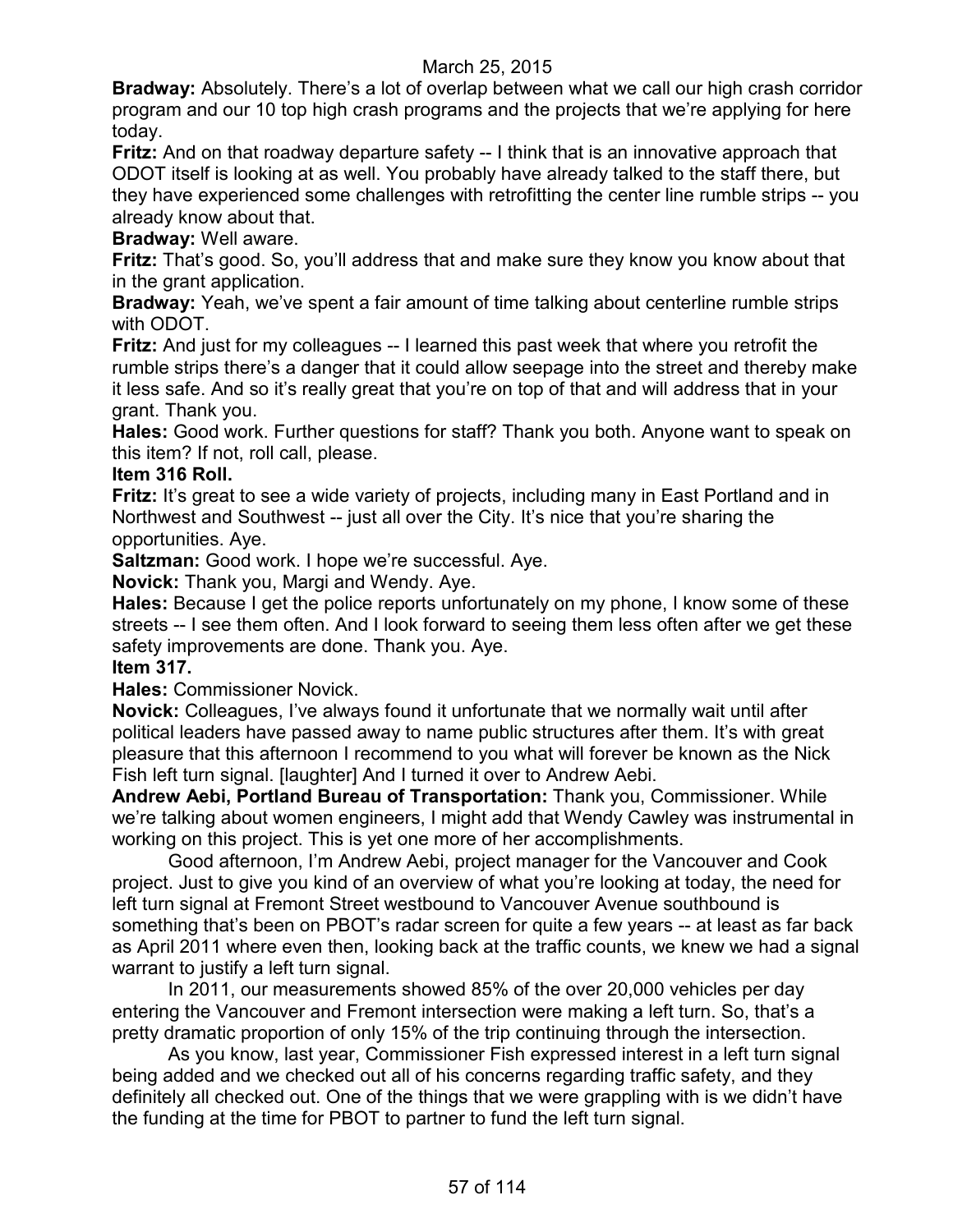So, what has changed is two things. Number one, we have very favorable pricing from the contractor that we've brought on board not only to put in a new signal at Vancouver and Cook but also to retrofit the signal at Vancouver and Fremont, upgrade it from span wire to mast arm. They gave us a very favorable pricing proposal to upgrade that to add a left turn signal.

And then we also found savings in our citywide traffic signal rebuild program and we didn't identify those savings until last month. And so, we've actually been able to identify a funding source for us to pay for this.

The Tuesday memo that went out to you actually dated March 23rd had testimony in favor of this from the Boise Neighborhood Association and small business owner and also TriMet, which has an interest in improving operations on frequent service line number 4 and number 24 at Fremont. I won't read those to you, but you were given those earlier this week.

What Karla just passed out is an additional written testimony. We wanted to be very inclusive on this project, and we reached out to traditionally under-served residents of the area and we got a letter of support from a minority business owner who feels the left turn signal will improve access to her business.

So with that said, I'm hoping Council can adopt the amendment dated March 23rd with three minor amendments, approve the ordinance as amended, and then approve the ordinance.

**Hales:** So, anyone want to speak on this item? Then Commissioner Novick moves the amendments.

**Novick:** I move the amendments.

**Hales:** Is there a second?

**Fritz:** Second.

**Hales:** Roll call on the amendments.

**Roll on amendments.**

**Fritz:** Aye. **Saltzman:** Aye. **Novick:** Aye. **Hales:** Aye.

**Hales:** Roll call on the emergency ordinance as amended.

**Item 317 Roll.**

**Fritz:** Thank you as always for your great work, Andrew. Aye.

**Saltzman:** On behalf of Commissioner Fish, thank you and me. [laughter] Aye. **Novick:** Thank you, Andrew. Aye.

**Hales:** Andrew, you get to yes with people on these projects one after another, and it keeps making the City better. Aye. We're adjourned -- or, recessed -- for 55 minutes - that's it.

At 1:04 p.m., Council recessed.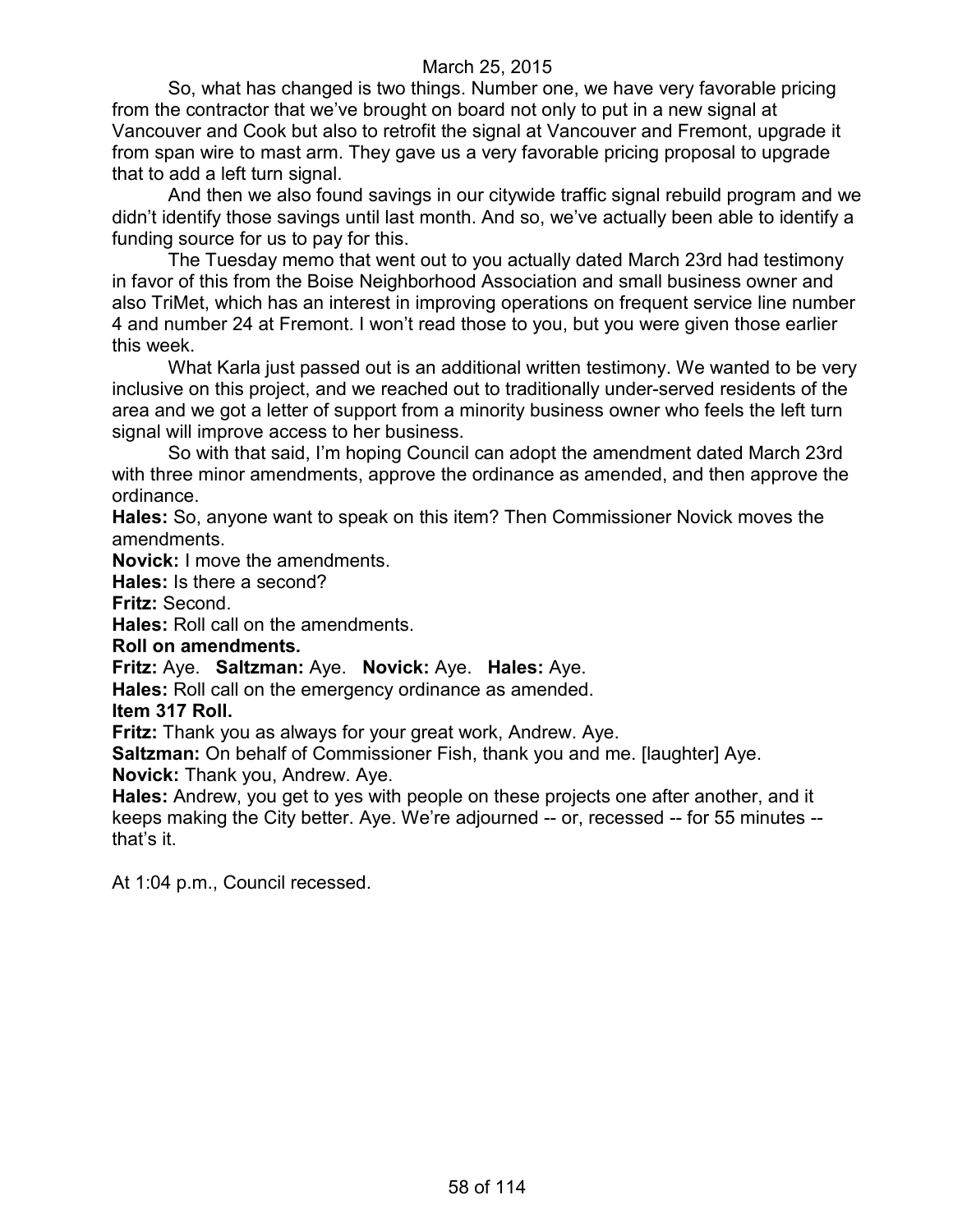## March 25, 2015 **Closed Caption File of Portland City Council Meeting**

This file was produced through the closed captioning process for the televised City Council broadcast and should not be considered a verbatim transcript. Key: **\*\*\*\*\*** means unidentified speaker.

## **MARCH 25, 2015 2:00 PM**

**Hales:** Good afternoon, everyone. Council will come back to order. Will you call the roll, please, Karla?

**Fritz:** Here. **Novick:** Here. **Hales:** Here.

**Hales:** Welcome everyone. I think Commissioner Saltzman will be back momentarily. Commissioner Fish is out of town. Would you read item 318, please?

#### **Item 318.**

**Hales:** Commissioner Fritz.

**Fritz:** Thank you, Mayor Hales. Very pleased to introduce this ordinance. It continues my goal of having healthy parks and healthy Portland because the City of Portland mostly uses the neonicotinoids in our City parks. And so, I've been working with our staff and have come up with this proposal. Greatly appreciate everybody being here and all of the email that we've had. I'll invite Tom Bizeau, my chief of staff, to come forward to explain the proposal.

**Tom Bizeau, Office of Commissioner Fritz:** Tom Bizeau, Chief of Staff for Commissioner Fritz. I'm just going to go over the ordinance and the exhibit just to give you a rundown on exactly what's in it, and hopefully it won't take a whole lot of time here.

So, the purpose is to eliminate from the City government use the purchase and use of neonicotinoid insecticides. The reason why this is is that there's mounting evidence that indicates that the neonicotinoids have been found to be harmful to beneficial insects such as pollinators, and consequently to other animals in the food chain. Pollinators represent the canary in the coal mine effect with the ecosystems, and the mounting evidence points to problems with continued use of these chemicals.

The general prohibition in this ordinance is to basically direct that the use of any neonicotinoid or nicotinoid-like systemic persistent pesticide is prohibited on land owned or operated by the City of Portland, including public right-of-ways. This prohibition applies to seed dressings, soil treatments, foliage sprays, and other types of applications. Exceptions to and the policy directives regarding this are found in exhibit A.

I'm going to go through the exceptions now -- which there's three exceptions. The first one is related to the rose midge, which is an insect which causes damage to roses in our parks. So, we're developing a program, a pilot project in the actual exhibit -- which I'll cover a little bit in a second here -- to try and help with this problem.

So, right now, there is limited use of imidacloprid -- I don't know if I said that correctly -- but that's one of the neonicotinoids, and that's been used to control this pest. We're looking to see if we can find alternative ways. So, the pilot project basically will have test beds in one of the rose gardens that has the rose midge, and Parks will utilize a team of a -- a balanced team of consultants to agree on the types of protocols to use in the test, and then alternatives to the neonicotinoids will include IPM practices, physical, biological, and other environmental methods. There will also be signage posted that will educate people about what that testing is all about, and then there will be a reporting mechanism through which we can get that information back to the Commissioner-in-Charge.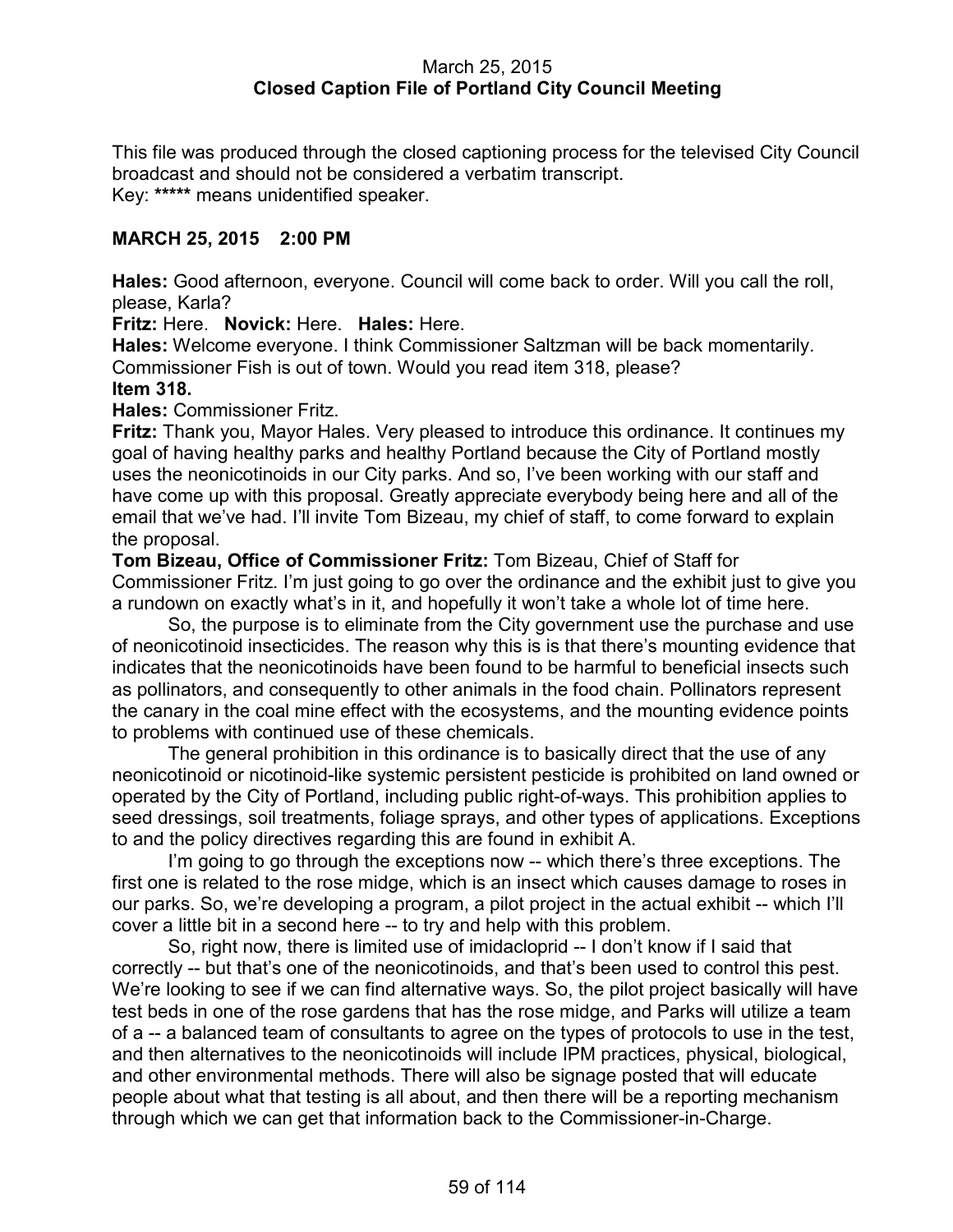Exception number two deals with buying of plants and products that basically have neonicotinoids in them. And oftentimes, we have our plants that we buy and the seeds that we buy by the City basically are already coated with this type of insecticide, and we're trying to basically phase this out. So, that would require that we actually come up with a plan on how we want to phase that out. That time period for phasing it out is set to be December 1st of 2017. It'll take some time for retailers and nurseries to actually jump on board and figure out, go back to a time when they did not have plants that were coated in neonicotinoids. The other aspect is that we will of course try to eliminate that as soon as we possibly can.

Exception number three is that any use of neonicotinoid class pesticide under the contract could only occur with strict adherence to the City's integrated pest management program protocol. And some of those protocols that would be amended and rewritten are to address this impact from the neonicotinoid pesticides -- or insecticides, as they're called. Other parts of that would be that if you wanted to use the pesticides, they could only be considered for destructive pests and you would have to get a decision by the Commissioner-in-Charge to basically use the neonicotinoid, and you would have to have reviewed all alternative approaches. There is also a notification procedure that's been put in place for site-specific use of the insecticide.

Here are the rest of the Council -- basically "be it resolved" or directions that are in the ordinance, and this is pointing out the four primary neonicotinoids being prohibited and also to continue to point out that there are other insecticides out there that are neonicotinoid-like in their behavior and have the same sort of persistent systemic qualities.

Within four months of the enactment of this ordinance, the City shall notify the public of this prohibition -- and it'll be done on the City and Parks Bureau website and then it will have information about what this is all about in terms of trying to protect the pollinators. And Parks and Recreation shall provide a plan to the Commissioner to phase out all purchase of commercial nursery stock, trees, and other plants -- which I described earlier. And the City shall transition with current neonicotinoid use to alternative practices and materials in the reduction of these harmful insecticides in the IPM program. This transitioning will be to basically begin developing alternatives to their use, and also to address pests which will include the development of pest plots, which I described earlier. Also, organic approaches will be included in those alternatives.

Additional directives related to that transition is the management plan for the rose midge, and then the purchasing plan for plants on a citywide basis in the future, and then seeking out alternative methods on all City property to use of these insecticides. And that is the end of the presentation. Do you have any questions of me?

**Hales:** Sort of a threshold question for me -- this may sound like a strange comparison, but we heard some discussion not long ago about e-cigarettes and it used to be that we could count on the Food and Drug Administration to screen out harmful products. That doesn't seem to be working as well anymore on the food and drug side of things. Is it also fair to say that we can't count on the federal regulators in this arena as well, like we -- at least like I thought we could?

**Fritz:** Well, of course, that's a subject for debate. The European Union banned these products in 2013, so there are governments elsewhere who recognize the danger of them, and it seems to me to be the more prudent or on the side of caution than to wait for somebody in the federal drug administration or elsewhere to say it's a bad thing. **Hales:** Right. It seems to me they used to be more aggressive at the federal level. **Fritz:** Yeah, I think you'll hear some testimony from Audubon and others comparing this to DDT and other product that were thought to be safe to start off with, and we found out later that they're not.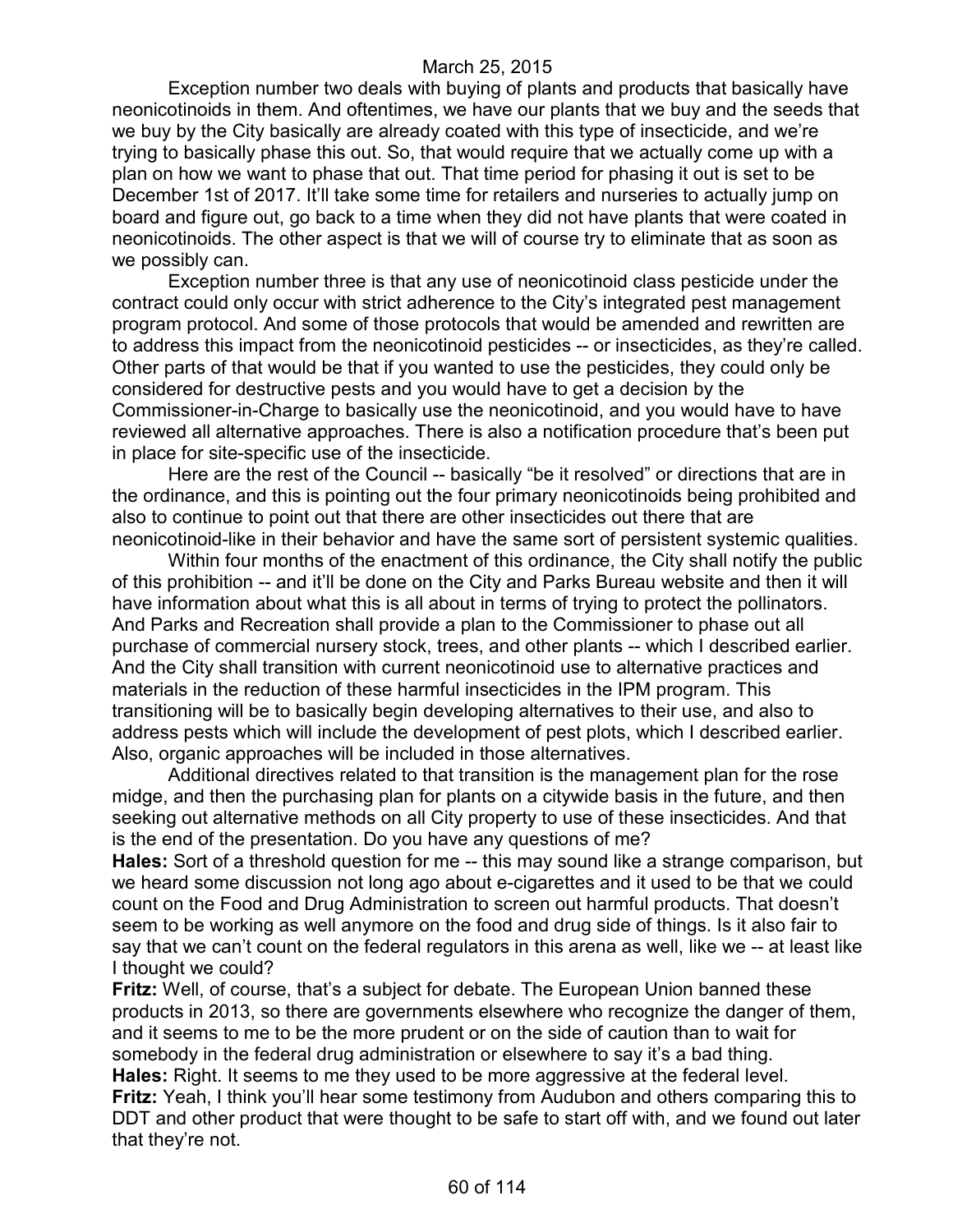**Hales:** Other questions? Steve, did you have one?

**Novick:** Yeah, I received a question from some advocates of earlier phase-out asking why Parks and Rec couldn't have a complete phase-out by December of 2016 as opposed to 2017. So, I just wanted to hear a response to that.

**Bizeau:** I think that we looked at that -- we looked at all different kinds of time frames. I think that what came to -- we came to the conclusion that in cycles of planting and actually working with the plants themselves -- planting them and observing any sort of real impacts -- it would take a longer timeframe to really get any results.

**Novick:** And another question is there apparently is some debate in the scientific community about whether these pesticides are uniquely damaging to bees. And some people argue that in Europe, people reverted to using older pesticides that are even worse. I mean, I don't have an informed opinion on that, but my impression is what Parks is planning to do is not replace this with other pesticides but try to use more sort of organic managing practices, is that correct?

**Bizeau:** Well, we have a panel that will be able to probably dig a little deeper on that issue but in terms of our IPM program, we already are in a phase where we try not to use herbicides and insecticides as best we can. So, we already come from that approach, and Parks I think does a pretty good job in that degree.

**Hales:** Other questions?

**Saltzman:** Does Portland Parks and Recreation support this?

**Bizeau:** Yes.

### **Saltzman:** OK.

**Hales:** Thanks, Tom. You have a panel to call?

**Fritz:** Yes. Could our panel to come on up, please? We have Lisa Arkin from Beyond Toxics, Aimee Code from the Xerces Society, Lori Ann Burd from the Center for Biological Diversity, and Micah Meskel from Audubon. I'm not sure who's going first, so have at it. State your name for the record, if you can. Thank you.

**Lisa Arkin:** Thank you so much. My name is Lisa Arkin, I'm Executive Director of Beyond Toxics. First of all, I want to thank all of you for holding this public hearing today, and thank you, Commissioner Fritz, for bringing this issue forward. We appreciate it. Just for the record, Beyond Toxics is a statewide environmental health organization dedicated to protecting communities, people's health, and our environment from toxic exposures.

We strongly support the passage of the proposed ordinance to ban the use of neonicotinoid pesticides and plants that are treated with neonicotinoid pesticides. And by adopting an ordinance to ban them on your public lands, the Commissioners will be displaying leadership to protect bees and other pollinators who have undergone long-term declines. These losses in our bee and pollinator populations are not sustainable given the vital role that bees play in our agricultural system and economies.

This ordinance is especially commendable because it encourages retailers operating within the City of Portland to accurately label plants, seeds, and other products that have been treated with neonicotinoid pesticides and to phase away from their usage. Notably, Portland would join other large cities that have passed strong ordinances to ban neonicotinoid pesticides. To date, the cities of Seattle, Spokane, Olympia, Eugene, even Cannon Beach have banned these products on public property -- and there are other cities as well. They are being hailed as bee-friendly cities, and I can see Portland taking its place among them. Germany, France, and Italy have banned neonics outright -- and "neonics" is a short way of saying neonicotinoid pesticides.

Scientists specializing in pollinator health at Oregon State University are urging extreme caution and whenever possible reducing or ending any use of neonicotinoids. These actions are in alignment with the recent presidential memorandum establishing a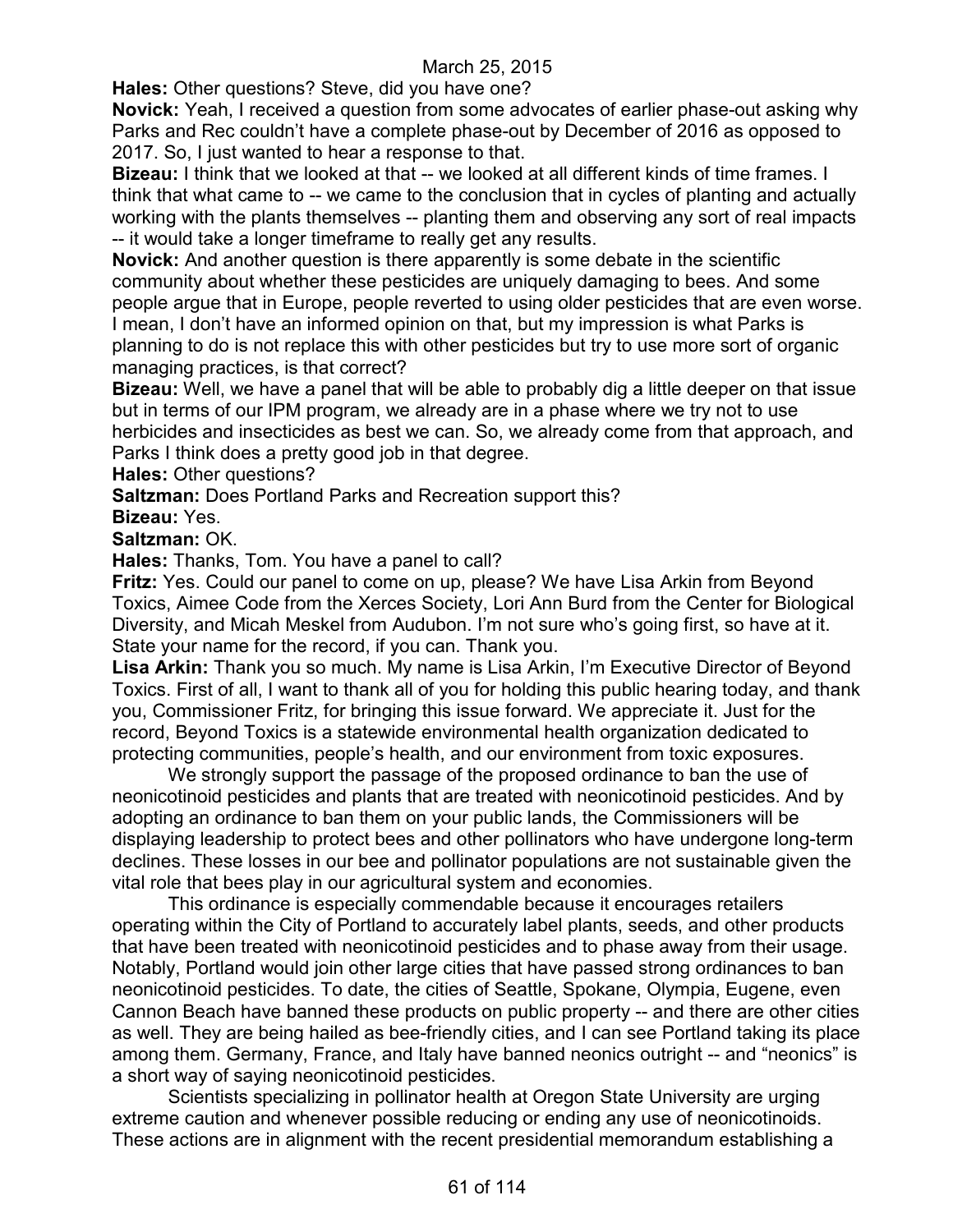federal task force to address the crisis of diminishing pollinator populations as well as new scientific evidence finding conclusive proof that neonicotinoids are a large part of the problem of bee colony decline.

So, why is it important for Portland to take this action now? Bees and other pollinators are essential for two-thirds of the food crops humans eat every day. Last year, U.S. beekeepers reported losing 30% to 40% of their hives. And according to a study by the United Nations, of the 100 crops that provide 90% of the world's food, 70 of those 100 are pollinated by bees and require bee pollination or another pollinator. Those aren't just any type of crop, they're fruits and vegetables and nuts that we all put on our table to feed our family and that provide the basis of a healthy, diverse diet. So, I'm wondering - probably almost everyone in this room and perhaps you as leaders of the city grow food or support community gardens or are interested in a local food economy, and that will be dependent upon our pollinators.

I want to take just one moment to say we're not talking only about honeybees in a hive -- and I do have a hive in my backyard -- we're also talking about also solitary native bees and bumblebees. These solitary bees have one queen who's also the mother of an entire brood, and if that one queen mother dies because of exposure to a neonicotinoid, the entire brood generations to come are decimated from the loss of that one queen bee. So, while a commercial beekeeper may take a hive and divide it to get multiple hives to support a commercial operation or where in the case of my backyard hive if I lose a queen, I could probably get another one from a beekeeper. This is not true with our native bees, the Oregon born and raised bee. I know when I personally observed an egregious poisoning in Eugene where tens of thousands of bumblebees died, I had to see these gorgeous creatures -- and ladybugs too -- on the ground in convulsions and quivering, because these are neurotoxins. So, all those bumblebees will never make it back to their hive to support their family.

You might hear also from representatives today from nursery associations or chemical lobby groups that farmers need every tool in the toolbox to battle pests, and that sounds reasonable enough on the face of it. But a government entity, a government's responsibility first and foremost is the protection of public safety and health and the sustainability of future generations. Your concerns are quite different.

You don't have to go with the cheapest and the most risky of practices. That's why we see in the true crux of the matter that Portland can join those other cities that have adopted bans, as well as the United States Fish and Wildlife Service that has banned the use of all neonicotinoids on wildlife refuge lands to protect our waterways, our soil, and beneficial insects.

And I think about smoking cigarettes. Who would have imagined today that -- who would have imagined maybe 15 years ago the kinds of knowledge that we now have about the impacts secondhand smoke has on children? First, we started with battles over whether or not to label cigarette boxes. Then we banned it in federal buildings and then be banned it in state buildings and city buildings. And now, you've probably heard on the radio, Oregon has smoke-free parks.

**Fritz:** We do in Portland, too.

**Arkin:** Yes, and now we have bans on smoking near buildings because of the knowledge we have about secondhand smoke. I know that neonicotinoids are going to follow this path. They're systemic, they're long-lived in the environment, they're dangerous, they're risky.

I want to close by talking a little about human health. So, this is a new research area that has been taken on by a number of scientists. A 2013 study titled, "Qualitative Profiling Quantification of Neonicotinoid Metabolites in Human Urine" reported troubling evidence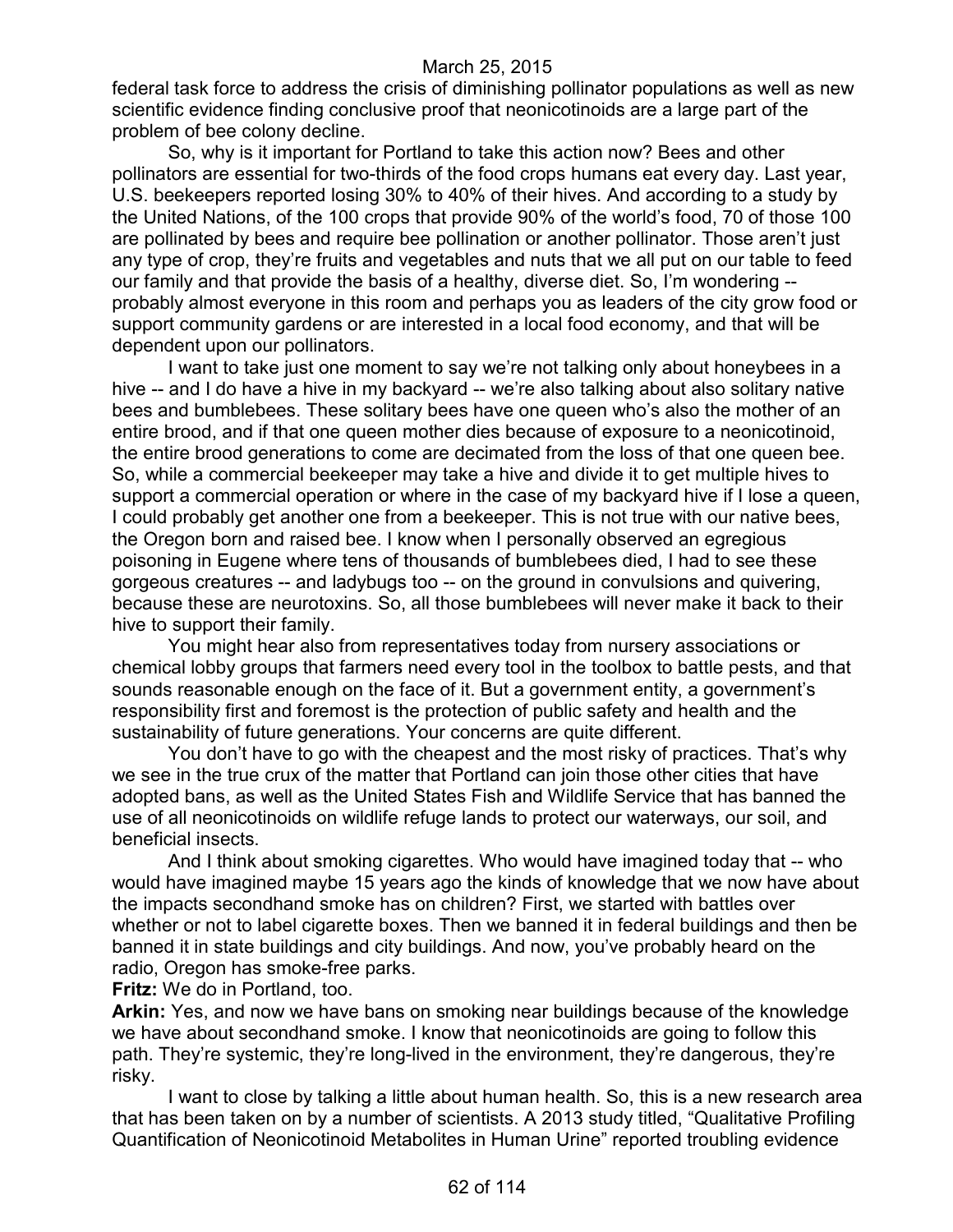that neonicotinoids are showing up at high levels in common foods and that their presence may result in symptoms of neurotoxicity in children. I want to quote briefly so you don't have to take my word for it: "the results of this study suggest that universal use of neonicotinoids would cause unintended exposure to neonicotinoids in children who are more sensitive to neurotoxicants because of their neural development."

Because these are systemic, you can't wash them off. They're being found in the very fruit -- the fleshy parts of fruits and vegetables -- and they don't go away. You can't cook them out, you can't wash them out. They are there.

In closing, I would like to again commend you for considering this issue, and say that bee poisoning incidents and the human health risks point to the grave threat that neonicotinoids pose. It is critical that governments, homeowners, and pesticide suppliers act now to prevent ecosystem decline through the use of these products in our environment and to prevent specifically pollinator die-off.

The City of Portland has the opportunity to be responsive rather than reactive, and to create public spaces that are safe for bees, butterflies, birds, and children. Thank you for taking action that will align with the City's values of sustainability, local food production, healthy families, and environmental stewardship. I'd like to turn it over to Aimee Code from Xerces Society.

**Aimee Code:** Hi, my name is Aimee Code, I am the pesticide program coordinator at the Xerces Society. And just to reiterate, thank you for taking up this conversation -- it's something that Portland needed to bring up. We have an amazing environmental creditability in this city. We have done so much for our communities and our children, and our IPM program really shows our leadership. So, this feels like a natural step within that IPM effort to reduce the use of these pesticides.

I'm going to focus in on some of the risks that we're seeing and why it is that maybe some of our -- the battery of tests that our federal government undergoes and the process that we undergo at the federal level actually did miss many of the concerns and how we can, as a city, be more nimble, move through this and be more protective. I have greater detail in my written comments and I won't even be able to scratch the surface but we'll see what we get to today.

Clearly here in Oregon, we know the risks of neonicotinoids. We have had seven incidents, six of them in the Portland area. And what's not known about those incidents is the vast majority of them -- they followed the federal regulations, yet we still had bee dieoffs. There were record-keeping errors, there were other minor violations, but they were following the labels in most instances. Some of these applications happened weeks to months prior to the bees coming on the tree and being in bloom and causing the die-offs. So these, again, are systemic, they're long-lived. It's not just an application when a bee is present that's going to cause harm. It's pretty significant.

The state of Oregon took great strides in creating new rules that do address those acute bee die-offs and we're really thrilled that hopefully in 2016 we won't see that. Unfortunately, those die-offs really are the tip of the iceberg.

When we look at neonicotinoids, at such low levels they're causing very subtle but very devastating effects to our native bees and to our managed bees. I'm not going to be here to say that they are the only issue that our bees are facing. Xerces Society is working on the ground all the time trying to increase forage, trying to improve their nutrition and do so much more for our native bees, but this is one of the factors that we need to be considering, and Portland has the ability to address it.

Just to give a couple of examples of some of these subtle yet devastating effects - and they're often termed sub-lethal. One of the things we've seen both in honeybees and bumblebees multiple times in many different studies, many different scenarios is that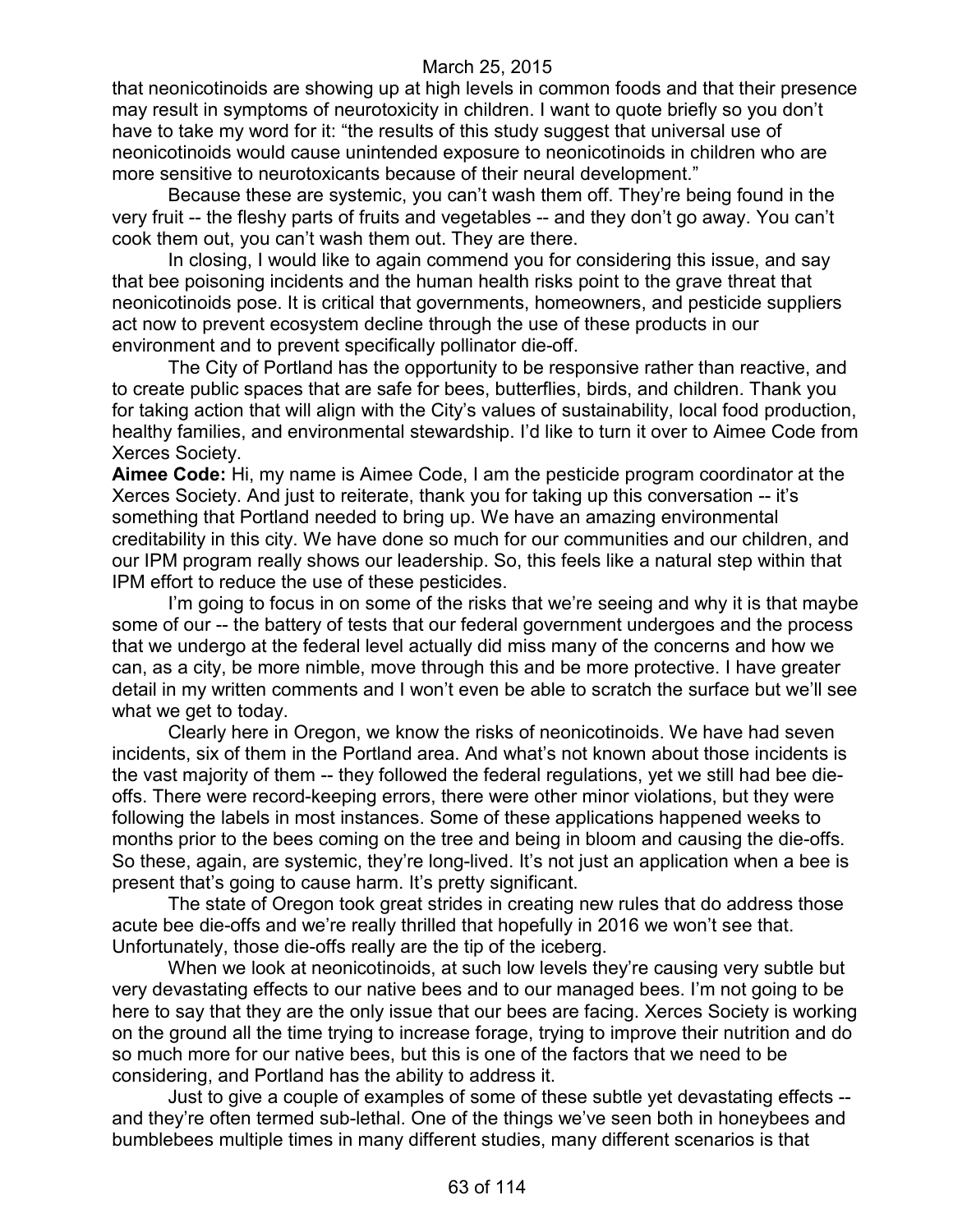application rates that would lead to contamination levels that we would expect to find from legal application rates are causing bees to -- it's hindering their ability to forage. They're bringing back less food. A lot of these are showing about a 30% reduction in forage. If you can imagine bringing back 30% less food to your colony, it's going to have a devastating effect on that colony.

Another really key subtle effect that isn't currently evaluated by our federal government that we need to be looking at is the production of queens. What we are seeing again both in our bumblebees, we're seeing they're producing fewer queens from low-level exposures to neonicotinoids -- levels that we would expect to find in plants after treatments from legal applications. So, your queen bee is your colony for the next year. And if we're seeing up to 80% reduction in queen bees, it's going to be devastating for the populations.

Portland absolutely has the ability to be more nimble. Our federal government is evaluating this, but they have to take their time. They're dealing with pesticide uses across the country on hundreds of different crops. Portland can take this and really be leaders. And I think the reality is that we have -- we are grounded in integrative pest management. I spent a number of my years working on integrated pest management in our school systems, and having that background will allow the City to make the right choice when we move away from neonicotinoids and not just move to something else that could be of risk. We really have the ability to look at all of the things in the toolbox and not just the chemical tools that we have.

Very quickly, I think this is an excellent ordinance. I definitely -- Xerces Society supports it. We are interested potentially in exhibit A. There might be ways to tighten and strengthen. We have a pilot project now in place which I think is excellent, but I wonder if it isn't just a part of the larger issue where we really want a full transition plan. So, we bring in technical experts and help the City move away, because a pilot project can be discreet and it might not solve the problem. It might be something to think about.

Also, really having a strong measurement of our success and having benchmarks. Let's find out what our contractors have done and our City has done over the last three to five years using neonicotinoids and use that to tell the story into the future of the success we've had. So, those are some of the ideas. Again, thank you so much. I'm really thrilled to be here and to have you discussing this.

### **Hales:** Welcome.

**Micah Meskel:** Mayor Hales and members of the Portland City Council, thank you for being here again today. My name is Micah Meskel, and I'm the conservation assistant at the Audubon Society of Portland. We want to first express our appreciation to Commissioner Fritz and her Chief of Staff Tom Bizeau for their leadership on this effort.

The Audubon Society of Portland, with over 15,000 local members, works to promote the enjoyment and understanding and the protection of birds and wildlife in Oregon and across the Pacific Northwest. We strongly support passage of the ordinance to ban the use of neonicotinoids pesticides or plants treated with neonicotinoids pesticides on plants owned by the City of Portland, and to encourage retailers operating within the City of Portland to accurately label seeds and other products that have been treated with neonicotinoid pesticides.

Neonicotinoids are persistent and widely-used pesticides that are causing welldocumented harm to wildlife and in particular, pollinators. This ordinance represents a significant step forward in protecting the native biodiversity of Portland as well as the people who use our city's public lands. In enacting this ban, Portland joins Seattle, Spokane, and Eugene in banning neonicotinoids. It also joins the U.S. Fish and Wildlife Service which in 2015 announces a ban of the use of neonicotinoids on over 150 million acres of public land.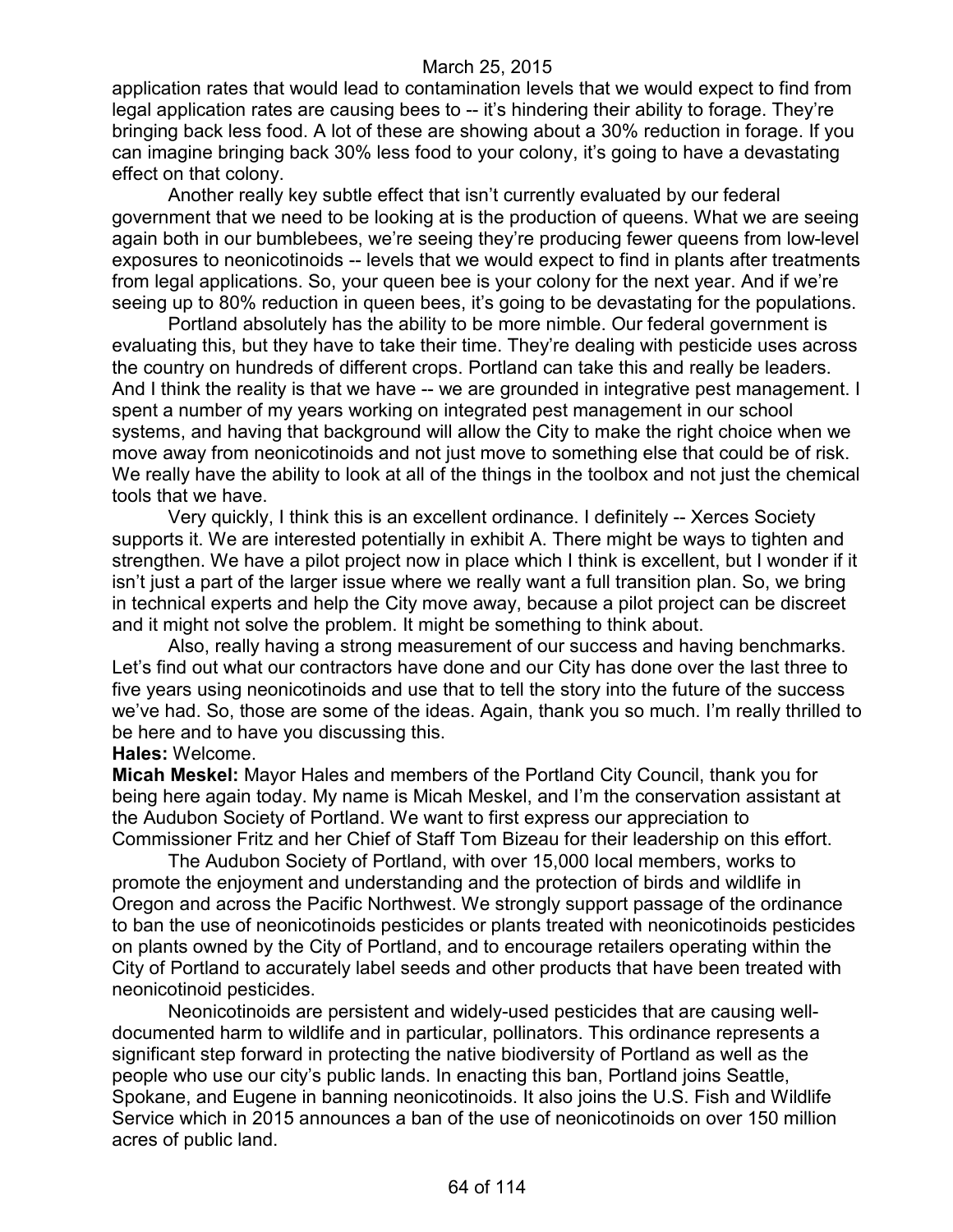**Fritz:** So Micah, since we have the written testimony -- which Bob Sallinger also emailed to us this morning -- perhaps you could summarize rather than reading it all into the record because it is now part of the record. Thank you.

**Meskel:** OK. So, as you mentioned before with DDT, neonicotinoids are very similar in that they are persistent in the environment. And this is an especially big problem for pollinators but also for birds as the neonicotinoids are bio-cumulated as they both prey on infected insects but they also accumulate it through the ingestion of seeds that have been treated with neonicotinoids.

Some of the dramatic impacts with neonicotinoids are chronic exposure to neonics can have significant sub-lethal effects, including decreased [indistinguishable] and partial paralysis. They also destroy the insects -- as mentioned -- which they depend on for survival.

While we strongly support the adoption of this ordinance, we do have some concerns that the attached exhibits potentially leaves the door open to continued use and we'd like to flag a few sections which we believe could be strengthened. Specifically, we recognize the problem that the rose midge represents -- a special challenge in terms of eliminating the use of neonicotinoids in City property and understand why the City feels compelled to institute the transition program specifically for public rose gardens. We also believe it is important to recognize that the idealized image of a perfect rose may be one that is dependent on the use of toxic chemicals. We believe the public has become much more understanding and supportive of the concept the vegetation in healthy and pesticidefree parks may be a bit browner than once considered acceptable. The priority should be placed on human and ecological health, not aesthetics.

The advisory committee that was convened by Portland Parks and Rec in transitioning rose gardens away from neonics should be a technical advisory team as opposed to a balanced stakeholder group, as they are specialized and are thus experts on the issue.

We also recommend that the City put a cap of two year -- a two-year cap on the pilot project -- as opposed to two to four -- to really set a proactive timeframe to really find a solution.

So, in closing, we urge the City Council to approve this new ordinance to protect pollinators, other wildlife, and other communities and look forward to working with the City on successful implementation. Thank you for your consideration.

**Hales:** Thank you. Good afternoon. Welcome.

**Lori Ann Burd:** Hi, my name is Lori Ann Burd, and I'm the environmental health director at the Center for Biological Diversity. I'm here today to express my strong support for this ordinance. This common sense approach is needed to protect the very web of life that makes this place so special. I especially want to express my appreciation to Commissioner Fritz and Tom Bizeau for their leadership on this important issue.

I'm here on behalf of the Center for Biological Diversity, a nonprofit organization with offices in Portland and elsewhere. At the center, we believe that the welfare of human beings is deeply tied to nature, to the existence of a world of a vast diversity of wild animals and plants. Because diversity has intrinsic value and because its loss impoverishes society, we work to secure a future for all species great and small hovering on the brink of extinction. We want those who come after us to inherit a world where the wild is still alive.

The very purpose of pesticides and insecticides is to kill living things, and there's no question that the targeted use of neonicotinoids is effective at killing things. Similarly, there's no question that DDT was effective at killing things. However, we as a society decided that its impacts were unacceptable. As a result of that decision, bald eagles -- our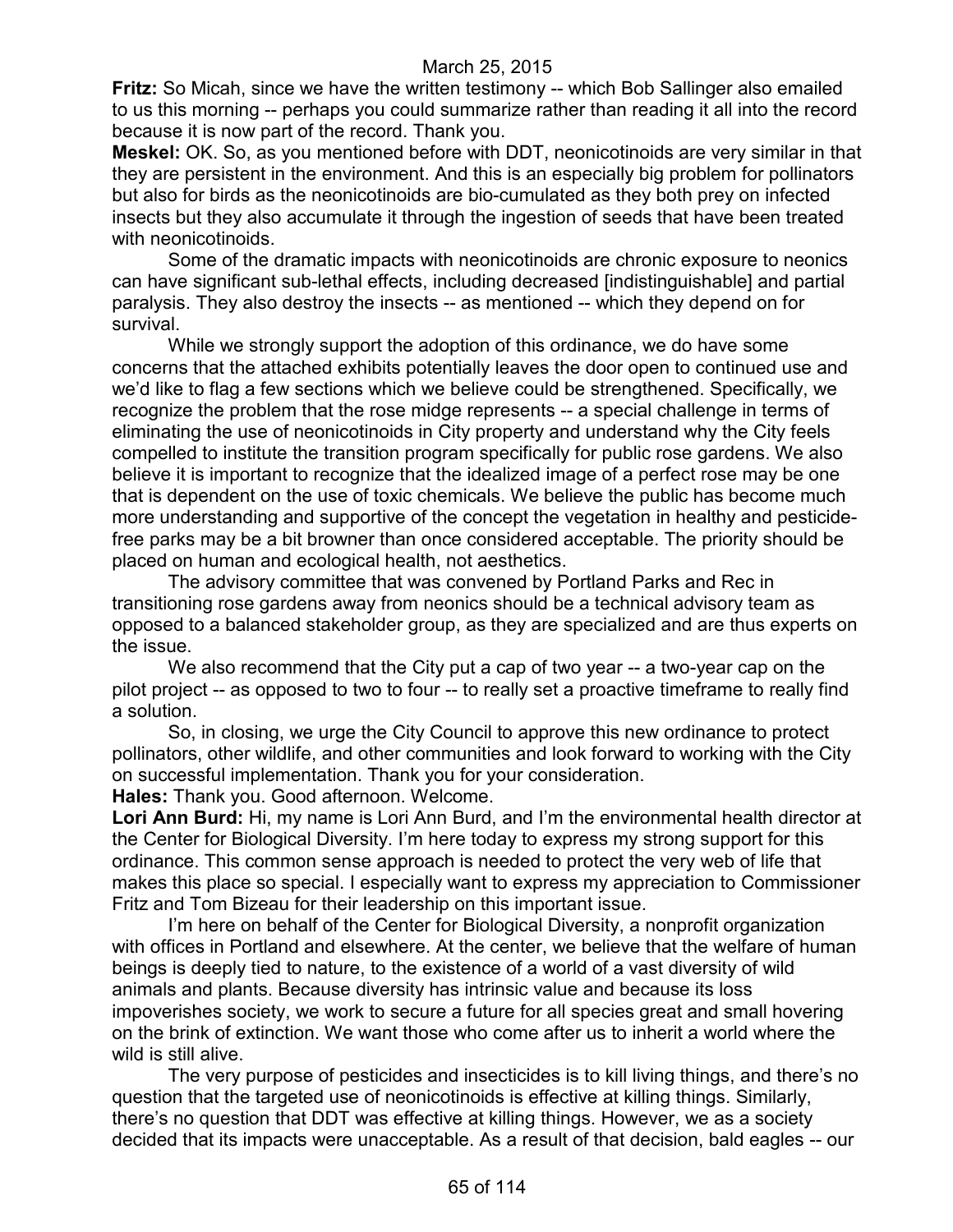nation's symbol -- have recovered from the brink of extinction and are now thriving. Now, we as a society must take similar action on neonicotinoids, recognizing that their impacts are unacceptable, and bring our pollinators back from the brink of extinction.

There's no question that neonicotinoids are causing serious harm to wildlife. Nearly every day, a new study is published showing how they're harming various species. We are all familiar with the acute impacts of neonicotinoids from the [indistinguishable] bee die-offs that Aimee mentioned -- incidents where up to 50,000 bumblebees have dropped dead in one parking lot. We know that one neonicotinoid-treated seed can kill a songbird. While this is horrifying, even more horrifying are the sub-acute impacts on entire species and their entire populations. Sub-acute impacts -- like others on this panel have mentioned - can affect memory, foraging capacity, and communication, causing population-level impacts such that species often cannot find their way home.

Portland has put a tremendous amount of energy into restoring aquatic environments. These efforts have yielded historic successes, but neonicotinoids threaten all of that. Aquatic wildlife such as frogs, fish, and insects at the base of the food web are all harmed by neonicotinoids. Considering Portland's tremendous efforts at restoring these aquatic environments for salmon and trout, these impacts are extremely disturbing.

The persistence of neonicotinoids, the propensity for run-off and groundwater infiltration, their cumulative and largely irreversibly mode of action in invertebrates raises significant concerns. Neonicotinoid contamination levels in both surface and groundwater in the U.S. and around the world are already beyond the threshold found to kill many aquatic invertebrates. Data on surface water contamination from surveys to date indicate that concentrations of several of the neonicotinoids on the market are high enough to be causing impacts on entire aquatic food chains.

The harmful effects on insects can be found even at extremely low concentrations. Mayflies and stoneflies -- important food sources for trout species -- are especially sensitive to neonicotinoids. Even at very low doses, they'll experience feeding inhibition, and adults will emerge at smaller sizes.

Recognizing that these impacts cannot denied, the U.S. Fish and Wildlife Service has banned neonicotinoids in its entire national wildlife refuge system, and many other cities have taken similar action. Now, it is Portland's turn. There are places in exhibit A where I would like to see the ordinance strengthened, and we can discuss those in greater detail, but this ordinance is a significant step forward and I urge you to approve it. Thank you.

**Hales:** Thank you all. Questions for any of these resources?

**Novick:** Ms. Burd, you told me the other day -- if I recall correctly -- that rose midges as pests go are actually kind of cute, is that correct? [laughter]

**Burd:** Well, I find bugs to be sort of cute, yes. Some of this on this panel might be guilty of that, indeed. And we do recognize that they are harmful to roses, but yeah, they are in my opinion sort of cute.

**Arkin:** They have sort of a lacy-winged pattern, which is actually lovely.

**Hales:** Thank you all very much. Do you have some other invited folks to call? OK, then let's turn to the sign-up sheet of those who signed up to testify.

**Moore-Love:** We have 26 people. The first three, please come on up.

**Hales:** Because of the number of people signed up, I will ask you to try to keep your testimony to two minutes, please. Thanks. Welcome.

**Sharon Genasci:** My name is Sharon Genasci, and I've worked for over 20 years here in Portland on air quality issues mostly in the Northwest neighborhood. Today, I'm testifying on behalf of Beyond Toxics in Eugene in favor of your ban.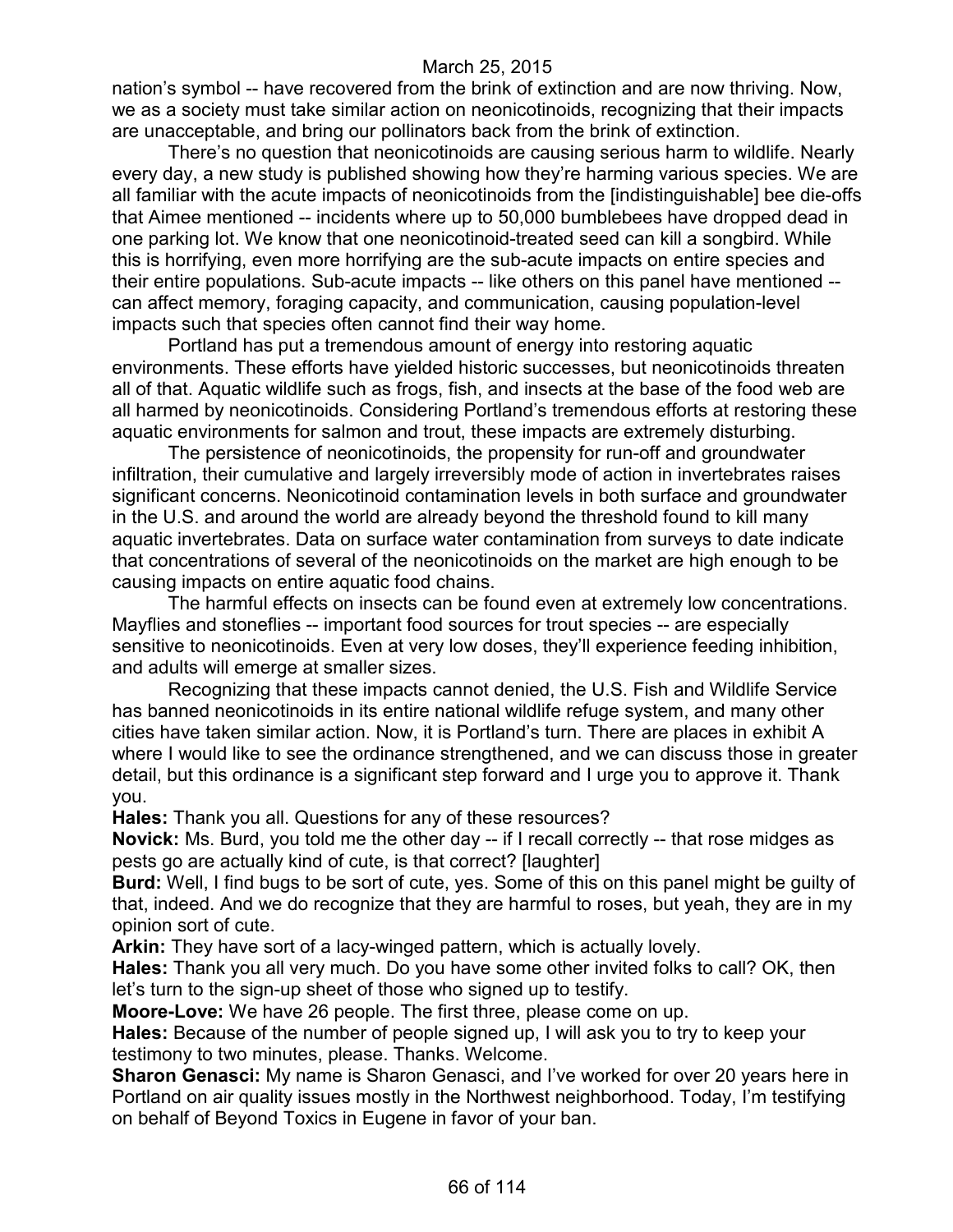The subject of the threat seen around the country to our pollinators, honeybees, and bumblebees is dear to my heart because my husband and I have a small organic vineyard in southern Oregon. We face regularly the kinds of problems that a gardener in Portland would have with the rose midge.

Industrial agriculture has led to disastrous problems in the U.S. with chemical applications that kill not only pests, but are associated with a variety of serious health problems in humans as well. Organic agriculture has taught us how to use OMRI-approved products for our pests so that we can hear the frogs and birds singing in our vineyard.

Portland's Rose Garden is very important to our city's image and it's also a destination for children and adults visiting the city and living nearby -- all the more reason for this City of Portland to adopt OMRI -- Organic Materials Review Institute -- approved products on the soil beneath the roses.

In a short look around the OMRI website, I found a good list of insecticidal soaps and other products that should be used to deal with the rose midge and provide safety for the birds and helpful insects in the Rose Garden. It's important to pass the ordinance before you, but unfortunately, it's been weakened to allow the continued use of neonics and contains language that will allow current practices. Please tighten the ordinance to stop the use of neonics given the serious threat to bees, and adopt instead a policy of using only OMRI-approved insecticides in our parks. Our children's health and all of the animals in the parks will benefit. Thanks.

**Hales:** Thank you. Welcome.

**Janet Levinson:** I'm Janet Levinson and I live in Northeast Portland, and I'm also a wetland biologist. I work for Land and Water Environmental Services in Douglas County. I urge the Mayor and the Commissioners to ban neonicotinoid insecticides on City property.

We all know about the seven confirmed bee kills in the last two years. Just from my point of view, pollinators are important because they pollinate agricultural crops, they play a vital role in the reproduction of plants. I am familiar with bumblebees and solitary bees and solitary wasps -- I see them on my daily walks through my neighborhood.

Urban habitat is a significant habitat that is for these pollinators. When you get outside of the city, a lot of non-urban habitat has been lost to development and agriculture. It is important to me to prevent further pesticide contamination in our environmental surface waters. When we use dangerous pesticides in our environment, we're not just harming bees and other pollinators, but we're fouling our own nest. That's all. **Hales:** Thanks you very much. Welcome.

**Gean Camp:** Good afternoon. I'm Gean Camp, I'm owner and operator of Paramount Pest Control. I am the first vice president of the Oregon Pest Control Association.

Paramount Pest Control holds many of the City accounts. I am a vendor for your hospitals, your libraries, your fire department, your schools, your DHS offices, your correction facilities, and many other owned City properties. We serve some of the City's most sensitive accounts. I take great pride -- and so does the rest of my company -- in offering the finest services that we can offer the state.

The banning of neonicotinoids is a huge step backwards. There is no scientific data that can solely call out neonicotinoids as the only cause in the colony collapse of our bees. There's no scientific data showing that the products containing neonicotinoids, when used according to the label, pose no unreasonable risk to humans, environment -- including our pollinators.

To ban neonicotinoids in the Portland area is a huge mistake. You will be taking away one of the strongest, most effective tools in the use of bedbug work, as well as other pests like ants, fleas, ticks, roaches, and termites. The interior of your public-owned buildings where bedbugs, roaches, fleas, and pests are commonly found should not even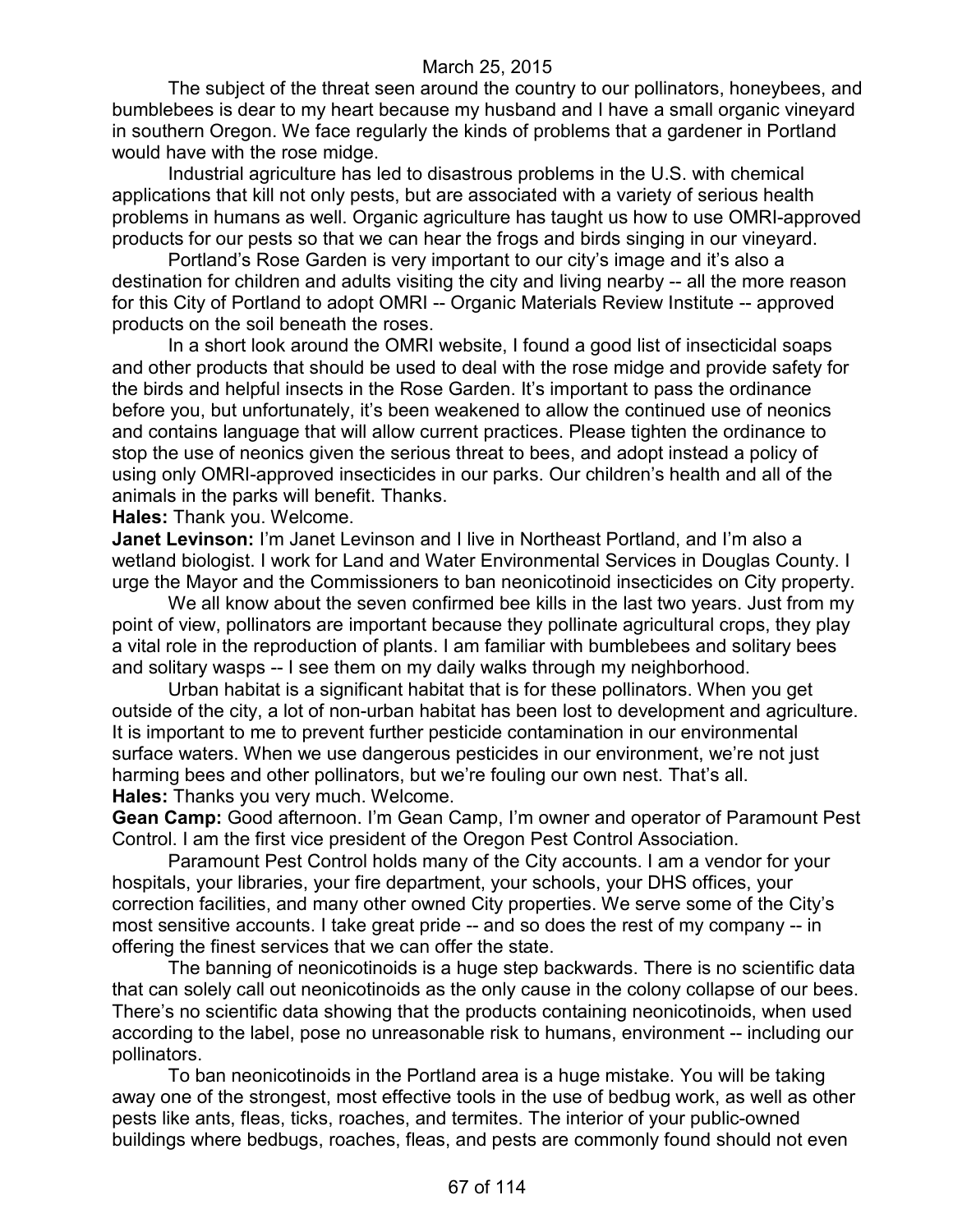be considered in this ban. If you ban these products on the exterior use, I believe Oregon will see issues that Europe is dealing with today, which is elevated pest levels.

If you ban -- if a ban is put in place, I would urge that it only be temporary to allow time to evaluate the findings and base it on pesticide regulatory decisions on the entire body of the scientific literature, including studies submitted by the [indistinguishable] journal articles and other peer-reviewed data, and not solely based on groups that have a single issue of banning all pesticides. All pesticides are not bad, and we need them.

Fleas are brought into public buildings regularly. Neonicotinoids are used with integrated pest management programs with great success when other chemicals have not been working. Bedbugs are one of the most common, difficult parasites to control, and without the use of neonicotinoids on City-owned properties, your control programs will be less and will not be as effective as what my privately-owned properties receive.

A person can suffer up to 200 bites in a single night from a bedbug. Our children, our elderly will suffer. They will be bitten more because control will not happen as quickly. Neonicotinoids -- keep in mind -- are low-risk, low-risk to humans and animals. Other choices, like organic phosphates, are at more risk to humans and animals. This is what Europe is seeing.

Neonicotinoids are an important part of classification of chemicals that we need. We also need our pollinators. There is no scientific data showing that banning neonicotinoids is going to improve bee health. Thank you very much for your time, I do appreciate it. **Hales:** Questions? I guess I have one, which is in these areas that have already banned neonicotinoids, what other pesticides are being used for bedbugs and those kinds of --? Is it the organic phosphates -- is that what people have done in your business? **Camp:** No, we -- really in Paramount's experience, we stay away from the organophosphates. We want to use the lowest risk to human health and to animals. **Hales:** I'm saying, we're not the first -- in those other areas, they have already in effect carried out the pilot project that you've asked for because they've already done this. So, what approaches have pest control firms taken in the cities Eugene, Seattle, etc. that have already banned this particular type of product?

**Camp:** Well, for Eugene, for example -- seeing a rise in bedbugs. In your interior, building, libraries, we are seeing populations grow in these public buildings. Bedbugs are off the chart and they used to be a Portland problem. And they're in Astoria and they're in Seaside and they're in Eugene and they're in Bend. It's spreading, it's not getting better. And you will not control bedbugs without the assistance of chemicals. We realize that the exterior and -- out in the environment, there is some reason for concern to protect our pollinators, and we join you in that effort.

**Fritz:** That's what this policy applies to. The City doesn't own any beds. We don't own the libraries or the --

**Camp:** But your City workers will not be able and your vendors will not be able to go into these City buildings and --

**Fritz:** They're not City buildings, that's the point. The housing is not owned by the City of Portland. This policy applies just to the City of Portland properties. The City government, not the entire city.

**Camp:** OK. Thank you.

**Hales:** Thank you very much.

**Camp:** Thank you.

**Fritz:** There's a difference between the City government and the entire geographical city, and this policy applies to the City government.

**Camp:** Thank you.

**Hales:** Appreciate it. Thank you all. Next three, please.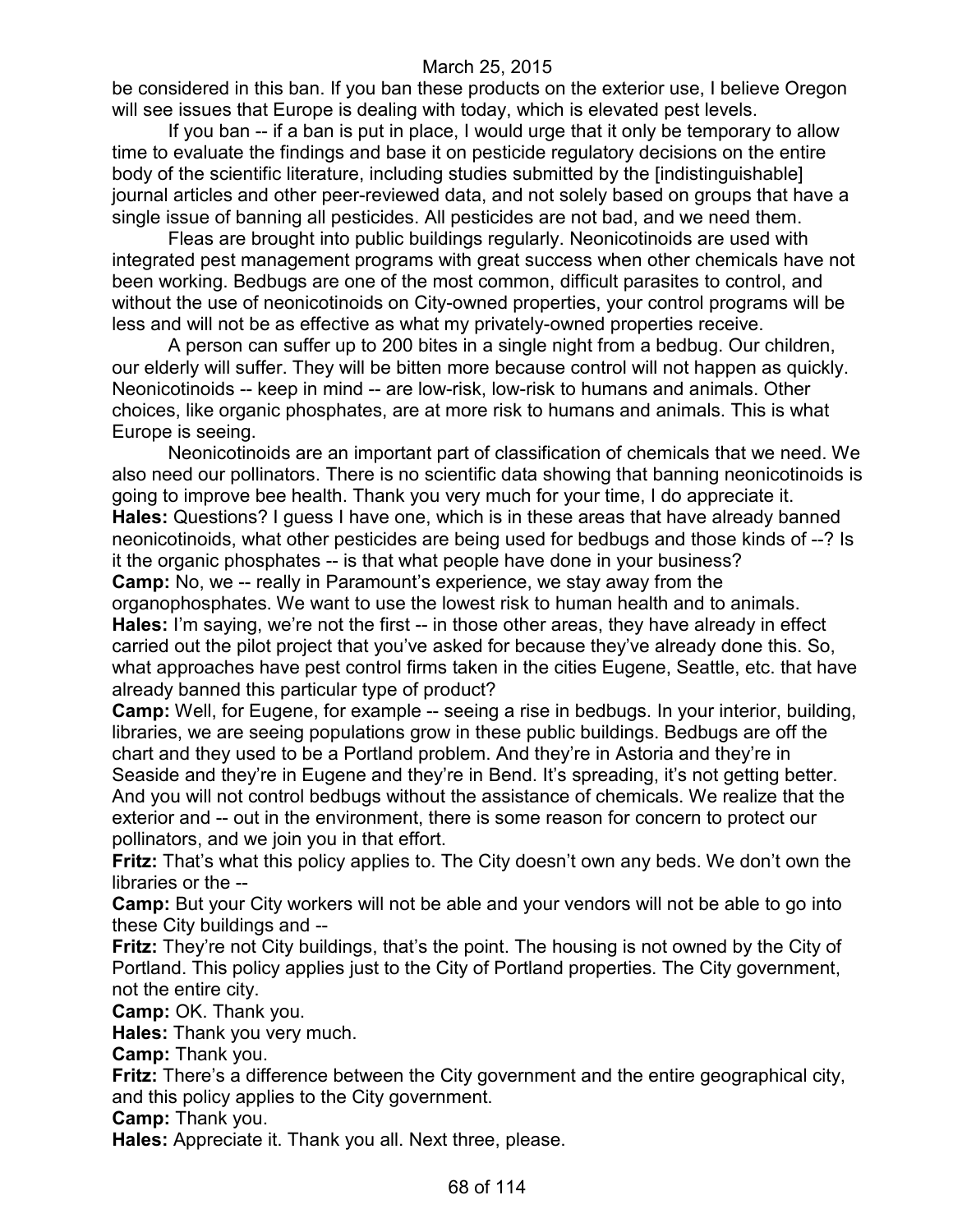**Hales:** Good afternoon.

**Scott Dahlman:** Mayor Hales, Commissioners, thank you for the opportunity to speak to you today. My name is Scott Dahlman, I'm the policy director for a group called Oregonians for Food and Shelter. We are grassroots coalition. We're made up of farmers, foresters, and other pesticide users and folks on issues of pesticides, fertilizers, and biotechnology -- all of whom have an interest in the issue of neonicotinoids.

So, we'll start by saying the issue of bee health is important to all Oregonians, particularly for growers. My farmer members have a lot at stake in this conversation because we need to have pollinators for our crops but we also need to have the tools available to be able to protect those crops. And there has to be a balance there, and we believe those two things are not mutually exclusive.

Nobody wants to see adverse incidents involving pesticides in bees. The incidents we've seen over the last couple of years where pesticides were misused and there were large adverse incidents are terrible situations. They were dealt with accordingly by the department of agriculture and fined for the mistakes that they did make. We supported that and think it's appropriate. You need to use the tools appropriately, but we have to recognize that when something is used inappropriately that that is not a reason to ban the entire product.

So, why are neonicotinoids important? Neonics have been used for more than 15 years and have been widely adopted by growers and urban applicators because of their performance; their lower toxicity in mammals, including humans -- and that is a very, very big point, because one of the reasons these are used and in urban environments is because of their low toxicity to people. It's also why they're so preferred in agriculture, because the workers are at a lot less risk than they will be from alternative methods. And we have to remember that there will be alternative methods. The pests are not going to go away because we stopped using neonicotinoids, they're still going to exist and they're going to have to be dealt with one way or another.

Neonicotinoids offer some unique environmental, economic, and public health benefits, including effective protection against invasive species such as the emerald ash borer which can devastate an urban forest -- systemic insect control not provided by other classes of chemicals. They are lower impact on many of the non-target organisms than the older products that they replaced, protecting natural enemies that help in IPM strategies.

They are effective control of disease-carrying vectors, and as you just heard, some of the most effective tools for controlling bedbugs. Extended control, which limits the need for the number of applications -- meaning you don't have to apply as often -- and it controls pests which are resistant to other chemical classes, making them unique.

I think you have to remember that pesticides go through rigorous evaluation before they are sold in the market before you are allowed to use them. You have the EPA, who evaluates the products. They also go through a registration process in Oregon. At the federal level, evaluated under the FIFRA, the Federal Insecticide Fungicide and Rodenticide Act. Initial and ongoing reregistration of these products -- which they're going through reregistration right now -- is subject to a substantial review process and they must meet the high standard of having no unreasonable adverse effect on health or the environment. This means that all of the products we are talking about today have had extensive safety testing for honeybee acute contact toxicity, honeybee toxicity of residues on foliage, and field testing for pollinators. These have been tested.

So, we talked a little about colony collapse disorder. I will let Mr. Stone talk about that a little bit more. But let's look at what the science says. EPA has been petitioned several times to ban neonicotinoids. In response to a petition in 2012, EPA concluded that the EPA is not aware -- and this is a direct quote -- of any data indicating that honeybee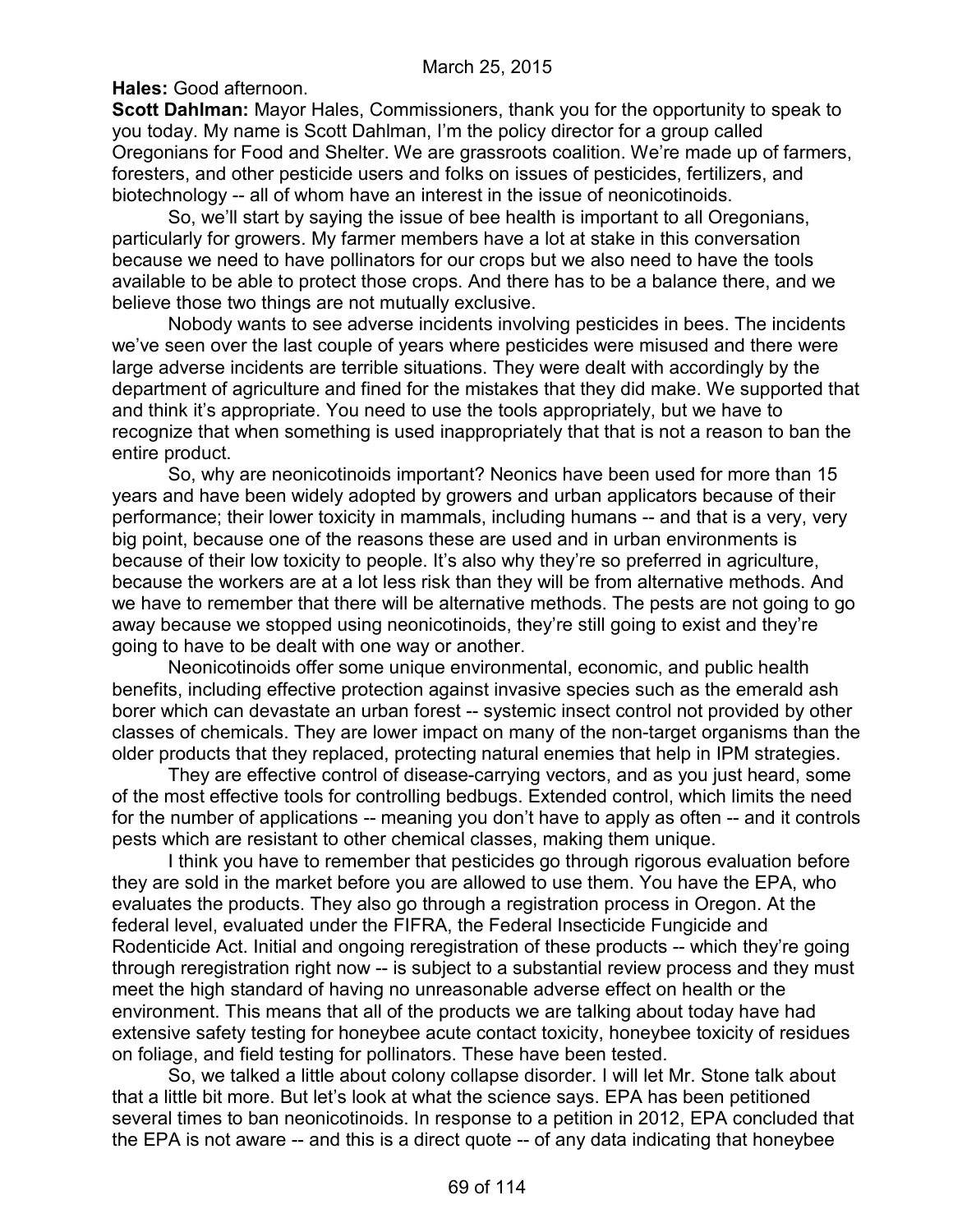declines or incidents of colony collapse disorder in the U.S. is coordinated with the use of pesticides in general or with the use of neonicotinoids in particular. Before that in 2011 - another direct quote -- are not aware of any data that reasonably demonstrates that bee colonies are subject to elevated losses due to chronic exposure to pesticides.

The U.K. department for environment, food, and world affairs -- where it should be noted that the U.K. was opposed to the moratorium on the two neonicotinoids that is in place in the European Union right now. They have said that while this assessment cannot exclude rare effects of neonicotinoids on bees in the field, it suggests that effects on bees do not occur under normal circumstances. This assessment also suggests that laboratorybased studies, demonstrating sub-lethal effects on bees from neonicotinoids, did not replicate realistic conditions but extreme scenarios. Consequently, it supports the view that the risk to bee populations from neonicotinoids as they are currently used is low.

The Australian pesticide [indistinguishable] medicine authority -- and the reason I bring up Australia is 'cause Australia uses a lot of neonicotinoid products. They are not seeing the colony collapse disorder that we are seeing here. The difference in Australia? The varroa mite is not present. According to the Australian government, the introduction of the neonicotinoids has led to an overall reduction in the risk to the ag environment from the application of insecticides and that Australian honeybee populations are not in decline despite the increased use of the group of insecticides in agriculture and horticulture since the mid-1990s.

And just this month, results from a three-year bee study conducted by scientists from the University of Maryland, the U.S. EPA, and USDA confirmed what other research has already shown -- that field-relevant exposures of neonicotinoids have negligible effects on honeybee colony health.

In conclusion -- I know I'm running out of time here -- as you can see, the interaction of bees and pesticides is an issue that is being taken seriously. We both sit on a pollinator health task force which met throughout the last year through the state legislature. The EPA is working hard to ensure that these tools are used in an appropriate and scientifically sound manner. Pesticides are just one part of the bigger picture. I'm hopeful that as you look at pollinator health, you will look at other ways the City may be able to help support pollinator health going forward, but a ban by the City of Portland will result in less option to contain destructive pests with little, if any, benefit to bee populations. Neonicotinoids a safe and effective tool for managing unwanted pests and in light of the current science, we urge you to reconsider your proposed ban on neonics and vote no on the resolution. **Fritz:** Again to clarify, this is about City government policy. This is about what Portland

Parks uses on its property. You're aware of that, right?

**Dahlman:** Yes, ma'am.

**Fritz:** OK.

**Hales:** Go ahead.

**Jeff Stone:** Mayor Hales, members of the City Council, I'm Jeff Stone, I'm the executive director for the Oregon Association of Nurseries. We are number one sector of agriculture. One of our big counties that produce quality plant materials here in Multnomah County. So, I appreciate the opportunity to talk to you this afternoon.

As Scott indicated, we were members of the task force for pollinator health. And out of those recommendations, there were several. Banning neonicotinoids was not one of them. And so, I want -- I raise this issue because let's -- when the bee die-off happened, it was on national pollinator day, which was not super awesome. And it was one of my member's landscapers. They did not follow the label. And that caused me to do a crash course on really, what is happening with the bee population? I was able to testify before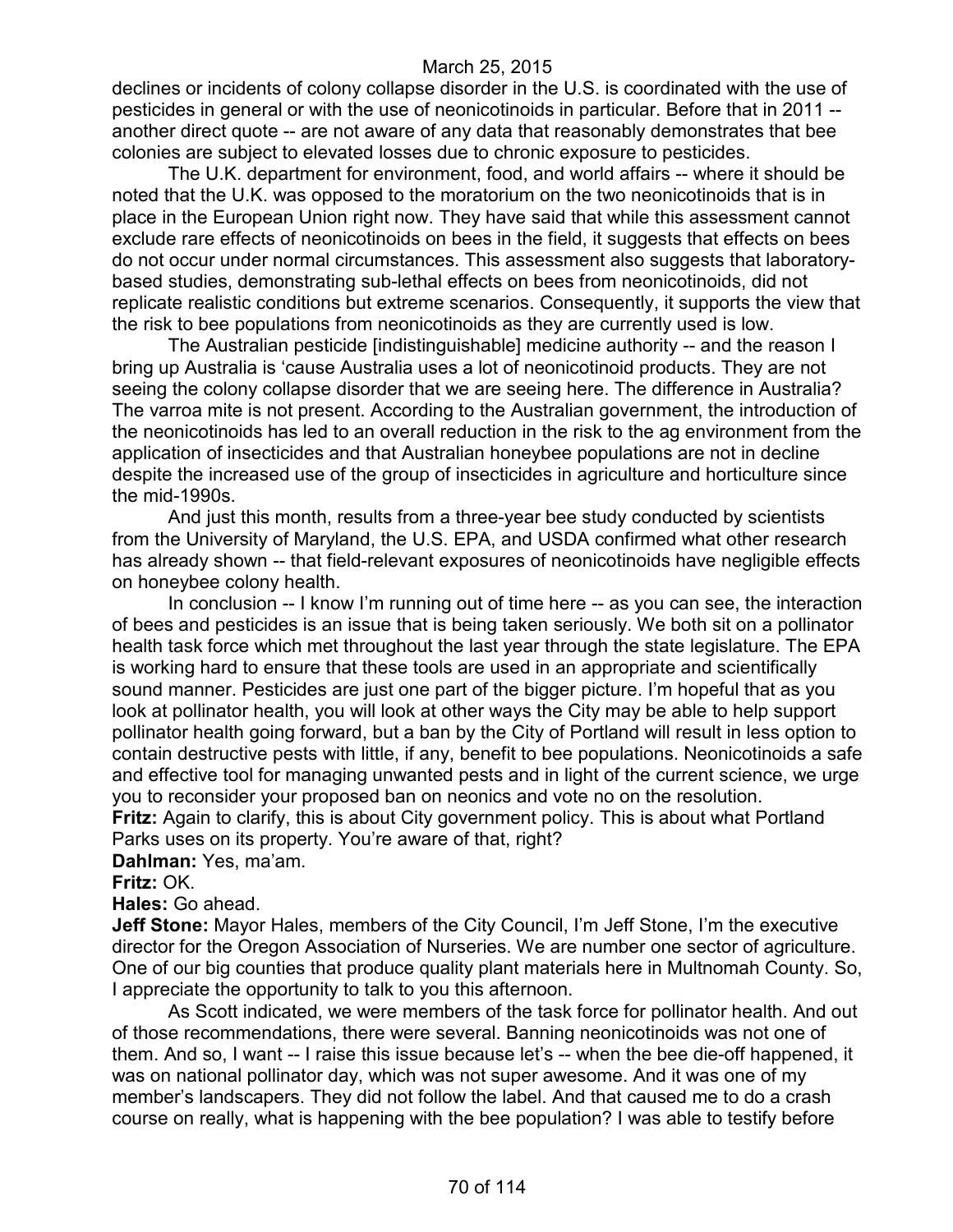Congress. I learned a lot actually from the UDSA, and I want to share just a little bit about what contributes to the pollinator decline.

First of all is nutrition. Just like anything else, bees need to have forage and a variety of things to eat. They have to travel farther in order to get the proper food that they need.

The second is biodiversity within the bees themselves. And we're working with the beekeepers to try to get more biodiversity within those hives.

Last is the varroa mite. It has a really cool -- it is not really cool it's awful -- varroa the destructor. The varroa mite is the biggest threat to the bee colony. Now, this is the size of a varroa mite to a human body. So, make it equivalent to a bee. It's very small, but this would be our size. Picture 12 of these like little vampires all over your body and then when you go home -- I have two daughters -- it spreads all over there and it spreads and it spreads. It is devastating to the bee population.

So, what we have urged is greater research, alternatives for neonicotinoids longterm, but the fact is they are a very effective way for the nursery and greenhouse industry to control pests. I thank you for your time, I know I'm a little over.

**Hales:** So again, kind of follow up on Commissioner Fritz's question -- this ordinance, if we pass it, will affect what we do. It won't affect what nurseries or farms or even commercial nurseries within the city do, not to mention the ones that are outside of our city limits. I guess I'm a little puzzled at the scale of your reaction to what we would do ourselves here. **Stone:** May I?

**Hales:** Please.

**Stone:** The reaction is natural about having fear about the health of the pollinator community. But the Chief of Staff to Commissioner Fritz mentioned that nursery stock and everything that you buy from have to be neonic free. I don't know exactly if you know exactly what you're getting into when you ask nurseries to reduce nursery stock. I don't recall anybody coming to the association or any of our members asking our opinion about this. So, while the economic impact on the very big nursery industry, on the City of Portland is relatively small.

The fact of the matter is that we want you to make the best informed decision based on the science that is present. There's a lot of science on the extremes, on both sides, and we're trying not to feed the narrative on the extremes on this. So, that's the level -- that's why  $\lim$  --

**Hales:** Do you think it would be impractical for nurseries to supply product to us after this ordinance goes into effect?

**Stone:** My nursery members are very adaptable to market conditions but I would say, Mayor, in all honesty, I think that when you have production -- it's not just one little patch. It is a production method for an entire nursery.

**Hales:** I understand, I'm following that -- we buy a lot of trees and plants.

**Fritz:** That's why the phasing plan is the goal at the end of 2017 for the purchasing of the plants, recognizing that it takes a while to grow them. And in fact, the exhibit A is the pilot project that you talked about in your testimony. We're going to be doing a test to help the industry find out what else might work.

**Hales:** OK. I have a technical question to file away -- maybe Parks staff can answer it or maybe you can because you represent -- I have conflicting personal threads pulling on me on this issue. My father kept bees but he also loved elm trees, and we're using a systemic pesticide to keep our elms alive. Do we know whether that particular treatment is using neonicotinoids or if it is, there a substitute? Because my wife and other volunteers in my neighborhood go out and inoculate the elm trees every year. So, want to save the bees,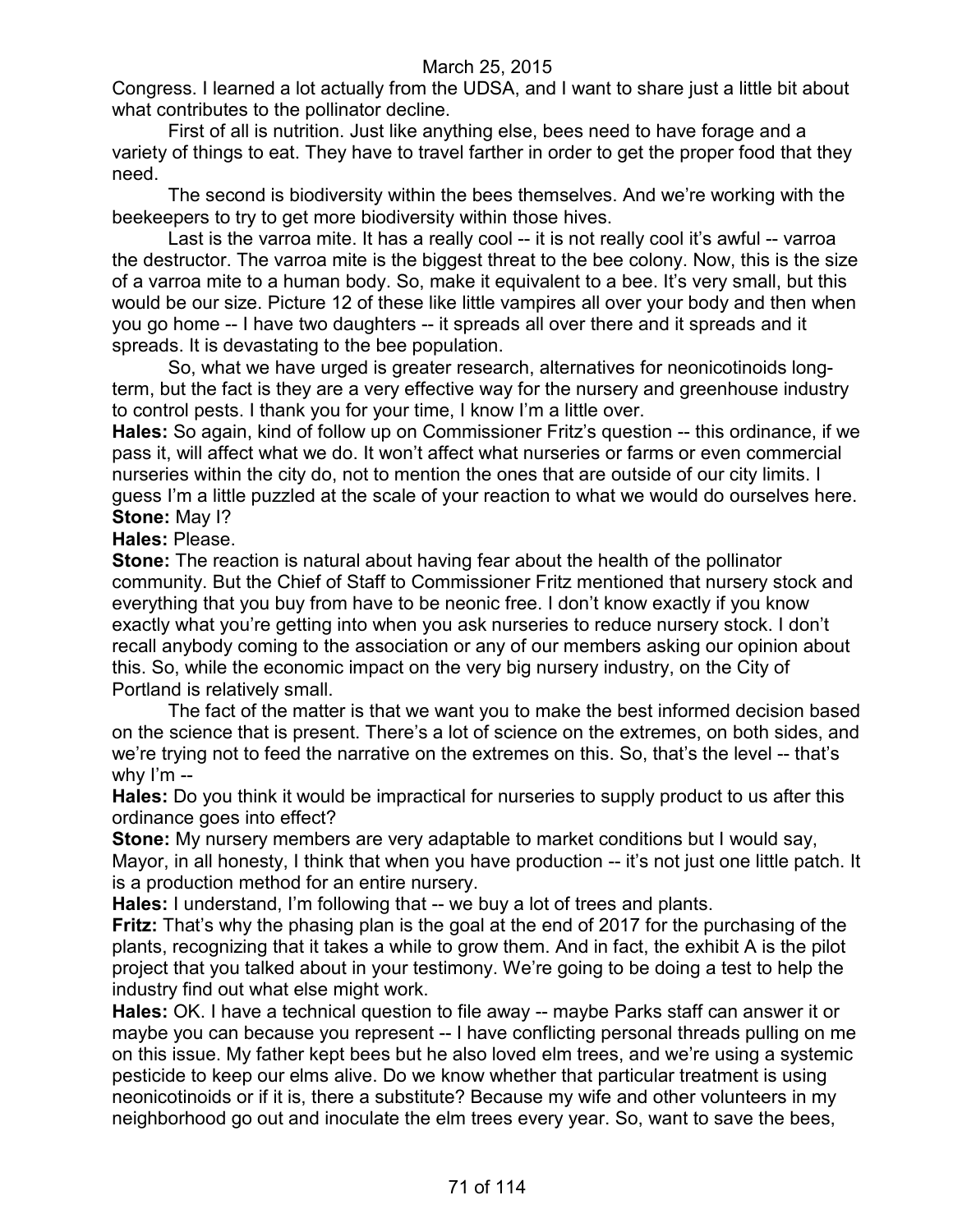also want to save the elm trees. Are both possible? I don't know if you have an answer to that question.

**Stone:** I don't want your father to be in trouble. Let me -- perhaps there's a way I can illustrate it with what we are faced with. There's a garden center that there was a temporary ban on neonics, and they couldn't -- it was inside in a greenhouse but they couldn't use it, so they had to use an alternative, which is far more toxic. They have to use it more often, it's less effective, and it's actually harsher on human health. There are tradeoffs in terms of what type of pesticides you use. Someone mentioned that pesticides kill things. Absolutely, they do. We need to make sure though that the pesticides that is being used is being used for the purpose it was designed to do for the purpose of creating pest and disease-free plants.

**Fritz:** And I believe the further answer to your question, Mayor, is the elm inoculant is not a neonicotinoid. I believe there is another tree disease that is best treated by neonicotinoids -- we don't currently have that. That is another reason why we have the limited exception in the ordinance to in specific cases where it is an emergency to allow the use continued. **Hales:** But we have a pesticide for that elm borer that is not --

**Fritz:** I believe I'm correct in saying that.

**Hales:** OK, thank you.

**Fritz:** But what we could also do is get the experts back up at the end.

**Hales:** Appreciate knowing that.

**Stone:** Thank you for your question.

**Novick:** Actually, Mayor, I have one more question which is about the varroa mite. Is the varroa mite sort of a recent evolutionary creation or has it existed for thousands of years alongside of bees?

**Stone:** They have existed. The actually came over from China, and like most -- pests tend to be migratory. They come over in box, that's why we're very careful about importation. So, the varroa mite has been around. I think there's been more sufficient tracking of bee populations since back when we were throwing stones at the moon trying to see if gravity worked.

**Novick:** So, you're saying that varroa mites were more recently introduced to the United States and our bees haven't learned to coexist with them like Chinese bees have or something?

**Stone:** I don't think it is a coexistent model, Commissioner. I think they are a parasite that will affix themselves to pollinators and to bees in particular.

**Novick:** Right, I was just -- I think I've read in terms of bat population collapses that there's a fungus that does not affect Asian bats but does affect American bats because bats over centuries in Asia evolved to resist them, and I was wondering if there is an argument that there's something similar to the varroa mites.

**Stone:** That's quite an excellent question, and I would actually leave that to a beekeeper instead of an association exec to answer.

**Hales:** Thank you both. Welcome.

**Lori Vollmer:** Hi, my name is Lori Vollmer. I own and operate a Northeast Portland nursery and garden store called Garden Fever, and I've been in business for 12 years. I'm also a member of the Oregon Association of Nurseries. My hope is that the information I present will assist the Council in a decision to prohibit the use of neonicotinoid plant care products on City property and to only use plant material that has not been treated with neonics at any stage of growth. I feel there is clear scientific evident that neonicotinoids have a detrimental if not lethal effect on pollinators.

I would like to address the concerns regarding a sourcing of the neonic-free plant material. At Garden Fever, we began to work towards eliminating products containing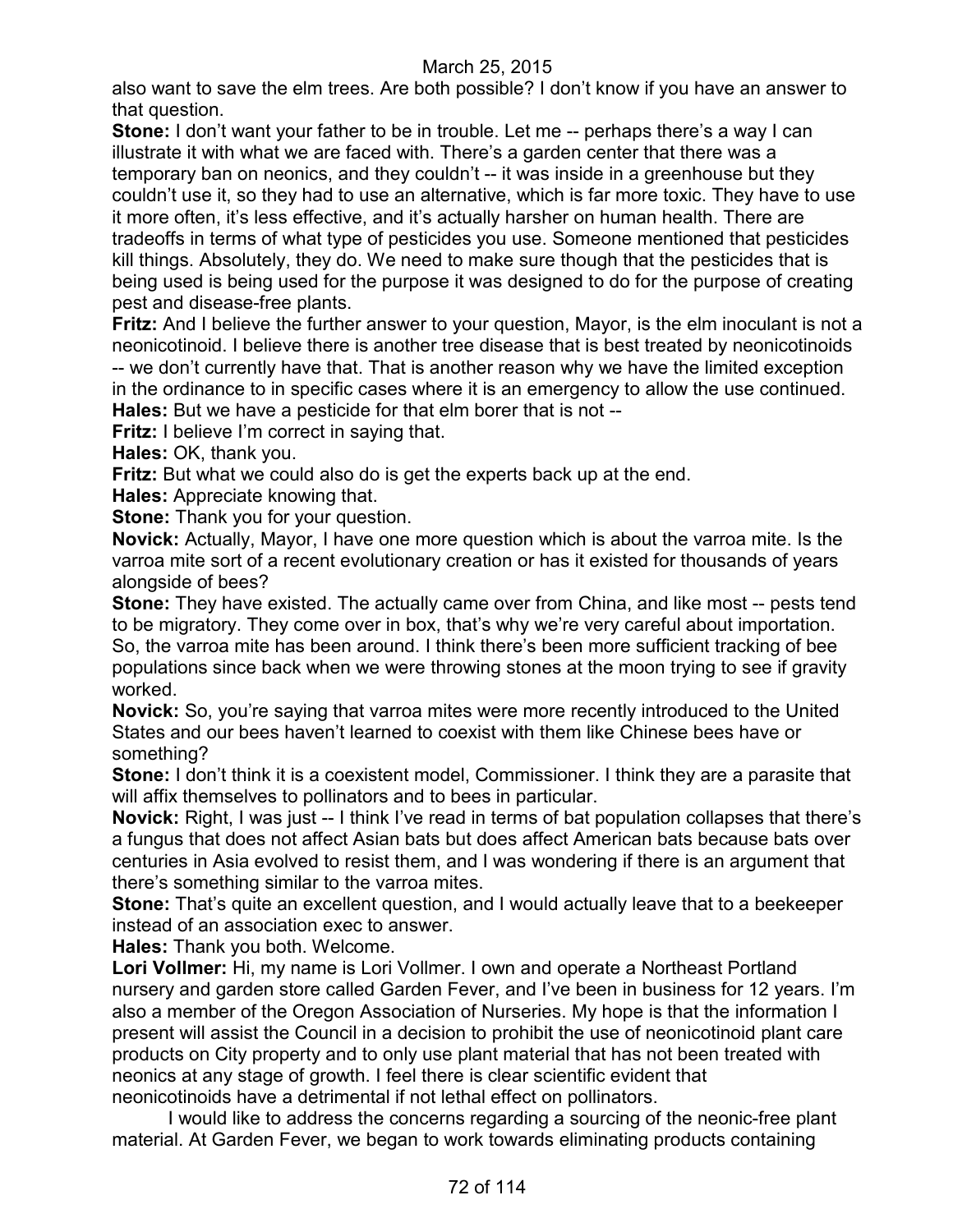neonicotinoids in the spring of 2013 by removing all plant care items that contain them from the retail shelves. We also polled our growers and were surprised to learn that 10 of them were not using neonicotinoids and a number of others were working towards eliminating them, many focusing on biocontrol alternatives.

At the beginning of 2015, the number of growers at our nursery has increased to 19. Two additional ones -- Monrovia Nursery and Iseli Nursery -- use neonicotinoids only on one genus of trees, spruce. The majority of our growers are now growing with methods other than the use of neonicotinoids. They're all Oregon and Washington growers, and a chart of the kinds of plants we purchase from them is attached to my statement. My hope is that this information will demonstrate the trend to growing neonic-free plants and eliminate concerns about sourcing plant materials for Portland City property. It can be done.

I was also told that the Council is also concerned about concerning a pest called rose midge -- after all, we are the City of Roses. We don't have issues with that at our nursery, so I've asked another local nursery owner, Ed Blatter of Cornell Farms. They have a much larger selling yard and sell a full complement of roses. Ed's response is that they - and I quote -- "haven't experienced this problem, but this may be because we start with bare root plants every year in fresh soil. We haven't even found it necessary to spray for aphids or disease for quite a few years, but we do feed a lot and water a lot, and choose disease-resistant varieties and release beneficial insects. Sounds like a fall raking away with replacing mulch might work well, as well as beneficial insects which are not only cheaper but the ultimate systemic control." End of quote. Ed is also a beekeeper at their nursery.

On the OSU Pacific Northwest Nursery IPM website, the same cultural control is mentioned. Removing the mulch at the end of the growing season in late fall and replacing with fresh mulch may remove the overwintering stage of the midge, which generally is quite shallow in the top one to two inches of the soil.

With any biological control, the goal is not to rid the garden of all pests, but better control the ones not to our liking. In order for biological controls to work in the Portland Rose Garden, we would need to be willing to see some pests remain to feed the beneficial so that they can survive and in turn keep the unwanted ones at check. There may be a few roses in the garden that may not be perfect specimens. However, they will be beautiful and enjoyed for years to come. Thank you so much.

**Hales:** Thank you. Thank you all.

**Fritz:** I've learned a lot about this topic in the past several months, and with respect to the last three testifiers, we only have rose midge in two of our rose gardens, the International Test Gardens and in Peninsula Park, and they think because it was brought into those places. Apparently, this midge can't fly very far, so we don't have it elsewhere. It's fascinating and thank you each for contributing your expertise.

**Hales:** Welcome.

**Taggart Siegel:** Great. Thank you, Mayor Hales and members of the City Council. The last time I was in this room was in 2011, when we were proud to create September 17th as honeybee awareness day.

**Hales:** Just put your name in the record, sorry.

**Taggart Siegel:** Taggart Siegel. I am the creator of "Queen of the Sun: What are the bees telling us?" The film looks at catastrophic disappearance of honeybees around the world and mysterious world of the beehive. I've interviewed experts, scientists, entomologists, and beekeepers, and there is conclusive evidence that the pesticides that are harmful for pollinators and ultimately to ourselves.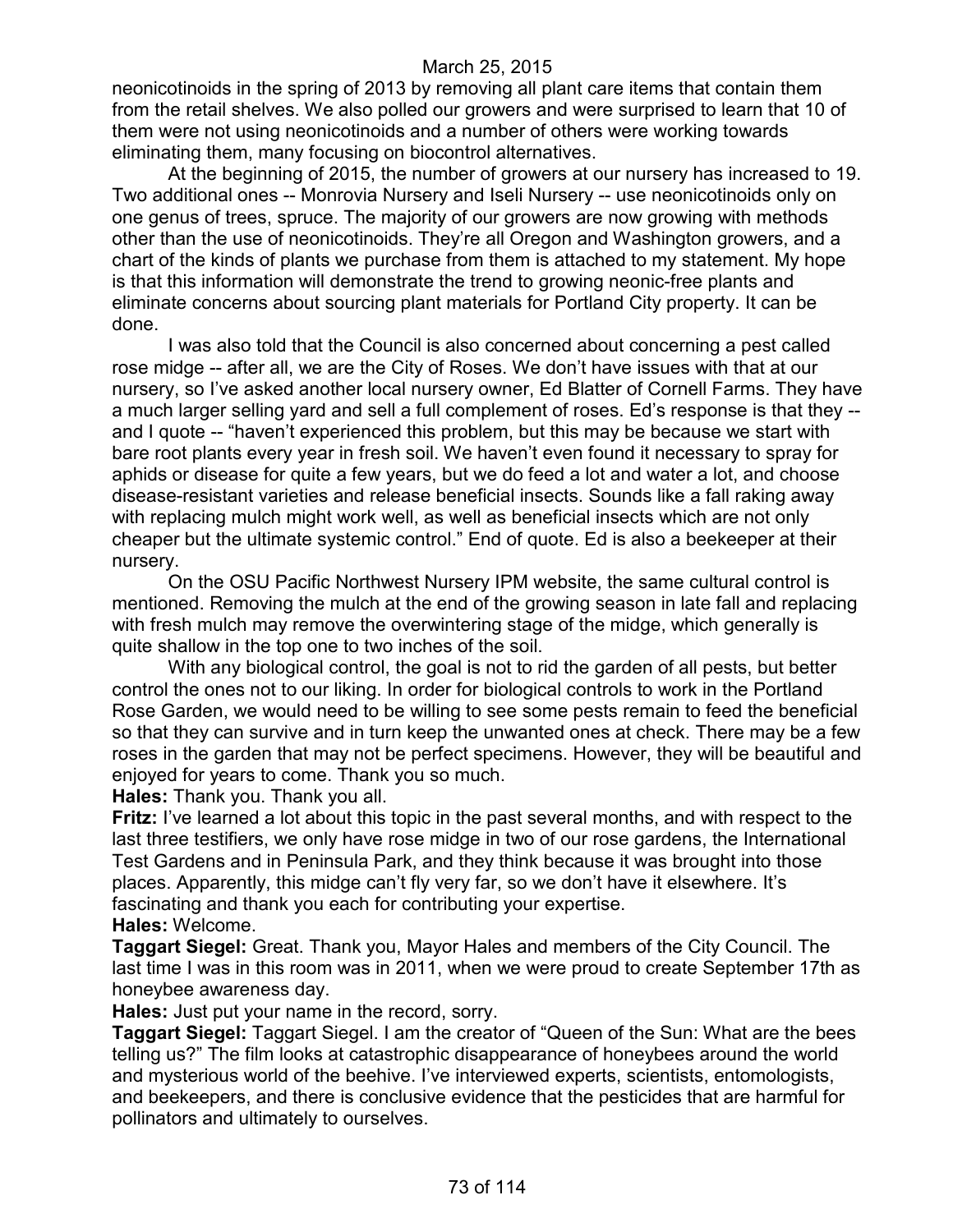I could say this has also has affected me personally. I'm a beekeeper and I live in Sellwood and my bees just died. They disappeared. They were healthy three weeks ago, and they're now gone. And this was a classic case of colony collapse disorder, where the bees disappear and the honey is there. I had two boxes of honey -- just full of beautiful honey -- and the bees disappeared. Because bees can fly up to three miles, I don't know if it was my neighbor next door or a block away or up to three miles away. Whatever they were bringing back to their hive at some point was affecting them. In fact, they might not have made it back to the hive.

Man has created a deadly cocktail for bees and if we don't protect them, we're not protecting ourselves. Colony collapse disorder has reached life-threatening dimensions. 30% to 40% of beehives disappear every year. And when you look at entomologist May Berenbaum, she says these neonicotinoids -- which are neurotoxic, they target the nervous system -- affect the ability of the bees to learn and to remember and to navigate - all of which would contribute to an inability to return to the hive after foraging. I think that's possibly what happened to my bees.

The head of the UN environmental program warns that the decline of bees means the writing is on the wall. We have to do something to ensure pollination for future generations. They're absolutely essential in what they give us. These pesticides are putting the future of creation at stake, not just for the future of bees but the future of humanity and the future of life.

We have an opportunity to set an example for the rest of the nation and the world here in Portland. In a city like Portland that prides itself on environmental stewardship, we can set an example to help save pollinators. Thank you.

**Hales:** Thank you. Thanks very much. Welcome.

**Christine Winson:** Thank you. Dear City Council members, thank you for the opportunity to speak on this very important topic. My name is Christine Winson. I work for Univar in the environmental sciences division. I've been a state licensed pesticide consultant for 13 years. I came in with a certain premise and Commissioner Fritz, if you would clarify for me because I wasn't quite sure the way this ordinance was written. You said that this ban does not include City buildings.

**Fritz:** It includes City-owned property but the City of Portland doesn't own housing buildings, for example.

**Winson:** OK. Does the City own buildings?

**Hales:** We own this building and others.

**Winson:** This building and others. So, does the ban include those properties? **Fritz:** Yes.

**Winson:** OK. So, this is not just strictly an outdoor-only.

**Hales:** Correct.

**Winson:** OK. So, as Gean Camp said had before, we do have issues in buildings with bedbugs with other pests, and as section one sub-set one indicates, the EPA has noted that neonicotinoids are reduced risk pesticides for public health pests. So, here it states it right there.

Within the interior of buildings, we have bedbugs, we have fleas, there are stinging insects. Taking this tool away where we have reduced risk to mammals, to people, to children, to pets will be giving us the alternative to other pesticides that are more toxic again to mammals and applications that will never harm a pollinator. So, I would urge this commission to look at perhaps rewriting and opening up the opportunity to consider an indoor exemption for neonicotinoids. Thank you.

**Hales:** Thank you. Thanks very much. Welcome.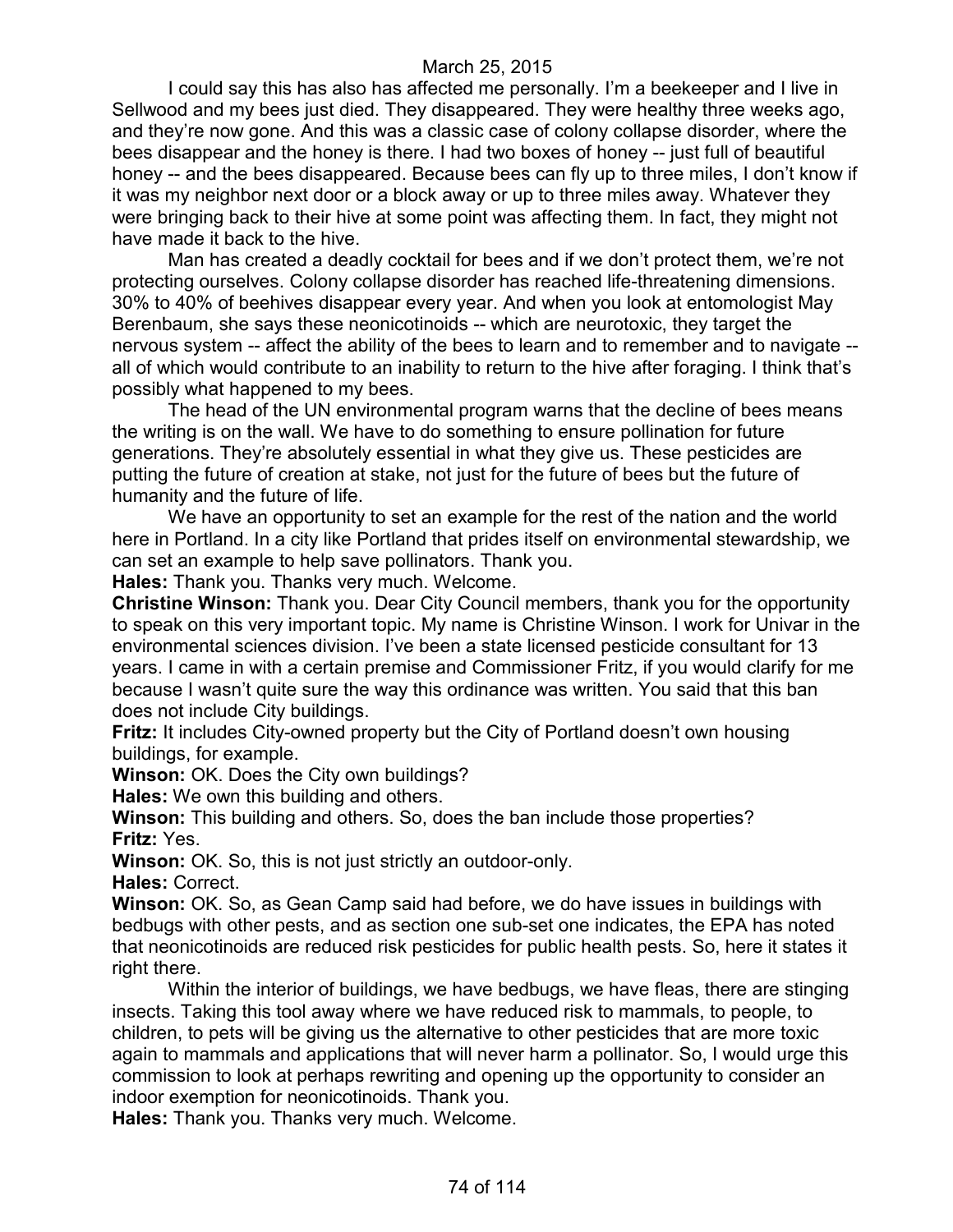**Rich Hatfield:** Thank you. City Commissioners and Mayor Hales and citizens of Portland, good afternoon. Thank you for the opportunity to speak. My name is Rich Hatfield. I'm a resident of Southwest Portland, I'm a father of two young children, and I'm also a conservation biologist with the Xerces Society for Invertebrate Conservation.

Neonicotinoids are the most widely used group of insecticides in the world. They've been billed as low-risk, high efficacy chemicals with low toxicity to non-target organisms. However, evidence is quickly mounting in the form of hundreds of peer-reviewed, scientific articles that these chemicals are not low-risk, that the efficacy is quite limited in agricultural settings, and that because of their systemic nature, their longevity, their having profound effects on beneficial insect communities and animals and processes that depend on them. In short, these chemicals are contributing to the destruction of functioning ecosystems.

While the bulk of attention has been paid to bees, less well understood is the effect that these chemicals are having on our less charismatic yet equally important invertebrates: earth worms, ground beetles, and predatory insects which all contribute profoundly to a healthy ecosystem. The fact of the matter is that less toxic, more targeted, and equally if not more effective alternatives -- like water and soap -- exist.

In addition to reading much of the scientific literature surrounding this issue, I've also seen devastating effects that these chemicals can have firsthand. I was the biologist that responded to the bumblebee kill in Wilsonville in 2013. When I was on the scene that June, dead bumblebees were literally raining out of the trees, their bodies hitting the pavement. The thought that these beautiful animals were dying for cosmetic reasons to prevent cars from getting a sticky residue was maddening. Clean cars are optional. Bees are not optional. As someone who has worked on bumblebee conservation for the bulk of my adult life, this was a disturbing and revolting.

I'm also member of the IUCN, the International Union for the Conservation of Nature bumblebee specialist group. I've just finished an analysis of the 46 North American bumblebee species and our results suggest that as many as a quarter -- or more than a quarter of them are facing some degree of extinction risk. One of the ODA's conclusion from the bumblebee Wilsonville kill was that our populations were healthy because there were so many in that parking lot. There should have been as many as 15 or 16 species of bumblebees on the ground that day, but there was really only one species. The Willamette Valley is home to 400 species of native bees and there was really only one species in that parking lot. To me, that does not suggest we have a healthy community of bumblebees, it suggest that the biodiversity in the Willamette Valley is reduced and I suspect that neonicotinoids are culpable -- at least partially -- in that decline.

One more comment here. When it comes to open City spaces, including our rose gardens, beauty is not enough anymore -- or at least we need to change the definition of beauty. Accepting blemishes, brown spots, imperfect blooms needs to become part of our ethos. We need more from our landscapes than aesthetics. We need them to feed our wildlife, sequester carbon, and function as working ecosystems. Despite what industry would like us to believe, neonicotinoids chemicals are not part of this equation. I also -- our children learn in our parks, and we don't know what the long-term effects of the chemicals are on developing minds and bodies, and I don't want my children or our city's children to be part of the experiment. Thank you for listening.

**Hales:** Thank you all. Welcome. Good afternoon.

**Jen Davis:** Hello, my name is Jen Davis. Thank you very much for putting this ordinance forward. I am the founder of Bee Friendly Portland, a coalition of beekeepers, farmers, educators, and environmentalists that work at a neighborhood level to protect our bees. I'm a beekeeper -- I raise native bees -- and teach classes for the Portland Fruit Tree Project and other venues.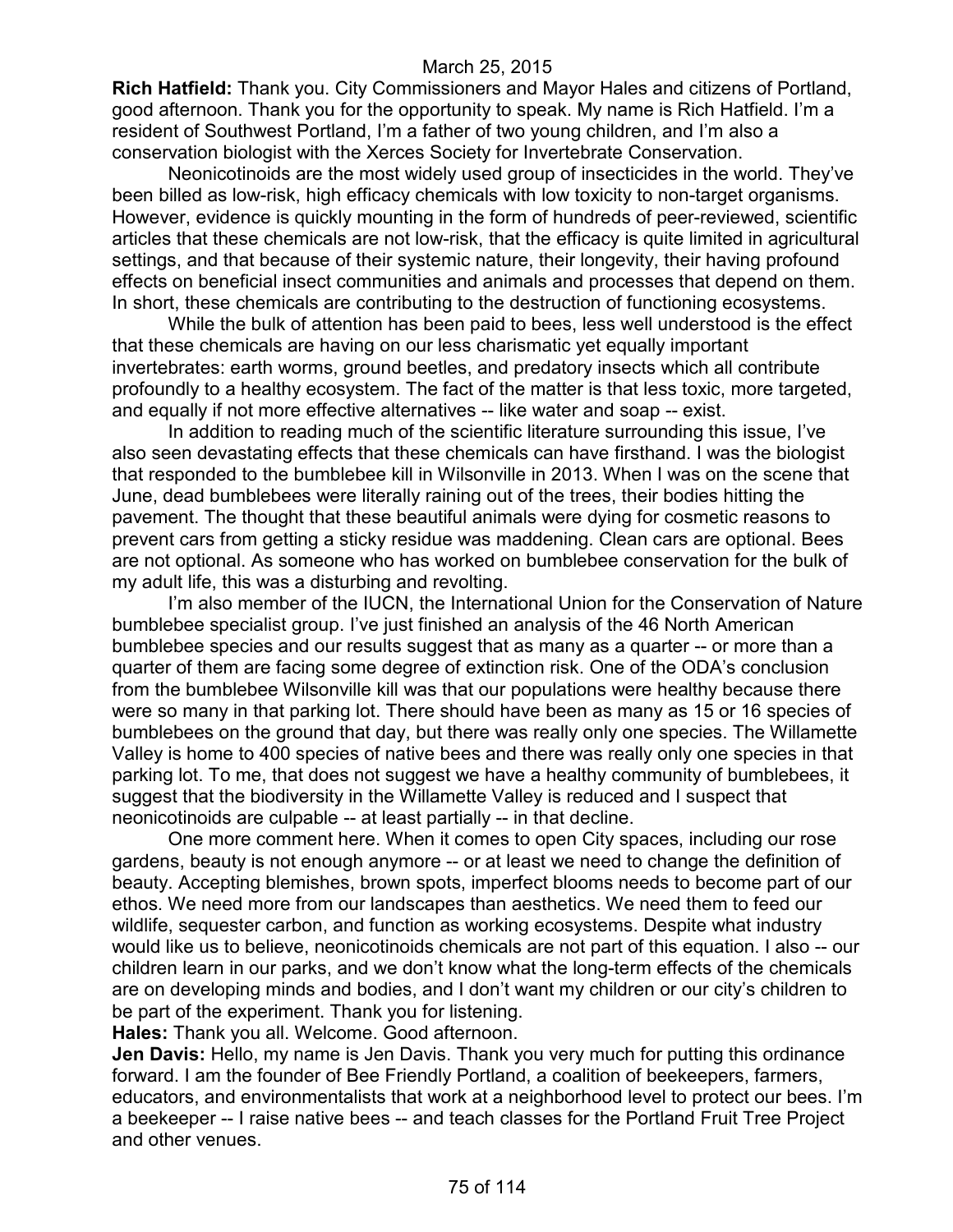I can go to almost any nursery today in Portland and buy some flowers to plant in my yard for bee forage. Sadly, I'll have no idea if these plants have been pretreated with neonicotinoid pesticides. This class of neonicotinoid pesticides are water soluble -- and therefore systemic -- taken up by plants, and expressed in all cells, including nectar and pollen. Over 800 peer-reviewed studies have found these systemic pesticides can affect bees' foraging abilities, learning abilities, immunities -- including to the varroa mite -- and reproduction cycles. In addition, these systemic pesticides can remain in plants for long periods. Studies have found in some woody plants persistence as long as 10 years or more. So, my flowers I plant for my bees may actually harm them.

We need to change our ideas of what healthy parks and gardens look like. Not all pest damage is bad. If aphids predate a tree in a healthy ecosystem, ladybugs and green lacewings will gladly feast on them. Ladybugs as well as our bees and butterflies are disappearing at an alarming rate. We don't need Roundup -- which the World Health Organization has just determined probably causes cancer -- saturating our playground fields. We don't need trees and flowers exuding pesticides in every cell. Our children should not have to play in these toxic arenas, and we should not be poisoning our public and private gardens when we have the knowledge and the tools to successfully grow healthy gardens without these toxins.

California's severe drought should alert us now to protect our bees. As California landscapes dry up and die, so do their bees. We could soon see a massive food and bee crisis in this nation. We will need healthy soils and healthy bees for local agriculture. Please act now to protect our bees. Thank you.

**Hales:** Thank you. Welcome.

**Larry Treleven:** Mr. Mayor, I'm Larry Treleven and for the last 89 years, our family has owned Sprague Pest Solutions, and we operate in several states here in the west. I have been with the company 44 years full-time after graduating from the University of Washington. I think my testimony is already submitted -- I just gave it to your administrative assistant here -- but I'm going to answer some of the questions that you asked of previous testimonies.

First of all, what are some of the alternatives for treating for bedbugs? I think that was one of your questions. One of those alternatives -- a couple of them -- one is fumigants, gas. But they're toxic to humans and we have to keep people away from there. They're more costly, and the health risk we have to consider very carefully prior to using that. Number one.

Number two is heat, where there's no pesticides used. And here in Portland -- as well as like in our Seattle office -- we have three crews that use heat treatments all day long. That's all they do just to combat the influx of the bedbug population in multi-plex units, apartment complexes, condos, and in hotels. And the same situation is here.

Other things that I wanted to discuss with you is that last week -- I'm not a hired gun -- I work for our family operation -- but I do testify in Congress a lot. And I met last week with Jack Arriaga, who is a legislative aid to Suzanne Bonamici in D.C. I also met with Thomas Griffin, who works with Greg Walden and also Zach Stokes, and he is with Kurt Schrader and we're working on a national level to address this very issue right now. And we're making headway.

President Obama sent an executive order on protecting pollinator health and has asked each of the states to come up with their own pollinator health protection program. And that letter was just issued not long ago.

Next of all, we also are using trained canines to look for different various insects, including bedbugs, so we can pinpoint areas of infestation and treat them with heat and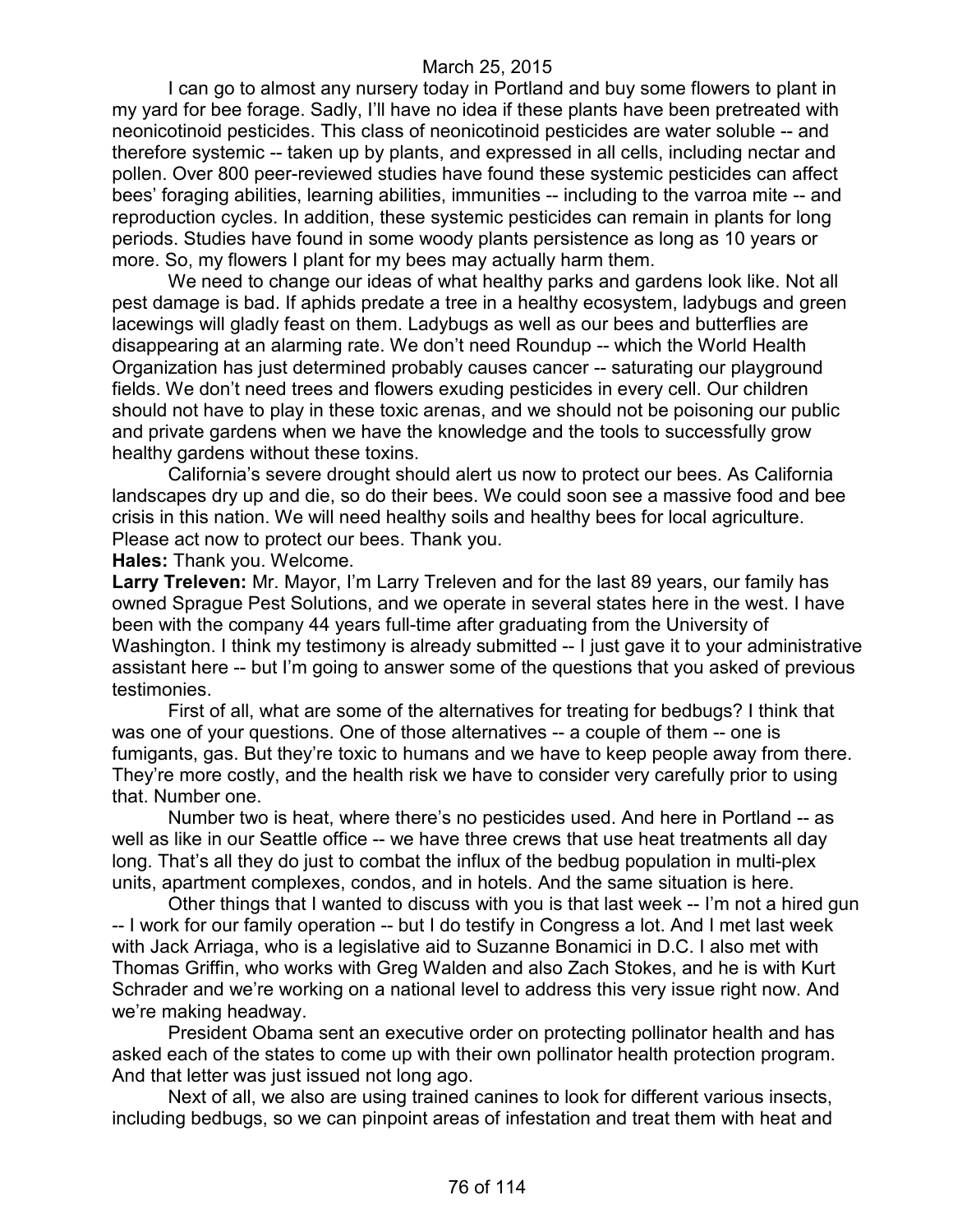other things that minimize the use of pesticides. But I'm open to any questions from any of you on the panel because I didn't get the --

**Hales:** That's helpful, thank you. In effect, the federal government is saying, "states and localities, go innovate on your own?"

**Treleven:** No, they're saying states go on your own -- states go on your own, not municipalities. And that was the directive from President Obama. And so, EPA is working on that in conjunction with others as well, and there has been a couple of house bills that have died en route. But the issue is coming up on a regular basis back there. I was just there last week.

**Hales:** OK. Thank you. Other questions? Thanks very much. Welcome.

**Brian Lacy:** Brian Lacy. Thank you, Mayor and Commissioners, for discussing this issue. What I'm about to read -- I'm guilty of not addressing just as a City property issue, or a broader one. So, maybe my comments will be more appropriate for a future date. Also, I'm a long-term beekeeper, so if you have any technical questions about varroa mites, I'm happy to address them.

As the owner of Live Honeybees, a Portland-based pollinator education company - thanks for hearing my views -- the pollinator is the canary in the coal mine of food security. They are suffering and they need your help. As a resident of Portland since '76, I appreciate the nearly four decades of leadership Portland, Oregon has shown regarding health and sustainability. Traditionally, we're the City of Roses, so befriending pollinators would seem like a natural step. Portland also stands out nationally for supporting farmers markets, community supported agriculture, backyard chickens, and even backyard beehives.

Our local pride was tested by the massive bee deaths in Wilsonville and Hillsboro. One of the silver linings was Congressman Blumenauer's save America's pollinator act. We need that leadership not to fade because out of the limelight, the biggest threat marches on -- death by thousands of cuts every season by neonics, a toxin banned in the European Union -- as was mentioned -- in 2013. Banned also by Vancouver, B.C. garden retailers who today refuse to purchase neonicotinoid-laced plants from their wholesalers.

Looking into the future challenges to health and sustainability, such as population pressure and density, climate change, declines in available gardenable soil, and continued lobbying by chemical companies, I urge you to join the EU, Vancouver B.C., and the National Wildlife Federation to continue the leadership to ban the neonics. Ban them in bottles, plants, seeds laced and coated with neonics. Ban the sales from local retailer shelves. If there's a way and will to do so, ban online purchases being shipped to Portland.

As a public campaign, I see public campaign and incentives to bring these toxins to Metro's recycling stations.

Leadership of this caliber would improve Portland's food security, reduce our toxin load, remove one significant cause of insect declines -- both of pollinators and the invertebrate fish that feed on them, as they are both very stable and water-soluble. The work honeybees [indistinguishable] removing hives from trees and buildings in the city of Portland, working often with the City of Portland teaching the difference between honeybees and other insects -- universally, people feel a relief and sense of community with pollinators, replacing those fears.

In the end, we a community not just of people but of a broader, more inclusive community that relies on millions of small pollinators and other insects. Please support and defend them. Thank you for your service. And to show you in the sweetest terms possible, here's the gift of honey from some of our hives, one for each of the four quadrants of Portland. And because we don't want to publicly bribe you and because honey is a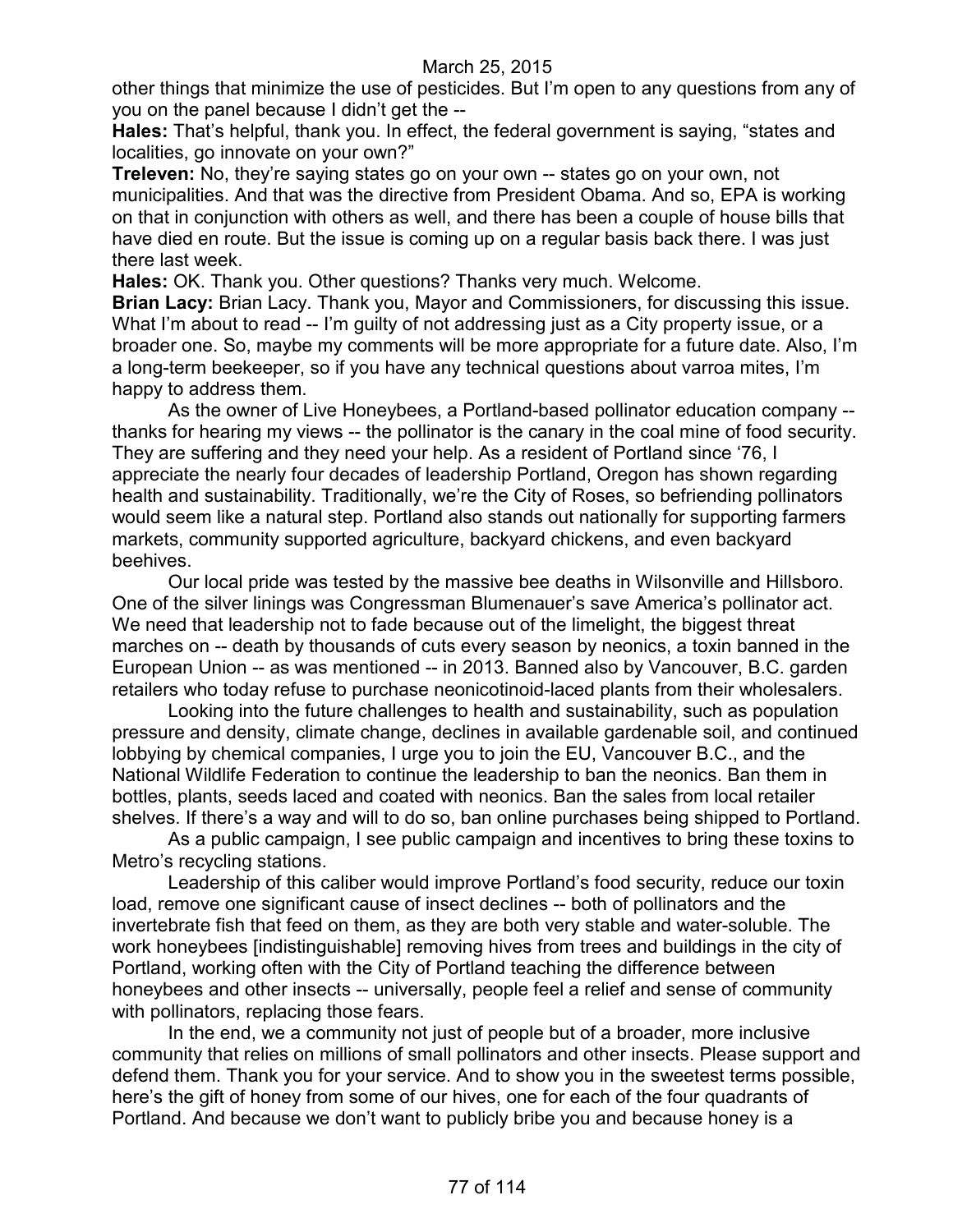community effort being derived from the flowers all over the Portland, we would gladly donate on your behalf these jars to four local nonprofits of your choosing.

**Hales:** Great. That's very nice. Thank you. I'm sure the Blanchet House would love to put some of them on their biscuits.

**Fritz:** His is Blanchet, mine is Right 2 Dream Too on 4th and Burnside. Lacy: Excellent.

**Hales:** We'll get you addresses. We'll let Steve and Dan give you a --

**Lacy:** And this is a zucchini pollinated and not pollinated. These are what children experience with honeybees if you give them a chance.

**Hales:** Thank you very much, appreciate it.

**Lacy:** My pleasure. If you have any questions about bees at all, neonics, colony collapse disorder, varroa mites?

**Novick:** Actually, yeah, I've got one about varroa mites. What's your perspective -- on the one hand, you might think that varroa mites have been around forever, so how can they suddenly be causing colony collapse?

Lacy: Well, they have -- it's a geographic thing, like zebra mussels and other things. When human beings move too quickly and carry -- unbeknownst to them -- something that is not native to another part of the world and where there is no habituation to it, then yes, there will be problems. In the mid-70s, varroa mites were on hives that originally came from Russia, were transported back to Russia via train fast enough for the varroa mite to inhabit those hives. Then, they spread to Europe and hence to everywhere else, except Australia. Asian bees are -- you know, they have handled the varroa mite for a long time. And Russian bees are one of the best bees to bring in -- that when we integrate them into the genetic pool here in the United States, that'll help -- there is something called varroasensitive hygiene, wherein if the queen and the drone the queen mates with both have the ability, then the workers that that queen will lay will be able to sense mites in the cell and open up those cells and destroy the mites. You only need about 10% of the total bee population to do that. So, using breeding, using organic and biodynamic methods to solve these problems of bedbugs versus bees I think is the way to go. **Novick:** Thank you.

**Hales:** Thanks very much. I think this Council hearing is the first time that we've had a grapefruit or a jar of honey in the chambers. So, we're setting a new standard here. Welcome.

**Molly Fitzpatrick:** Hi, thank you. My name is Molly Fitzpatrick, I am a Northeast Portland resident, an acupuncturist as well as a beekeeper, bee advocate, and a swarm-catcher since 2009. I want to speak to the events of the summer of 2013, where I witnessed multiple bee deaths as well as behavior that is indicative of bee poisoning.

In my own back yard, I would notice my bees would return to the yard and not be able to make it to their hives because they were demonstrating erratic movement indicative of neurotoxicity. I've also witnessed dysfunctional behavior in catching a swarm in Northeast Portland in the neighborhood on 35th and Shaver. I was called to a swarm in the 90 degree heat of the summer that was also during the time of the Wilsonville bee kill. The birch tree that the bees landed in was -- I presume to be -- sprayed with bees given the nature of the manicured lawn. The person who I was in contact with asked me not to speak to the owner of the property because he was supporting an ailing wife and was elderly himself, so I did not follow up with his use of chemicals on his lawn, but his lawn demonstrated indication of chemical management. And the bees that had landed in his birch tree were not able to cling to another.

So, a swarm is how bees reproduce, it's the birth of a new hive. And instead of being in a cohesive structure where at the center the queen is being protected by her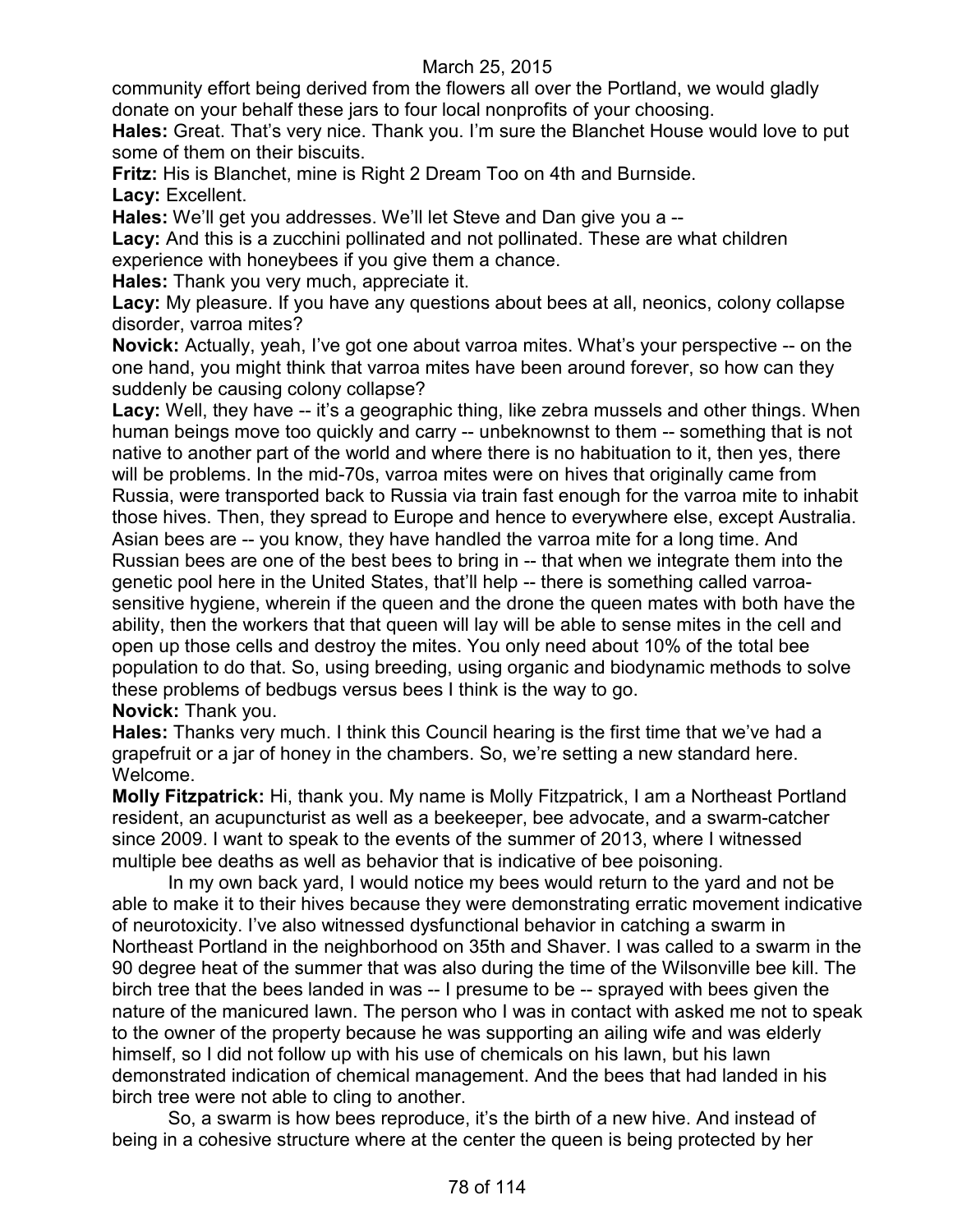workers, these bees were falling in clumps -- baseball-sized clumps. I noticed it first when they were hitting me on the back and I was wondering why I was being hit with bees falling from the tree. I climbed up into the tree myself and I investigated this swarm, and they weren't able to cling to one another, indicating to me there was some neurotoxic potential of poisoning. And it was very distressing to me. It was during a time when I was enrolled in a doctoral program at the Oregon College of Oriental Medicine. And for that requirement, I took a PSU class on Gandhi's philosophy of non-violence on education and sustainability. This was an extracurricular class for a doctoral of acupuncture and oriental medicine, and I learned in the class was a number of things but ultimately the search for truth comes through acts of compassion.

I had to reflect back to myself, how could I be most compassionate? And pursuing the advocacy at that time was fundamental in my learning process. So, for the course at PSU, I did additional hours of community-based learning in which I brought to the Wilsonville bee memorial prayer flags. So, I brought blank pieces of fabric and I'm going to read to you these -- and Brian and Jen are going to help me as I read. The first one says, I love bees. Hold on. Let me read them as we go. These are voices from the citizens that may or may not be in this room -- I recognize a few people. Not everyone is here. Bee strong. I love you bees. German language I don't understand. Spanish. Muestro tu amor a las abejas ayudalas. Show is your love for the bees, save us, help us. Happiness equals bees. Happy trees means happy bees. Let's hear it for the bees. Let's choose to be GMOfree. Let's see. Bee here now. Don't worry, bee happy. Bee strong. Why on bees buzz. Small child handwriting. Save our bees.

**Hales:** I might need to get you to stop before you go all of the way through them. **Fitzpatrick:** OK. Well, there are 41 other people here that posted this. But it was an opportunity for folks to express their grief, sadness, as well as hope and solidarity, and I am appreciative of the City Council to take the steps. I do have concerns about some of the aspects of the ordinances which other people have spoke about. I just want to close with that. This is an opportunity we all have to really look within our hearts and find out what is really best for all of life and look at this from a holistic perspective. Thank you very much.

#### **Hales:** Thank you. Welcome.

**Carie Weisenbach-Folz:** I'm Carie Weisenbach-Folz. Dear Mayor and City Council, we the undersigned residents living at 2325 N Albina Avenue across the street from Peninsula Park strongly support the proposed ordinance prohibiting the use and purchase of neonicotinoid pesticides by the City of Portland. We strongly support prohibiting the use of these pesticides in our parks and natural areas.

We are a community of adults and children that regularly use Peninsula Park yearround. We grow food in our front yard, and our fruit trees and property is certified by the Audubon Society of Portland's backyard habitat certification program. We strongly support City policies that promote human health and safeguard pollinators, native birds, and other wildlife in our community. Therefore, we strongly support your action to prohibit the use of neonicotinoid pesticides and neonicotinoid-like pesticides in our parks, natural areas, and other City-owned property.

We understand that the proposed ordinance includes an exemption for the rose garden at Peninsula Park where the rose midge is a problem. We also we enjoy that the proposed prohibition would not occur immediately in our local park, but we urge City staff to aggressively pursue alternatives to the use of neonicotinoid pesticides so that the prohibition can be extended to the Peninsula Park rose garden as soon as possible. We enjoy the roses at Peninsula Park rose garden, but we value human and ecological health more than the particular aesthetic they provide. Thank you.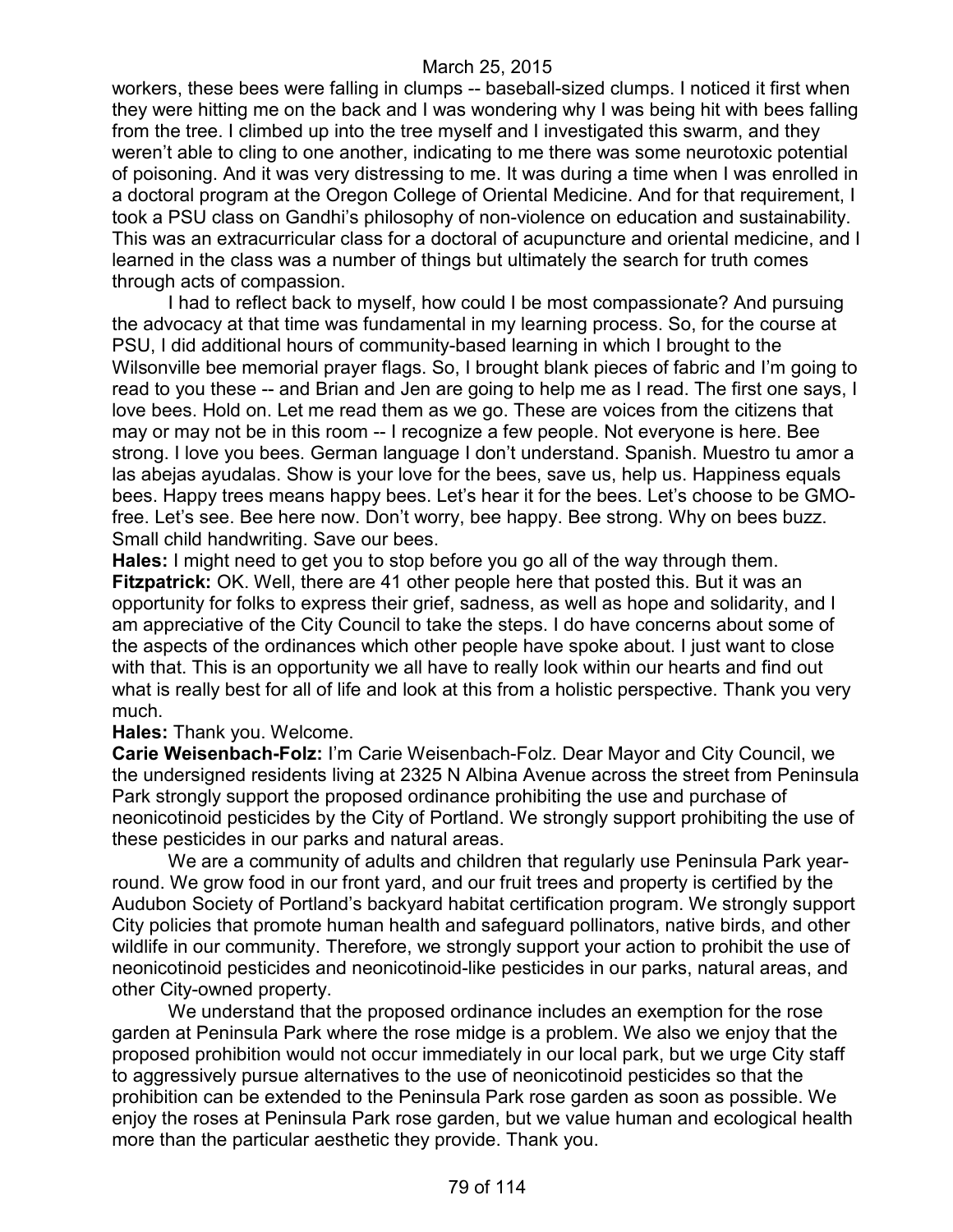**Hales:** Thank you very much.

**Fritz:** Thanks so much. And most likely, the pilot project will be at Peninsula Park, so would love to engage you and your neighbors in the volunteering for that effort and monitoring it, and just in the whole process. Thank you so much for coming in.

**Weisenbach-Folz:** We'll support that.

**Hales:** Thank you. Welcome.

**Bob Bernstein:** Hello, Mayor and Commissioners. And Amanda Fritz, I thank you for this proposal.

**Hales:** Just put your name in the record -- sorry.

**Bernstein:** I'm Bob Bernstein. In the best of all possible worlds, we could count on the EPA or the Food and Drug Administration to take care of the sorts of matters. There's a well-documented revolving door between Monsanto and chemical companies and our regulatory system. Money talks. Take a look at what's happening in southern Oregon with [indistinguishable] culture and aerial spraying -- it's the same sort of thing. I'm not surprised that people come up here who being paid for their time -- unlike me -- and want to keep the status quo. They want to make a buck. I do believe that human beings are adaptable enough that they will find a way to make a buck. If you create a market for plants that haven't been treated, that market will get filled by enterprising people. So, you know, I don't buy that argument at all.

In terms of trying to find a smoking gun -- it would be nice if we were still living in the 1950s sort of John Wayne world. We are not. We used to think that cancer was one disease -- it is thousands of diseases. When you look at how you break that chain, there are thousands of different ways of interfering with that replication. When you get into looking for a smoking fun and the kind of course testing that is being done on chemicals that are brought into our environment, it's ridiculous.

There are papers I've read that say what may be happening is we're interfering with a cytochrome inside of the bee that then makes the bee less able to get rid of other toxins. So then, how do you deal with this with a very industry-friendly regulatory process that says you have to find one single smoking gun? The world doesn't work that way. It's fallacious.

And so, I would say that you should do what you can to ban these substances. I would tighten things up -- the devil is in the details. It seems to me there's a lot of wiggle room there to continue using these substances.

I also went to an interesting talk by Susan Kegley -- she's a doctor, I believe, through the chemistry society of Portland. She works out of the Pesticide Research Institute and you might want to contact her. I can send you some information about her.

So, I would just tighten things up with the exceptions. I would move ahead. If you want to use neonics on bedbugs -- I'm half ticked off they used time on this -- but what people do to other people, at least we get to vote. What we do to critters -- you know, the micro and macro invertebrates that are in the water table that the fish rely on for food -- I did amphibian research surveys last year. Our amphibians are in terrible shape. The world's basically falling apart. If you want to continue using neonics, it's on you. I don't think you should.

**Hales:** Thank you. Thank you all. Good afternoon.

**Kathleen Clarke:** Good afternoon, Mayor and Commissioners. My name is Kathleen Clarke and I'm a private resident, a clinical social worker, and a gardener. I am urging the holistic view of the question that's been asked before, questioning what is our definition of aesthetics like with the rose midge? I'm also a permaculture student, and that refers to the holistic design of nature. Multi, multi factors come into play. I don't believe that we can test -- like the smoking gun that Bob Bernstein -- that we can isolate in that way. As owner of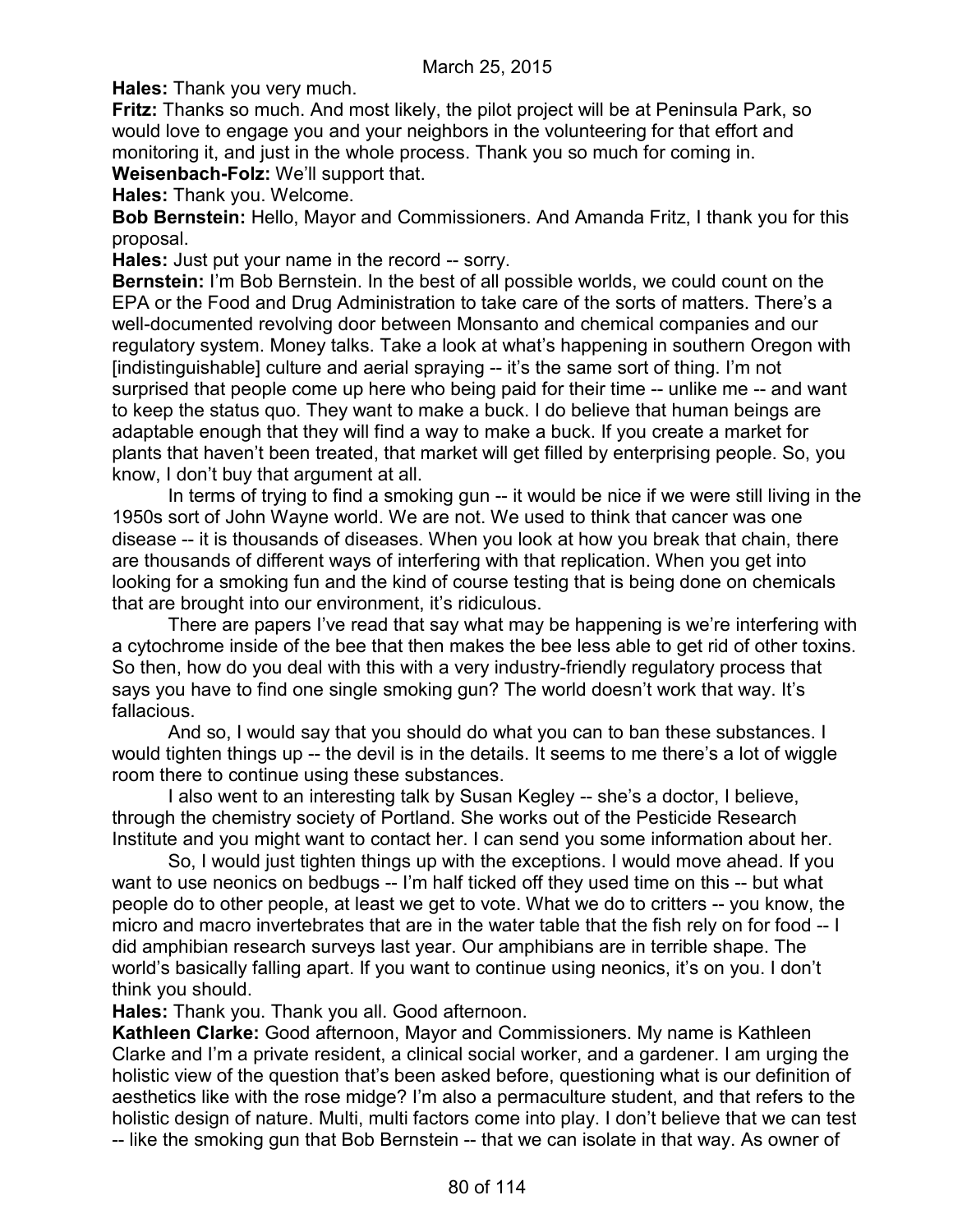Garden Fever said, we -- the multifaceted organic care of their plants produce results -- the alternative results. Thank you.

**Hales:** Thank you. Welcome.

**Makenna McClure:** Good afternoon. My name is Makenna McClure, and I appreciate you taking time to hold a hearing on this very important issue and giving me an opportunity to speak. I'm a ninth grader from Southeast Portland, and in my art [indistinguishable] class this year, I created an environmental magazine on this subject and chose this topic for one of the articles because I also think it's very important. I'm just going to briefly list three reasons why I think you should ban these neonicotinoid insecticides in Portland.

First, the bees provide critical ecosystem service. These services are worth a lot of money and are a significant part of the regional economy. The metropolitan area of northern Willamette Valley between Salem and Portland produces one fifth of the state's gross farm revenue. According to the 2012 census of agriculture from Multnomah County, there were 598 farms on nearly 30,000 acres. They sold nearly 45 million worth of nursery, greenhouse, and sod products and \$19.4 million worth of vegetables, melons, fruits, nuts, and berries. A lot of these are flowering crops that depend on pollinators. Harm to the pollinators will harm the local agriculture and economy.

Second, there are more scientific studies that link neonicotinoids to serious harm in bees. This has raised fears that the pesticides are an important factor in the plummeting populations and of bees and colony collapse disorder, along with the diseases and widespread loss of habitat.

A new study from Harvard says neonicotinoids are likely a primary cause of colony collapse disorder. According to the lead researcher, it apparently doesn't take much of the pesticide to affect the bees. Our experiment included pesticide amounts below what is normally present in the environment. Although more research is being done, the risk is serious enough that the European Union already put a two-year moratorium on the use of these insecticides on flowering crops.

As a progressive city that gets an increasing amount of produce from local farms, I think we also need to protect our local pollinators and food security and take a precautionary approach by not using these insecticide neurotoxins until better information on their impact is available.

Third, I'm worried about how these pesticides accumulate and pose a threat to human health. Neonicotinoid pesticides are systemic, meaning they're in the plant and can't be washed off. They also persist and accumulate in the soil for more than 10 years. Neonicotinoids have ecosystem impacts because they can contaminate surface waters and kill aquatic insects that provide essential food for birds and fish, such as endangered salmon in Johnson Creek and the Willamette River.

A 2012 Japanese study also shows that neonicotinoids affect brain development in mammals. The research warned that detailed investigation of the neonicotinoids is needed to protect the health of human children. As a human child, I urge you to ban these toxins from my city. Thank you.

**Hales:** Thank you very much.

**Fritz:** Wow, what school do you go to?

**McClure:** Milwaukie Academy of the Arts.

**Fritz:** I don't think I could have written like that in ninth grade. Good job, thank you. **McClure:** Thank you.

**Hales:** Thank you. Welcome.

**Madelyn Morris:** Hi, my name is Madelyn Morris. I'm a beekeeper, I'm a gardener, I'm also a small business owner. My business is Mickelberry Gardens. We create honeybased herbal medicines that we sell at a variety of local retailers. So, many of passions as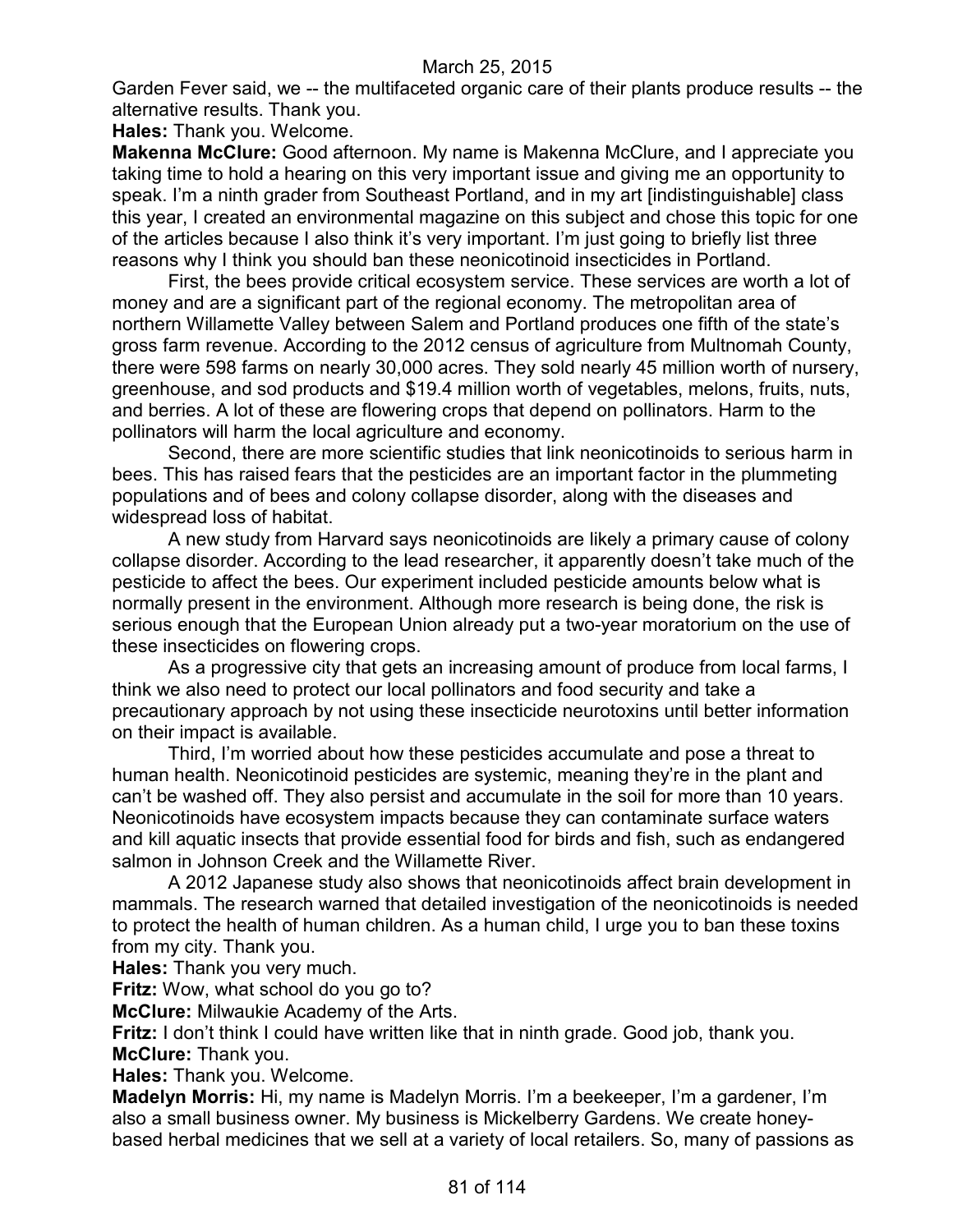well as my livelihood really depend on pollinator health. We keep about 25 to 30 honeybee colonies around the Portland area and then we also work with larger-scale beekeepers around the region who equally depend on having healthy pollinators.

I started beekeeping about eight years ago out of my concern for bees dying and since then, it seems really clear that the scientific community overwhelmingly agrees that the neonicotinoid class of pesticides is a major contributing factor to the declining health of pollinator species. That's also been something that I've been able to observe in our own experiences keeping bees.

This use of pesticides really has a reverberating effect up through the food chain. It impacts birds, amphibians, reptiles, plants communities, and human beings, as a lot of people have mentioned this today. And the thing about this particular systemic class of pesticides is that they can remain in plant tissue for many years and that this essentially provides poison pollen and nectar to sensitive bees.

I think I heard an argument earlier that there's no scientific evidence that these pesticides are toxic to bees, but it is clear that it's toxic in large amounts. We've had descriptions of bees falling like rain out of trees from when too many of the neonicotinoid is used, or too much of it. So, it's reasonable it would have toxic impacts even in lower doses, especially when it becomes clear how far reaching and ubiquitous these classes of pesticides are used. They're in a lot of nursery plants, they're a lot of seeds. They're really all over the place.

I think it's important to recognize that pollinator species have a ride range of assaults on their health and well-being, from loss of habitat, inadequate loss of nutritious forage, pests and diseases, and exposure to a wide range of toxic pesticides. So, this is not the only thing that's going to solve the problem but it's going to be a major step in the right direction. And the health, vitality, and prosperity of our region is interconnected with the health of pollinator species. Please approve this ordinance. Thank you very much. **Hales:** Thank you. Thanks for coming. Thank you all. Welcome.

**John Nicol:** I'm John Nicol. I live in North Portland. I'll keep this brief because much has been said that I would be saying about this. I'm very much in favor of this ordinance but I do not feel that it goes far enough. We're facing a real crisis here.

I consider the cities to be a refuge for our pollinators. The commercial countryside is so bombarded by chemicals that really the cities with intelligent small family organic gardeners and people taking care of birds are really what's going to save these pollinators. That we may be looking at pollinators going from the cities to the countryside given the mono culture and the vast acres that are being sprayed with pesticides.

Oregon is just beginning to examine its archaic pesticide laws regarding forestry in this legislative session, so the onus is on you to really protect what we have. That being said, I don't think that this ordinance goes anywhere near far enough. And like the tobacco ban, I can see it very rapidly gathering much more speed and addressing commercial application. I think that that should begin with data collecting and what has already been sprayed -- where have these already been -- the records of the commercial pesticide people have to have what they used and where, and that should be examined so that we really see what the magnitude of our urban situation is. I'll let somebody else speak now. **Hales:** Thank you very much. Welcome.

**Peter Teneau:** Thank you. And thank you for bringing this up as an ordinance and for Amanda Fritz -- what you have done on this. I'm going to speak, we have had excellent testimony --

**Hales:** Oh, just put your name in the record, please.

**Teneau:** Peter Teneau, and I live in North Portland. I'll speak more from the heart, I suppose, or from the philosophic point. Some excellent testimony has been given here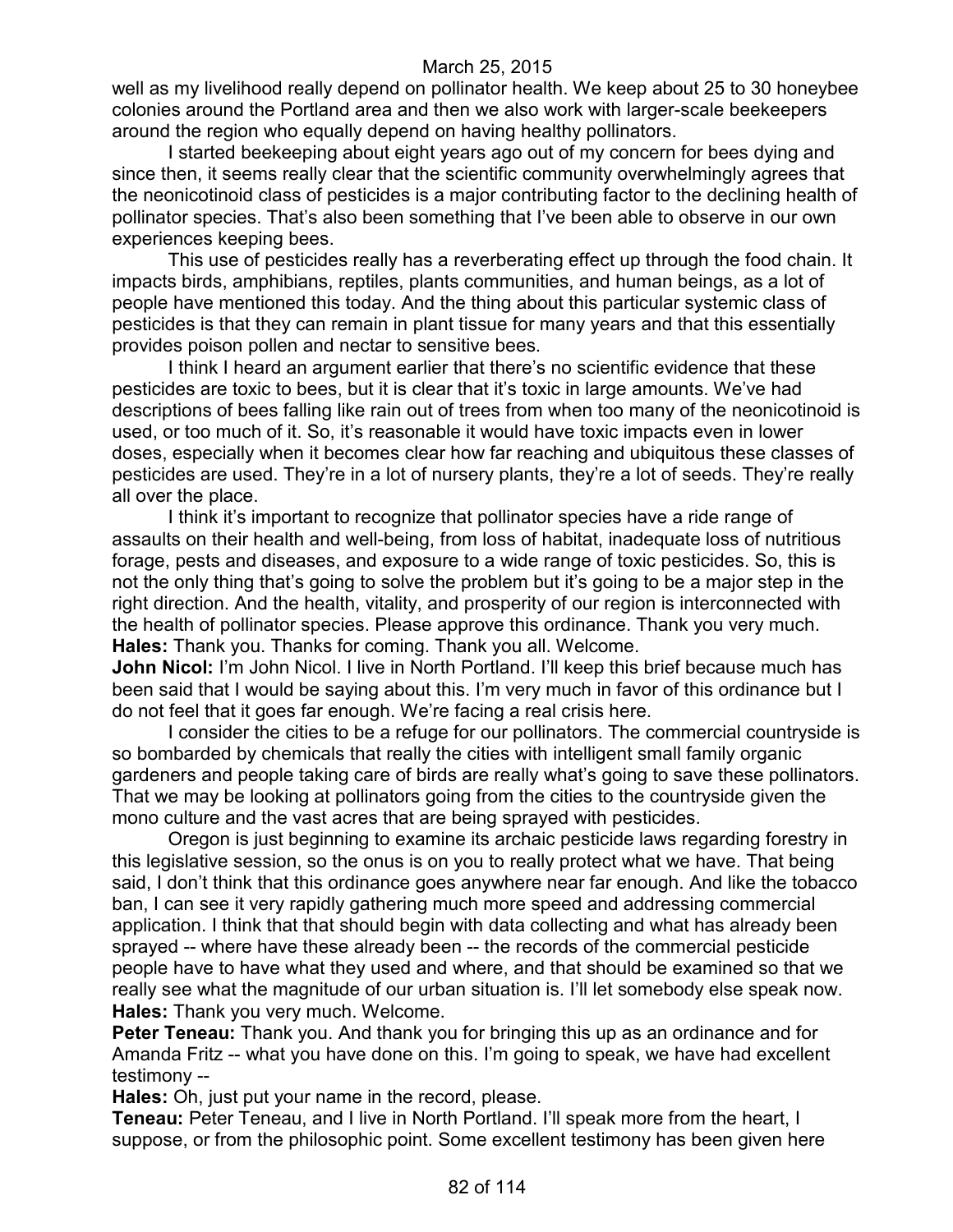today and I've been educated. But I also read, I'm not uninformed, and I also have practical experience as a natural gardener in Portland on a large lot. And I have a little story with regard to that, and it pertains to what some other people have said about beauty should not trump nature.

Nature is beauty if it remains intact. I have a rhody about 15 feet high among many wonderful rhodies on my property. And this one is my prize plant. Of all trees and plants in that garden, it's my prize. It came up with a problem -- lace bug infestation. And the City is probably experienced with this. I investigated and found that imidacloprid, which is a neonic -- I did some research on this. I was to make a decision -- I was committed to being a natural gardener so I wasn't going to use it anyway, but that was what was suggested. It could have applied this and I could have saved this rhody. The rhody is now very, very sick. I will lose that rhody. But I still maintain the value as a natural gardener.

We're fooling around with nature too much. Nature takes care of itself. Our fixes, these chemical fixes just continue on and on and on and nature has a way of getting around them. They adapt to them. So, heavier doses of chemicals have to be used.

Back to the point. The City is only concerned with its own property with this, but it can be an example. It could be an example for all people. I would particularly say that the labeling is an important issue. People want to know what they are buying. But thank you very much and I support this wholeheartedly. In fact, maybe would go beyond. **Hales:** Thanks very much. Good afternoon, welcome.

**Barbara Quinn:** Good afternoon. My name is Barbara Quinn. Thank you for the forum today. I'm representing Friends of Baltimore Woods, also of North Portland today. The Friends support this ban on the use of neonicotinoids on City properties. About one-third of Baltimore Woods' corridor is meadow, prairie -- it's going to be conserved as prairie and open grassland specifically for the purpose of housing the greenway trail and providing an environmental education to local students as well as adults who use the trail.

This is part of -- this prairie property cost about \$3 million. The City has a big part of that investment in this property, and we'd really like to see that investment used well. In fact, we have a permit with Parks right now to bring children down to the meadow to do butterfly monitoring project. We would really like them to find some butterflies.

And so, we appreciate this partnering with the City on these projects but we really need you to take leadership on being a steward for both grassland -- which is quickly disappearing, important pollinator habitat -- and also partnering with us on working on getting pollinators back. We want to have the kids monitoring for monarchs and other types of pollinators. I think it would be really exciting for them. Thank you. **Hales:** Thank you. Thank you all. Welcome.

**Sarina Jepsen:** Thanks. My name is Sarina Jepsen and I work for the Xerces Society. I direct the endangered species program there and I'm an entomologist by training, and I strongly support this ordinance.

I've been asked to read a letter that Clair Klock, a blueberry farmer from Corbett, sent in for this. So, I'll read that and then I have a brief comment as well.

Mayor Hales and City Council members, I am Clair Klock from east Multnomah County. My wife and I have a farm in the Corbett area. I have certification as a certified private pesticide applicator and pesticide consultant from the Oregon Department of Agriculture. I practice a strict form of integrated pest management. I have and continue to use restricted pesticides on my farm as needed. I am here to urge a ban on the neonicotinoids pesticides by the City of Portland and will continue my effort at the state legislative level.

I use native pollinators, including bumble bees, mason bees, solitary ground bees, and parasitic wasps to pollinate my blueberry field for at least the last 10 years. Diversity in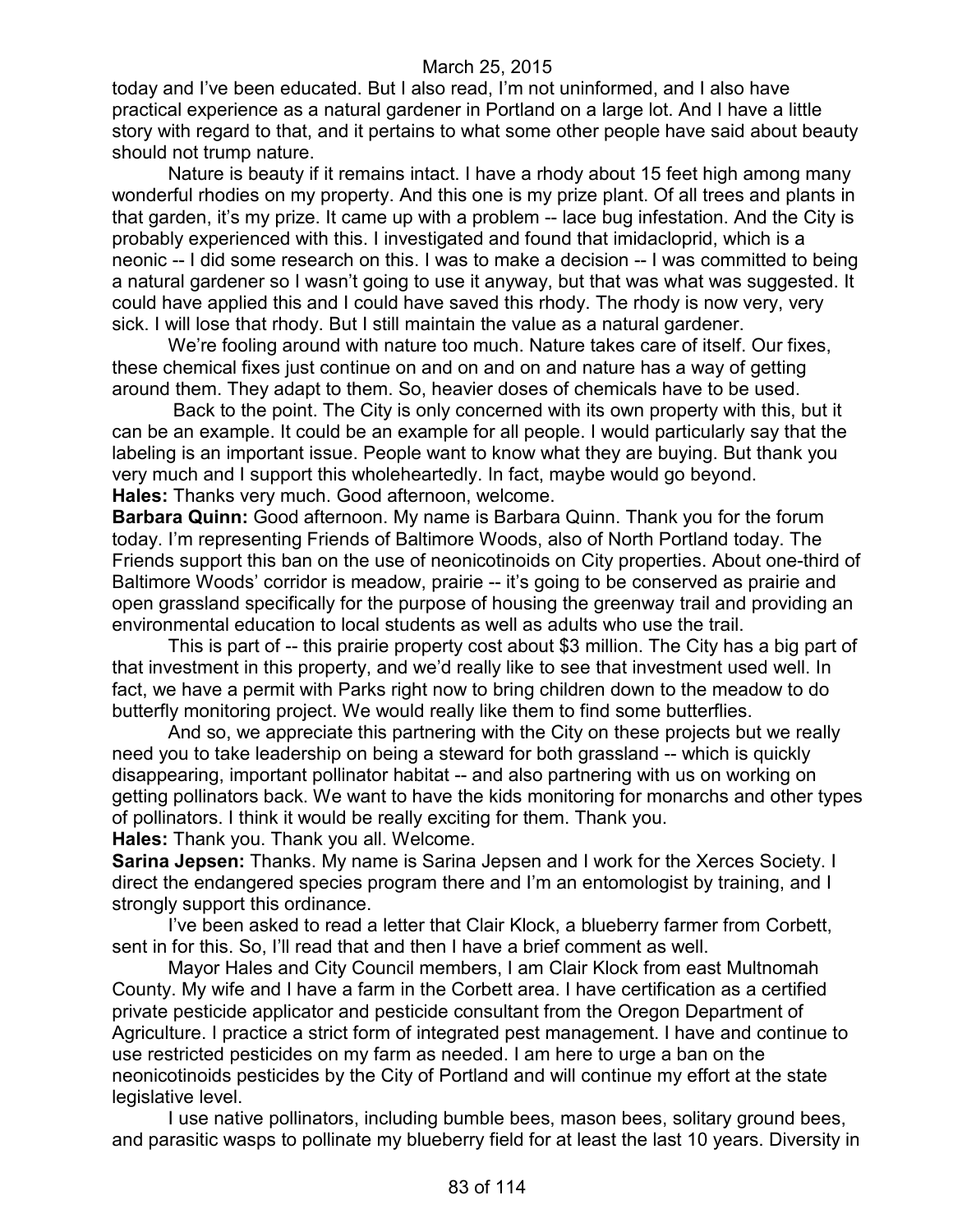pollinator and other species will increase resiliency in this era of climate change. While neonicotinoids have been an effective chemical for insecticide control, we are now seeing that collateral damage is too high. Other chemicals that have been effective and are now gone -- at least in the United States -- include DDT, lead arsenic, 245T and methyl bromide. It is important to take the lead on this important issue. Again, I urge you to ban the use of neonicotinoids in the City of Portland. Thank you for your time.

Then also, I just want to address couple points that I heard during the great testimony today. The representatives from Oregon Nursery Association and Oregonians for Food and Shelter call into question this idea that neonicotinoids are the sole contributor to colony collapse disorder in honeybees. I just want to point out I'm really familiar with a wide body of scientific research and literature on this topic, and it is true that colony collapse disorder is likely caused by multiple factors, not just neonicotinoids use, but there is a vast body of research out there right now that demonstrates unambiguous lethal and sub lethal effects of neonicotinoids on both honeybees -- which are not native, managed both commercially and by folks like your father -- as well as our native bees, like our nearly 50 species of native bumblebees, as well as a wide variety of other organisms.

As Lori Ann from Center for Biological Diversity pointed out, there are new studies coming out almost every day. One very recently just came out of the University of Minnesota looking at the effect of neonicotinoids on ladybugs, painted lady butterfly, and monarch caterpillars and found these compounds to be highly toxic to all of those organisms. This is I think the tip of the iceberg. A lot of the research in that area has not been well developed. This is new research, but I just want to read one quote from her paper. She said, quote, "the use of the neonicotinoid imidacloprid at greenhouse/nursery rates reduced survival of beneficial insects feeding on pollen and nectar and is incompatible with the principles of IPM." So, I just urge you to approve this ordinance and be a leader in IPM with the City of Portland.

**Hales:** Thanks very much. Charles, think you may get the last word.

**Charles Johnson:** Good afternoon, Commissioners. I'm Charles Johnson and I'm representing Oregonians for food and shelter and wisdom and compassion. We almost always disagree with Oregonians for Food and Shelter. On that note, we'll talk about the reference to the situation in Europe where there's been many bans on neonicotinoids products. And of course, we know Europe is doing it wrong. They're giving their children health care without the children having to have bake sales, and they're not spending a huge, disgusting amount of their budget on frivolous defense projects. So, they're probably also wrong with neonicotinoids. So, obviously this small baby step should be taken. The city parks and the little landscaping that's done around -- and if the Mayor takes long naps and has bedbugs in the office, he should not --

**Hales: Neither! Ilaughs]** 

**Johnson:** He should be spared -- he should have the option maybe of suing the City to use neonicotinoids to restore his cot.

**Hales:** I have no cot, let the record show.

**Johnson:** But --

**Hales:** You're going down fast here, Charles.

**Johnson:** Generally, we should accept that there is no research of any kind that has found one definitive cause to colony collapse disorder. And since pollination is slightly important to maintaining the circle of life, we should feel good about moving forward with this ban on City-owned property use of neonicotinoids. The problem -- as I think it was Mr. Nicols pointed out -- with this ordinance is that it could use some broader, stronger language about how we're going to invest a specific number of man hours into working with Metro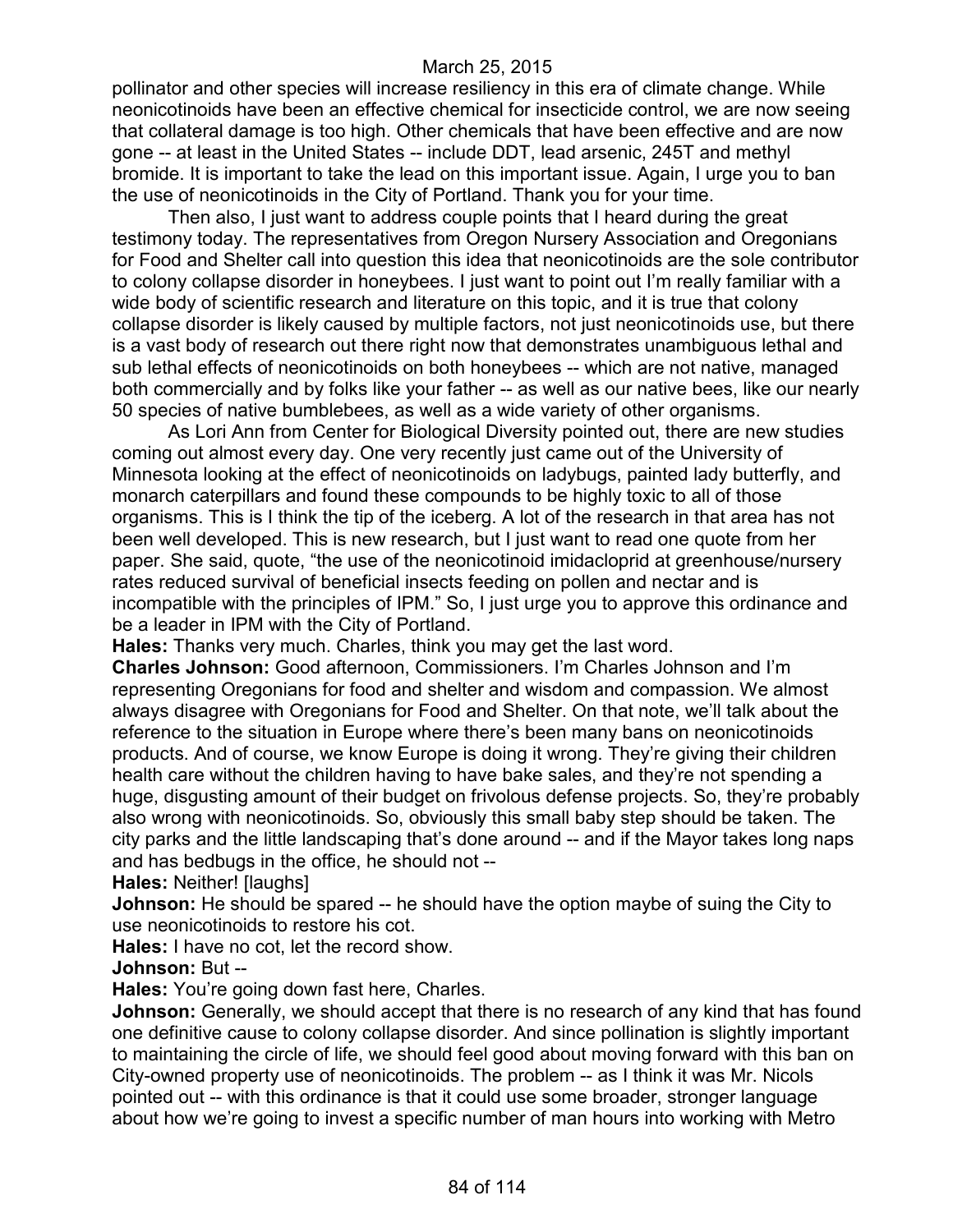government and with Multnomah County and the state to bring this wise policy to a broader use in Oregon. Thank you very much.

**Hales:** Thank you. Anyone else want to speak? So, I haven't heard any proposals for amendments, Commissioner, so this will come back for second reading but it might also be an opportunity for Council members to comment now while we have folks that are interested in the issue. I know you'd like to do that.

**Fritz:** I would. I want to thank everybody, this has been a very interesting hearing and a wide range of perspectives giving me even more information that I didn't know about this issue despite having studied it. So, thank you all for being here and thank you, Mayor, for entertaining this hearing and for being here. Potentially, if we have agreement on the Council next week, I might ask to add an emergency clause to get started earlier. Can we do that at the second reading? The City Attorney says we can, so that's good. There's only three of us here now, so we can't do that now.

Certainly, thanks to Tom Bizeau on my staff and to our partners at Beyond Toxics, Xerces Society, Center for Biological Diversity, Audubon, and multiple other groups. John Reed of Portland Parks and Recreation gave us information about our integrated pest management and he, Mike Abbaté, and our team will be implementing the pilot project. So, as long as -- I think maybe what we need to do is lobby the Mayor to keep assigning me Parks, because I would love to continue pushing this matter.

And it is a first step, it's not the end. We're doing the pilot project that we heard from industry representatives they'd like to see, and we'll take it from there. It's exciting. It was particularly great to hear from the Peninsula Park neighbors, because often it's the closeby neighbors who are -- I wasn't sure when she started talking whether she would say "all of my garden is going to be at risk because you're no longer going to be using this stuff" but in fact, that was not the case. So, thanks very much to everybody.

**Hales:** Commissioner Saltzman, the question was raised depending on how the Council feels about this that we might add the emergency clause today so that it will go into effect immediately, so I wanted to know what your thoughts are.

**Saltzman:** Actually, in light of the testimony, I've asked the Fire Bureau to get back to me since they are the only City bureau that has actual beds. I want to hear their position on this issue.

**Hales:** That's right, they do have actual beds.

**Saltzman:** I'd prefer voting on it next week.

**Fritz:** We could add the emergency clause next week once we've got that. We did ask the Office of Management and Finance because they do most of our facilities monitoring and they don't have any contracts for neonicotinoid use. But yes, certainly -- check to the bed issue.

#### **Saltzman:** OK.

**Hales:** Other comments?

**Novick:** Really appreciate everyone who testified today. I mean, it does sound like there's some debate in the scientific community as to the precise role of neonicotinoids and colony collapse, but if the Fish and Wildlife Service has banned it, if Europe has banned them, I think we don't need to know -- as some people suggested -- that neonicotinoids are the smoking gun in colony collapse to think that the cautious thing to do is to get rid of them. I do want to reiterate that I trust that the Parks Bureau will make sure that they don't replace these with other dangerous pesticides and hope that we're moving toward a less pesticidefilled world in general in the city.

**Hales:** Any other comments? I just want to make what may be a strange parallel but I believe it's sound. That is, we as a City were an early leader in the question of climate change. And there was a debate, a scientific debate for a while, and then political debate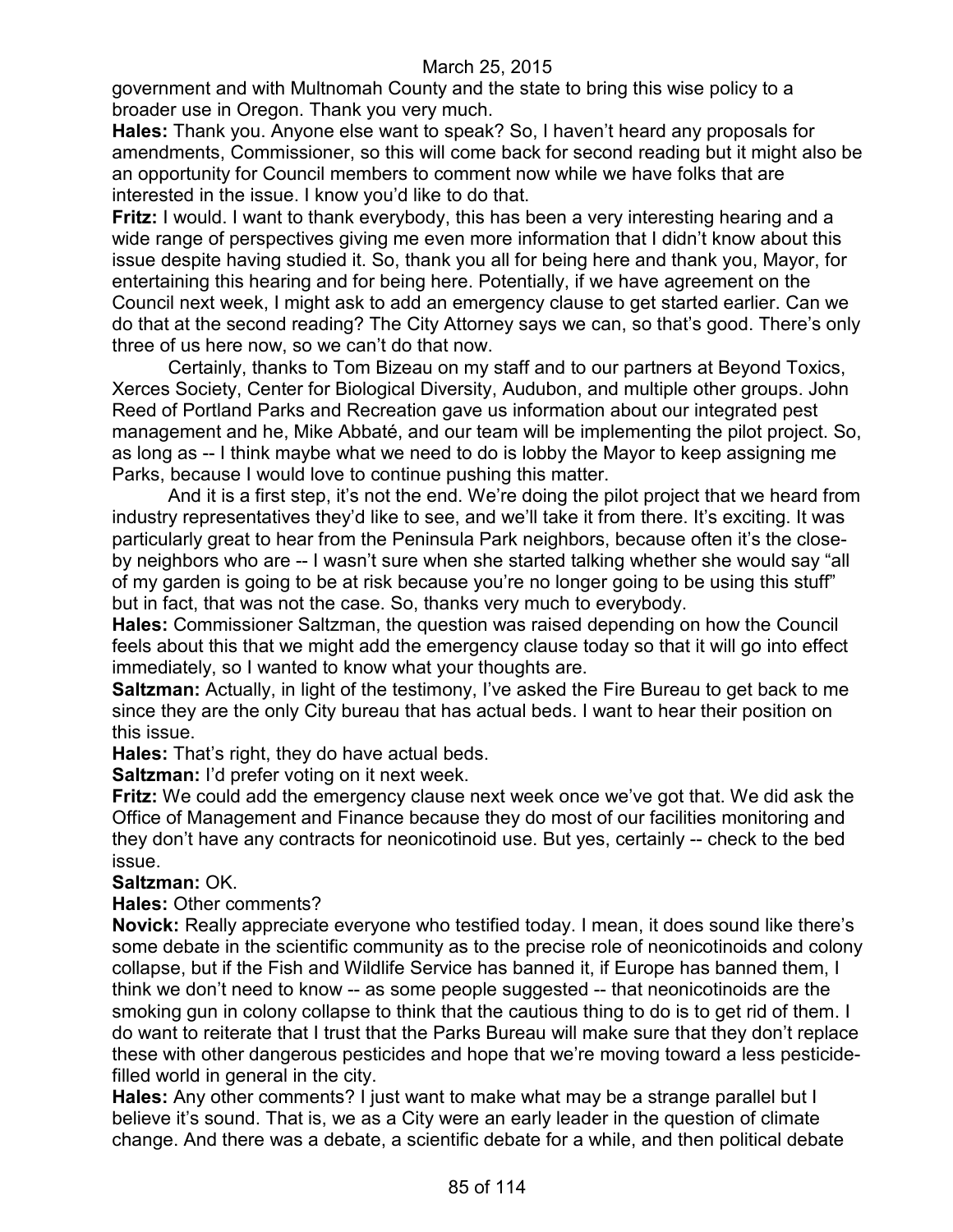masquerading as a scientific debate about whether climate change was actually happening. And the question was also, well, what could little old Portland do? We're only one gazillionth of world energy use.

What happened is not only did we act early on a trend that turned out to be real, but then other localities around the world have turned to Portland and said, oh, that's how you reduce per capita carbon emissions by 35% by building transit and doing urban design differently and creating walkability and putting green roofs on buildings and other things that Portland has done. So, I think often on an issue like this, it is municipalities that lead because it comes from the grassroots. People say, let's try this. We have the chance to innovate much more quickly and more boldly -- see the next hearing that we'll have -- then maybe the federal government will do. And so, I think it's appropriate to take this kind of action as -- if you will -- a pilot project as much as we did with City buildings and giving our own workers transit passes and those kinds of things.

This to me seems very consistent with the urban innovation that Portland has been part of, and that much of that urban innovation has been around environmental policy. So, this is also very consistent with that. And a Parks Bureau that has gone out of its way to manage our green assets in a responsible way -- including under your leadership, Commissioner. So, I'm certainly supportive of this. Again, I want to respond to a strong objection to the suggestion that I have a cot in my office because I don't, but I will disclose that because I'm treating a cold, after I go home this evening, I'm going to put a spoonful of honey in a glass of scotch and get a good night's sleep. [laughter] [cheering] So, thank you all very much and we'll bring this for second reading next week. Thank you. Let's take a two-minute recess and take up our next ordinance this afternoon. [applause]

At 4:06 p.m., Council recessed. At 4:09 p.m., Council reconvened.

**Hales:** Come back to order, please, and we'll take number 319. **Item 319.**

**Hales:** Thank you very much. So, we had an excellent hearing two weeks ago in which people that had been thinking about this issue and advocating for us to be a leader on this issue came and spoke to us. And also, we heard I thought some pretty moving testimony from individuals who have been struggling to find their way back into the economy because they bear the stigma of having served time in a correctional system and paid their debt to society.

So, I hope that all of us felt that we should move forward on policy on this subject, and that's why we're here today because I think it's appropriate and fits our values in Portland to broaden the workforce by giving people access to jobs who might not otherwise have that chance. We've had a lot of conversations in the community. We know there's broad support for the concept and some concerns about the particulars. We've tried to take that into account in the draft ordinance that Judy Prosper is going to walk through for us today. Without much further ado than that, I want to call Judy up. She's going to be with us for the first part of this hearing but not the last, depending how long it goes because she's leaving town this evening for a trip. Judy, please walk us through the ordinance in front of us and tell us about it.

**Saltzman:** I've also asked if Tracy Reeve --

**Hales:** And Tracy, of course, please. Welcome.

**Judy Prosper, City Attorney's Office:** Thank you. Good afternoon once again, Mayor Hales and Commissioners. I'm back today to present actual proposed code which was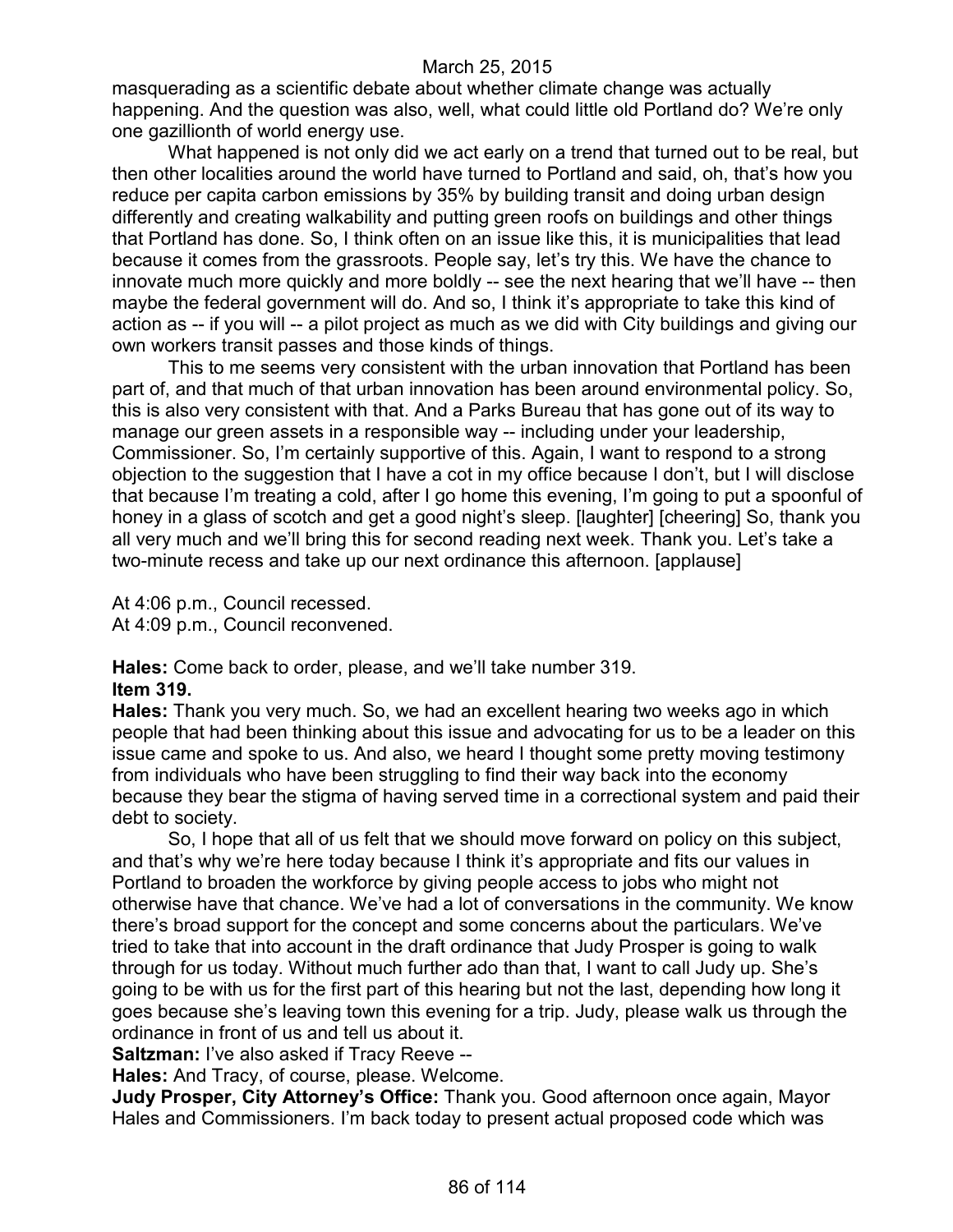filed last week with the Auditor's Office that we discussed here on March 11. The proposed code will be added to Chapter 23 of the Portland City Code, creating a new section 23.10.

The ordinance accompanying the agenda item highlights the policy justifications for this proposed changes to City Code. I have also provided you -- I hope you received it - with the National Employment Law Project highlights with anecdotal experience from around the country in jurisdictions who have adopted similar policies. I'm going to now go ahead and turn to the actual proposed code language.

As you mentioned, discussions continued on the best way forward since my last appearance before you. In the draft code language, there are two major changes to the structure of the policy that was outlined two weeks ago. The first is that an exception would be included to account for a situation where a candidate voluntarily discloses their criminal history to an employer prior to the conditional offer stage. That can be found in section -- in the proposed section 23.10.040A. That states if a person voluntarily discloses during an interview that he or she has a criminal history, an employer may engage in discussion concerning the information that is voluntarily disclosed but must still conduct an individualized assessment utilizing the factors set forth in the earlier subsection to determine whether or not the person's criminal history has a direct relationship to the person's ability to perform the duties or responsibilities of the employment sought.

In such a situation, the employer could engage in discussion concerning information that's been voluntarily disclosed but would still be required to conduct individualized EEOC 2012 guidance factors, them being the nature and gravity the offense, the time that has elapsed since the offense took place, and the nature of the employment sought.

The second major change from what was proposed two weeks ago is that the private right of action against the employer has been removed. This change clarifies that the objective of the ordinance is to set out a required process for employers rather than a scheme that would substitute the determination of a trier of fact for that of an employer who conducted a good faith individualized assessment of a person's criminal history vis-avis the position sought.

If you look at paragraph eight of the ordinance, this objective is pretty clear. It states, an employer who makes an individualized assessment of a person's criminal history and determines in good faith that it has a direct relationship to the person's ability to perform the duties of a particular job is entitled to decline to hire that person for that job. Proposed code language in 23.10.030, use of criminal history in employment decisions, sets out exactly what would constitute a violation of the ordinance. In section B, the second part for example talks about an employer violates this chapter if an employer accesses or inquiries into a person's criminal history prior to making a conditional offer of employment. That would be one way the ordinance would be violated.

Again, it states in the ordinance the employer may rescind a conditional offer or take another adverse employment action based on a person's criminal history if an employer determines in good faith that the specific offense or conduct has a direct relationship to the person's ability to perform the duties and responsibilities of the employment.

The ordinance would create an administrative procedure within the City to do three things. One, review, investigate and determine if an employer accessed or inquired into a person's criminal history prior to making a conditional offer of employment. The second thing it would do is examine whether the employer made an individualized assessment of a person's criminal history using the EEOC nature time nature test. There would be to assure the required process outlined in 23.10.050, when an employer makes an adverse employment decision, is followed.

So, the characteristics of this violation scheme don't lend themselves to a private right of action where trier of fact would substitute its own judgment for that of the employer.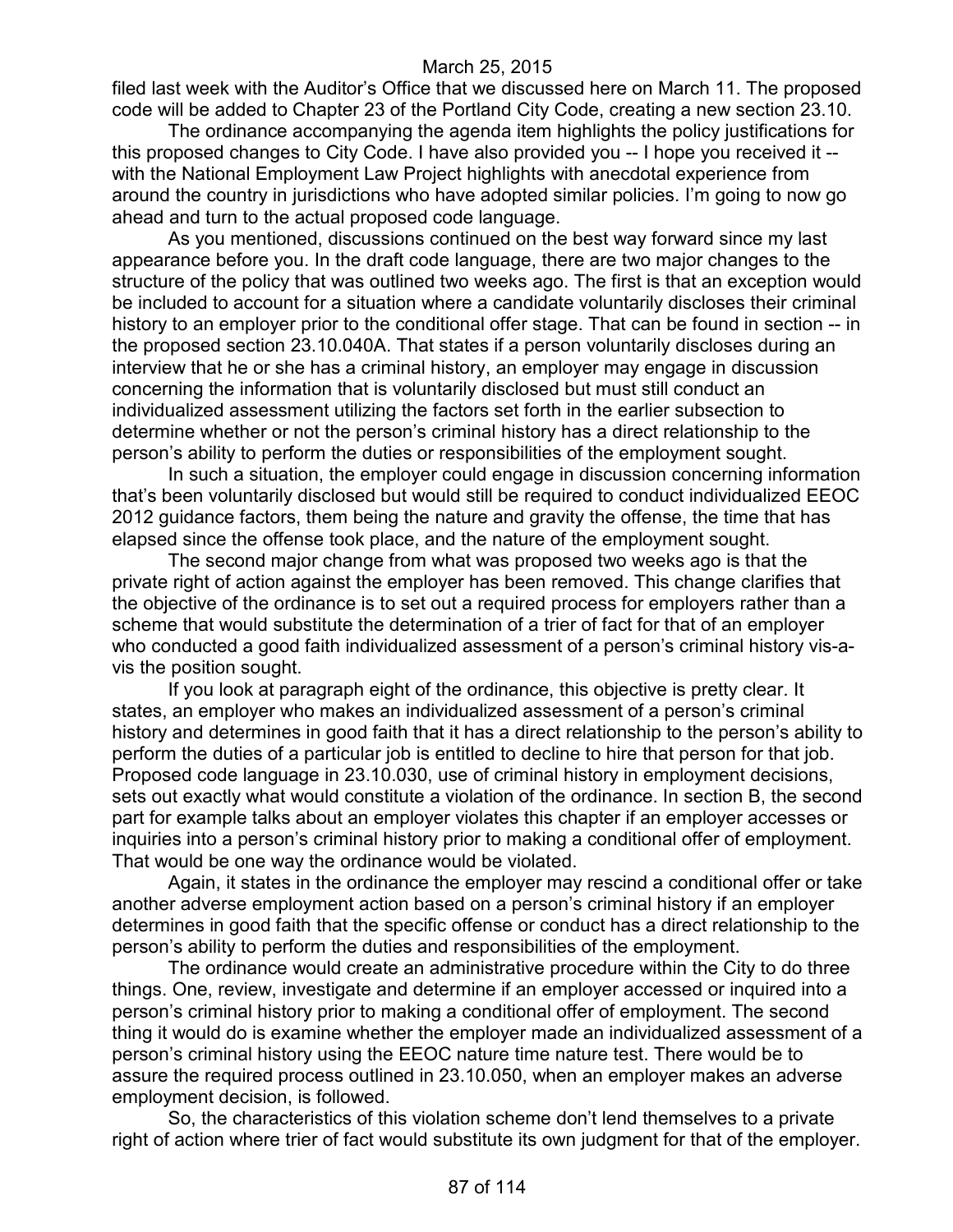The proposed ordinance would penalize employers with a monetary fine for failing to engage in the required process.

As I mentioned a few weeks ago, over the last few months I've reviewed ordinances and laws passed by other municipalities and states and have provided you with a summary chart of the highlights of those ordinances, comparing them to the ordinance proposed for Portland.

Lastly, I would like to be clear this ordinance would not prohibit employers from reviewing a person's criminal history nor would they be required to hire a person with such a history. The proposed ordinance would merely delay inquiries so an employer and the applicant get together flesh out a person's qualifications and experience first to obtain the policy initiatives outlined in the ordinance.

Unless you have other specific questions, I was going to stop there. I just wanted to highlight the differences and be around for questions.

**Hales:** I knew Commissioner Saltzman had some.

**Saltzman:** I have some questions I want to just review, and I think I reviewed them all with you yesterday but I want them on the record. So, please explain what the hearings officer would be considering when determining whether or not an employer has violated this ordinance. As I understand from our conversation yesterday, if an employer does the individualized assessment following the EEOC nature time nature -- is that right, nature time nature?

# **Prosper:** Yes.

**Saltzman:** Guidelines in good faith, that is sufficient. But I guess, explain it to me on the record.

**Prosper:** Absolutely. It's exactly what you've said. The ordinance is crafted so that the behavior of not going through an individualized assessment is what would be a violation of the ordinance. So, in section 23.10.030, use of criminal history in employment decisions - that section outlines what is required of the employer. A speaks to that it's unlawful employment practice to do anything contrary to this ordinance. B talks about an employer may consider a person's criminal history in the hiring process only after making a conditional offer of employment. So, they have to get to that stage. In D, it talks about when making a determination -- the nature time nature test. And then section 23.10.050 sets out what needs to be done procedurally if you would like to make an adverse employment decision. So, outlined in 23.10.030, 050, and onward are the procedure that have to be followed by employers.

**Saltzman:** Who determines what a good faith effort is? We spent a lot of time in procurement issues talking about this, and I don't think we really -- we've tried to deal with this. But yeah, who determines whether a good faith effort was made under this ordinance?

**Prosper:** That is what would come before the hearing officer, sort of the evidence of how - - the process by which an employer made their decision. I'll give example -- we talked about different examples and what could come up in our conversations. If, for example, advocates sent a group of potential employees to one business and they got sort of the same result over and over. The fact that those folks were treated similarly were they people with criminal histories would sort of lend us to think that maybe the procedure was not followed. So, at a hearing, the hearing officer could request information about, what did you do? When did you review the criminal histories of these people? When did you inquire into the criminal histories of these people? Those are the kinds of things that the hearing officer could determine and be the factfinder on, not second guessing the actual decision being made by the employer.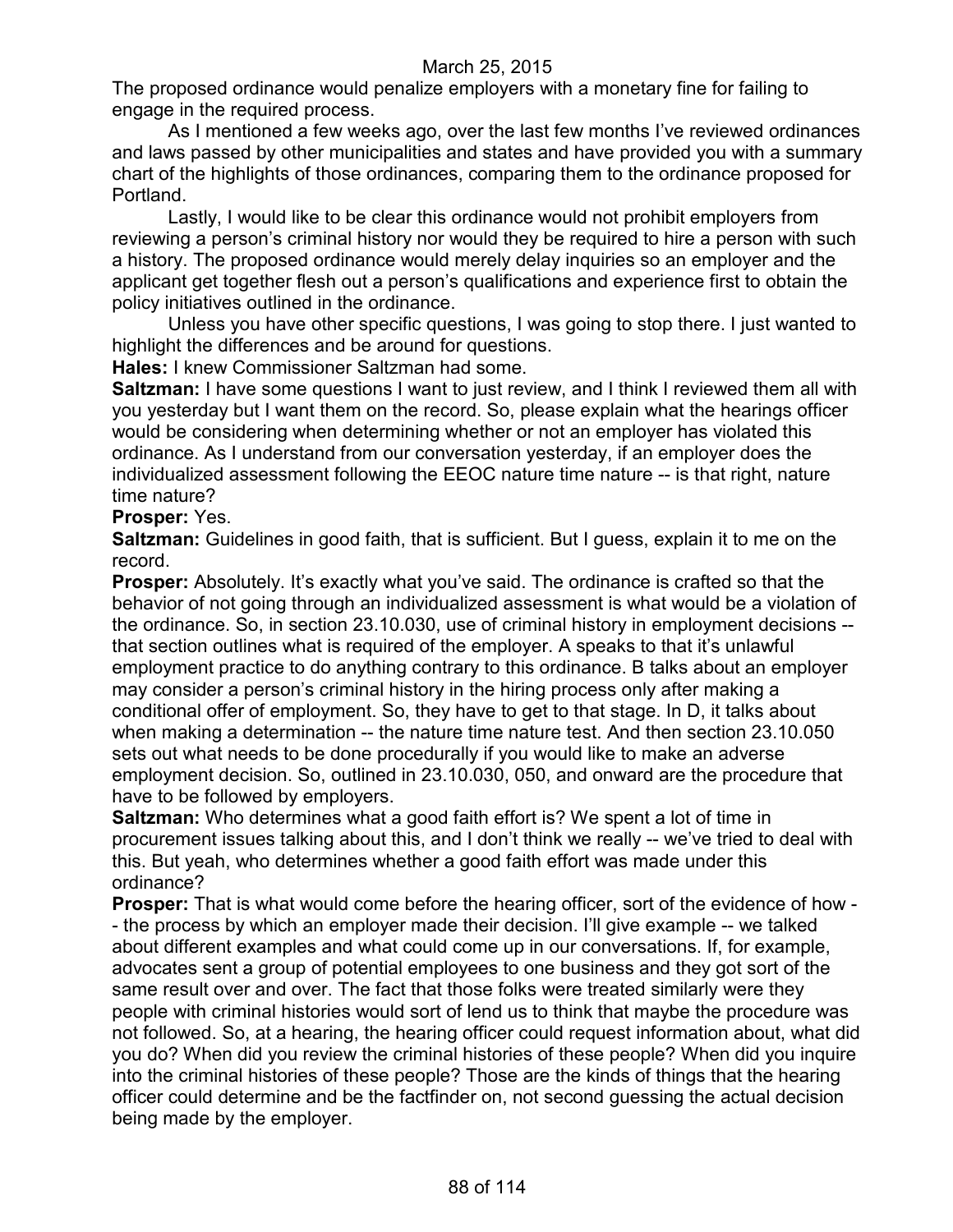**Saltzman:** So if the employer or prospective employer produced the nature time nature test and said, here is the test I went through with this particular employee, is that something -- that's different than an apparent pattern of discrimination against people with records, I guess.

**Prosper:** Certainly. I just used the pattern example because it would be easier way to make a determination. I just set that out as an example of a way that it would come to our attention -- to the City's attention -- that a violation occurred. It would be easier than one individual person coming back saying, I think my individual rights were violated.

**Saltzman:** If an employer shows he or she did the nature time nature test, and that goes to a hearings officer, that would be at the request of the City for the hearings officer to review that claim?

**Prosper:** So, the procedure outlined is that the City would receive complaints be they by individuals, be they from advocacy groups alleging violations of the ordinance. The City would do an investigation. They would review the information that came to them. The process is not yet fully fleshed out, but whatever process were to be established by the City Attorney and in the admin rules -- the process would be followed. The City would then try to mediate with the employer. A letter would be sent. Some conciliation efforts would take place to see if something could be worked out with the employer. If those efforts failed, then yes, the City -- some arm of the City -- would bring a case before the hearing officer. And that case it would be to determine whether or not a good faith assessment was made.

**Saltzman:** OK. So, if the hearings officer does make a decision that a good faith effort of the nature time nature test was made --

**Prosper:** Then that would end the inquiry.

**Saltzman:** That ends it. So, the City -- the job applicant has no further course of appeal. **Prosper:** Under the scheme as it's written, yes.

**Saltzman:** Under that circumstance. OK. Then, whether or not an employer has violated the ordinance would be subject to appeal only by the -- well, it wouldn't be -- as long as good faith nature time nature test, it wouldn't be subject to further appeal.

**Prosper:** Theoretically it could be, but my understanding is that's generally not what happens. Although on the side of the employer, were the employer to be found in violation, the employer would have an appeal.

# **Saltzman:** Right.

**Tracy Reeve, City Attorney:** I think we're anticipating that our normal -- Tracy Reeves, Portland City Attorney. I think we're anticipating that our normal code hearings officer procedures would be followed. The appeal from a code hearings office decision is generally a writ of review to circuit court. It would be highly, highly unusual for the City to be appealing a code hearings officer decision to circuit court. It has happened. However, an employer found to have violated the ordinance at the code hearings level would have a right to seek writ of review in circuit court.

**Saltzman:** OK. And then I want to ask the question I asked yesterday, and I think a lot of people have asked the same scenario playing and I know it makes some people uncomfortable to talk about it, but a lot of women who I work with it doesn't make them uncomfortable at all -- in fact, it concerns them. The idea that if somebody who is a registered sex offender, convicted sex offender, convicted rapist could be denied a job if that job involves being around children, being around older adults, being around women at closing time of a restaurant, for instance. So, talk to me about that.

**Prosper:** Commissioner, there are exceptions written into 23.10.040, and those exceptions -- we talked about first, but the second exception speaks to what you're talking about. They would not apply -- this ordinance would not apply where federal, state, or local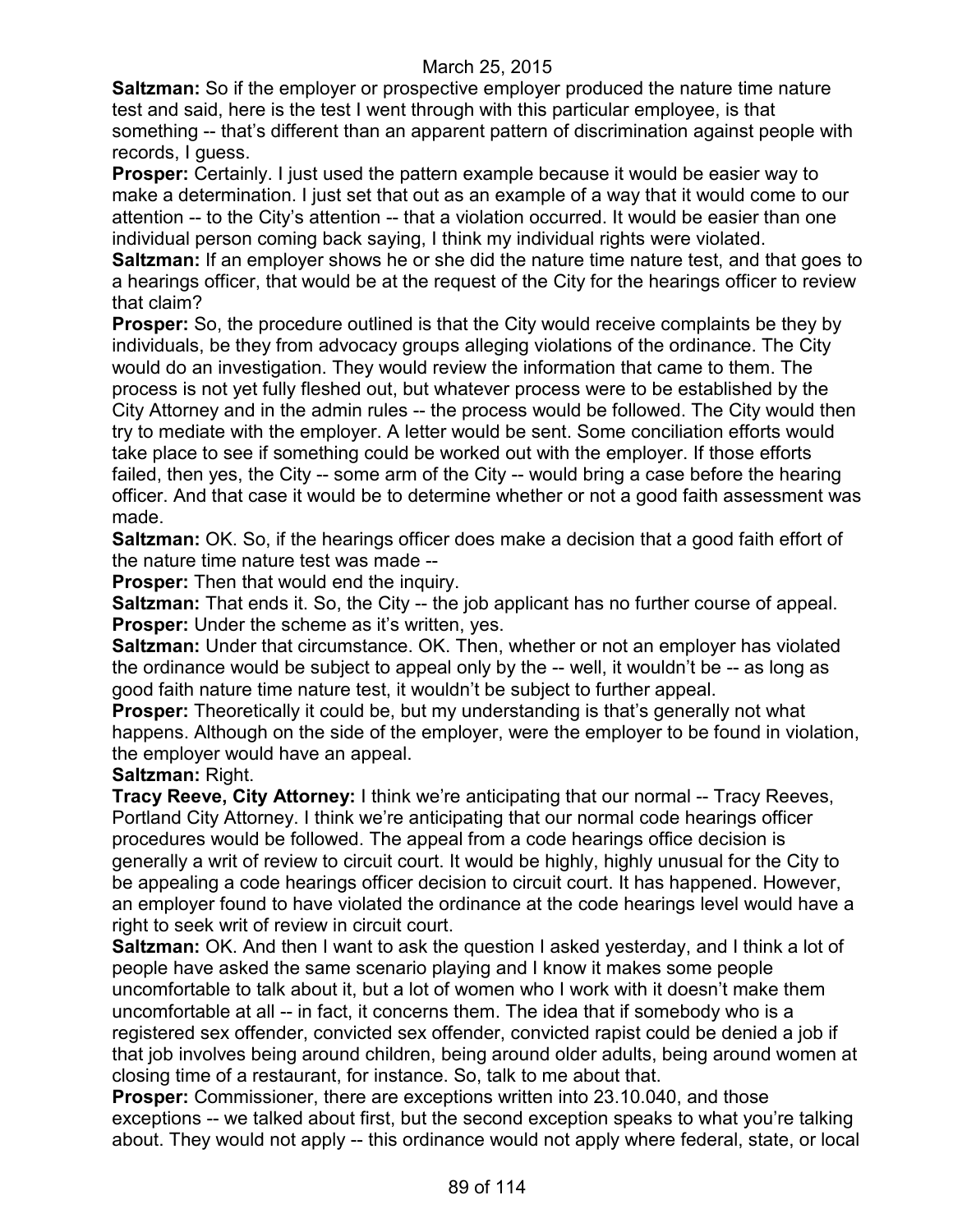law or regulation requires or authorizes a consideration of a person's criminal history. And these situations would include but not be limited to employment with law enforcement or the criminal justice system; private security employment where a license is required by the Oregon Department of Safety Standards and Training; informant involving direct access to or the provision of services to children, the elderly, persons with disabilities, persons with mental illness, or individuals with alcohol or drug dependence or substance abuse disorders. Also, employment that requires licensing, being registered, certified, or otherwise authorized to practice your profession.

Speaking to the second question, the nature time nature test is always going to come into play. So, once an employer after the conditional offer stage, if they decide to look at someone's criminal history and one of these convictions is on that criminal history, they can engage in the nature time nature test. The nature of the crime, the time that has elapsed since the crime took place, and the nature of the job sought. And again, if the employer makes a good faith assessment that the criminal conviction is related to one of those three factors, they can deny a person employment or rescind a conditional offer of employment.

**Saltzman:** So, if I'm a regional manager of McDonald's and I'm looking for a manager of one of the local restaurants and I make a conditional offer to somebody, find out they're a registered sex offender, convicted rapist, whatever -- I conclude, gee, my employees are 90% female, I'm not comfortable having this guy supervising them particularly on late night shifts where they're going to be closing. Does that --

**Prosper:** I think without putting myself in the place of a hearings officer, I think what you're talking about is making an assessment of the nature of the crime and the nature of the employment sought. So, you are in essence doing that math in your head while we're having this conversation. The nature of the crime being sex crime and the nature of the position being sought is with access to maybe young women or young people at vulnerable times of day. So, you're talking about the very test that is required. **Saltzman:** That is the test. And the example I just ran through that could be a legitimate exercise of that test.

**Prosper:** Without putting myself in the place of the hearings officer -- yes, sir. **Saltzman:** Two other questions. One is the estimated expenses of three-quarters of an FTE and \$500,000 in money for education. Where do those numbers come from? **Prosper:** I'm going to let the City Attorney speak to that.

**Reeve:** Commissioner Saltzman, we believe it would take us about three-quarters of an FTE the first year of implementation of this ordinance to work with the training, get training developed, develop administrative rules, do training. In terms of the actual outreach budget, that's something that the Mayor's Office has developed the projections or training budget, but we believe that we could do the work necessary to support the first year of implementation of this for three-quarters of an FTE.

**Hales:** And that's really a placeholder. The outreach money is really just a placeholder. We have to honestly say there's going to be some cost if we're going to do this right in terms of employer education. But that's a placeholder number until we get into more detailed understanding of what we're going to be doing and when.

**Saltzman:** And my last question for Tracy Reeve -- we had this discussion yesterday about enforcement responsibilities being all over the place within the City and your desire to want to bring more uniformity and consistency and perhaps a central office for enforcing various laws -- is this something you're prepared to take a lead on in that effort? **Reeve:** One of my objectives for the next year is to serve at least as a facilitator and coordinator of that discussion within the City. There are a variety of bureaus that need to be at the table. I don't even know that the outcomes of those discussions would be a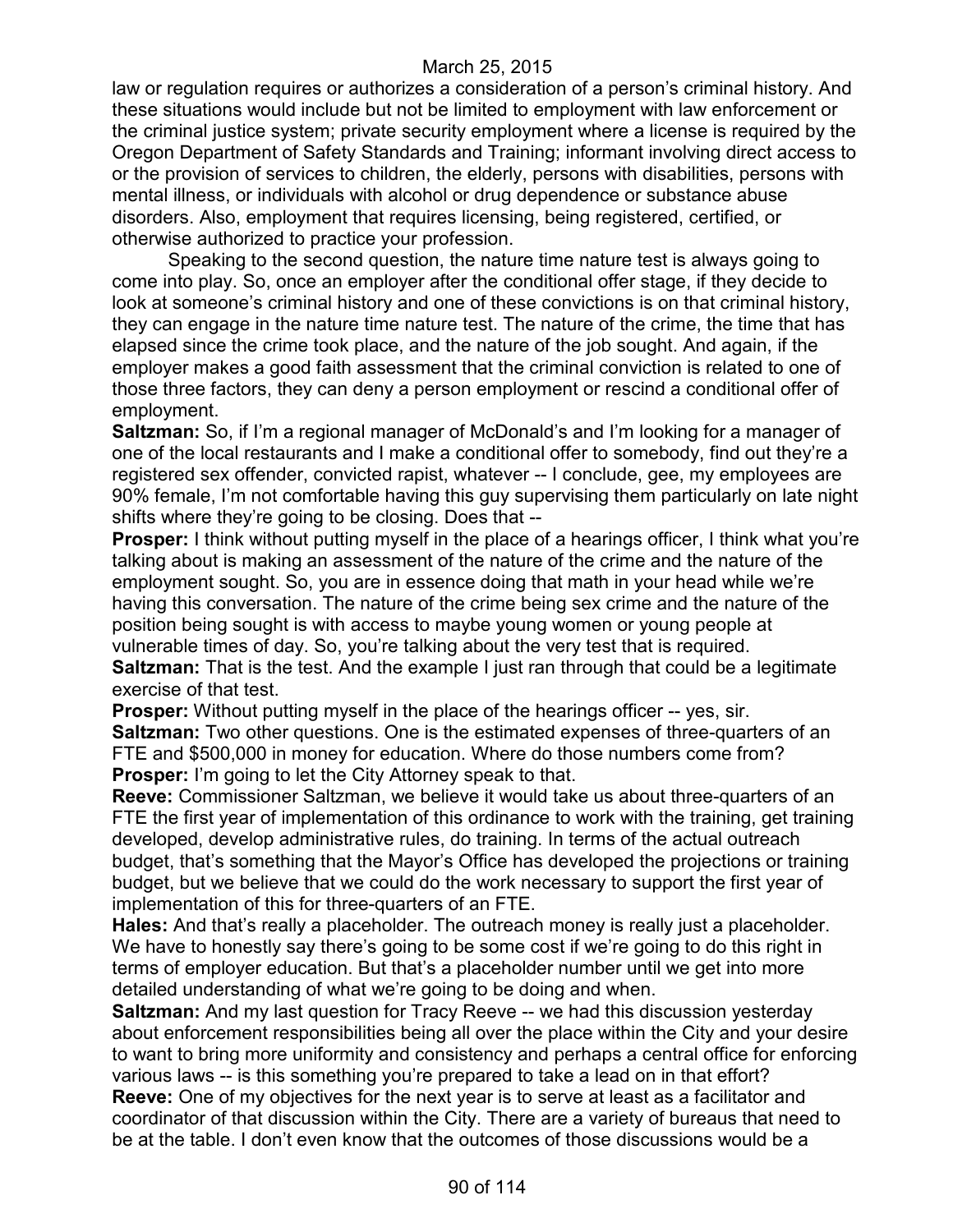particular office. I do know that as a city and compared to comparable cities of our size, we really lack civil rights and other sort of rights enforcement capacity. We also are deficient, I would say, or at least not where we would like to be in our capacity to do independent investigations in a variety of fronts. And so, that's something that in my work plan for the coming year I'm hoping to take on as I say at least a facilitating or coordinating function with a variety of bureaus.

Certainly, it's something I've had preliminary discussions with the Director of the Office of Equity and Human Rights, the Director of the Bureau of Human Resources, the City Auditor and Ombudsman, and I'm sure many others in the City would be involved in those discussions. But as Council continues to look at a variety of ways to protect residents of the City of Portland -- whether it be sick leave, whether it be regulations to protect disability rights, whether it be ban the box -- we have not historically had good enforcement or investigation capacity, and that's something that I think we as a City need to have a discussion around and look at and bring proposals forward for your consideration.

**Saltzman:** So that is on your to-do list.

**Reeve:** It absolutely is.

**Saltzman:** And my final, final question was -- and Mayor, I do want to commend you for bringing this issue forward, I think it's a very important issue. I think Commissioner Fritz and I both last time suggested a work group to look at this before we passed it, but we're here today and we're going to pass it next week, maybe. Are you still interesting in convening some sort of business work group --

**Hales:** I am for helping with the administrative rules, yeah.

**Saltzman:** OK. You will do that, then.

**Fritz:** But why aren't we having that to inform the ordinance?

**Hales:** Because it's a fairly straightforward policy call of are we going to do this and the bare outlines of how we're going to do it put into code, and then with much more detail into administrative rule. I think that's the approach that made sense to me in taking this on in the first place.

**Fritz:** What we found in sick leave was we had an ordinance that we thought was the best approach. When we convened the task force with balanced representation, we found in fact there were improvements that could be made in the ordinance. And so, I encourage you to think about doing that, Mayor, because it was only -- as you remember -- three meetings between the first and second readings -- it was only a month between the readings, and it seemed like that -- going back to that amend ordinance -- once you find the glitch -- and actually, I have a few questions as well. I would like you to consider that. We have already heard -- I've already heard and received emails from business owners raising what I think are some pretty legitimate points.

**Hales:** Alright, well let's hear what you have. Dan and others?

**Fritz:** I wanted to follow up on the question Commissioner Saltzman was asking about regarding the exemptions, only mine was the other way around. In 23.10.040 -- these are the exceptions -- it says B, the prohibitions in this chapter do not apply where a federal, state, or local law or regulation requires or authorizes the consideration of a person's criminal history. It says including but not limited to and in number three, it goes employment -- direct access to provision of services to children.

I'm wondering -- are there federal, state, or local laws that describe the situation Commissioner Saltzman described with a late night supervisor serving potentially minors supervising minors? Is there a state law that says that we can do that?

**Prosper:** I can't speak to the full panoply of state law and whether or not there's one specifically that would ban the situation that the Commissioner spoke to. What I can speak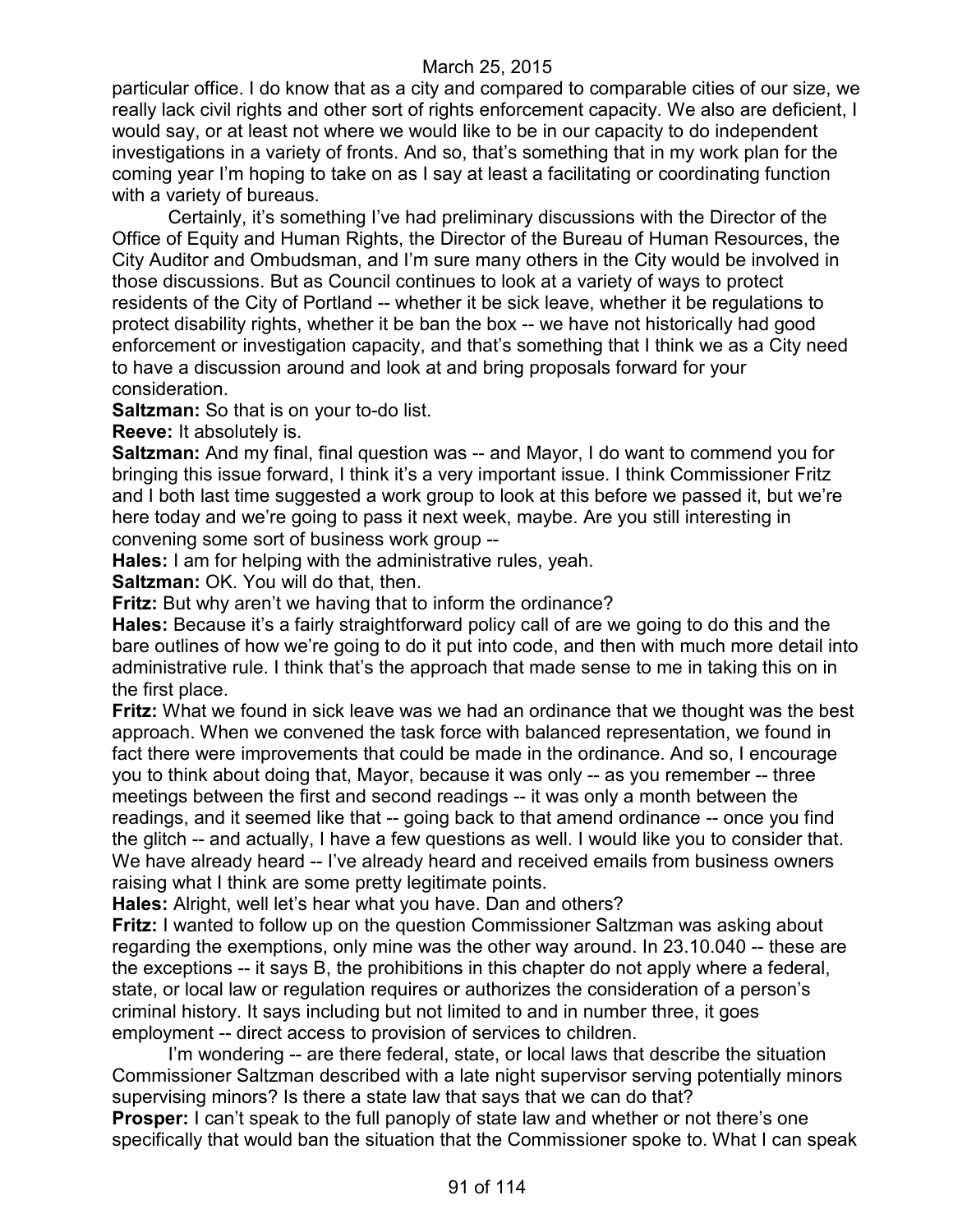to and what this is guided by are the State of Oregon Department of Human Services. When they are giving funds for the care of the elderly, daycare centers, and the like, they have a matrix as I call it, which is a list of prohibited convictions that people can't have in order to be hired into those jobs. So, my thought was that that kind of a matrix could inform other like positions. If you have a private rehab facility or a private daycare center, your decisions could be informed by the state matrix.

**Fritz:** I'm concerned that the state matrix may not give us broad enough authority. If you look at the B3 without the preamble at the beginning of B, employment involving direct access or provision of services to children, that's definitely retail jobs, service jobs. If anywhere that kids are around, could an employer invoke this in order to be able to do background checks earlier?

**Prosper:** I'm going to hesitate to want to have a catch-all that sort of makes it so that any employment could fall into this category. The state's matrix is based on the care of. We're talking about nursing homes, rehab centers, daycare centers where the job is to care for a vulnerable person versus an establishment where a child might come -- which will be almost any establishment, be it a Starbucks, be it a grocery store, or just really any establishment. But that child would presumably be in the care of an adult and the job would not be to care for that vulnerable child. So, that's the nuance. I hope that answers your question.

**Hales:** That's how I would read that.

**Fritz:** I have concerns about that language and I would like it considered more. Also in the next section, section 10.050, it says -- this is for making the adverse employment decision -- the notice may be hand delivered, e-mailed, or mailed by U.S. mail. Then A2 says, describe the person's right to reconsideration within two business days after the employer provides the notice. That to me sounds like the two business days start when the employer mails the notice, and sometimes a letter doesn't arrive for two days in my part of the town. **Prosper:** Under the civil code, there's an additional three days for mailing and that would be spoken to in the administrative rules. But when you mail anything for legal purposes, you would get additional three days. The two days would only kick in if the person was either hand-delivered the notice, then they would have two days. But if it was put in the mail there would be an additional three days on either side of the mailing.

**Fritz:** And where's the burden of proof? How do you prove you hand-delivered or the person did or did not receive it?

**Prosper:** In the legal profession, we file what's called -- you would have an affidavit of service, but also in the administrative rules we can address those things so that employers could have -- just as we plan to do some kind of a safe harbor notice provision -- in that safe harbor notice provision there could be something about so-and-so certifies that they placed this in the mail or so-and-so certified that they made a phone call and actually spoke to X person. So, I think we can work those details out in the administrative rules in terms of adding mailing days or something in the safe harbor notice provision that could be a check off box or a category that says, "this is how I affected service or notice to the candidate."

**Fritz:** So again, I would like to have more discussion between employers or hiring managers and employees as to whether that two days is the right length of time to allow that.

And then, I'm really concerned about this \$500,000. I'm trying to get information. We didn't have anything like \$500,000 for educating on sick time, so that seems like an enormous number.

**Hales:** It's a plug number, don't worry. We get to talk about it.

**Fritz:** It's more like 50,000 rather than 500,000.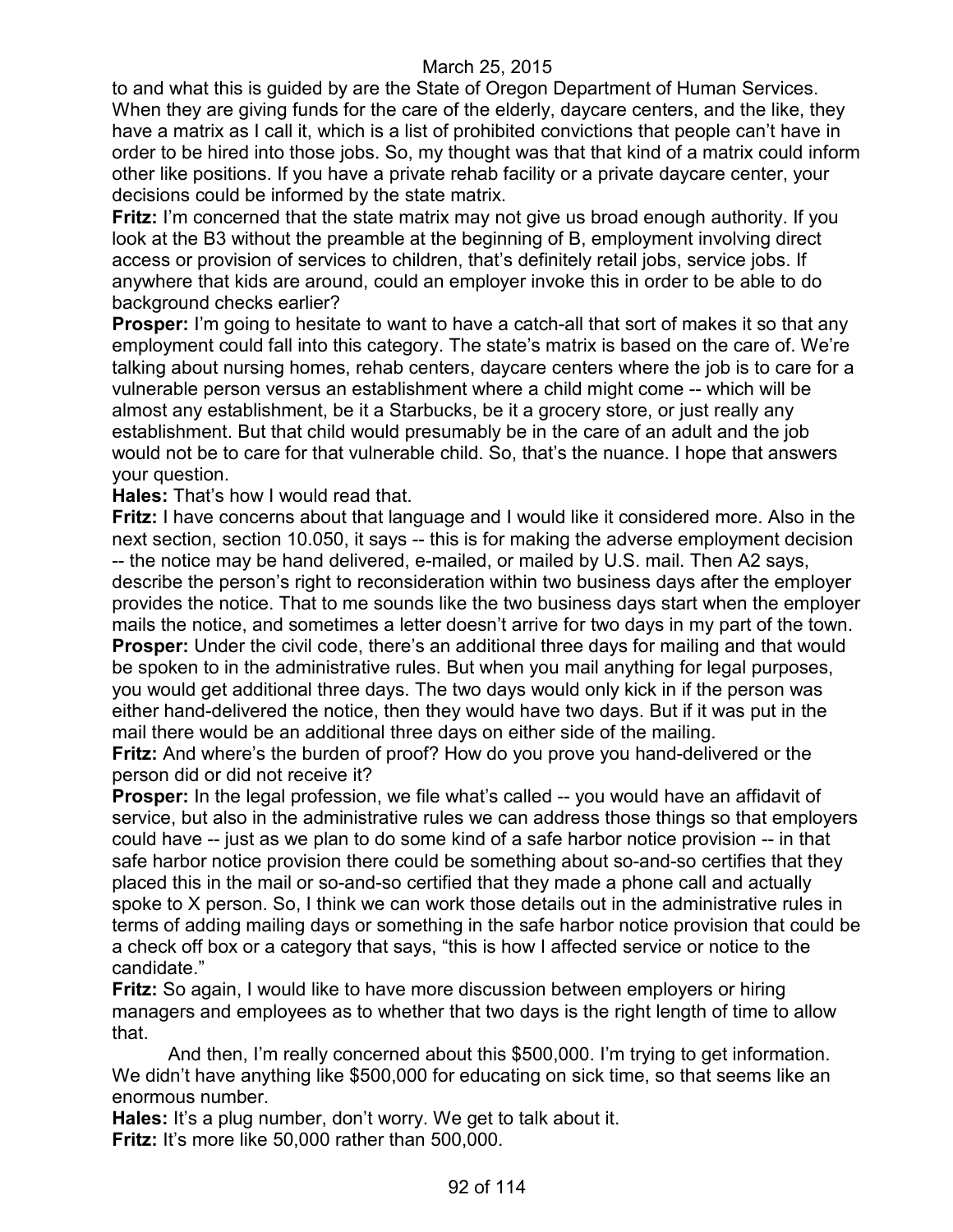**Hales:** We'll get to budgeting when we get to budgeting. The question is, are we going to spend money? Yes.

**Fritz:** Well again, I was admonished in my Parks acquisition that I would be requesting that rather than stating in the FIPIS that it's needed.

**Hales:** We need to discuss potential financial impact up front. We're supposed do that, right?

**Fritz:** Right. And I've had discussion with ms. pepler about this. What was properties and cons of doing it in-house versus doing it with BOLI?

**Hales:** Well, Judy can talk about that more as well as Tracy. But it doesn't appear from our initial review it's not necessarily going to save us that much money to have BOLI do it, and of course we also have more administrative control over how things are processed and how quickly if we're doing them ourselves.

**Reeve:** Commissioner Fritz, I'm not at all convinced it would be less expensive to have BOLI do it. As you know from our experience with sick leave, while BOLI is doing the actual enforcement work, City staff will still spend a tremendous amount of time getting administrative rules up, preparing the training materials, working with BOLI to make that all happen, and participating with BOLI in the trainings. So, it's not as if if we elect the BOLI route, staff is not doing some heavy lifting.

On something like this that is not a wage and hour regulation, doesn't have -- I would not anticipate -- and I could be wrong -- but I would not anticipate the same level of enforcement activity right off the bat with this and same number of things going to hearing you have say, with, sick leave involving are you being paid appropriately. That tends to be a pretty contested area of the law.

Taking out that interface with a second agency and being able to hone the City's own policies and then develop the City's own enforcement mechanisms I think does have economies of scale and also enables us to in some ways control our own destiny and design the type of enforcement mechanism that we want to have. Because it's a process statute because you're really looking at if the employer is complying with the process requirements, I don't see it being nearly as complex of an enforcement endeavor as sick leave was.

**Hales:** So, let me -- I don't know if you've run that course -- but let me -- particularly going back to Dan's questions. I think it's very good that you're asking these detailed scenario questions of "what if" because it's really important that we test the structure of the ordinance against those kind of scenarios. But I guess something that would be helpful to me is looking at your summary, a number of the other municipalities have had these kinds of regulations in place for some time. Do we have some information as yet about how frequent enforcement has even been necessary? My sense is that when cities -- we included -- have taken on a civil rights issue that we set the bar and most people comply without enforcement. When we say you can't discriminate based on sexual orientation, for example -- which Portland did before the state did -- I don't recall having a lot of enforcement activity but I do recall a lot of quick acceptance and compliance. I'm hoping that's going to be very much the case here because we are even hearing from folks that aren't completely happy about us taking this on that of course we agree with the goal here.

So, it's one of those cases I believe where if we had that kind of congruity in the community -- that most people support the goal, even if they have arguments about the particulars -- I think we won't be doing a lot of enforcement. And that prediction could be perhaps informed about what's happened in Philadelphia or Seattle. I don't know if we've got that kind of track record from the other cities yet, but are they in court every day or is it rare?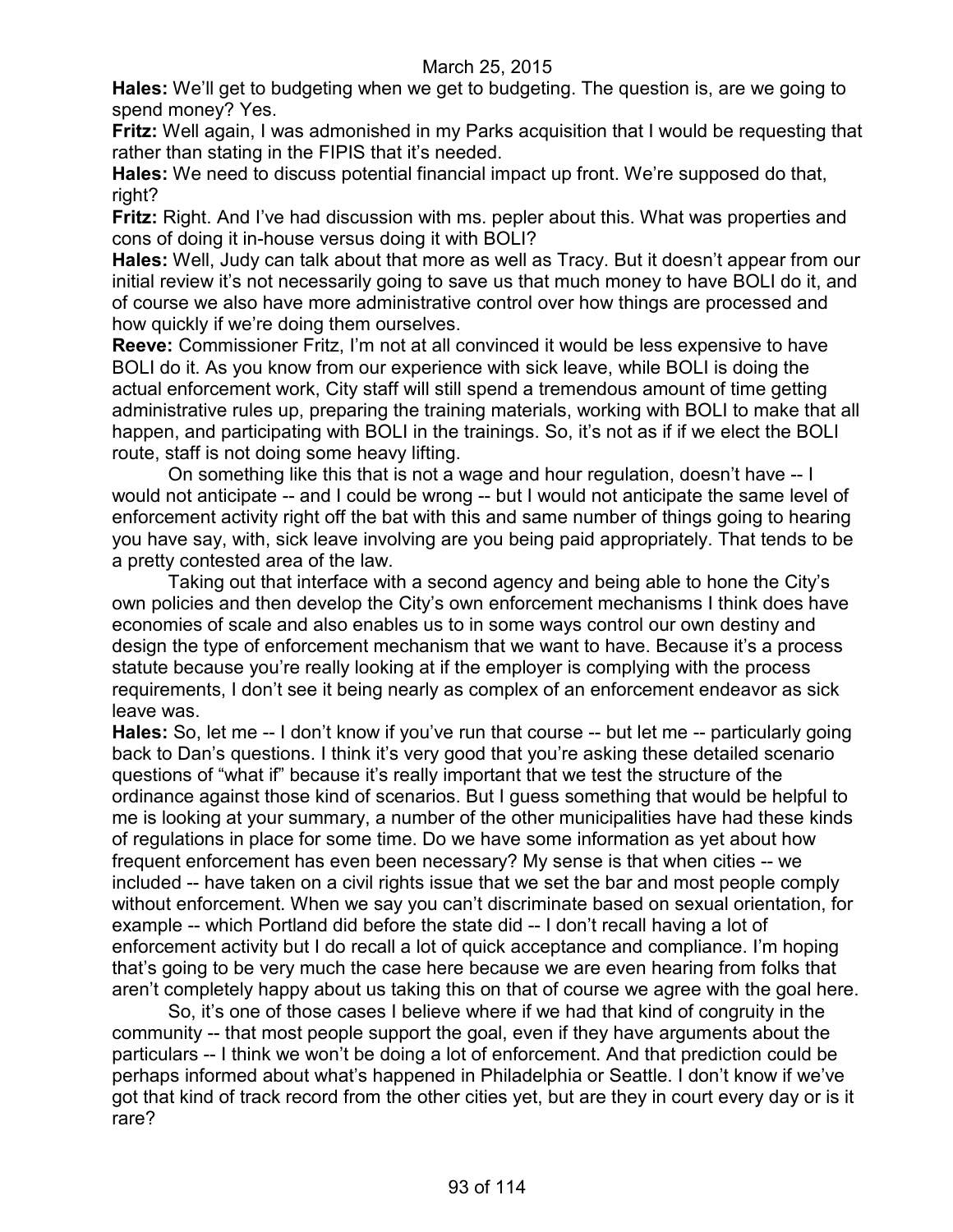**Prosper:** My understanding is it's rare. I'll give you the Philadelphia example because it's very specific what their statute -- first of all, these other jurisdictions are able to place a ban on the actual box -- which maybe we'll discuss later why that may not be such a good idea in Portland. So, turning in an application that has a box on it is violative of those ordinances. A lot of time what has happened is folks have turned those in and those cities have done conciliation with the employers, and for the most part, as you say, they have complied. I know that Philadelphia had some issue with national employers who said we don't want to have to change our application for every state or jurisdiction that we have stores in or whatever. And those are the contentious cases. When I last spoke to them, I think there were two of those cases.

The other jurisdictions except for Rochester have an administrative enforcement mechanism within their cities so they are able to do more conciliation. There's not been a heated docket of ban the box litigation or enforcement. The National Employment Law Project -- I had this hand out passed around to you -- is sort of chock full of really good anecdotes. I didn't want to walk through them but there are -- specifically Durham, North Carolina, which I think I spoke to last time which kept track.

The city and county of Durham banned the box internally and they tracked from the time that they did so how many folks they hired with criminal histories and whether or not they had any negative experiences. And there were no negative experiences, but their rate of hiring people with criminal histories shot up. So, this is very well put together by the National Employment Law Project with those kinds of anecdotal examples.

**Fritz:** Have you considered an exemption for companies that already hire -- aim to hire people returning from incarceration like Dave's Killer Bread. I got an email from Portland Bottling saying that 47% of their team members are currently second chance citizens. **Prosper:** There is an exception, Commissioner. 23.040 C talks about prohibitions of this chapter do not apply to any position designated by the employer as part of a federal, state, or local government program designed to encourage the employment of those with criminal histories.

**Fritz:** But I don't think those companies do it -- do they do it as part of a federal program -is that because they get the tax break from the feds?

**Hales:** I think it's through workforce programs, but it's a fair question and we ought to check on that.

**Prosper:** I'll let the advocates speak to this, but I know in our meetings with some of the advocates who work with folks with criminal histories that some of those models are not considered the ideal models for people coming out of incarceration with criminal histories. It's to sort of send them to locations where many of the people who work in a certain location are people with criminal histories, that the idea is to really get folks to go mainstream and not continue to associate with people who are only ex-offenders. So, I'll really let the advocate speak more to that. That's more of a policy consideration. **Hales:** Commission Novick, do you have any other questions out of the gate here? **Novick:** One, I share Commissioner Fritz's concern about the language of 23.10.040 B3 because I think just looking at as written, it strikes me as possible it could turn out to be an exception you could drive a truck through.

On enforcement -- although it may be the experience of other cities suggests that I'm being paranoid -- I start from a different place from the Mayor. My assumption is that laws are useless without enforcement. That's partially based on being told when I worked for the Justice Department doing environmental law that the Soviet Union had great environmental laws and a terrible environment because they didn't enforce them. And the penalty for violating the Clean Air or Clean Water Act at least used to be up to \$25,000 per day per violation. And those laws generally were complied with. A thousand dollars per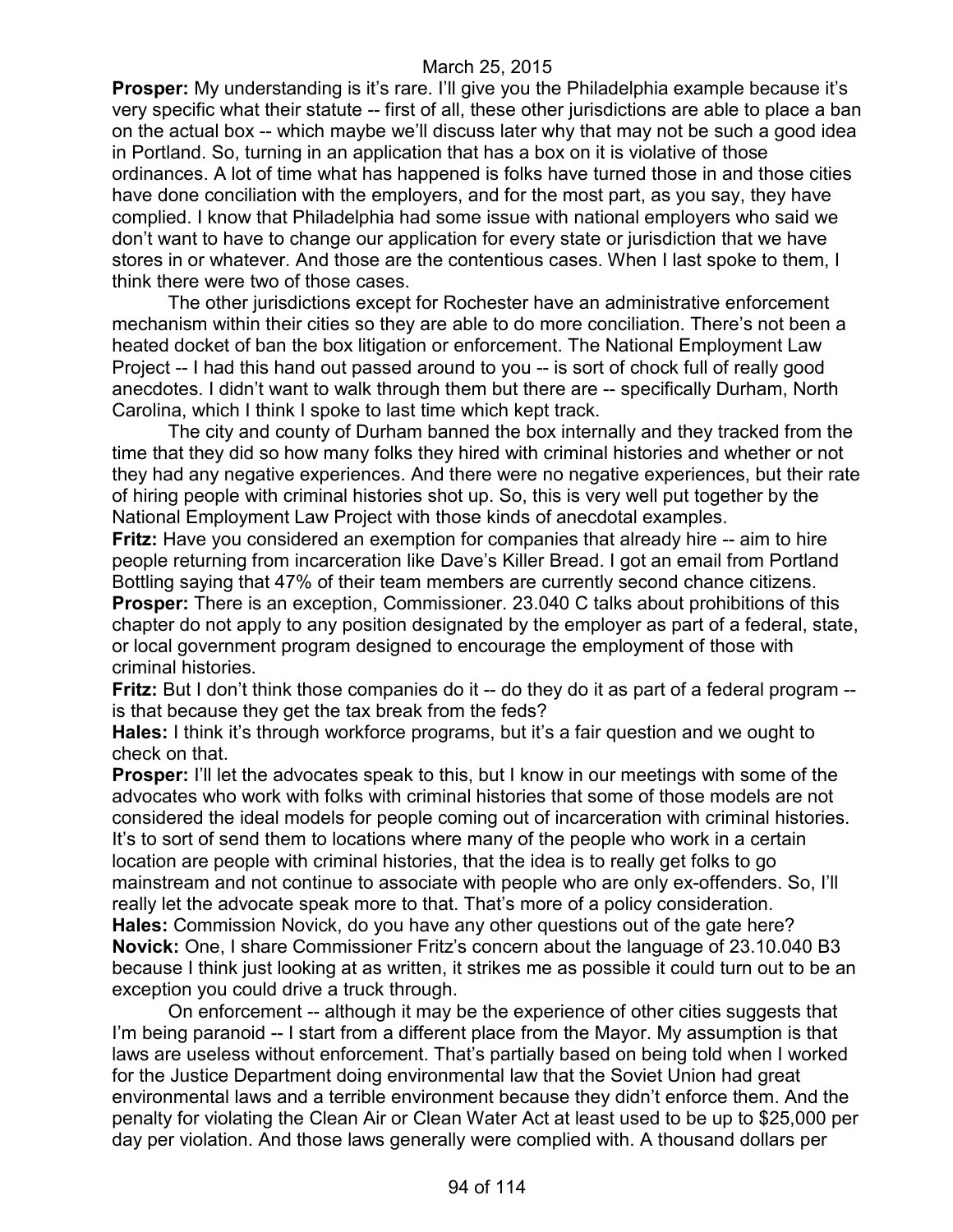violation doesn't sound like very much. I'm curious -- I actually don't know -- what are the penalties for violating the federal employment discrimination statutes?

**Prosper:** The penalties for the federal employment discrimination statutes can be many things other than a penalty. You can get back pay, you can get reinstated, all kinds of - but again, those discrimination laws have a scheme of a factfinder second guessing -- for lack of better term -- what the employer has done and saying, "no, your assessment is wrong. We say it yes, it was race discrimination." This ordinance does not have that kinds of scheme. This ordinance is a procedural ordinance asking employers to consider certain things under the EEOC 2012 guidelines -- the nature time nature test, making a good faith determination that the job is related to the conviction.

And the penalties will come as a result of not following the procedure. There won't be these additional penalties or injunctive relief given to a candidate who did not get a job. So, the scheme is very different, so comparing them is a little difficult.

**Novick:** But I mean, based on what you just said, it sounds like -- I mean, with the employment discrimination statutes, there are other remedies that the employer would have to pay attention to. Here, if all you've got is up to a thousand dollar penalty for an employer to worry about, doesn't that sound like -- what is McDonald's care if three times they have a thousand dollars assessed against them?

**Reeve:** If McDonald's -- which is presumably doing a high volume of applicant consideration in hiring -- is found to be routinely not complying, that's going to be many thousands of dollars because every time they don't engage in this process for every applicant, that's an additional violation. Those could pile up pretty quickly for a large employer that's just choosing not to comply.

I certainly don't mean to suggest when we talk about doing internal enforcement and when we talking about having a goal of conciliation and securing compliance that that doesn't mean you don't need the other foot to drop sometimes if those efforts aren't successful. And one of the things that we would envision is having the capacity to do some investigation. Those would be the employers we would hope advocates would be identifying for us and that we would then be looking into and identifying ourselves if we're getting complaints from job applicants and where you see those repeat violations, I think those do start to add up. Obviously, if over time we're not finding that we have the deterrent effect and securing compliance, we can look at that and that may need to be ratcheted up.

**Hales:** Other initial questions? Because I want to get to testimony. Thank you both very much. So, we want to take testimony from those who signed up last time and didn't get the chance and were courteous and able to wait until now. Waited even longer. Let's take those folks. I think we also have someone from the restaurant association who needs to leave fairly shortly. Let's maybe take the first three and see where we are.

**Moore-Love:** I didn't see anyone on the current list who signed up from the previous list. So, I will go ahead and go with the current list, except for Charles Johnson -- he did sign up previously -- and Marion Haynes and Steve McCoid.

**Hales:** OK. Mr. McCoid is from the restaurant association. Come on up, all three, please. Mr. Johnson, I think you get to be first this time instead of last.

**Charles Johnson:** Good morning, Commissioners. I hope that you'll be able to move this forward quickly. I hope that we'll have a little more conversation on the ability to literally ban the box in addition to these procedural -- there's about 10 pages of PDF that get into all these little 23 dot-this-dot-that. But most often, I think one problem we have had here is not connecting the dots.

If we want to not have 3000 people sleeping on the streets of Portland -- which seems to be the position of the Portland Business Alliance and they generally support this ordinance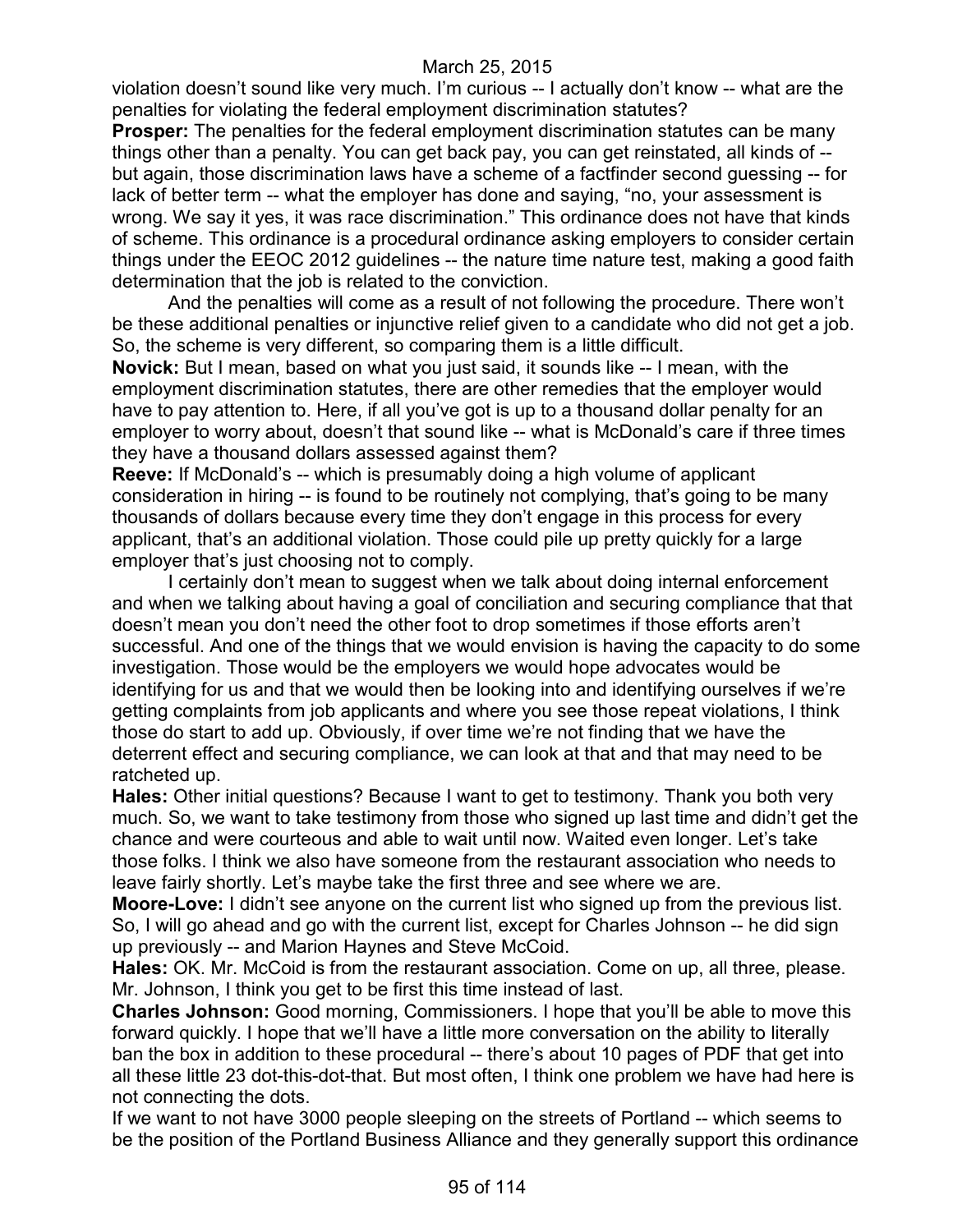-- then we need to have real conversations about the labor market and moving more people into sustainable jobs. Otherwise, they will be on the dole.

I want you to continue to work hard to get this ordinance in effect as quickly as possible and to look at look at how that affects the houseless problem in the city. How many of these people that are causing an increase in policeman hours and work for Clean and Safe are people who feel blocked out from the job market? And especially considering how good the City budget is looking the fact that we might put \$500,000 into this program, I think that some of that money might also be tied into outreach -- to reaching some of the people letting them know they have a better chance of employment, that they don't have to feel like as soon as they admit that they had a criminal offense in whatever scope of time that they are just wasting their time looking for work so they'll continue to sleep in a doorway on 1st, 2nd or 3rd Avenue.

As to the conversation about particular offenses and risks, obviously business owners need to be concerned about liability. But when we talk about -- and I think incongruously lump together actual rapists with all other sex offenders -- we really need to talk about the WomenStrength and girl power programs. People can't rely on legislation and the background check of an employer to protect themselves. Women and parents should just know any time they are concerned about somebody they should just go to www. nsop.gov, check the person out themselves, not rely on what some manager who is hectic or had a personal preference for a worker did. I don't think that it's going to be an area of litigation. Obviously, you know, employers just on the general issue of liability are going to have a legal standing to keep their employees safe. So, I don't think we need to finesse that language so much. Thanks.

**Hales:** Thank you. Ms. Haynes, welcome.

**Marion Haynes:** Good afternoon, Mayor Hales, Commissioners. Marion Haynes with the Portland Business Alliance. I won't repeat the fact that you all know that we support the goal of removing barriers to employment and do support banning the box on applications.

We had been concerned that there was not a more inclusive dialogue in developing the ordinance language. That was before we had actually seen ordinance language, which we have now had an opportunity to do and listening to the discussion and questions with the previous presenters, and I think we are growing more and more concerned frankly with what we see before us. We would like the opportunity to address some of the issues and make the ordinance work in a way that will work for both applicants and employers.

In my review, I have also looked at other jurisdictions. I have Seattle's ordinance right here, I have Philadelphia's ordinance right here. They look absolutely nothing like what is before you today. They're very, very different. Much less cumbersome, much less burdensome, much less process back and forth. None of the notice issues, things like that. There are things in the ordinance before you now that cannot be addressed in administrative rule. There's inconsistencies in the document that need to be addressed before it goes to the rulemaking point.

We have a number of questions and concerns that I think by all means we can and should have a dialogue to work through, but I think that the way this ordinance is structured, it's dangerously close to creating a new protected class. The EEOC guidance, which is a good guidance and tool for employers just generally to use but really specifically applies to when criminal histories do have a disparate impact on protected classes based on race or national origin, things of that nature.

Very concerned about the language that says you have to have a direct relationship to the person's abilities to perform the duties and responsibilities of a job. That goes beyond the language that EEOC uses in looking at discrimination based on federallyidentified protected classes. The language that they use is job-related and consistent with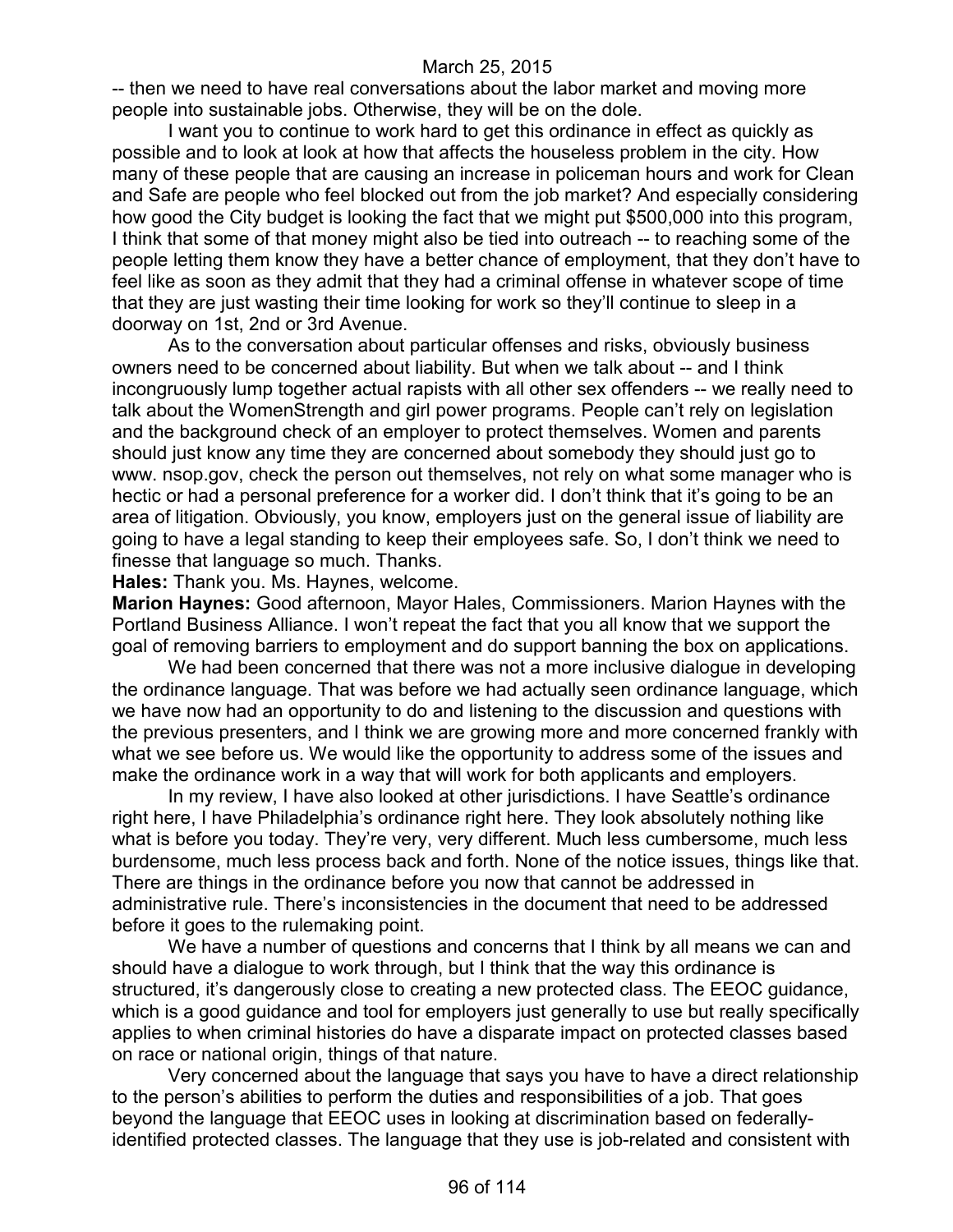business necessity. So once again, we've gone far beyond and looking at the experience of other jurisdictions is not particularly useful in looking at what this might do here.

The nature time nature test -- we're pretty familiar with. I think the third bullet in that, the second nature has some additional considerations that generally are built out around that we could use to have included in this ordinance.

We have some questions about what it means to access a criminal history. What if that access is inadvertent? How would you deal with something like that? It also says you can't make the inquiry. I understand we can't ban the box because of free speech issues, so how can we ban the actual verbal inquiry? I think that's something that needs more discussion and something to be worked out.

We have a lot of concerns about the safety issues that Commissioner Saltzman and Fritz raised. The way that I read this language -- those one, two, three, four factors that are in the exemptions are preconditioned on there being a state, federal, or local law that speaks to those specific issues and I'm not sure that that's what the City intended. I don't think that that's broad enough for some circumstances where people will have potential access to or proximity to populations that we ought to be really quite concerned about.

The sort of back-and-forth after determination has been made is unusual in my review of some of these other ordinances. The two days with the extra three for the notice -- and yet, there's language that says four days after the adverse decision is made, that decision is final. You can't reconcile that. We can't do that in administrative rules. There's inconsistency in the code right now.

There's also some inconsistencies in the record keeping, the statute of limitations which actually doesn't exist, and the limitation of action. So, the City can take action within six months of learning about something but that doesn't mean that that's within six months of when the action actually occurred, and yet there's a one-year record keeping. And so, we have another built-in inconsistency in the ordinance that I'm not sure can be resolved through administrative rules.

We really don't understand the provision that allows the City to conduct a conciliation effort to remediate the violations. There was some discussion about, what is the violation? Is it that you didn't follow the process or is it there will be second guessing of the employer's good faith judgment? The only place when I can see any language with any clarity that that is not the case is in the findings of the ordinance, not actually in the "where as" which are actually operative and nowhere in the code language. That's a concern.

So, all in all, you know, we would like to get to a place where we can support this. We very much support the goal. We support banning the box. We would like to see criminal background histories allowed during the interview process. That's what by far most jurisdictions allow that have done this. It's ironic I think a little bit to us that when we were first approached, the idea was removing the box will allow people to have a conversation about the totality of the person, their criminal background, whether that was relevant to a particular job or not because it's quite possible that that box was impeding those conversations. Unfortunately, we've swung the pendulum so far with this particular ordinance that we're prohibiting those conversations once again. And I think that that concerns us.

So, in the spirit of conversation and dialogue, we would ask that we take a little bit more time, get all the affected parties to the table, and work through some of these issues. Thank you.

**Hales:** Thanks. Let me get you to clarify a couple of things, because in the extensive discussions that you've had with my staff about this proposal, you said some things here than sound a little inconsistent with that.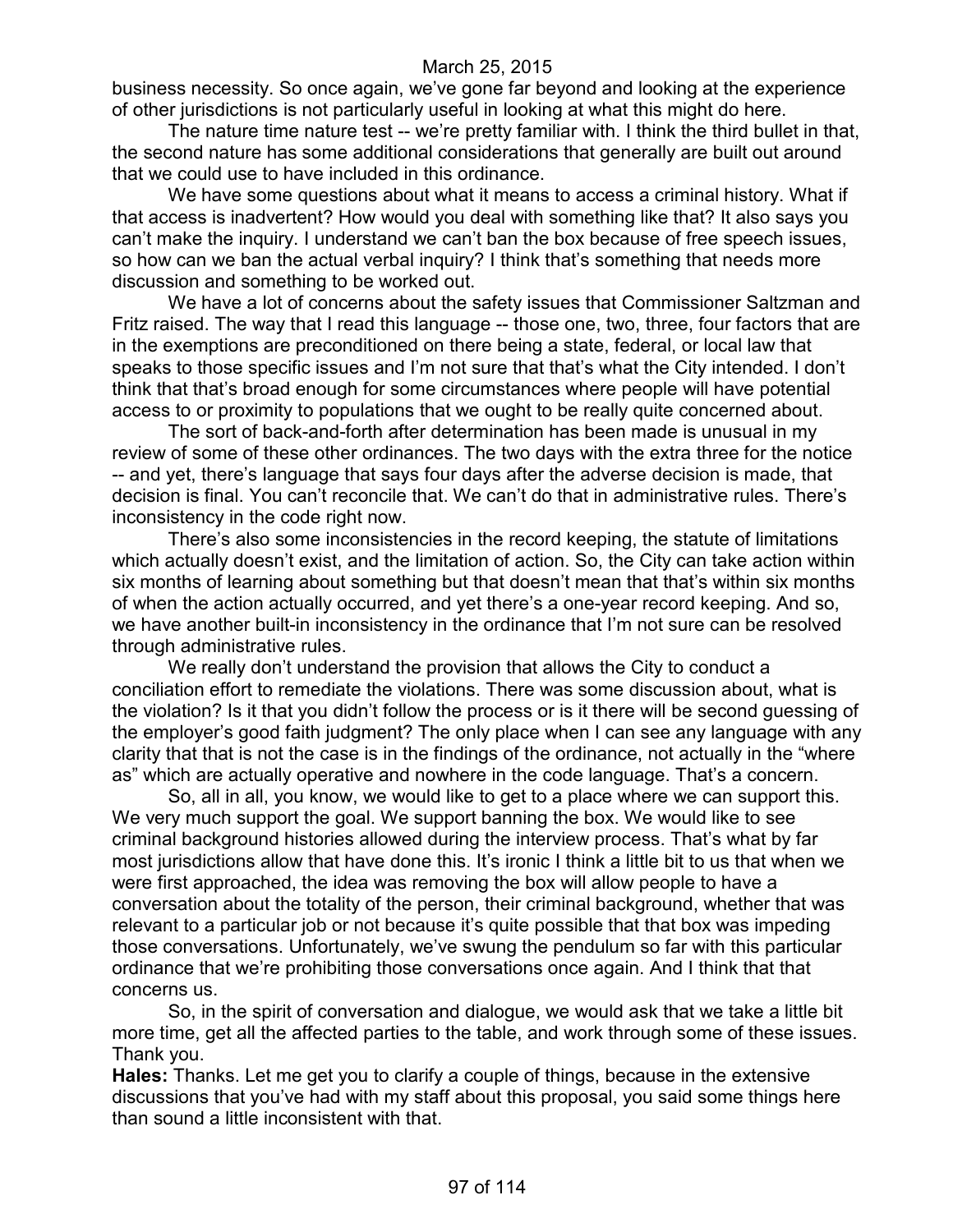So, you said at the outset that you support banning the box, but you said later in your testimony you understand that we cannot do that. Does Portland Business Alliance believe it's legally possible in Oregon with our free speech clause and our constitution to have an ordinance like these other cities where we require employers to ban the box? Do you believe that that's legally permissible in Oregon?

**Haynes:** We have not commissioned a legal opinion to determine that yet.

**Hales:** We don't believe that it is. So, that's why the ordinance is written this way. If someone wants to bring us a legal opinion that says that it is possible to actually require employers to ban the box, I'll be interested in hearing that, but it's our understanding and our City Attorney's understanding that it is not legally permissible for a municipality in Oregon to say "you may not put the box on your application" because of our free speech clause. That's why the ordinance is written differently than the other cities' ordinances. **Haynes:** Still, the other cities' ordinances do allow criminal background checks during the interview process. They don't have some of the elements that this one does.

We have not commissioned a legal review of that. I would note that as you're probably aware, there are two bills in the legislature right now that also address this issue. And legislative council has seen fit to include banning the box in the state of Oregon. So again, that's not a formal legal opinion, it's not a court opinion, but there does seem to be potential disagreement about whether that's permissible or not.

**Hales:** OK, well that's informative. Thank you. Other questions?

**Fritz:** So when you say Portland Business Alliance is in favor of banning the box, you're saying you're in favor of supporting people to have a chance to interview and getting jobs. Is that the shorthand for that?

**Haynes:** Absolutely. Thank you.

**Fritz:** Which I have to note is really different from sick time where PBA was pretty clear they didn't like it at all. They were willing to come to the table to help make it better, which you did. So, I do think there's an opportunity where there's many people being on the same page wanting to give people a second chance, that we should be able to come up with something we all think would work well.

**Haynes:** That's what we would hope. Thank you.

**Hales:** Dan, did you have questions?

**Saltzman:** You mentioned in testimony there were things in the ordinance that you wanted to see in the rules. Did you want to be specific?

**Haynes:** The one thing that I had not seen in the code language that was referenced by the last speakers is clarity that an employer's good faith judgment that the criminal history is related to the job is not clear in the code -- that that judgment won't be second guessed. There is a number eight -- I think it was -- of the findings of the ordinance language that got to that issue, but that's not really the operative language of the ordinance and it's not what's getting put into code. And I think that that is a very important detail, one of those that -- this is something -- because employers are exposed to liability, there are real safety issues at risk, and real opportunities for a lot of people. And so, our goal is really to make it right so that it works for both employers and applicants and we have the best opportunity to really reach the goal that we all share.

**Saltzman:** So if we put that finding and put it in the code, you're saying it's a stronger, more clear rationale? Of at least what I understand the good faith efforts to be about. **Haynes:** It appears that that would help.

# **Saltzman:** OK.

**Haynes:** Of that one issue, yeah.

**Novick:** I have a couple of questions for Marion. First of all, I share Commissioner Fritz's appreciation that PBA's attitude is if we could ban the box, then you're in favor of literally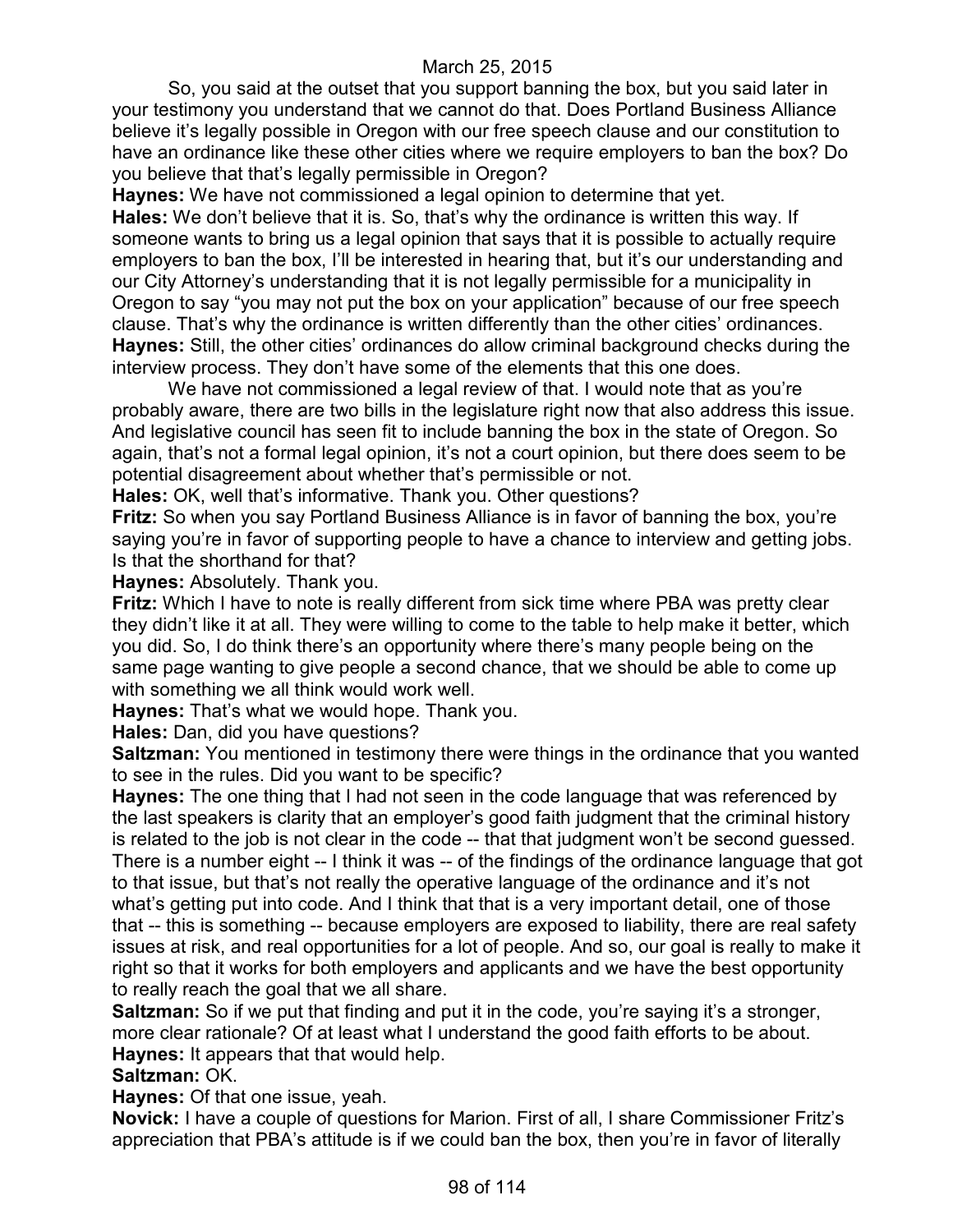banning the box. A question I had is in terms of the timing when a background check or something like a background check could be done, my off-the-cuff assumption was that an employer probably wouldn't go to the trouble and expense of doing a background check until they got to the conditional offer stage anyway. Have you found that there's a number of employers who actually have a procedure where after they've interviewed five people they do background checks on all of them?

**Haynes:** Commissioner Novick, it really varies by business. People aren't going to run around doing a bunch of background checks. I mean, they cost money. You're going to get to a very, very small candidate pool. But I think there are -- I have talked to some companies that do wait until the conditional offer stage. I have talked to some that particularly have to a lot of hiring very fast maybe for seasonal things or something like that, but if you get to a very short list, you might start running the background list because you might want to get somebody in the next couple days to start filling shifts. So, it's very much dependent. What we tried to express when I was here last time was I don't know every single different employer's workplace, job requirements, hiring practices, and there ought to be some level of flexibility for employers who those conditions vary widely. **Fritz:** I can tell you that I've been involved or aware of some City hiring processes where there were three finalists. We've done background checks on all three of them. **Hales:** Thank you. Mr. McCoid, you're on.

**Steve McCoid:** Thanks, Mayor, Commissioners. My name is Steve McCoid, President of the Oregon Restaurant and Lodging Association. We're here 00 and it's going to echo a little bit of what you just heard from Marion. We understand the logic of banning the box. And with the caveat, we have no problem with that. We can see where, frankly, that could be a barrier you can't get by if somebody looks at that and you know, the resume or application just goes in the "no" pile. We understand that logic. But where we have a problem is saying that that business can't question the applicant during the normal flow of an interview when you're going through resumes, when you are going through job history. That seems to be in certain job areas a question you want to ask and not have to go all the way through the process to a conditional offer and then ask the question, do we have a criminal history that doesn't work?

Let me give you a couple of examples on the lodging side, because I got calls from some of our lodging members. When you've got people working in the rooms and they have got a pass key to every room in the hotel, they've got access to those rooms when the customer is gone, with their personal belongings there. They don't want to have people with a history of theft, burglary, those kinds of things in the room. So, if in the interview process, if that's the job you are getting interviewed for, that's when that question would be asked. If you're going to be working in catering or if you're going to be working as a doorman, that question is not going to be asked and the demand won't be there. Same with restaurants handling credit cards, those kinds of issues.

What really makes it important in the hospitality industry -- which is what I represent -- is the incidence of social media, the Trip Advisor and Yelp. All you need is one person to have that bad experience -- they've lost something, A watch got stolen off the their room or something, whatever that might be, they're a victim of credit card fraud because somebody got ahold of their credit card number -- that goes on Yelp and now it's not an issue between and you that customer. It's an issue between you and it can be tens of thousands of potential customers who go to those sites to see what's going on when they're making a decision whether to frequent the business or not.

So, what we think -- the one size all approach -- which is what we are seeing here in the proposal -- doesn't fit in every instance. And what we would like is a little more flexibility in the ordinance. And again, if it's banning the box, that's fine.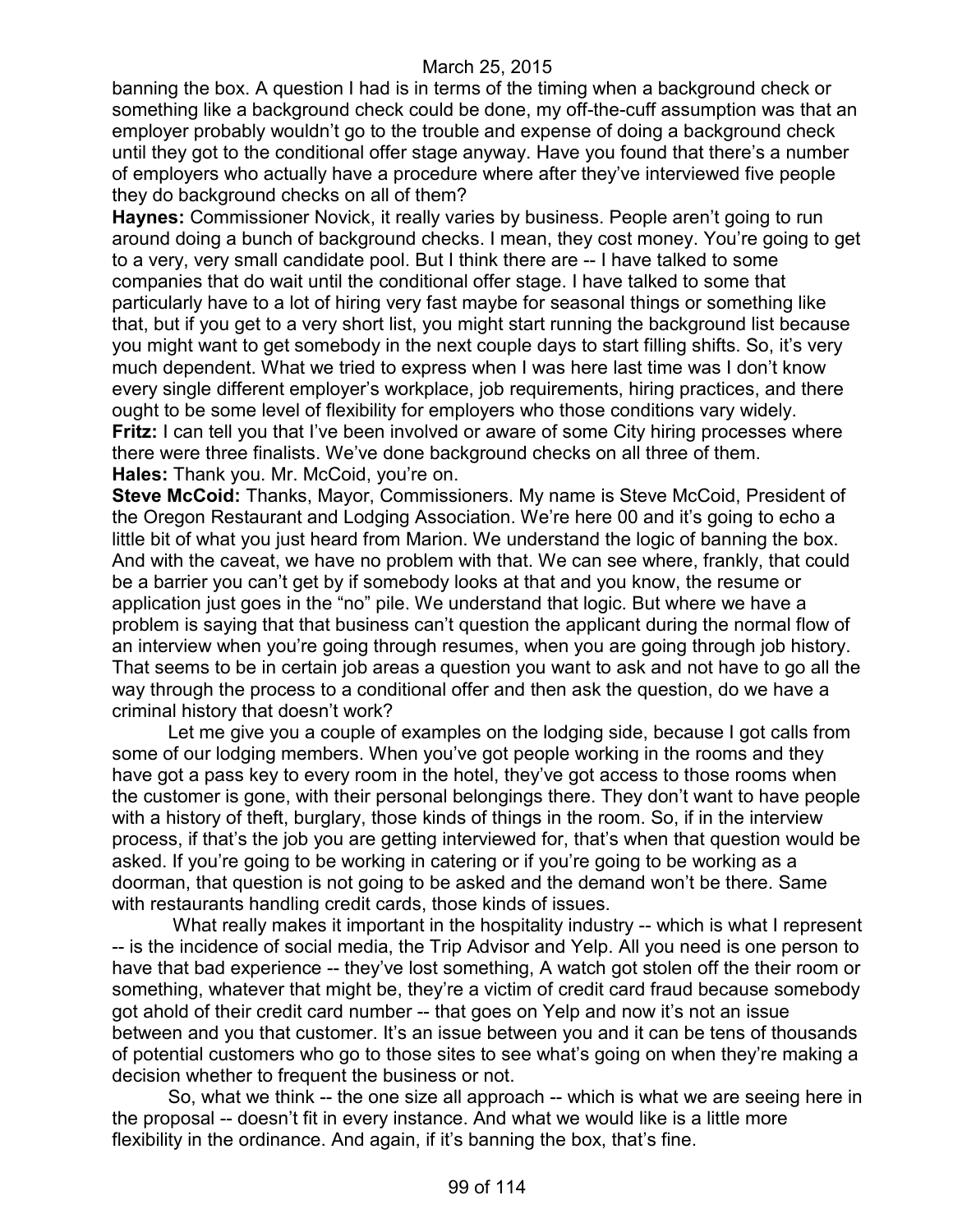What really bothers us and what we think is needed and to -- is again input from business. We're more than happy to come to the table, sit down with the proponents, discuss this, hash it out, find out where the barriers and the blockages are and work out something that works better for everybody involved and move forward with that.

So, I really would ask you to slow this process down a little bit. Get input from everybody involved, both the folks that are affected and the folks that are pushing this proposal, and let's sit down and make this a better something that works better for everybody involved. Because this is getting needlessly involved. We think we need to have that access during the interview process and frankly, having our input at the end on the administrative rules means the things we object to are already in case and all we're doing is how you will enforce the issue. And that's really not where we want the input. **Hales:** Thank you. Question for both employer groups, do either of you publish a standard employment application now for your members, and or have you done anything in terms of recommending that your members take the box off their application now regardless of law? **McCoid:** I'll go first. No, we got out of that years ago on providing the application itself. We don't do that anymore. And B, n. The issue hasn't come up. But in discussions with folks, as I'm getting ready to come talk to you, I don't think they're absolutely against it and some already have it off the application -- don't even have it.

**Hales:** I know there's some standard forms out there -- Stevens-Ness and so forth -- in some cases still have the box on it. I was just wondering if you had done anything in terms of voluntary efforts in terms of your members.

**Saltzman:** Steve, was your answer that you do -- you have removed the box? **McCoid:** My answer is we don't supply the applications and B, in talking to some of my members, some have said we took it off already. We don't use it now. So, it's a little bit of everything out there.

**Haynes:** Mayor Hales, we have a number of members that have also voluntarily removed the box. We don't have any history or practice of providing kind of standard employment applications. Encouragement -- I mean, we've taken a position saying we should ban the box. I think that's an open question that I can bring back. But some of our members are also national employers who, you know, the decisions about what their applications look like are way above mine or our pay grades.

**Hales:** Thank you. Back when I worked for his organization, we published a lot of standard forms. So, I just wanted to --

**McCoid:** Yeah, we quit doing that. In the electronic age sort of did away with a lot of that stuff.

**Novick:** Steve -- and I apologize this came up a couple of weeks ago when I was out of town -- but I'm curious how exactly this topic tends to come up in the interview process. Is it really the case you are interviewing somebody who is going to have access to hotel rooms and you ask, have you ever been convicted of a theft?

**McCoid:** I have a personal example since I've been managing the association, and it had to do with an accounting person. And we hired an accounting person that came through one of our members and highly, you know, pushed them in, said they highly, said they had been doing a great job, brought her in. And about a week and a half in -- and I didn't ask about criminal history. I went through what she had done in her education, those things. So, we get a call from the Beaverton police department and this person had been, was up and waiting trial for embezzlement -- a major embezzlement -- way more than anybody would have got out of our organization. When I went and confronted her and she said, yes, that that is the case. Did it occur? Yes, it did occur. And I said, sorry, I can't keep you on this job handling the money and I had to let her go.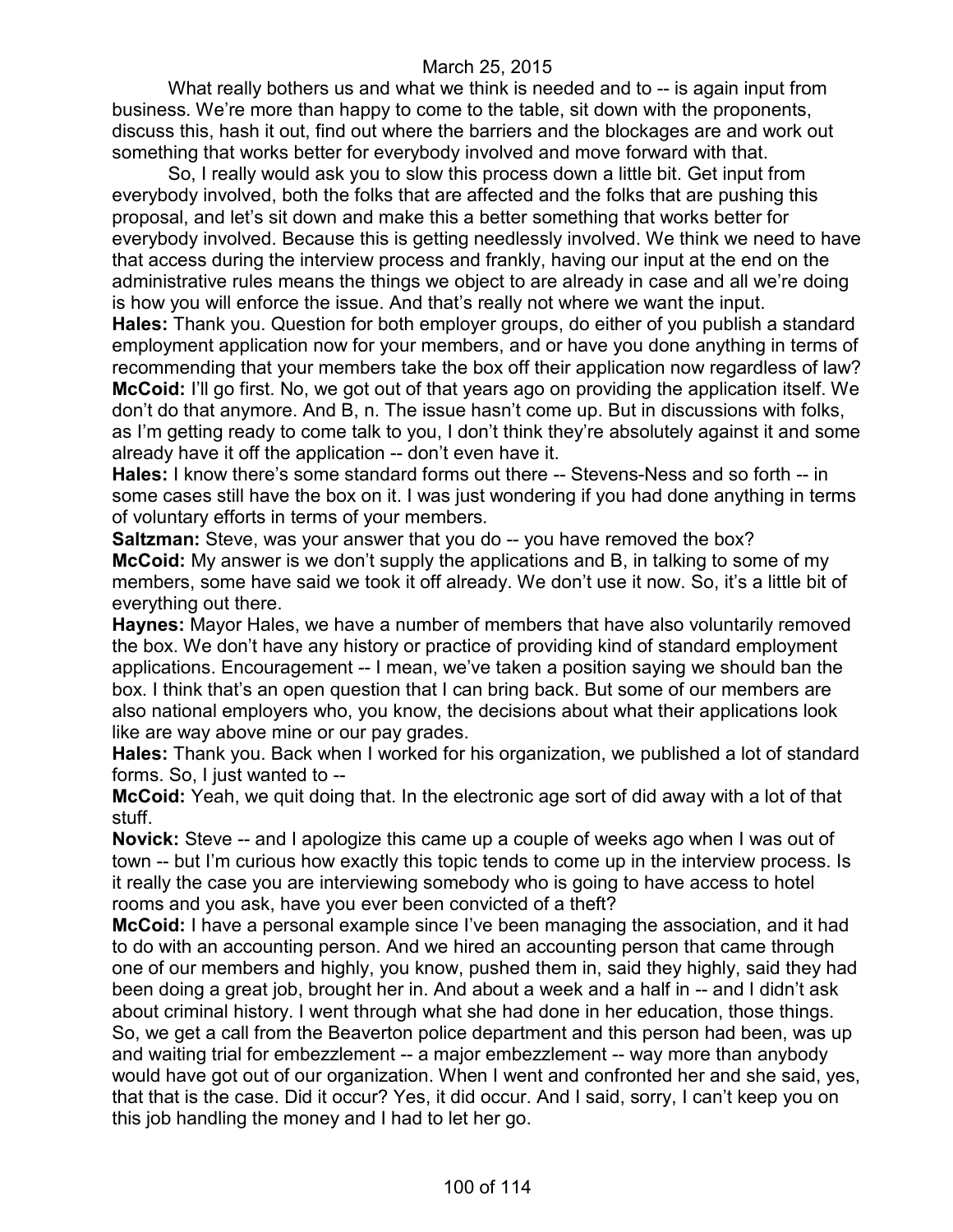Since then, when it comes to those jobs where it's handling funds where I need to be sure we're fine here, it gets asked. And I ask about the criminal history. Do we have something you need to discuss that we need to know about? Frankly, I ask them at that point I would like to do a criminal background check on that. And specifically, that's the only job in the company I do it with, but it's the only job where we're at risk and we're in danger of experiencing that -- not a good experience. So, we do it then.

**Hales:** Thank you very much. Appreciate that. Appreciate your help. Thanks. OK. Who's next?

**Moore-Love:** We have Trudy Cooper from the previous list. And if anybody else signed up from the previous March 11th, please let me know. Then we're going to go with Simone Brooks and Marsha Hayes.

**Hales:** Ms. Cooper, you're next.

**Trudy Cooper:** Hi, I'm Trudy Cooper, I live and work in the Elliott neighborhood. I want to focus on -- first of all, I love it that my City has brought this forward ad I only want to focus on the -- what is it -- 23.100.50.

As an organizational development consultant, I've worked with many organizations and others on their hiring practices, and the area of the rules where the required process of the decision is to retract the offer, I see some potential weaknesses there, at least in my understanding of the way that I'm reading it.

So first, I'm wondering about the turnaround time for the employer being only two days to evaluate the applicant's appeal of an adverse employment decision. I've worked for many HR departments and I've never seen anybody -- I mean, rarely do I see them do a turnaround of two days on having received a complaint. So, I don't see in the text what the rationale is for that and I don't see what the penalty is if they don't bring about that turnaround time. And since the analysis contains about a half dozen considerations that are presented by the applicant in the event of a request for a reconsideration -- I think is the terminology, it seems like a longer time might be more practical.

And then second, the notification instructions from the employer to the applicant in the case of an adverse decision seemed to lack specificity. It seems that it is a disadvantage to the applicant to not have the specific information. I don't see any indication that the employer is required to communicate to the applicant the nature of the additional information that is going to be needed when they -- whatever the process is for the reconsideration of the factors.

And while the list of factors seem to be sound, I don't see where the employer is required to include that on the list of instructions to show -- in other words, the nature time nature analysis. And there's a list of I think eight things that they may bring to that reconsideration -- whether that's written or a meeting, I don't know, but five of those eight things are pretty substantive and it seems they should be indicated.

And then third, the decision seems to be left entirely up to the employer. I think this has been discussed that it's procedural. The employer can still simply say -- you know, uphold their decision to retract the offer. And maybe I'm not understanding the scope or appreciating that the scope is only to delay and have that conversation before pulling the criminal record, but it seems that there ought to be some way to demonstrate more than just that you went through the motions of the nature time nature as opposed to there being any hearing or consideration during a complaint process where the quality of that analysis could be questioned or could be reconsidered. Thank you.

**Hales:** Thank you. Appreciate it. Thank you. Welcome. You're next.

**Judy Cirillo:** Hi, I'm Judy Cirillo. I'm a member of the Partnership for Safety and Justice and I'm very concerned about the number of people we have in prison. I read "The New Jim Crow" -- I hope other people have read it, it really explains what we're doing to people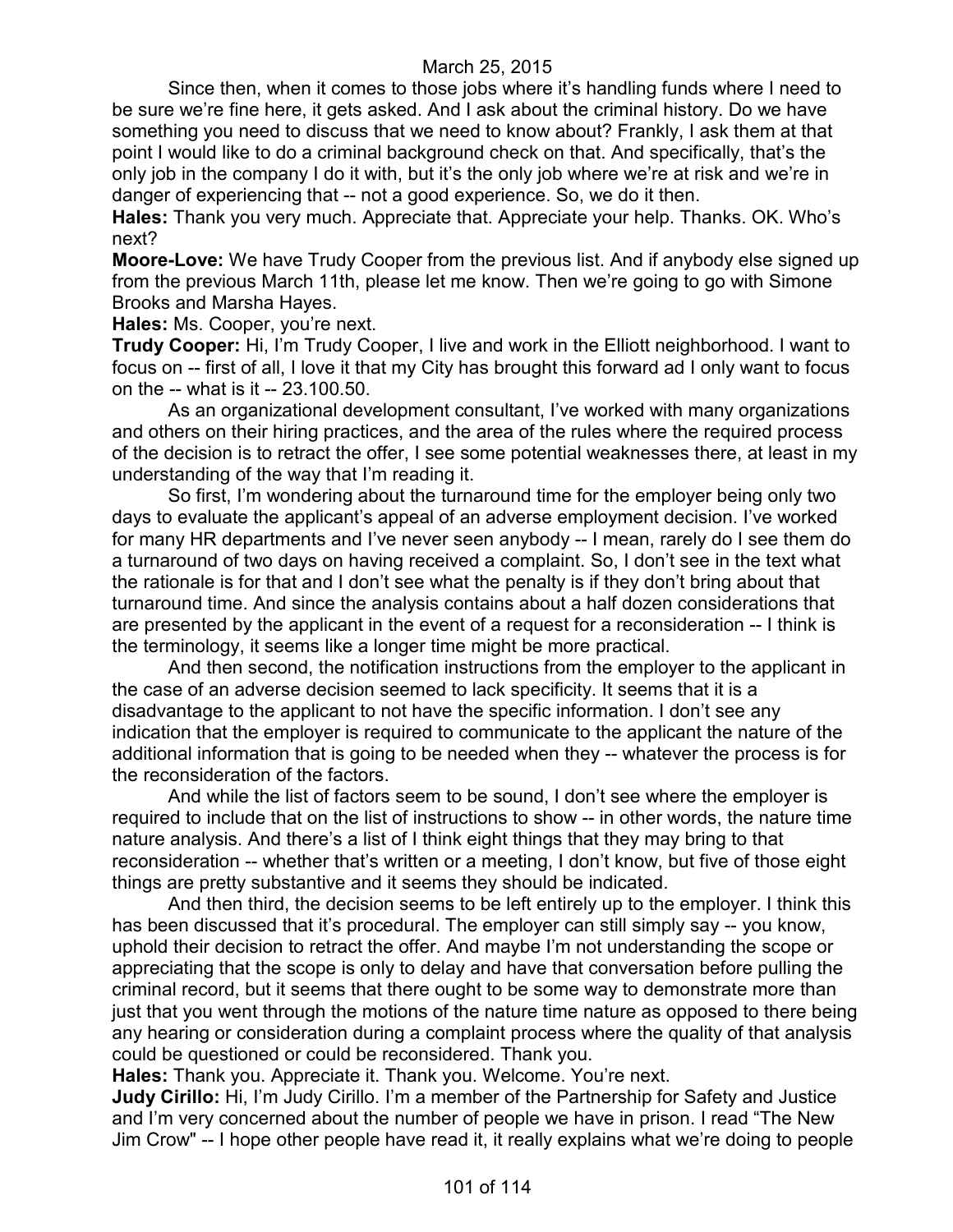especially to people of color, locking them up. And many times, they are young children really who don't make good decisions and end up in jail for something that's relatively minor or end up in some kind of prison.

So, I just want to talk. I don't have a lot of facts and figures, I talk from the heart because I feel it's such an emotional issue to think of your child possibly being locked up. I mean, I thank god that I am a white person. I think if I were raising a Black son nowadays, I would be very, very concerned.

What else did I want to say -- you have to think of what happens to the family also when someone is incarcerated. If a child's father is incarcerated, there's no man in the family. There's no one to be a role model for him. A man or a woman can have made a mistake but they still need to be at home with their children. So, the children -- I have a good friend whose teenage -- her daughter I should say was incarcerated and the teenage children were left to float around and she was supposed to take care of them. She was a woman in her 70s and she could not really have any control over these kids. So, they didn't go to school and they got into all kinds of trouble.

I don't think we've really looked at the outcomes when we just, you know, say, OK, check the box and you are in prison because you did something that you shouldn't have done. I have a granddaughter myself who managed to get herself into a lot of trouble. Driving under the influence and various things like that. And luckily, there was a lawyer in the family who went to bat for her and she didn't go to prison. And today, she's a young mother and she's a wonderful person. So, if she were Black I don't think that would have happened unless there were some unusual circumstances. And I think we have to look at that and think about it. It's completely unfair. I don't know if I have -- oh.

I saw a wonderful video last night which I wanted to mention. It was done by Second Chances are for Everyone, which is a group tries to help people coming out of prison. And it really brought tears to my eyes to see this man who was in his late 30s or early 40s. He had been locked up for 14 years. He came out -- of course, your family hardly knows you after 14 years. He tried to get a job. Nobody would employ him and he was sort of at the point where he was thinking "I'm going to be back in prison." And the second chance for everyone came to his rescue and managed to help him get a job. And he was so grateful. And he's been out of trouble. Even if you think of the cost of sending that person back to prison -- I think they said it's like \$35,000 a year to keep someone incarcerated -- or he could be out earning a living and getting a life back together. I think that's mainly it. It's an important thing to talk about. Thank you.

**Hales:** Thank you very much. Good afternoon. Welcome.

**Simone Brooks:** Good afternoon, Mayor Hales and Commissioners. My name is Simone Brooks. I'm the president of Brooks Staffing, I'm also a co-other than. Our company's mission is to provide employment solutions for employers and applicants that enhance and diversify the workforce. The majority of our work consists of providing temporary, temp to hire, and contract staff to private and public sector employers. The majority of our staff are located in the Portland metro area.

The nature of our work results in exposure to companies ranging in size from small to large and numerous industries and with a variety of hiring timetables and practices. Our experience has shown us that there are companies that will use the admission of a criminal background -- for example, on an application -- as a means of weeding people out. We have long recognized that solely relying upon the admission of a criminal background to make an adverse hiring decision unnecessarily thins the labor pool, but more importantly, negatively impacts communities of color in terms of opportunities for employment.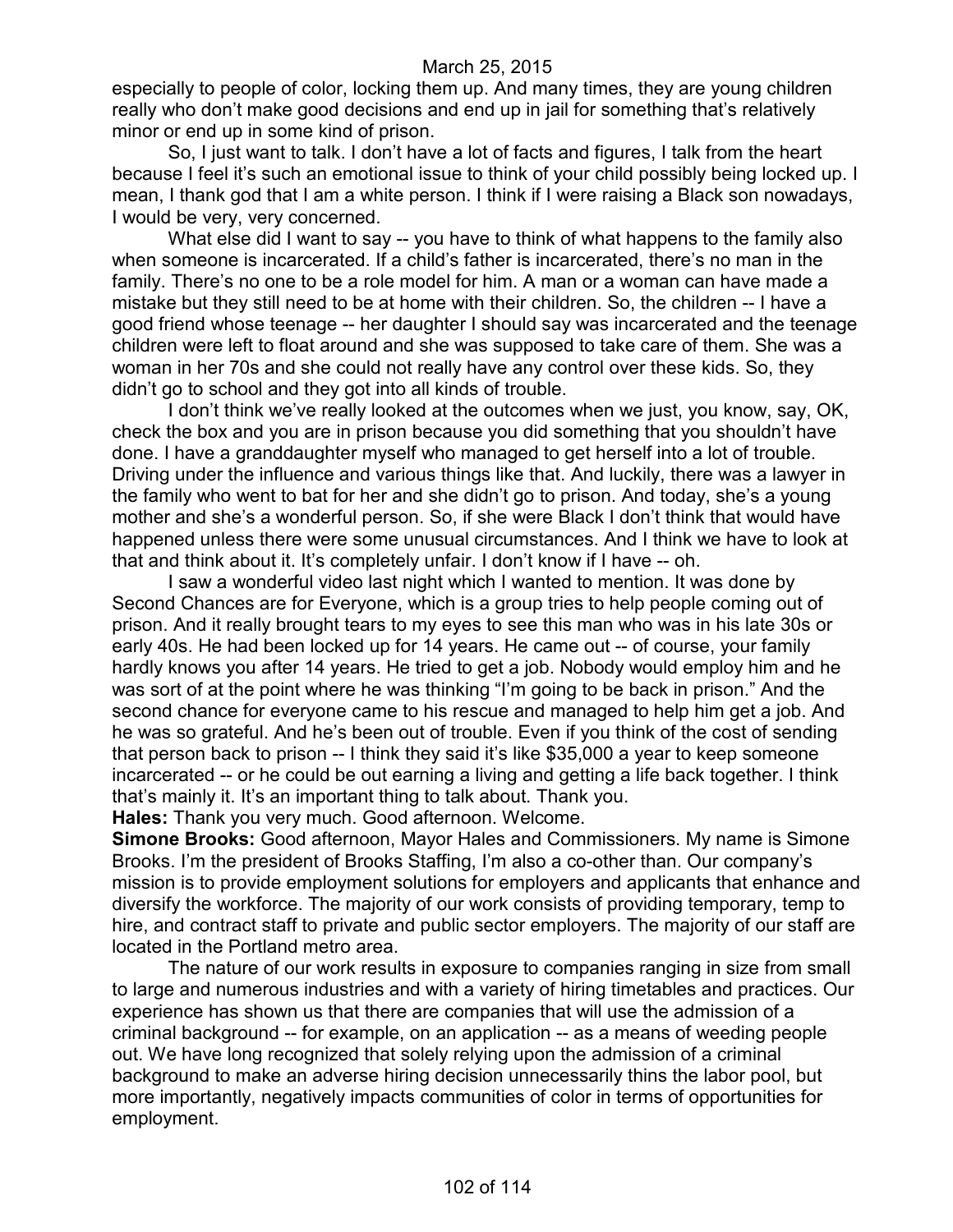Prior to November of 2014, we included the box on our applications. However, we used the information provided for two reasons. One, to start a dialogue with our applicants about their backgrounds and possible implications for which client locations they could be at; and two, to compare against the criminal back ground obtained if one was needed for the position applied for. In November 2014, we moved to an online application and removed the criminal background question.

Please note that at the time of the interview we do discuss with our applicants their criminal background -- specifically, convictions as opposed to arrests -- and the possible implication in terms of potential placements -- again, positions and clients. For example, a warehouse where food is being shipped and received is very different than if there's highlevel material or very high-worth material being shipped and received. Further, the same business that ships and receives high-end merchandise may have different requirements for a receptionist versus someone that's in their warehouse.

I am supportive of removing the criminal background inquiries from applications. However, I am not in support of the ordinance as drafted, particularly the requirement for a conditional offer of employment. For instance, this ordinance does not take into consideration that in the temporary staffing industry, often a written conditional offer of employment is never issued. Often because the applicant has already applied with us is no longer in our office, and may need to go on assignment the next day, we often verbally discuss employment details. While we may send an assignment confirmation, the conditional offer as defined in this ordinance does not always occur.

Further, the ordinance does not take into consideration that the turnaround time for staffing agencies receiving a request to filling a position is often hours or mere days - rarely even a week. It can take a day or more for a criminal background check to be completed. If we know that an individual is interested in certain types of positions, we may run the criminal background check specifically so we can discuss any issues and be prepared to place them on assignments that will work for them. I believe the purpose of this ordinance is to allow qualified applicants to build rapport with employers. We think that can be done at the interview process.

**Hales:** Thank you. Questions? Thank you all very much.

**Saltzman:** Actually, I did want to ask Ms. Brooks one question. So, what would you have us do here? I mean, I recognize the temporary staffing is a different kind of animal -- and I did ask this question of the attorneys yesterday. I had a hard time imagining that somebody hiring a line cook, for example, does a conditional offer. And I guess their answer was well, if you choose not to do criminal backgrounds on anybody, then you're free to offer whoever you like as a line cook. So, what would you have us do to meet the particular circumstances of your business?

**Brooks:** I think allowing to have that discussion at the interview stage -- whether that be a phone interview or in-person interview -- would solve a lot of those problems -- just to be able to have the discussion. The fact that there's even an exception in the ordinance that basically says if they voluntarily tell me, then I can talk about it but I can't talk about it if they don't voluntarily tell me about it. And yet, if there's a big gap in the employment I'm going to say, "well, why is there this gap?" and I can't pursue that and try to understand the applicant. But the example you gave about -- let's say the line cook is working in an environment where many of the other employees are female and they stay late in order to clean the kitchen. Do I need to be concerned about that as an employer? Perhaps. **Saltzman:** Thank you.

**Hales:** Other questions? Thank you all very much. Thank you.

**Mary Eng:** Hi, my name is Mary Eng. I want to thank you for offering this proposal. I think currently in the current situation with Ferguson and the protest going around -- there was a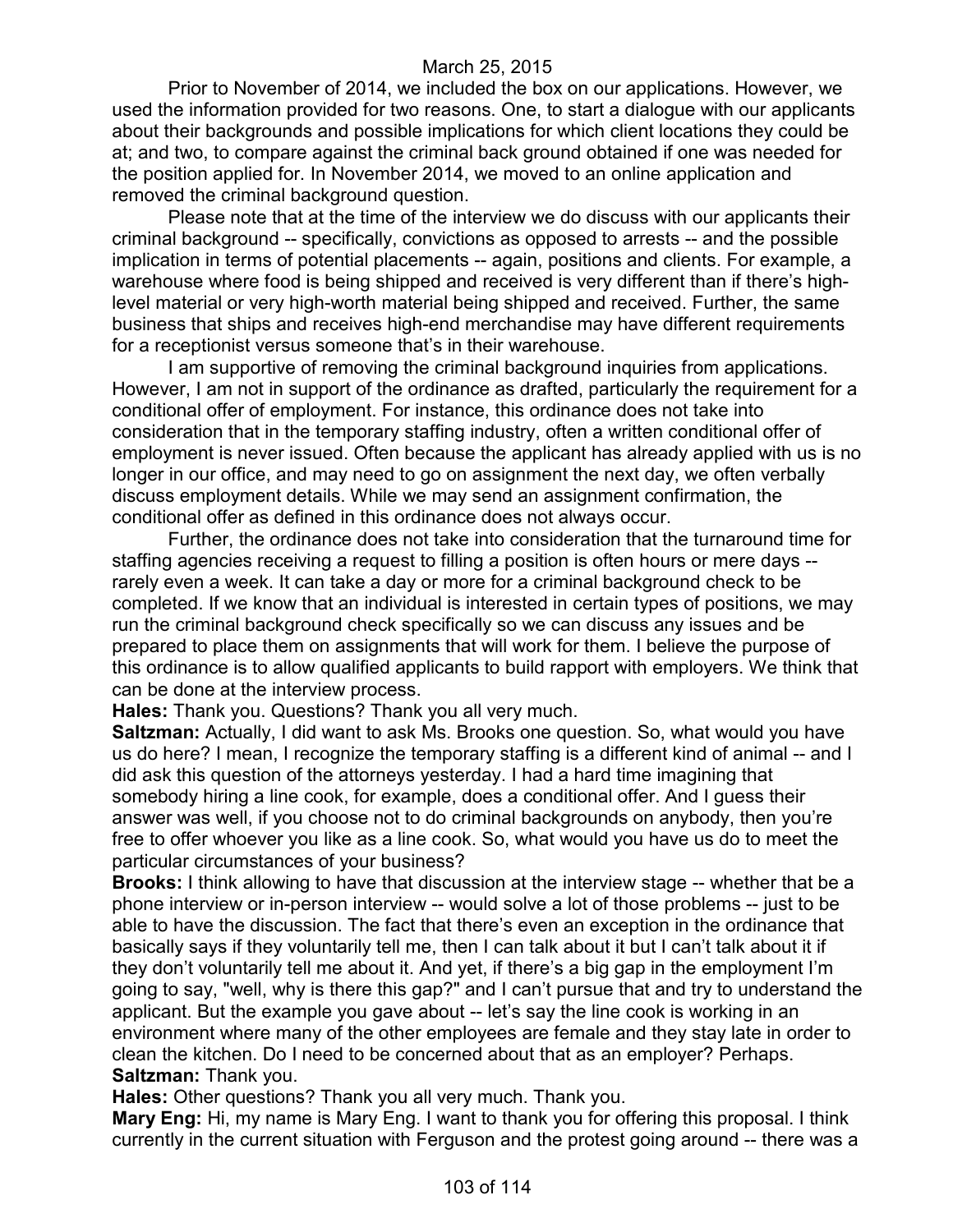young man killed in Atlanta recently with post-traumatic stress from Afghanistan. We have unassessed needs surrounding the issue of racial profiling and I feel that's not what -- it's not really -- it's sort of like we're saying one thing but what we are really saying is that our police are unfairly targeting a certain demographic and rubber stamping them with a permanent scarlet letter F for felon when maybe their crime was related to their poverty or to systemic racism or to self-protection, like the young man who kept a gun on him in his neighborhood just because he wanted to be safe. He didn't want to go home dead. And I think in some ways, we are also acting as if the DA is omnipotent and somehow has a handle on crime. We know there are a massive number of failed prosecution. I know that all three of my rapists walked free, and one of them I don't even know his name. So, I don't know where he is, whether he's alive or dead, working or not. I know that I've been a victim of sexual harassment in a wide variety of contexts and that frequently serious crimes are committed by people with no prior background. And actually, people who are convicted of crimes can be some of the nicest, most reformed people you ever met.

And so, I think there's sort of a -- trying to make this into a boxy kind of issue is hard on my brain because we have a very harsh employment law atmosphere here in Oregon where I ran into a woman who was trying to raise enough money to visit her parents in Korea by working 14-hour shifts in Starbucks. I'm thinking, well, in California you would at least have overtime pay after eight and a half hours. And I think we need to look more at comprehensive overhaul of the employment law systems as well as issues surrounding the Innocence Project with wrongful convictions and framing and preventing racial profiling and building up our communities so we don't have this prison system of cheap, below minimum wage prison labor -- which is being exploited -- and we don't have disability assessment for prison rape victims who come out and then are supposed to join the labor community and be exploited and not have proper benefits.

There's a lot going on, but thank you for listening. I live in felony flats and I can tell you the unregulated industries which will not apply to this box culture are the meth, the scrap metal, the panhandling, the strip clubs, the stickups, and the car break-ins -- which I had a car break-in just a few ago in my mother's driveway. So, there's a lot going on in felony flats that I would love you to check out but maybe you could set up a work center to get people involved in things over crystal meth.

**Hales:** Thank you. Thanks very much. Welcome.

**Christine Harbacheck:** Good afternoon. My name is Christine Harbacheck, and I support ban the box because it gives the hiring system a throwaway issue in regards that when they see the box, they don't want to hire a person.

I have spent 18 years in prison, and I've had my trouble in coming out and looking for work. And in the process of looking for work, I have been told that my credentials and my ableness to do the job was acceptable. My resume passed, yet because of the box issue and the reason why I was wrongfully convicted -- which is related to a sexual offense -- kept me from getting employment, kept me from being hired.

I've lived and worked prior to this without any problem, paying taxes, and as of yet coming out of a situation which as labeled me into somebody that I'm not -- which I a stigma -- that puts me in a category of situations nonrelated to me but legally related to me, which now I have to apply by. Which is I [indistinguishable] paper. I have been employed by sportsman's warehouse and will be there July, going into my third year. The first 90 days, I was there I was employee of the month and given a pay raise.

I have been supporting myself by using the money from the money that I received from the job to repay myself back to go back to school for the student loan that was in deferment for a long while and have since put myself back into school and I'm into my third term and this is spring break. My employer now allowed me to come here for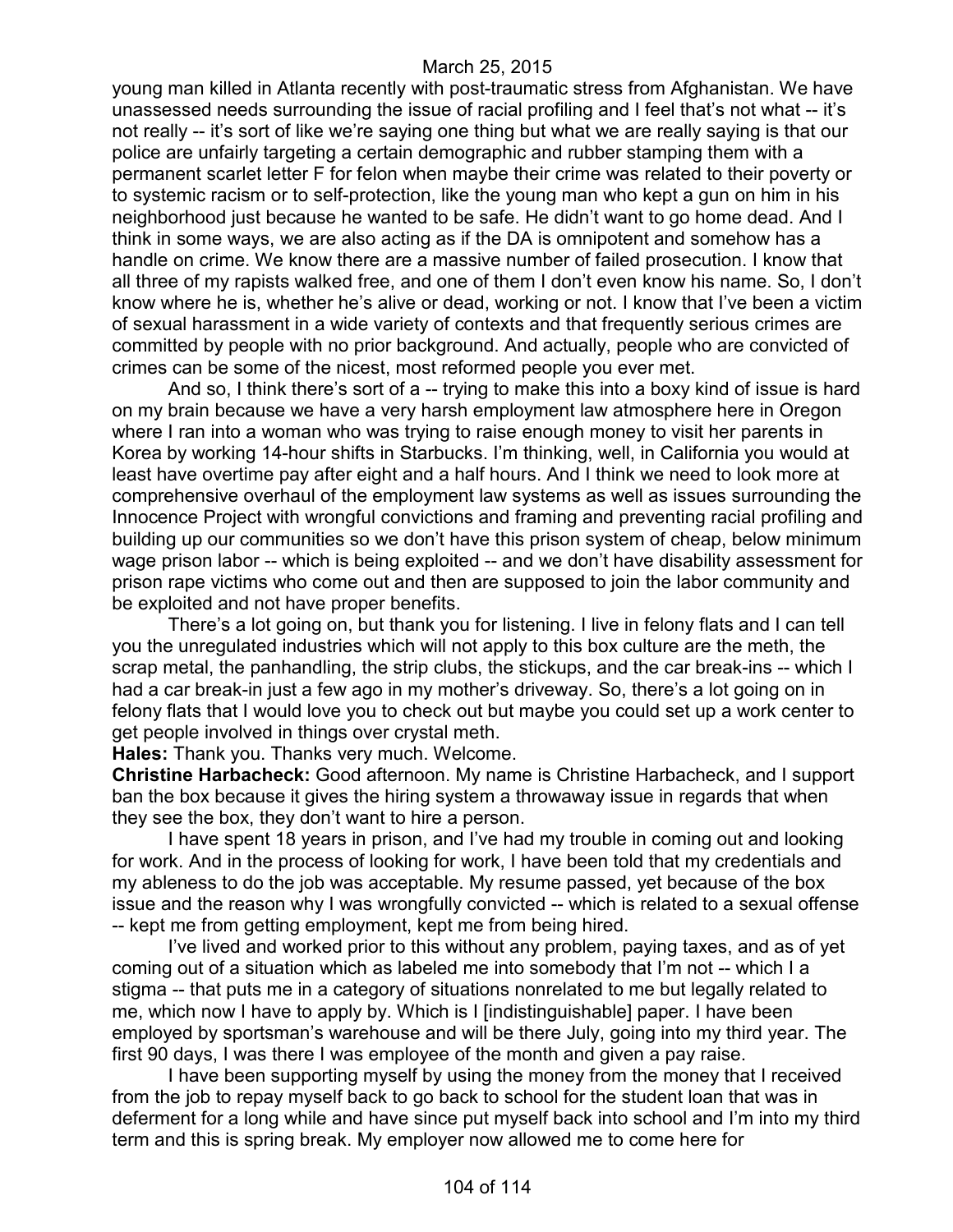understanding the seriousness and the understanding of how personal and related it was for me to be here.

I work at sportsman's warehouse on 82nd and have they have been great in support of me and working with me towards my education and helping me get back into society. My initial hiring guy that hired me -- his question to me then was, they won't let you get past this. Very true. As long as we have the stigma about these cases, there can [indistinguishable] hiring people, you will not have protected people coming back into society that want to work and you won't get people to pay taxes, and you're going to be losing money by sending them back into prison instead of just using the past and using it in the present and tying the two together as if there's one and the same person. And they may not even be that person at all to begin with, but the law assessed them, judgment, preconceived them into somebody and sent them away and the timeframe that was spent in prison does not only take away from the individual of who they are not but also the timeframe is lacking as far as educational inside prison and how to come out of prison into a world that is foreign. Cell phones -- it's all foreign to me.

It's a totally different world you walk into. And they expect with the manner of xamount of time frame to be employed and that can't be done with the box still on the application. The application boxes you in, confines you, and doesn't help you move forward. It deters the whole effect of what I'm sure you guys aren't here today to have is people going back into prison and you guys have tax money going into an area that it is \$35,000, \$40,000 a year to keep one inside. That money could be better off in us coming out, paying taxes, and supporting back the city. And I just thank you for listening. **Hales:** Thank you for being here. Thank you very much.

**Harbacheck:** You're welcome.

**Hales:** Good luck to you. [applause]

**Marsha Hayes:** Hi, my name is Marsha Hayes. I'm a current job seeker. I'm sorry that I missed the other -- the initial hearing. What I have here is my background check from a potential employer that I interviewed with last week, I believe. They send it to me and 14 days later, they send it to the employer. Now, I may or may not get this job based on this. It also doesn't help that one charge that I have or one conviction that I have -- it's listed multiple times and so it looks like I committed this crime multiple times when it was actually only one time. That doesn't help.

I understand the logic of the keeping that criminal background check there. It is necessary in some cases. The nature time nature approach, the nature of my crimes or my conviction -- or crimes, period -- I think the circumstances should be looked at more in depth when you have to condense this because it's so long.

So, on the applications where it says, have you ever been convicted of a felony? I'm always very honest. I'm very transparent about my life. I say yes, and then there's a box that says, if yes, please explain. And there's a little tiny box. And so working with project something up on 47th and Killingsworth, I learned how to write a letter of disclosure. So I say, please see letter of disclosure. So I have my letter of disclosure that explains the circumstances surrounding my convictions -- you know -- I'm a child rape survivor. I'm a trafficking survivor. I'm a DV survivor. I'm a substance abuse survivor. Like, so many things that happen in my life as a result of things that were out of my control and led me to make some poor choices because I didn't know how to make good choices. Back then, I didn't know -- I never heard anything about DV shelters or rape. All I know is I had been violated and having my child kidnapped and murdered and no justice behind those things.

Nothing in life made sense to me, like I didn't have the ability to make good decisions. Being in an abusive relationship where I asked for help -- I asked the police for help. There was nothing they could do for me. So, I had to stay in that situation and be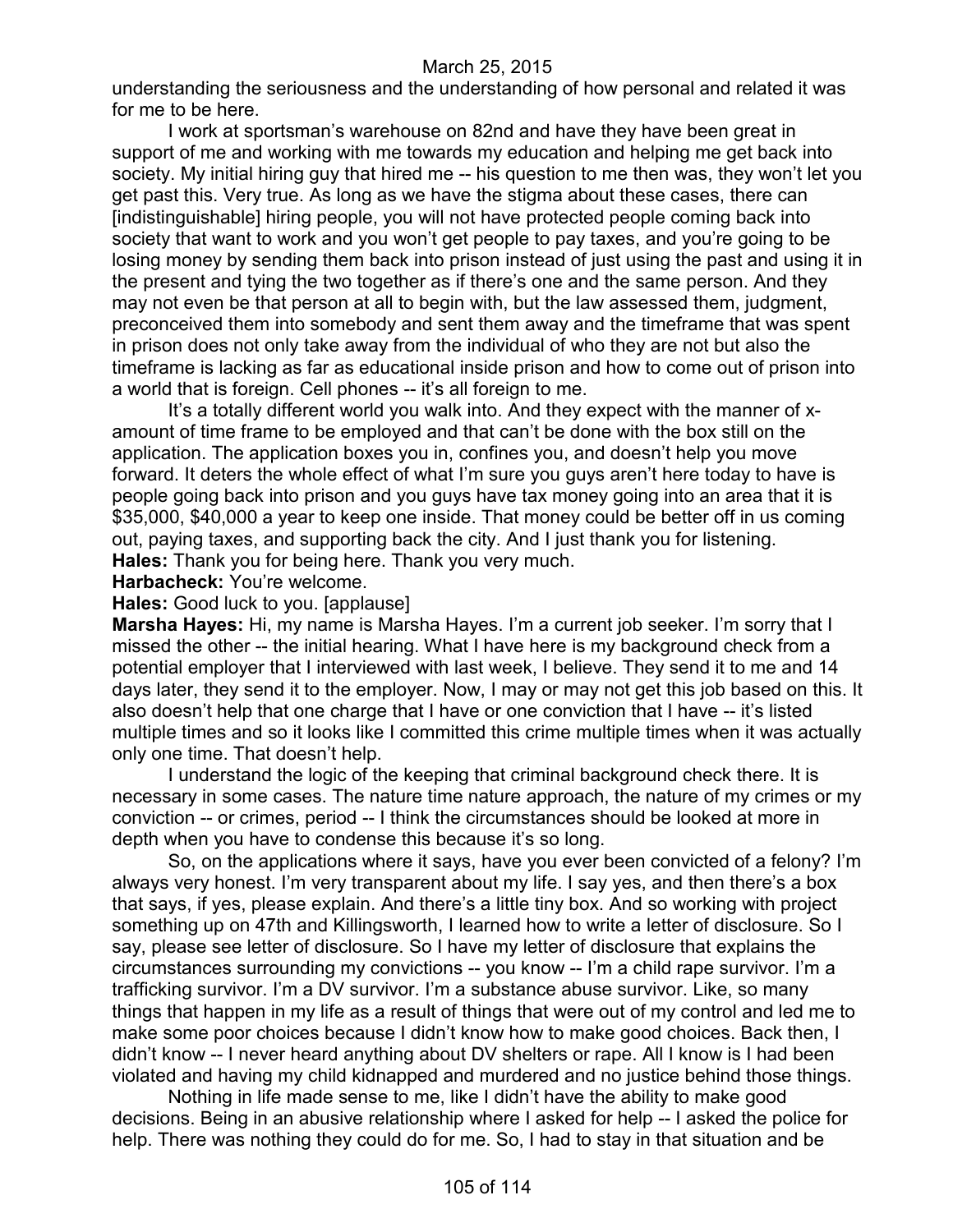trafficked and be beat and make choices that instead of jumping in and out of cars with strange men and risking them killing me, I made other choices that I didn't understand at the time I was victimizing someone. I didn't have the ability to make those good choices moving forward.

At some point in my life -- of course, you know the drugs and all that stuff came along with all that, and you know looking for love in all the wrong places and things like that -- when this person was removed out of my life because of something he had finally got caught for after many, many years of enduring that abuse, then I began to understand that the negative effects of my life were a direct result of the negative choices I made. I'm not making excuses but I've come up with a theory as to why I was making those choices.

And so, I wanted some positive events to occur in my life, and so I started the making some more positive choices. I'm a certified domestic and sexual abuse advocate. I'm a certified Christian counselor through Good Samaritan ministries. I went back to school and got a bachelor's in social work. I went back to school and got a master's of science and management and organizational leadership with a nonprofit management emphasis because -- as this lady stated down here -- there needs to be more education within the prison system to rehabilitate as opposed to retribution.

My thesis is shifting the burden, and that's what we do. We throw people in prison. They do have to pay for the mistakes that they made. However, while they're in prison, what are we doing for them while they're in prison? And then what are we doing for them when they get out? So, that's what this whole thesis is about. This thing here.

I made a lot of mistakes. But as a result of, have you ever been convicted? Yes, I have. If yes, please explain. I don't know how many of these attachments that I sent in, I don't know how many of them were read and said, what? These charges? Oh, my god. OK, dump. I have gotten some interviews. I have been on a lot of interviews. At this point, I still have, I have been looking for work since August. I can't get work. I've had two and three and five interviews for one organization. I lack experience. I lack the experience that other people have. I have the credentials. I'm qualified. But I lack the experience and I lack that experience because I can't get in anywhere.

I can't get in anywhere. I am at risk right now of being homeless because I can't get in anywhere. I can't even display these in my home because they mean nothing to me anymore. I worked hard. I worked really, really hard to -- it's like I didn't have help. I didn't have any help. I made a choice to seek professional help for the trauma that was imposed on me by myself and by other people. I had to go do that for myself. I made a choice to go to school and persevere through five and a half years. This is determination, perseverance -- I needed to do this for me.

Now, I need to go to work in my community and help other people that are going through or stuck in where I once was. And then, I need to be able to go to work and do like you guys do. Pay my taxes. I want to pay taxes. You know why? Because I want to pay for the taxes -- I don't know if it's tax money that goes for shelters or domestic violence shelters or any kind of resources that are going to help somebody with medical, mental health or medical -- I don't mind. Because it has worked for me and it's helped me. I want to go to work. I want to be a productive member of society. But because of some mistakes that I made -- and it was 30-something years ago.

People say, leave your past in your past and move forward. I think I've moved forward. But every time I turn around, somebody is bringing it back to me. I'm not proud of this. I don't even like looking at it because it brings up issues for me. When people reject me for employment, they have no idea the circumstances that led to this. They weren't there when I was getting my face beat in and then told to go get my money. They weren't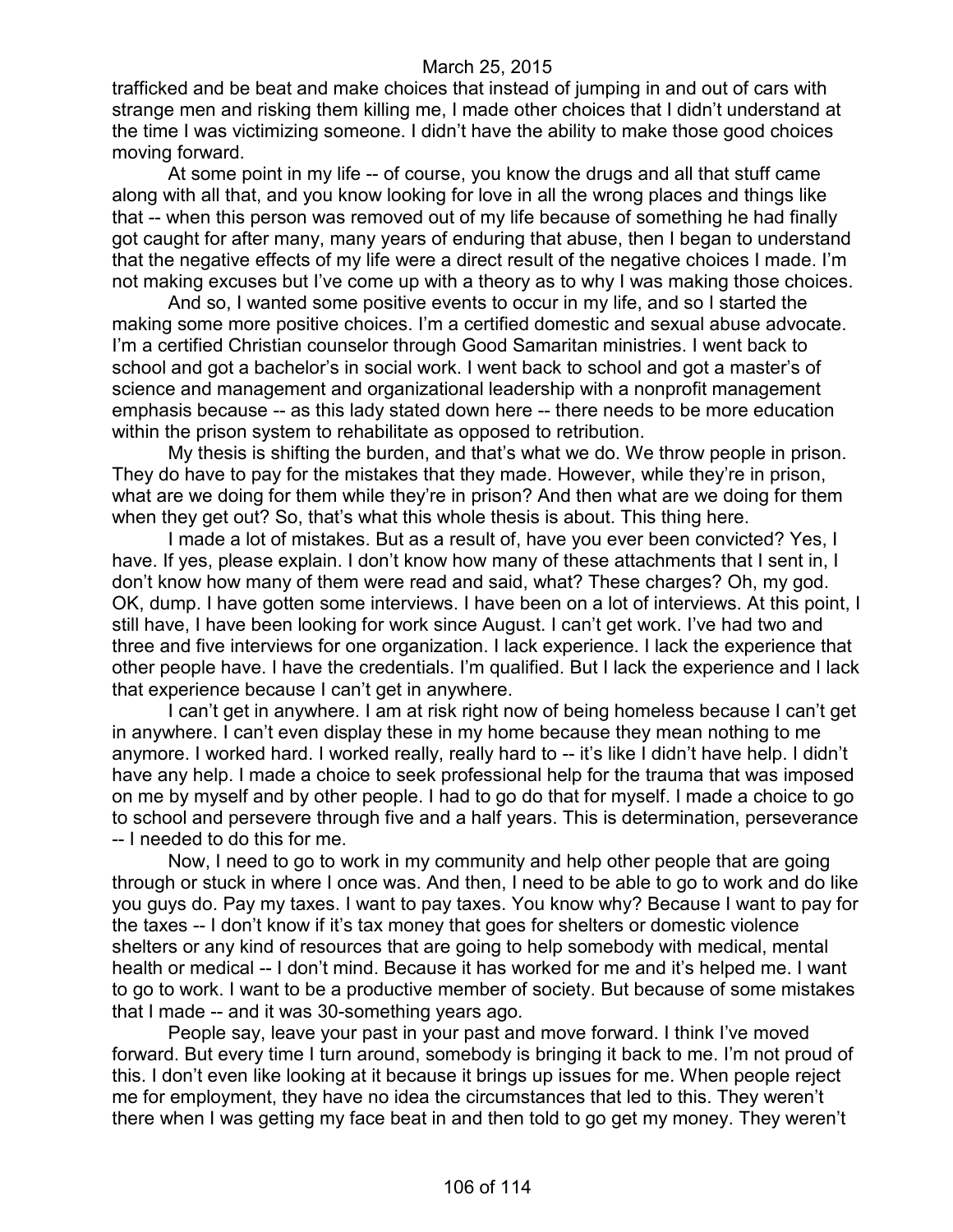there when I endured all this. It keeps coming back to haunt me and at this point, I'm real discouraged.

I'm tired. And I see why people recidivate. They have expectations when they get out of prison to go get a job. You have to get employment but you keep going and you keep going and you keep going and you keep getting rejected. Everybody doesn't have the foundation that I have. Thank god for the foundations that I have that allows me to keep forging ahead. Everybody is not that strong-willed. They give up and they go back to what's familiar to them.

So I think that -- you know, I do understand the logic in having it there. But then I do think that -- and I think somebody said it here -- there needs to be more dialogue around how that's going to really work. Because how do you know if somebody has violated the policy that they currently have in place? How do I know that the people didn't already do the background check before they offered me the job?

Generally, if the box is not on the application and we're talking about it and I know that they are going to do a background check, I initiate the dialogue. I initiate and say, ok, look, this is how it is. Because I don't want to waste your time and I don't want you to waste my time and get my hopes up and have me thinking that I have a possible job and then knowing that because that list that that lady talked about is going to weed me out.

At one time, Oregon did have this long list, there was this permanent disqualifiers. There's the 10-year disqualifiers and there's the five-year disqualifiers, and most of my convictions were in permanent disqualifiers. So, thank god that that list was shortened. So, it's like murder and arson and, you know, sex crimes and things like that. I was offered a job that I actually didn't apply for. I got a call and I had to go through the DHS weight test where I presented everything that I've done and I had a stack of letters of character references from people who knew that I had made some significant changes in my life. And I think that those are the type of things -- because I heard somebody say, I think just word of mouth from me saying, yeah, I've done this, this, that, and the other -- where's your proof? Where's your documentation? I think those kind of things should be implemented in there. I think a certain amount of time should be implemented in order to exclude someone.

**Hales:** I want to ask you to wrap up, even though we so appreciate you being here. I think all three of you, with your personal experience, have really informed our understanding of why this is so important. Thank you. Thank you all for being here and for being courageous enough to come forward and tell us your stories and why this matters.

#### **Hayes:** OK.

**Hales:** Thank you, and we wish you well. I believe there's an employer who's going to see why you will be such a great asset to their organization and I hope that happens really soon.

**Hayes:** Me, too. I believe it, too, it's just a matter of when. I don't want to be pushing a shopping cart down the street with stuff in it looking for work.

**Fritz:** Ms. Hayes, that was really compelling and I appreciate you sharing your story. When you have brought it up at the interview stage, what has been the response of the employer?

**Hayes:** Well, two things. The one for this one, they appreciated my transparency. They had the information beforehand. I also left them with my letter of disclosure. Yesterday, I got a call from a potential employer -- well, I had gotten an email -- and it was for a legal advocacy specialist for domestic violence, YWCA. And she sent me a list of things to do to do to call for the phone screen, blah, blah, blah, and the background check. In the background check, there was these convictions that would disqualify me so I called her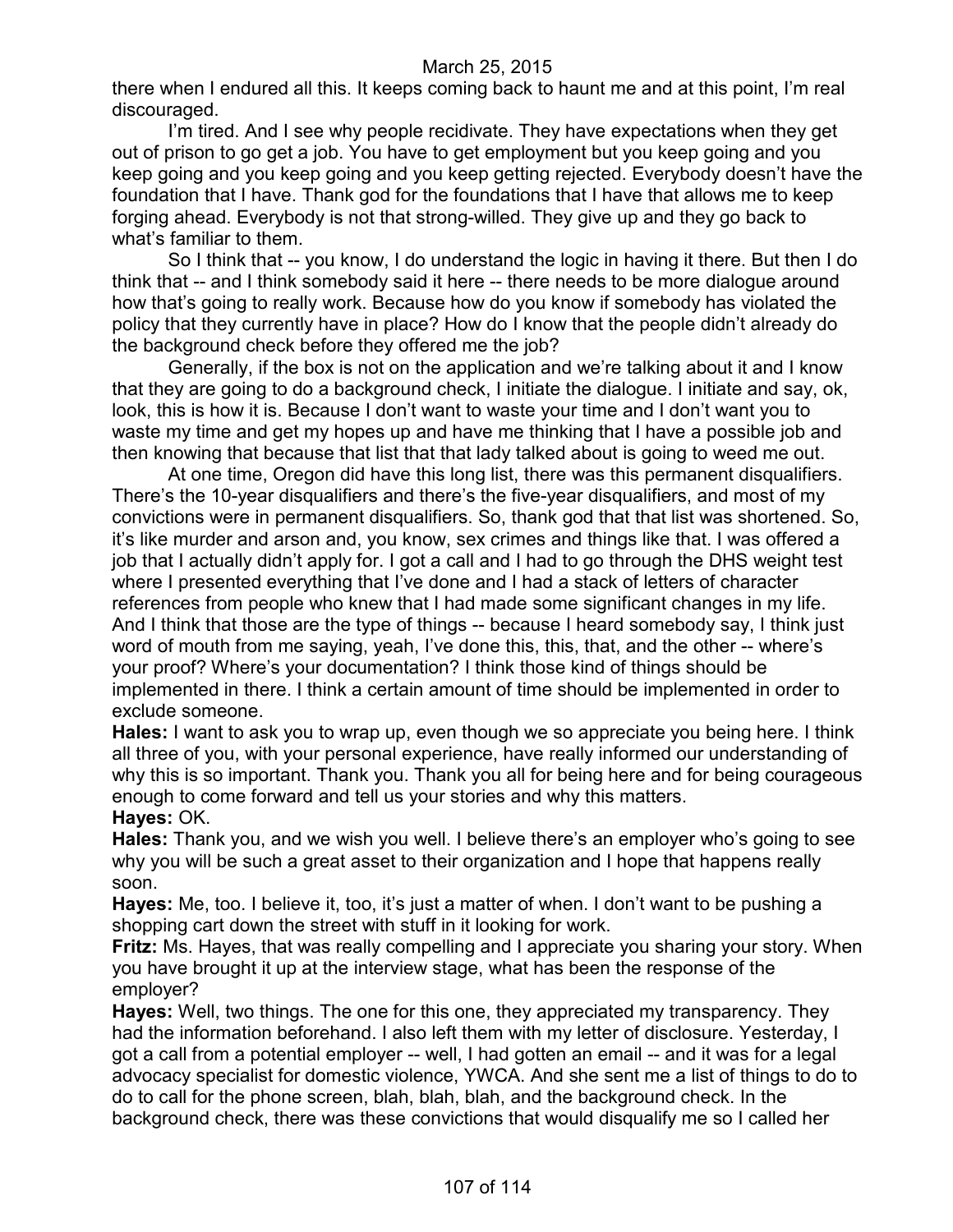and left her a message. I let her know unfortunately my convictions fall under, you know, your list.

She called me back and she says, "look, you qualify. You qualify." She said, "I want you to consider going ahead with the phone screen." And she called me back yesterday and said that she had new information and because I would be working -- well, the person in that position would be working with prosecutors that they had such strict guidelines that prohibit me from having that job. And so, they couldn't offer me the job.

It was pretty devastating because I am probably the one that the prosecutors want to work with.

**Fritz:** Right.

**Hayes:** You know what I'm saying? So, that whole thing -- it's kind of -- it's a give and take. It's complex and then it's, like, I think it should be on an individual basis. I heard somebody say, you know, using your best judgment. But not having me sit with a group of people doing an interview that is not making the final decision and then you guys go back and tell the actual hiring manager or the actual person who has the say-so -- you guys going and telling them my story instead of allowing me to speak with the individual who is going to make the final decision because I can share my story better than you can.

**Fritz:** I'm glad the YWCA -- that was a step forward and then they hit a road block, but that employer was willing. I know Janice Youth and some others actually prefer having people with a criminal history because you're then able to let to the youth if they served -- you've been in their situation.

**Hayes:** It goes back to experience. I've had several interviews with the Healing Roots center which I volunteered for after completing me training, my certification. Volunteered there. And every time that there's a position open and it comes down to me and someone else, you know, this other person has more experience and I'm not getting experience because I'm not getting in the door.

**Fritz:** Well, maybe they need start considering your life experience which is certainly -- **Hayes:** That's what I ask them.

**Fritz:** So, keep going.

**Hayes:** I actually had a job with Volunteers of America Home Free program. And I didn't actually have the job, I interviewed and I interviewed really well. And at the end of the interview, one of the ladies was like, let me see her resume and she looked at my resume and says, "well, this is a high-level position and they require you have two years." And I said, "my life experience doesn't count?" They said, "no, we'll have to talk to HR. We might have to repost this position." They send me an email later and say, "you know, you interviewed well, your skills, qualifications, all that is spot on but as we stated, this is a high-level position and they require that you have two years' experience and for that reason we cannot offer you the job."

**Fritz:** Well, keep going. Because I know that at some point you are going to be a tremendous asset to the company and I hope you'll come back and tell bulls that. **Hayes:** I will.

**Fritz:** Thank you.

**Hales:** Thank you so much.

**Hayes:** Ban the box. [applause]

**Hales:** We have some others still? Come on up.

**Michelle Natividad Rodriguez:** Hi, my name is Michelle Natividad Rodriguez. I'm with the National Employment Law Project and I'm very pleased to be here today -- I actually heard our organization's name earlier. If you're not familiar with our organization, NELP, it's a national organization, much as the name suggests, we have offices across the country. And I actually came here today in part for this hearing and in part for a hearing in Salem on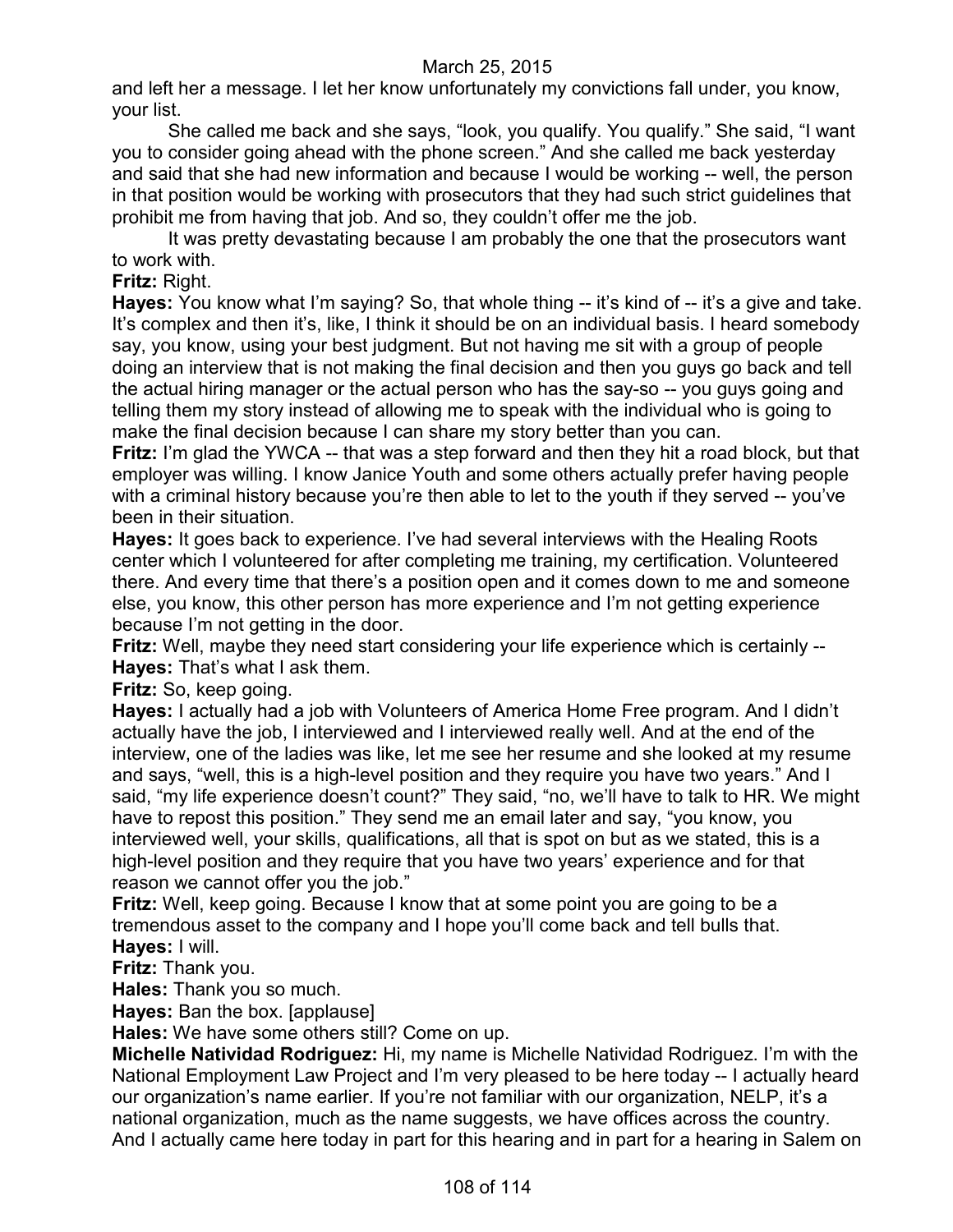ban the box bill there. We do actually focus on fair hiring reform. We're one of the leaders in the national movement, and I keep track of all of the jurisdictions across the country, compile data, information, have been consulting with and working with advocates across the country and have worked now with dozens of jurisdictions on their policies. So, I hope to bring those experiences here today.

In fact, some of the themes that have come up and I have heard today, I have to say -- they are the same themes that have come up across the country and where I think you all have the benefit of is to learn from the experiences from years now of policies in place in other places and as well as individual jurisdictions are going through the process of implementation and enforcement now. Because this issue around private employer enforcement, this is something that's coming up. It's the next edge of the fair hiring movement.

There are now six states and about a couple of dozen jurisdictions that have at least something in terms of their policy or law that apply to private employers, whether that's city contractors or the whole scope of private employers. So, there's a good amount of experience. And I also worked personally on some of the advocacy in San Francisco and actually compiling a report on robust enforcement and implementation that I hope I can share with the Commissioners and the Mayor. I hope that will be helpful. Some of the themes that were talked about earlier are some of the pieces that we would recommend.

I want to focus in on -- there's so many things I could focus in on, but I want to focus if on specifically on this position of voluntary disclosure that's come up because I think it has the tendency to be very appealing. So, the voluntary disclosure provision basically says that if you have a voluntary disclosure during the process, then basically it circumvents the law. You can go ahead and talk about the conviction history and you don't have to wait until the conditional offer stage. That may make a lot of sense at first blush. In fact, that's very problematic. It actually side steps the entire law, and part of it has been hinted at from what you heard earlier.

Individuals are taught to self-disclose. So, you're basically looking at a population that is being told they self-disclose. And if we're talking about a budget of \$500,000 in terms of outreach and education, that would be just the tip of the iceberg in terms of trying to shift the entire culture of how that operates. So, I would recommend not having that particular component. I haven't been able to touch upon the other components of enforcement, so I will make sure to put together some documentation for you and different principles that I hope will be helpful.

**Hales:** Your counsel will be very helpful along with others that we've heard from today as we refine this. Thank you very much.

**Fritz:** I would particularly like to hear your advice on which parts of our ordinance are better than -- build on the other ordinances, and which parts you would recommend getting rid of. I'm also interested to know, what's happening with the bill at the state? What's happening at the state level?

**Hales:** It's having a hearing.

**Natividad Rodriguez:** Yeah, we had a hearing today and we will see from there. It was a hearing. There wasn't a vote at this point, and so we'll see when the vote does come up. **Fritz:** Is our ordinance modeled on theirs? How do they match, Mayor?

**Hales:** I can't answer that question. I don't know if Judy or -- ?

**Fritz:** I'll have some questions for them later.

**Hales:** OK.

**Fritz:** Thank you.

**Hales:** Thank you very much.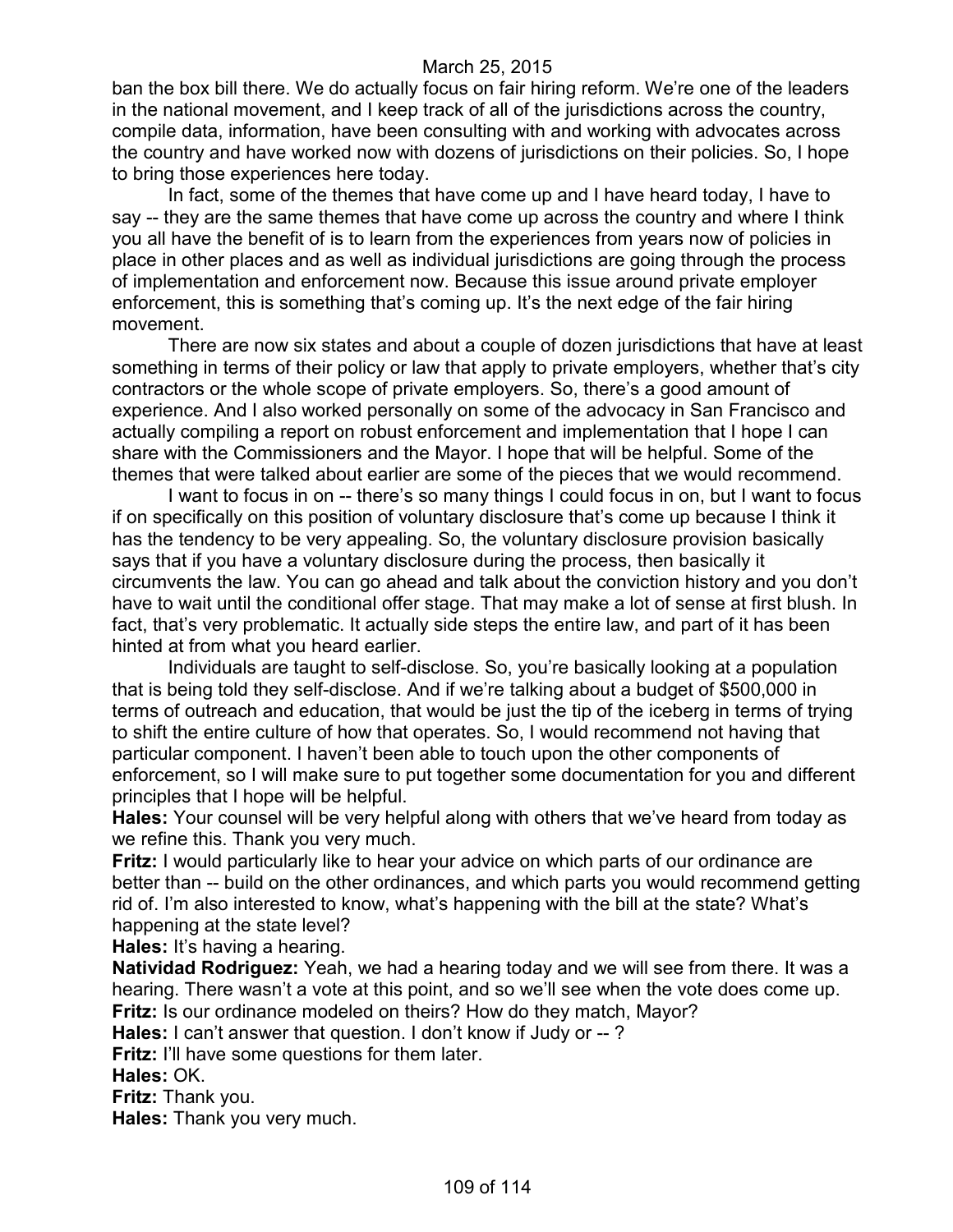**Novick:** Could I ask a quick question? I'd just like your quick reaction to the arguments made about temporary staffing agencies or other situations where there's a quick turnover and there might not be such a thing as a conditional offer.

**Natividad Rodriguez:** Right, so that is something that has come up both in D.C. and San Francisco, and it's something that the enforcement agencies are working out right now. I can certainly share their experiences and where they've landed. They've basically faced it in the administrative rules, but you can learn from those experiences and include something potentially in your provisions.

**Novick:** Thank you.

**Saltzman:** I'm sorry, do you have something that -- language that San Francisco or -- I'm sorry, I forgot the other jurisdiction you mentioned.

**Natividad Rodriguez:** There are many jurisdictions. Some of the most robust ones are D.C. and San Francisco. There's also --

**Saltzman:** With respect to the temporary staffing issue?

**Natividad Rodriguez:** Oh -- in items of private employer ban the box, that's a very robust component -- a fair hiring ordinance -- they are working out at the administrative level, how to deal with staffing agencies right now.

**Saltzman:** OK. Go ahead.

**Patty Katz:** My name is Patty Katz. I'm an Oregonian my whole life, which is a long life. I am a formerly incarcerated person. I got out of the system in 1994 and have been very fortunate, I think, because of my age and my race. I've been able to get most jobs that I've applied for. My drug addiction didn't really kick in until I was 38 years old, and so I had a lot of life experience to bring to any employer that might ask.

I went to work for a Partnership for Safety and Justice and started having conversations with a lot of people who were coming in and out of drug and alcohol treatment, in and out of reentry services. And many of the things that I have learned is when you are in drug and alcohol treatment, they say "be sure and tell the truth right away." When you are coming out of prison, one of the things they teach you in prison is to tell the truth right away.

I think as a woman in long-term recovery, I want to always tell the truth. However, I think when it's -- and I have worked with the temporary staffing organization and my application was thrown in the garbage while I was watching. So, I applaud the staffing agency that has removed that box.

I think that if I'm able to sit in front of someone and tell them the truth about what I did in my addiction and what I do today, I have a fair chance of being employed. Today, I sit on the Governor's Reentry Council because of my past, not in spite of my past. I sit on several boards that have to do with prison to housing, family. I am on the CURE Board which we talk about -- we work with families, department of corrections and community corrections to help families, help their loved ones be more successful when they enter prison and when they exit prison.

I think there's a lot of education that needs to be done. I just surveyed 94 people about their employment experience with a felony conviction, and I'm compiling that into a report and I'm happy to share that with you guys when I'm finished. But I really encourage us to let people have an opportunity to get back into the workforce to become successful. A chance that was given to me I would like given to everybody. And it's going to take a lot of education with HR departments, with the prisons, and the reentry people who are saying, "tell the truth, tell the truth, tell the truth." I think often we shoot ourselves in the foot when we tell the truth too soon before we tell about our experience, our education, our resumes, our gifts, our skills. Thank you.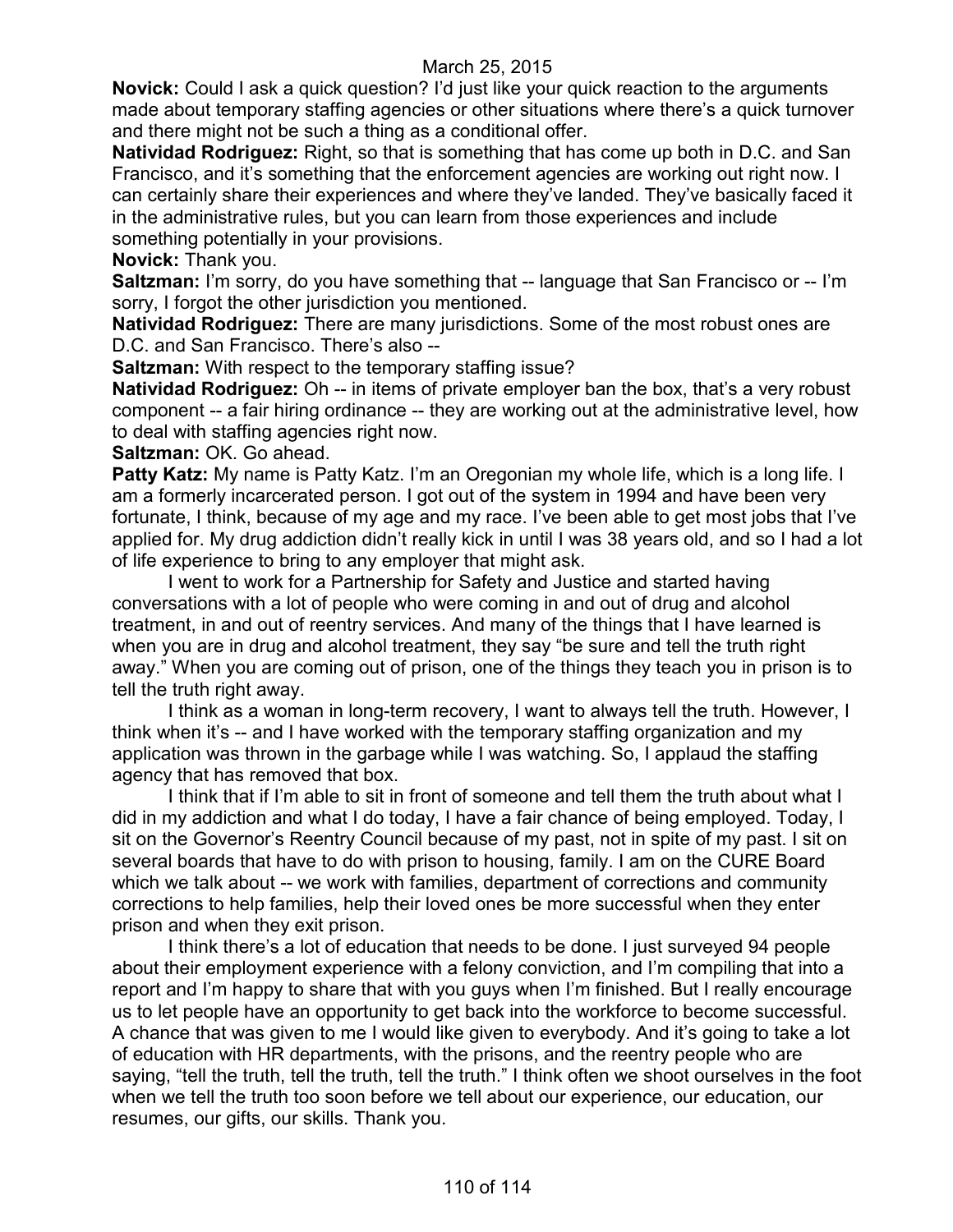**Hales:** Thank you very much. Thanks. Anyone else who wants to speak? Can we bring our staff back up for questions and guidance from counsel?

**Saltzman:** I guess I have a suggestion I'd like to make. I'd like to take the language from finding number eight in the ordinance and put it into the code exhibit A.

**Prosper:** Sir, it is in the code. I looked.

**Saltzman:** I know we talked about this yesterday --

**Prosper:** We did.

**Saltzman:** I was thinking the last sentence.

**Prosper:** In 23.10 030 C. It's not the exact wording but it is the concept. An employ my rescind a conditional offer of employment or take another action based on another person's criminal history if an employer determines in good faith that a specific offense or conduct has a direct relationship to a person's ability to perform the duties or responsibilities of the employment.

**Saltzman:** When you say it's not exactly the same -- how is it different?

**Prosper:** It's just code wording versus policy wording in the ordinance.

**Hales:** Yeah, making an individualized assessment, determining in good faith.

**Prosper:** It pretty much says the same thing. In eight, it says an employer who maze an individualized assessment -- that's one factor of a person's criminal history -- and determines in good faith, another factor. That it has a direct relationship -- yet a third factor to the person's ability to perform the duties of the particular job.

**Saltzman:** Why is the word "individualized assessment" in finding number eight but not in code section .30 C? Is there some --

**Prosper:** If you look at C and D together -- the whole A, B, C, and D sort of blend into each other. If you look at C followed by D, it says "in making the determination if whether a person's criminal history has a direct relationship" so fort and so on "an employer must conduct individualized assessment of the factors." I think what happened in eight -- it's just really more of a policy phrase, and then we broke it out in A, B, C, and D of 23.10.030. **Saltzman:** OK. Was that the issue we brought up yesterday with you?

# **Prosper:** Yes.

**Saltzman:** That was it, OK.

**Hales:** Other questions, instructions, follow-up? Recommendations?

**Fritz:** First of all, Ms. Prosper, I must apologize for getting your name wrong earlier. It's been a long day.

**Prosper:** It's OK, I didn't even notice. It's been a long day for me, too.

**Fritz:** Thank you. So, I would like to request to amend to say when you are creating - amending administrative rules, that Council offices will also be notified. You and I had talked about that.

I'm interested to see you're assigning the enforcement to the code hearings officer rather than to a new department within the City Attorney's office. That's different from what I had understood. And obviously, the code hearings officer is under the Auditor.

**Prosper:** The code hearings officer is what we have in the City currently who is sort of the neutral arbiter of code -- the sort of the judge of the code violations. What we are proposing is to leave that procedural piece with the code hearings officer but the case would be brought by a City entity -- and it could be the City Attorney's Office, it could be another office created -- but using the same procedural mechanism of the code hearings officer.

**Reeve:** Commissioner Fritz, I think I sort of envision this as a two-stage process. One is - as I indicated in my discussion with Commissioner Saltzman earlier -- I think over the next year, there will be a number of us at the City looking and bringing forward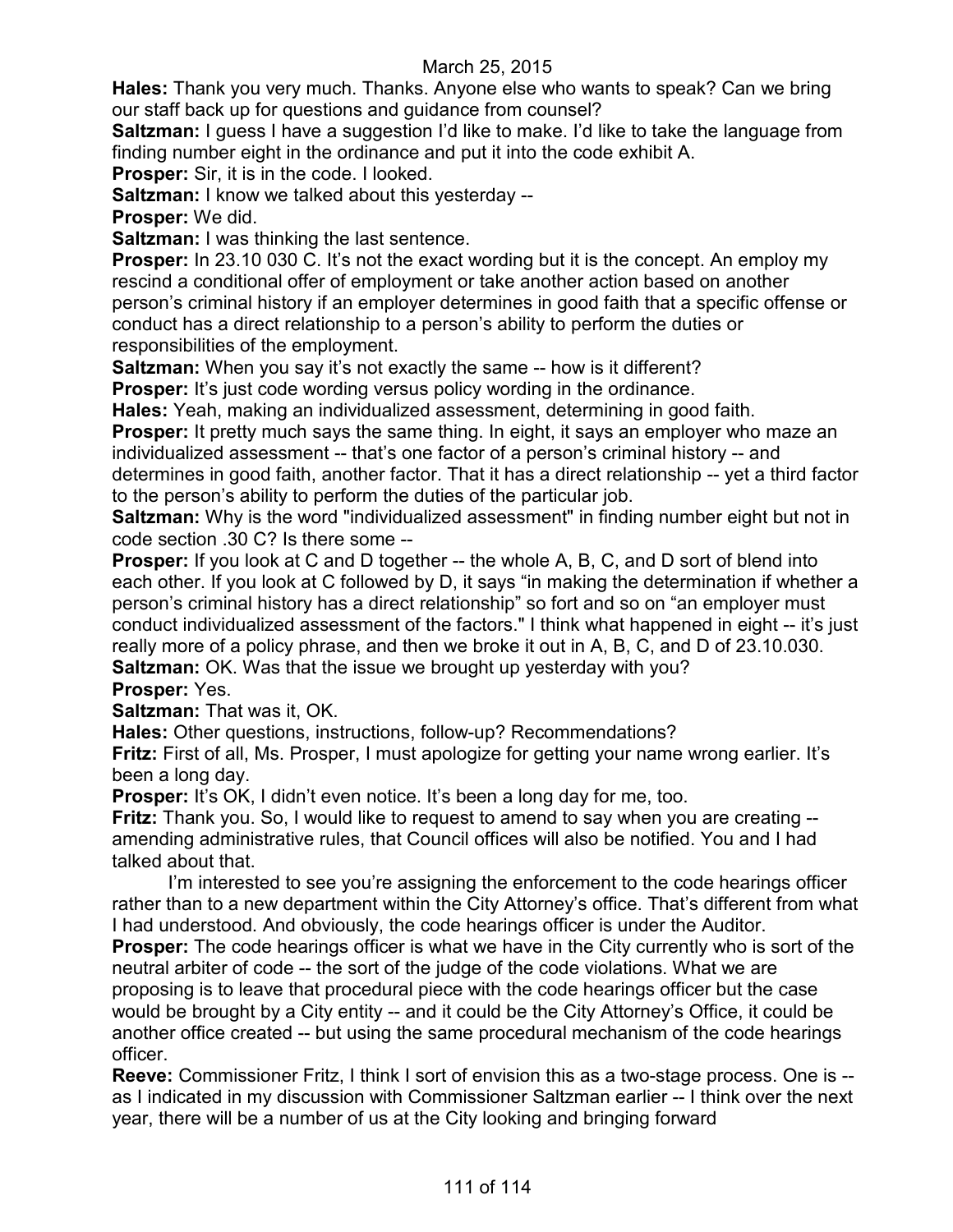recommendations to you about how we could better do code enforcement and civil rights enforcement in the City going forward.

The ordinance is set up to reflect what we currently have, which is that the City Attorney's Office would receive complaints, that enforcement would be done, and that those hearings would be conducted by the code hearings officer. Even if we were to move to additional enforcement authority, that might well be with a beefed up code hearings structure. So, I think it's sort of a two-stage -- I see it at least as a two-stage process. One is how would we implement this using our existing code hearings process? The other is taking an enterprise look at how do we want to do more broadly civil rights enforcement going forward?

**Fritz:** So, the code hearings officer under the Auditor charges \$1300 for an appeal, and the Auditor is concerned about that and looking to make sure that people with low incomes aren't excluded from the code hearings process. So, that needs to be factored into the proposed cost.

**Reeve:** It does. The way that this is structured, it would be the City Attorney or whatever enforcement -- whoever ended up with that enforcement responsibility -- initially the City Attorney -- who would be filing those. It wouldn't be the individual person. The individual person would be bringing a complaint to --

**Fritz:** But the code hearings office will not accept your code complaint unless you accompany it with a \$1300 check.

**Reeve:** And I really there's a lot going on around that and there are current proposals. We have not yet addressed. I know there's a request by the Auditor to have --

**Fritz:** There is actually, and in my opinion, it's -- when we talk about enforcement for -- I forget if it was demolitions or Airbnb. It was demolitions. We were thinking only 20% of the demolition permits go appealed, that would be \$97,000 a year. So, adding in another City bureau may greatly increase the cost and I'm just flagging that for you, Mayor. And I'm also thinking that maybe it increases the complexity.

Because as you know, our current civil rights laws are enforced by BOLI. I did get the numbers from my chief of staff. We got a pittance for our sick leave enforcement compared to what's being proposed here. We got \$37,000 with the contracts with BOLI and \$31,500 for education and outreach, including a citywide mailing. So, I'm really concerned about what ask this program look like? What are we actually creating? What are we proposing to create here?

**Hales:** And to that end in terms of next steps, I want to suggest one, that -- we have had a long day, so I want to try to move to next steps. One of those is I want to ask Council offices to each supply a staff person for the working group, assuming folks are willing to send a member of each our staffs to the table along with some of the folks that we've heard from today. And then also maybe at least have the notion about how long we want to wait for that process to do its work and refine the proposal, and come back for Council action. I think that's somewhere between a month and two months, but I want to take people's temperature about that.

**Saltzman:** Are you talking about convening a work group before we act on the ordinance? **Hales:** Yes.

**Saltzman:** Oh, OK.

**Hales:** Yes, I would like to do that.

**Fritz:** Because I know the question of BOLI versus the City Attorney was one that Commissioner Fish was interested in. He had another particular concern that I don't at this hour remember, but I'm sure he'll want to be involved.

**Hales:** My sense is that there's some of these issues that can wait for administrative rules but there's others that can't.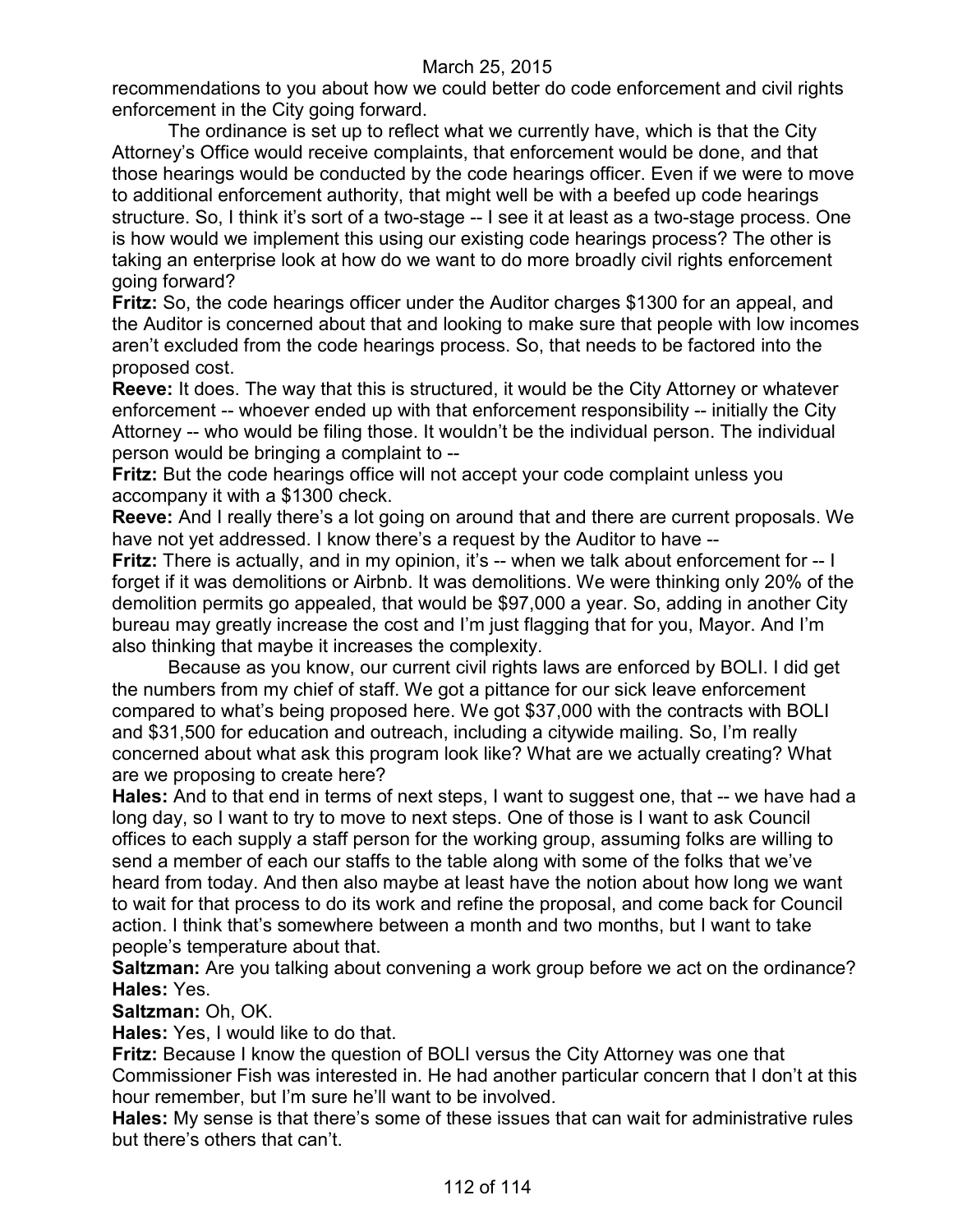**Fritz:** Right.

**Hales:** In the effort to measure twice and cut once, it seems to me that if we brit ordinance back in, say, 30 days or thereabouts -- there's a discreet enough number of issues here particularly timing -- a lot of them are timing issues.

**Fritz:** Yeah.

**Hales:** That we ought to be able to figure that out in fairly short order.

**Fritz:** Thank you.

**Hales:** And again, if we have staff people plus folks from the community that have showed up and brought a lot to the table and national organizations as well, I think we've got people of good will with willingness to roll up their sleeves. Marion is still here.

**Fritz:** She is, and she's nodding.

**Hales:** We will grab her.

**Saltzman:** Sleeves rolled up.

**Hales:** Some you have stayed long enough you will get named individually -- Ms. Cooper I'd love to have involve as well as -- of course, we've had people from the Urban League involved in this all along and she is still here. So, you're in while we've still got her. Simone Brooks would be useful because of the staffing company model as opposed to the standard employer.

**Fritz:** Right. We had somebody on the sick leave.

**Hales:** So, there's a constellation of folks that we might recruit out of this room and who otherwise have been involved in the issue to work with our staff members. Josh Alpert, obviously, on my staff has been involved in this from the beginning. But if we could set a date maybe 30 days from now and see if that work has been completed, then we'll know what remains to be done in the administrative rules. And then there is the budgetary question of what do we need to spend to make this work? And again, a plug number for now but a more refined one later.

**Fritz:** I think that's a splendid suggestion. I think on sick time we didn't actually set a date for the next hearing we may have done. We had the general understanding it was going to be about 30 days and then once we --

**Hales:** So, we can continue the item without setting a date.

**Fritz:** I think so, right?

**Hales:** Let's do that with an understanding this isn't a six-month project. It's a six-week project.

**Fritz:** If I might put one more item on the table, and again thinking to my experience employing folks, I agree that that face-to-face discussion of where there's a gap or where there's an issue that can help explain to my satisfaction that this indeed a great candidate that I want to offer the job to -- I think if I was to go to that whole process and then do this background check and find a something, I would want to have that candidate come back in again and have that conversation. So, I'm wondering about the timeline to allow that to happen that even under some -- I could say just say no -- even if I could just say no under the ordinance, I would probably want to come back and say, "gosh, I still think you are so great. Now I see that this has come up. What's the story on that?" So, I'd like you to consider setting that in a time line.

And the other thing where you've narrowed it down to a small number of candidates -- and I'm thinking of City employment in particular, Mayor, where things we do are public record. It would be really embarrassing to go down the line and be ready to offer to a particular candidate, find out there's something that Willamette Week and others would splash on the front page that this new person that's being hired has, you know, embezzled from a previous city or whatever -- that we would not want to have that done in a public process and we might actually want to have two or more candidates have background